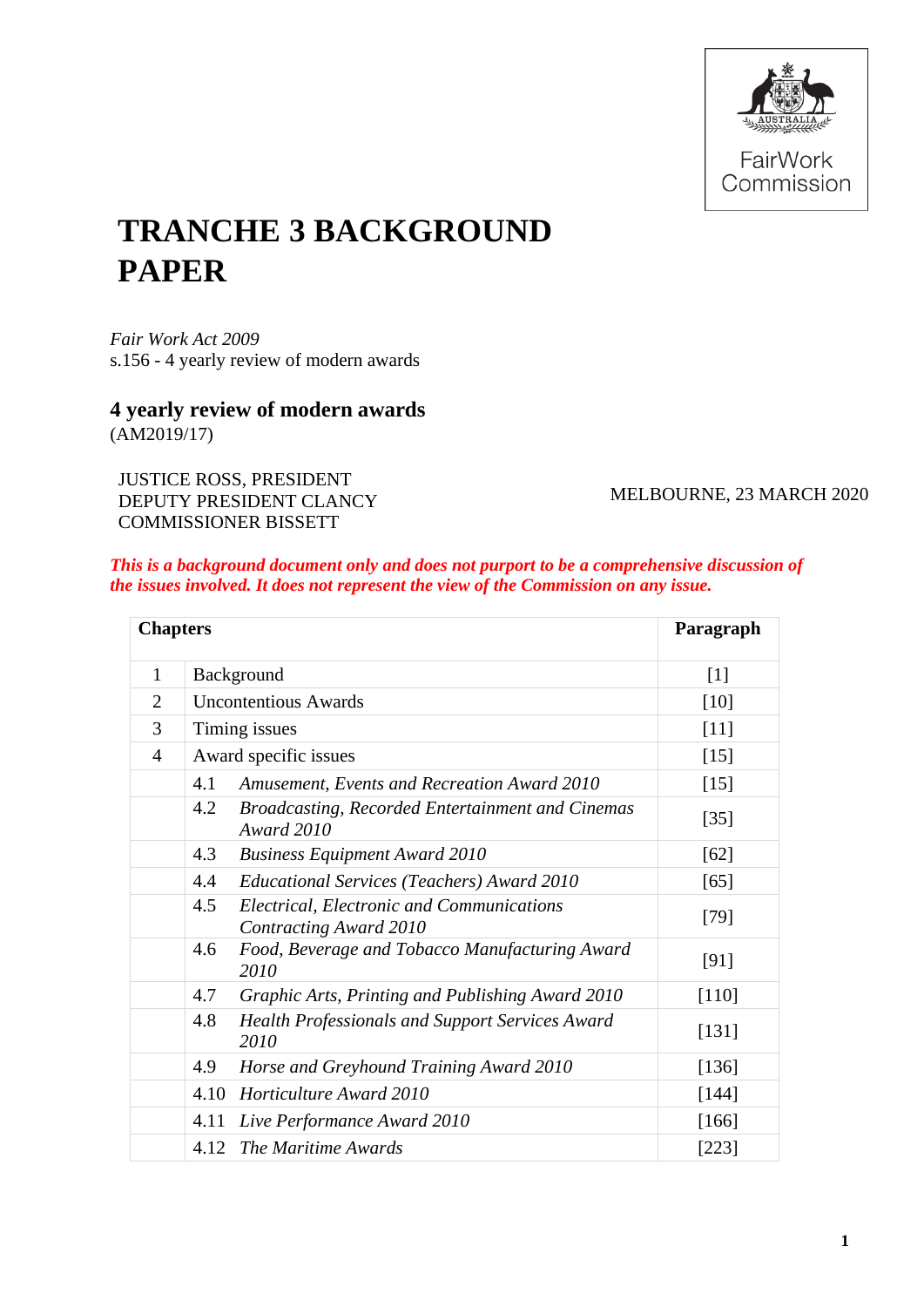|      | 4.12.1<br>Marine Towage Award 2010                                               | [228]   |
|------|----------------------------------------------------------------------------------|---------|
|      | 4.12.2<br>Marine Tourism and Charter Vessels Award<br>2010                       | [238]   |
|      | 4.12.3<br><b>Ports, Harbours and Enclosed Water Vessels</b><br><b>Award 2010</b> | $[240]$ |
|      | 4.12.4<br>Seagoing Industry Award 2010                                           | [261]   |
|      | 4.13 Miscellaneous Award 2010                                                    | [265]   |
|      | 4.14 Nurses Award 2010                                                           | $[273]$ |
|      | 4.15 Professional Employees Award 2010                                           | $[282]$ |
|      | 4.16 Racing Clubs Events Award 2010                                              | [290]   |
| 4.17 | Registered and Licensed Clubs Award 2010                                         | $[292]$ |
| 4.18 | Security Services Industry Award 2010                                            | [311]   |
|      | 4.19 Telecommunications Services Award 2010                                      | [318]   |
| 4.20 | Textile, Clothing, Footwear and Associated Industries<br><b>Award 2010</b>       | [334]   |
| 4.21 | Timber Industry Award 2010                                                       | $[367]$ |
|      | 4.22 Wine Industry Award 2010                                                    | [438]   |

# **1. Background**

<span id="page-1-0"></span>**[1]** On 29 January 2020 Exposure Drafts and draft variation determinations were published for each of the Tranche 3 modern awards.

[2] On the same day we published a decision<sup>1</sup> in which we expressed the *provisional* view that the variation of the modern awards in Tranche 3 in accordance with the draft variation determinations was, in respect of each of these awards, necessary to achieve the modern awards objective. In reaching that conclusion we adopted the reasons set out in the decisions at Attachment B to the 29 January 2020 decision, insofar as they were relevant to each of the awards in Tranche 3 and, in particular, to the considerations in ss.134(1)(a) to (h), which are addressed in each of those decisions.

**[3]** Interested parties were invited to comment on the *provisional* view we set out in the 29 January 2020 decision.

**[4]** Submissions have been filed by:

- Commercial Radio Australia Submissions re the Broadcasting, Recorded Entertainment and Cinemas Award on [12 February 2020](https://www.fwc.gov.au/sites/awardsmodernfouryr/am201817-sub-cra-120220.pdf)
- Maritime Industry Australia Limited (MIAL) Submissions re the Seagoing Industry Award; Marine Towage Industry Award; Ports, Harbour and Enclosed Water Vessels Award; Marine Tourism and Charter Vessels Award on [17](https://www.fwc.gov.au/sites/awardsmodernfouryr/am201917-243-sub-mial-170220.pdf)  [February 2020](https://www.fwc.gov.au/sites/awardsmodernfouryr/am201917-243-sub-mial-170220.pdf)

<sup>&</sup>lt;sup>1</sup> [\[2020\] FWCFB 421](https://www.fwc.gov.au/documents/sites/awardsmodernfouryr/2020fwcfb421.pdf)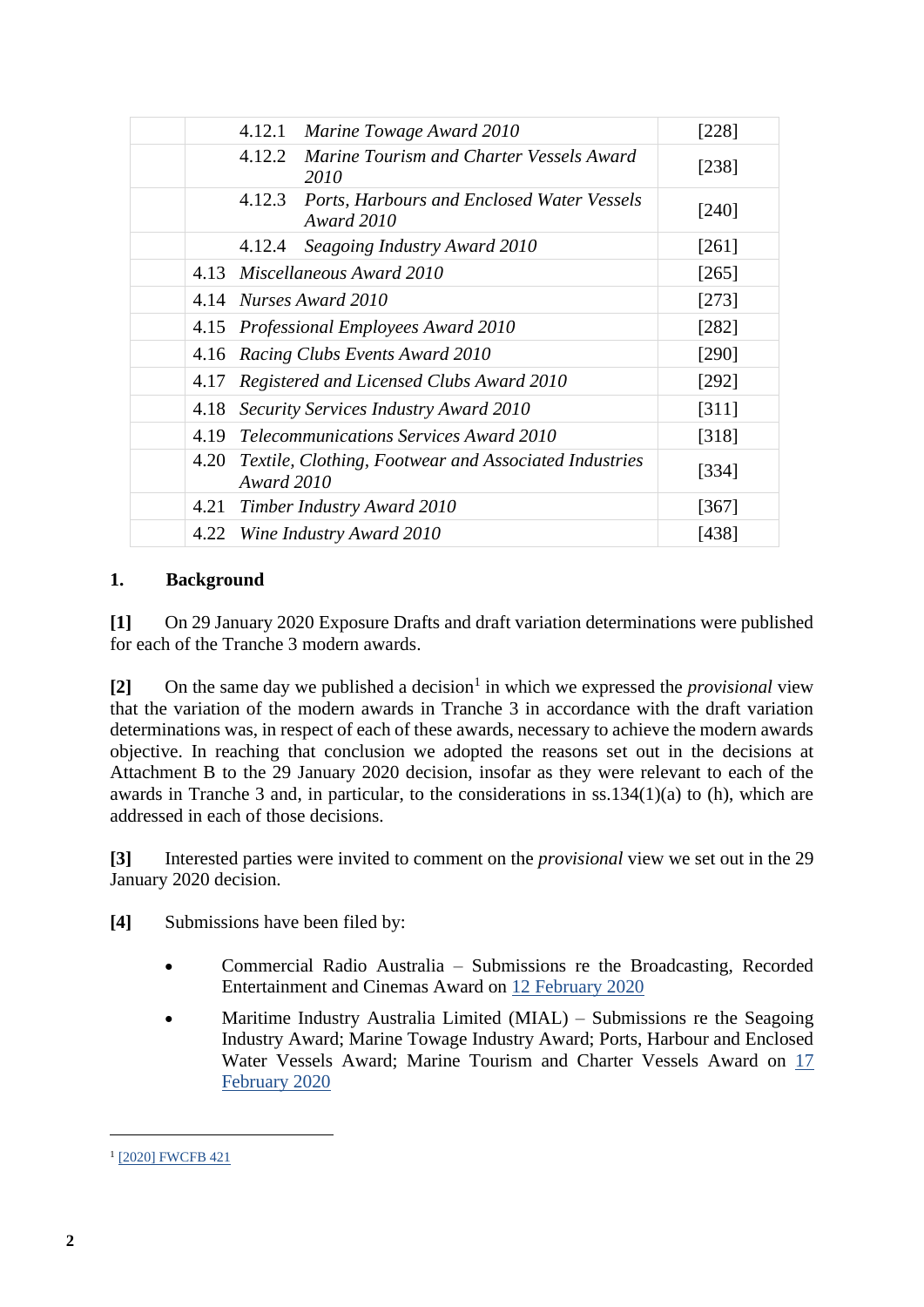- Live Performance Australia (LPA) Submissions re the Amusement, Events and Recreation Award on [19 February 2020](https://www.fwc.gov.au/documents/sites/awardsmodernfouryr/am201917-256-sub-lpa-190220.pdf)
- Professional Golfers Association (PGA) Submissions re the Amusement, Events and Recreation Award on [21 February 2020](https://www.fwc.gov.au/sites/awardsmodernfouryr/am201917-256-sub-pga-200220.pdf)
- MEAA submissions re Journalists Published Media Award on [26 February](https://www.fwc.gov.au/documents/sites/awardsmodernfouryr/am2014275-sub-meaa-260220.pdf)  [2020](https://www.fwc.gov.au/documents/sites/awardsmodernfouryr/am2014275-sub-meaa-260220.pdf)
- Australian Security Industry Association Limited (ASIAL) Submissions re the Security Services Industry Award on [2 March 2020](https://www.fwc.gov.au/sites/awardsmodernfouryr/am201489-sub-asial-040320.pdf)
- Birch Carroll & Coyle and Ors Submissions re the Broadcasting, Recorded Entertainment and Cinemas Award on [3 March 2020](https://www.fwc.gov.au/sites/awardsmodernfouryr/am2014259-sub-birchandors-030320.pdf)
- Association of Independent Schools (A.I.S) Submissions re Educational Services (Teachers) Award on [3 March 2020](https://www.fwc.gov.au/sites/awardsmodernfouryr/am2014266-sub-ais-040320.pdf)
- MIAL Submissions re the Seagoing Industry Award; Ports, Harbour and Enclosed Water Vessels Award; Marine Towage Award on [4 March 2020](https://www.fwc.gov.au/documents/sites/awardsmodernfouryr/am201917-sub-mial-040320.pdf)
- Independent Education Union of Australia (IEU) Submissions re Educational Services (Teachers) Award on [4 March 2020](https://www.fwc.gov.au/documents/sites/awardsmodernfouryr/am201917-266-sub-ieu-040320.pdf)
- Private Hospital Industry Employer Associations Submissions re Health Professionals and Support Services Award on [4 March 2020](https://www.fwc.gov.au/documents/sites/awardsmodernfouryr/am2014204-sub-phiea-040320.pdf)
- United Workers' Union (UWU) Submissions re the Funeral Industry Award; Miscellaneous Award; Registered and Licensed Clubs Award; Security Services Industry Award; Wine Award on [4 March 2020](https://www.fwc.gov.au/documents/sites/awardsmodernfouryr/am201917-89-sub-uwu-040320.pdf)
- Australian Nursing and Midwifery Federation (ANMF) Submissions re the Nurses Award on [4 March 2020](https://www.fwc.gov.au/documents/sites/awardsmodernfouryr/am201917-sub-anmf-040320.pdf)
- LPA Submissions re the Live Performance Award on [4 March 2020](https://www.fwc.gov.au/documents/sites/awardsmodernfouryr/am2014276-sub-lpa-040320.pdf)
- South Australian Wine Industry Association Submissions re the Wine Industry Award on [4 March 2020](https://www.fwc.gov.au/sites/awardsmodernfouryr/am201917-249-sub-sawia-040320.pdf)
- Club Managers' Association Australia (CMAA) Submissions re Registered and Licensed Clubs Award on [4 March 2020](https://www.fwc.gov.au/sites/awardsmodernfouryr/am2014283-sub-cmaa-040320.pdf)
- Clubs Australia Industrial (CAI) Submissions re Registered and Licensed Clubs Award on [4 March 2020](https://www.fwc.gov.au/sites/awardsmodernfouryr/am2014283-sub-cai-040320.pdf)
- APESMA Collieries' Staff and Officials Association Submissions re the Black Coal Mining Industry Award on [4 March 2020](https://www.fwc.gov.au/documents/sites/awardsmodernfouryr/am201917-67-sub-apesma-040320.pdf)
- Construction, Forestry, Maritime, Mining and Energy Union Mining And Energy Division (CFMMEU – M  $&$  E Division) – Submissions re the Black Coal Mining Industry Award on [4 March 2020](https://www.fwc.gov.au/documents/sites/awardsmodernfouryr/am201917-67-sub-cfmmeu-040320.pdf)
- AFEI Submissions re the Ports, Harbours and Enclosed Water Vessels Award on [4 March 2020](https://www.fwc.gov.au/sites/awardsmodernfouryr/am2014241-sub-afei-040320.pdf)
- Communications, Electrical, Electronic, Energy, Information, Postal, Plumbing and Allied Services Union of Australia (CEPU) – Submissions re the Black Coal Mining Industry Award on [5 March 2020](https://www.fwc.gov.au/documents/sites/awardsmodernfouryr/am201917-67-sub-cepu-050320.pdf)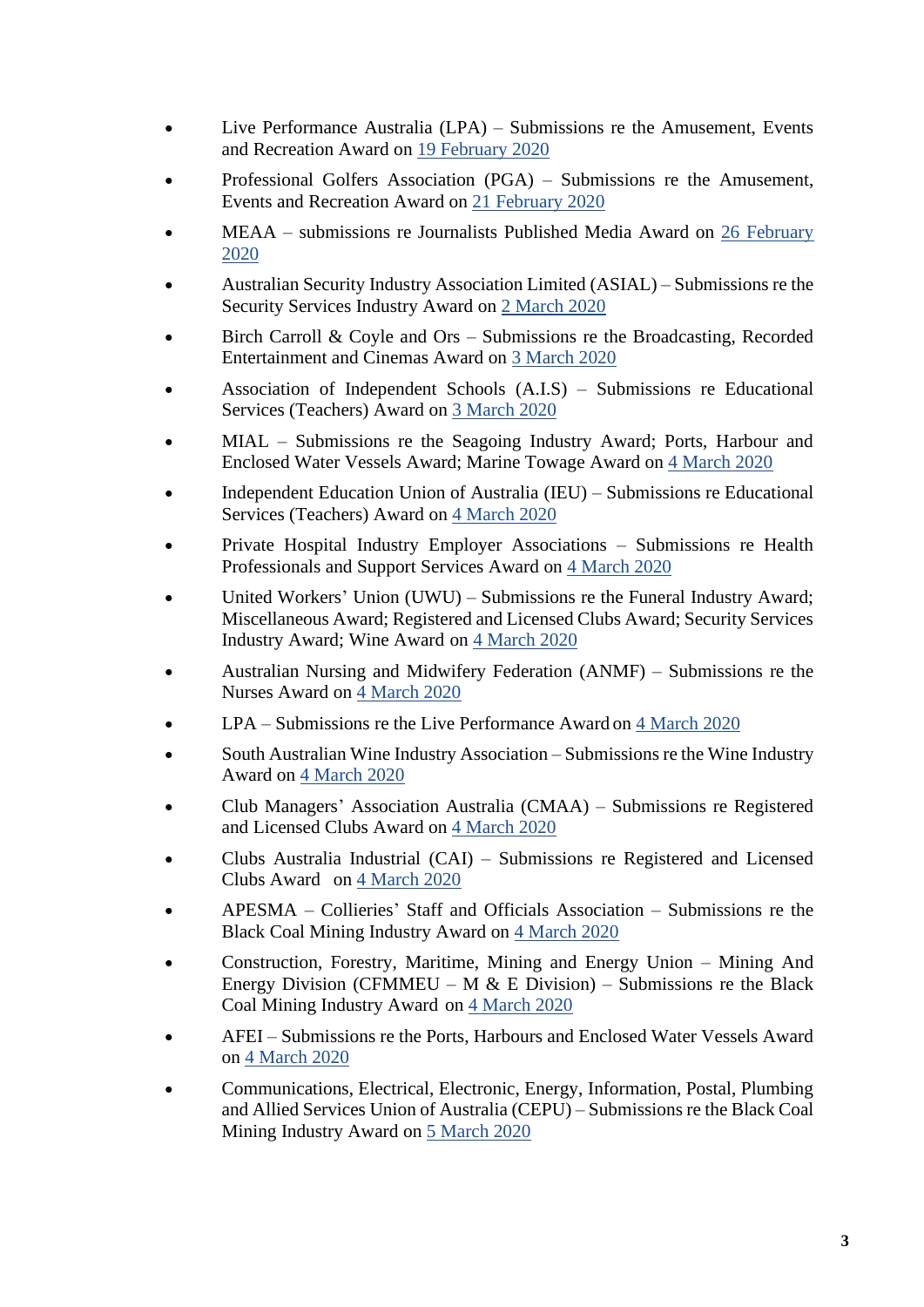- AMWU Submissions re Black Coal Mining Industry Award; Food, Beverage and Tobacco Manufacturing Award; Miscellaneous Award; Sugar Industry Award; Timber Industry Award on [5 March 2020](https://www.fwc.gov.au/documents/sites/awardsmodernfouryr/am201917-67-sub-amwu-050320.pdf)
- Ai Group Submissions re Black Coal Mining Industry Award; Business Equipment Award; Electrical, Electronic and Communications Contracting Award; Food, Beverage and Tobacco Manufacturing Award; Graphic Arts, Printing and Publishing Award; Horticulture Award; Miscellaneous Award; Nurses Award; Professional Employees Award; Sugar Industry Award; Telecommunications Services Award; Textile, Clothing, Footwear and Associated Industries Award; Timber Industry Award; Wine Industry Award on [6 March 2020](https://www.fwc.gov.au/sites/awardsmodernfouryr/am201467-sub-aig-060320.pdf)
- Master Plumbers Submissions re the Plumbing and Fire Sprinklers Award on [6 March 2020](https://www.fwc.gov.au/sites/awardsmodernfouryr/am2014280-sub-mpanz-190220.pdf)
- ABI & NSWBC Submissions re Amusement, Events and Recreation Award; Black Coal Mining Industry Award; Broadcasting, Recorded Entertainment and Cinemas Award; Building and Construction General On-Site Award; Business Equipment Award; Educational Services (Teachers) Award; Electrical, Electronic and Communications Contracting Industry Award; Fitness Industry Award; Food, Beverage and Tobacco Manufacturing Award; Funeral Industry Award; General Retail Industry Award; Graphic Arts, Printing and Publishing Award; Health Professional and Support Services Award; Horticulture Award; Joinery and Building Trades Award; Journalist Published Media Award; Miscellaneous Award; Mobile Crane Hiring Award; Nurses Award; Plumbing and Fire Sprinklers Award; Professional Employees Award; Racing Clubs Events Award; Registered and Licensed Clubs Award; Security Services Award; Sugar Industry Award; Supported Employment Services Award; Telecommunications Services Award; Textile, Clothing, Footwear and Associated Industries Award; Timber Industry Award; Wine Industry Award on [6 March 2020](https://www.fwc.gov.au/sites/awardsmodernfouryr/am201917-sub-abinswbc-060320.pdf)
- AWU Submissions re the Food, Beverage and Tobacco Manufacturing Award; Funeral Industry Award; Horse and Greyhound Training Award; Horticulture Award; Pest Control Industry Award; Racing Clubs Events Award; Sugar Industry Award; Wine Industry Award on [6 March 2020](https://www.fwc.gov.au/sites/awardsmodernfouryr/am2014205-subs-awu-060320.pdf)
- CFMMEU Manufacturing Division Submissions re the Textiles, Clothing, Footwear and Associated Industries Award on [6 March 2020](https://www.fwc.gov.au/documents/sites/awardsmodernfouryr/am201491-sub-cfmmeu-060320.pdf)
- CFMMEU Manufacturing Division Submissions re the Timber Award on [10](https://www.fwc.gov.au/documents/sites/awardsmodernfouryr/am201917-92-sub-cfmmeu-100320.pdf)  [March 2020](https://www.fwc.gov.au/documents/sites/awardsmodernfouryr/am201917-92-sub-cfmmeu-100320.pdf)
- Qantas Group Submissions re Aircraft Cabin Crew Award 2010 on [11 March](https://www.fwc.gov.au/sites/awardsmodernfouryr/am2014253-sub-qg-110320.pdf)  [2020](https://www.fwc.gov.au/sites/awardsmodernfouryr/am2014253-sub-qg-110320.pdf)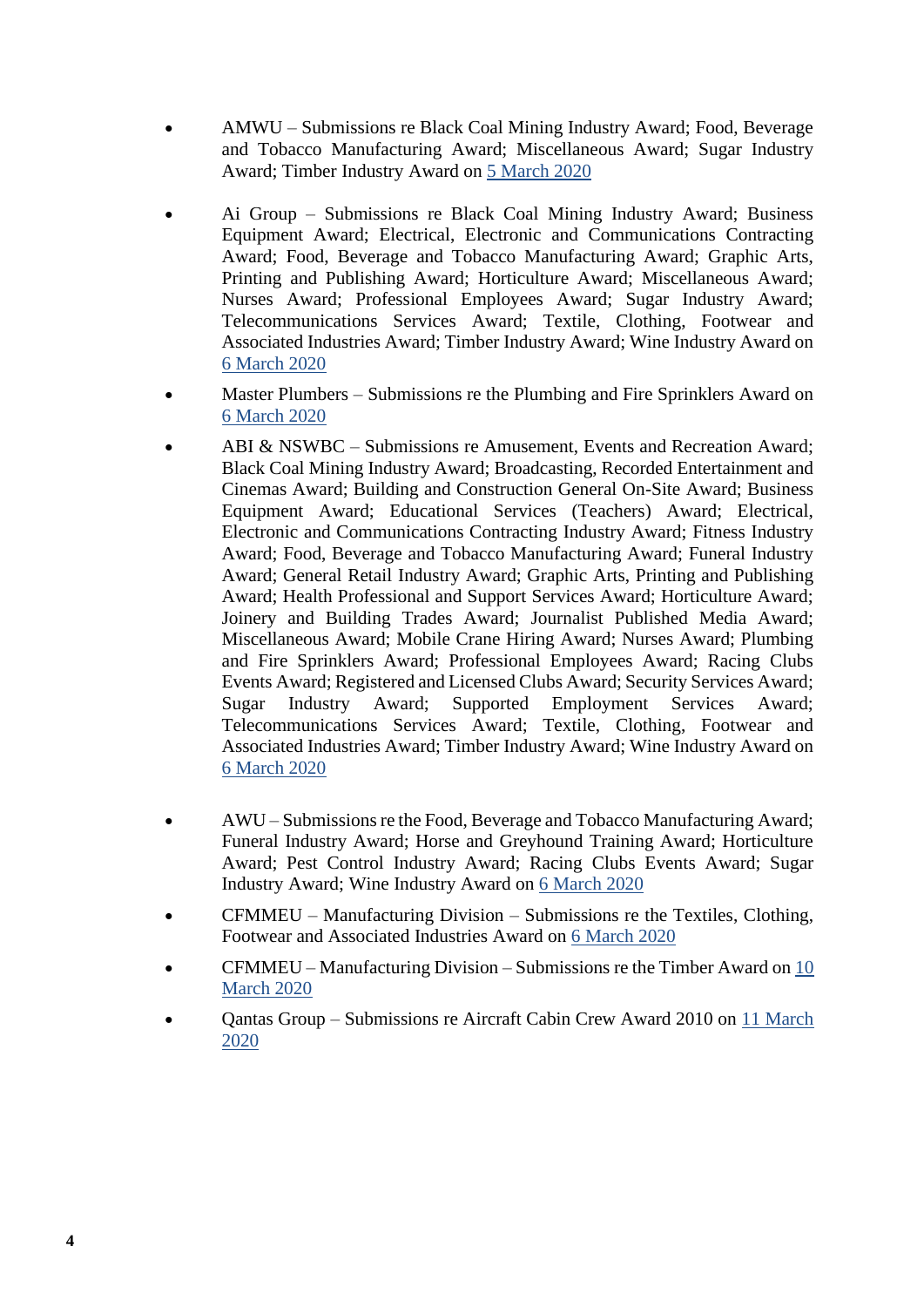[5] On 2 March 2020 we issued a statement<sup>2</sup> (March 2020 Statement) in relation to four of the Tranche 3 awards set out below;

- *Building and Construction (General) On-Site Award 2010*
- *Joinery and Building Trades Award 2010*
- *Mobile Crane Hiring Award 2010*
- *Plumbing and Fire Sprinklers Award 2010*

(collectively, the Construction awards)

**[6]** The March 2020 Statement said that the Exposure Drafts and draft variation determinations for the Construction awards will be re-published *after* the Full Bench in AM2016/23 has issued final variation determinations.

**[7]** The final variation determinations for the Construction awards were issued on 20 March 2020.<sup>3</sup> A statement and directions will be issued in relation to the finalisation of the Exposure Drafts and draft variation determinations in due course.

**[8]** A separate Statement has also been published in relation to the *Black Coal Mining Industry Award*. <sup>4</sup> The Statement sets out the issues in respect of this award and will be the subject of a separate conferencing process.

**[9]** This Background Paper summarises the submissions in respect of the remaining 34 modern awards in Tranche 3 (set out at **Attachment A**); sets out some *provisional* views and poses some questions to the interested parties.

# **2. Uncontentious Awards**

<span id="page-4-0"></span>[10] The submissions filed do not identify any issues (other than minor drafting errors<sup>5</sup>) with the Exposure Drafts and draft variation determination in respect of the following awards.

- *Aircraft Cabin Crew Award 2010*<sup>6</sup>
- *Dredging Industry Award 2010*
- *Funeral Industry Award 2010*<sup>7</sup>
- *General Retail Industry Award 2010*
- *Journalists Published Media Award 2010*<sup>8</sup>

<sup>&</sup>lt;sup>2</sup> [\[2020\] FWCFB 1079](https://www.fwc.gov.au/sites/awardsmodernfouryr/2020fwcfb1079.pdf)

<sup>&</sup>lt;sup>3</sup> Building [PR715725,](https://www.fwc.gov.au/documents/awardsandorders/html/pr715725.htm) Joinery [PR715726;](https://www.fwc.gov.au/documents/awardsandorders/html/pr715726.htm) Mobile Crane [PR715727](https://www.fwc.gov.au/documents/awardsandorders/html/pr715727.htm) and Plumbin[g PR715728](https://www.fwc.gov.au/documents/awardsandorders/html/pr715728.htm)

<sup>4</sup> [\[2020\] FWCFB 1297](https://www.fwc.gov.au/documents/sites/awardsmodernfouryr/2020fwcfb1297.pdf)

<sup>5</sup> We note that a number of the draft variation determinations include a reference to '20XX', this will be changed to '2020'.

<sup>6</sup> The Qantas Group identified two drafting errors. At clause 2 Definitions – Calendar month definition including an exception for January in the first dot point of the definition. This should be deleted. At clause 7.4 the Facilitative provisions table should be updated to include: B.2.8 Days off – regional cabin crew An individual. We note that a separate Full Bench is dealing with some substantive claims in respect of this award (AM2020/3).

<sup>&</sup>lt;sup>7</sup> The AWU notes that the headings for Part  $3$  – Hours of Work and Part  $4$  – Wages and Allowances do not appear in the body of the Exposure Draft.

<sup>8</sup> ABI notes that the Exposure Draft and draft variation determination variously refers to payments for shiftwork as '*shift penalty rates'* (clauses 10.5, 12.4), '*shift penalties'* (clause 16.2); '*shift penalty payments'* (clause 18.8; '*penalty rates'* (clause 19) and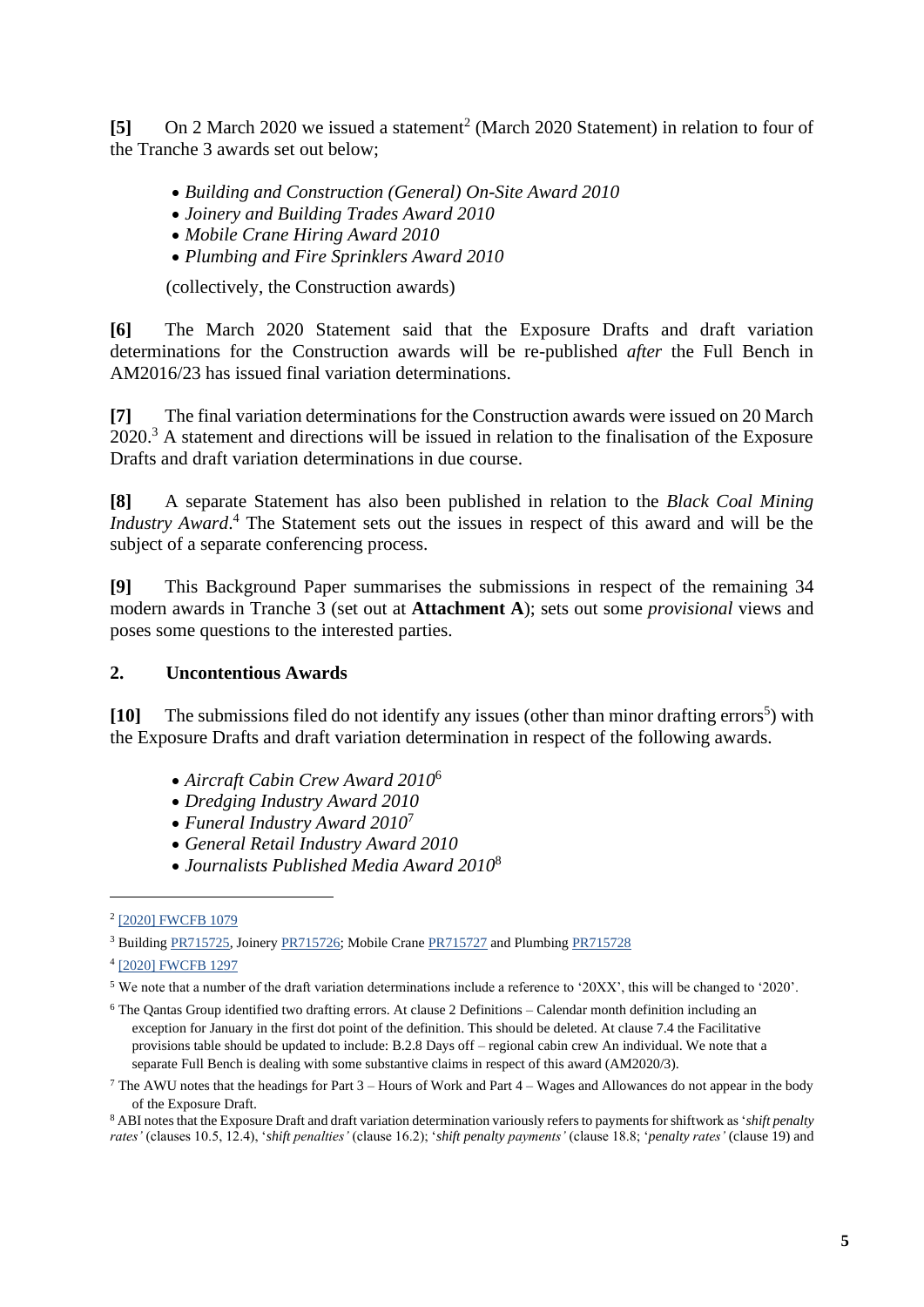- *Pest Control Industry Award 2010*<sup>9</sup>
- *Sugar Industry Award 2010*<sup>10</sup>
- *Supported Employment Services Award 2010*

# **3. Timing issues**

<span id="page-5-0"></span>**[11]** Ai Group submit that a period of not less than three months should be allowed to lapse between the issue of a final determination by the Commission varying each Tranche 3 award to reflect the final iteration of the exposure draft and the date upon which those variations commence operation.

**[12]** During the finalisation of Tranche 2 awards, we issued our decision on 24 December 2019. Final variation determinations were then issued on 14 February 2020, 7 weeks after the decision. Awards that were not contested will have an operative date of 13 April 2020, which is 8 weeks after the final variation determinations were issued. Awards that were contested will have an operative date of 4 May 2020 which is 11 weeks after the final variation determinations were issued.

**[13]** We invite all interested parties to comment on the 'timing issue' in their reply submissions.

**[14]** More substantive award specific submissions have been made in relation to the remaining awards which are dealt with in section 4.

## **4. Award specific issues**

## *4.1 Amusement, Events and Recreation Award 2010*

- <span id="page-5-1"></span>**[15]** ABI, LPA and the PGA have made submissions in respect of the Amusement Award.
- **[16]** ABI raise an issue in relation to the calculation of overtime for casuals.
- **[17]** Under the current award, the casual loading provision states as follows:

'10.4 (d) Casual employees will be paid the hourly rates prescribed for the appropriate classification in clause 14-Minimum wages, plus an ordinary time loading of 25%.'

**[18]** Clause 11.5 of the Exposure Draft states:

'For each hour worked a casual employee will be paid:

<sup>&#</sup>x27;*shift rates'* (clause 31.1). ABI suggests that the term "shift penalty rate" should be used throughout the award for the purposes of consistency. We agree and will amend the draft variation determination accordingly.

<sup>9</sup> The AWU points out that in cluse 4.5 the insertion of the word 'that' immediately follows the word 'the' and one of these words should be deleted.

<sup>&</sup>lt;sup>10</sup> Ai Group notes that in clause 20.3(c)(i) the cross reference should be to 'clause 20.3(c)(ii)' and <u>not</u> 'clause 20.3(b)'. Ai Group also notes that the following corrections should be made to clause H.4.1(d)(ii) of Schedule H: (AQF Certificate Level  $H = IV$  traineeship) where it appears in the clause and the Table 4 heading. AWU notes that there is a cross referencing error in clause 31.3(b)(iii), the cross reference should be to clauses 31.3(b)(i) and (ii).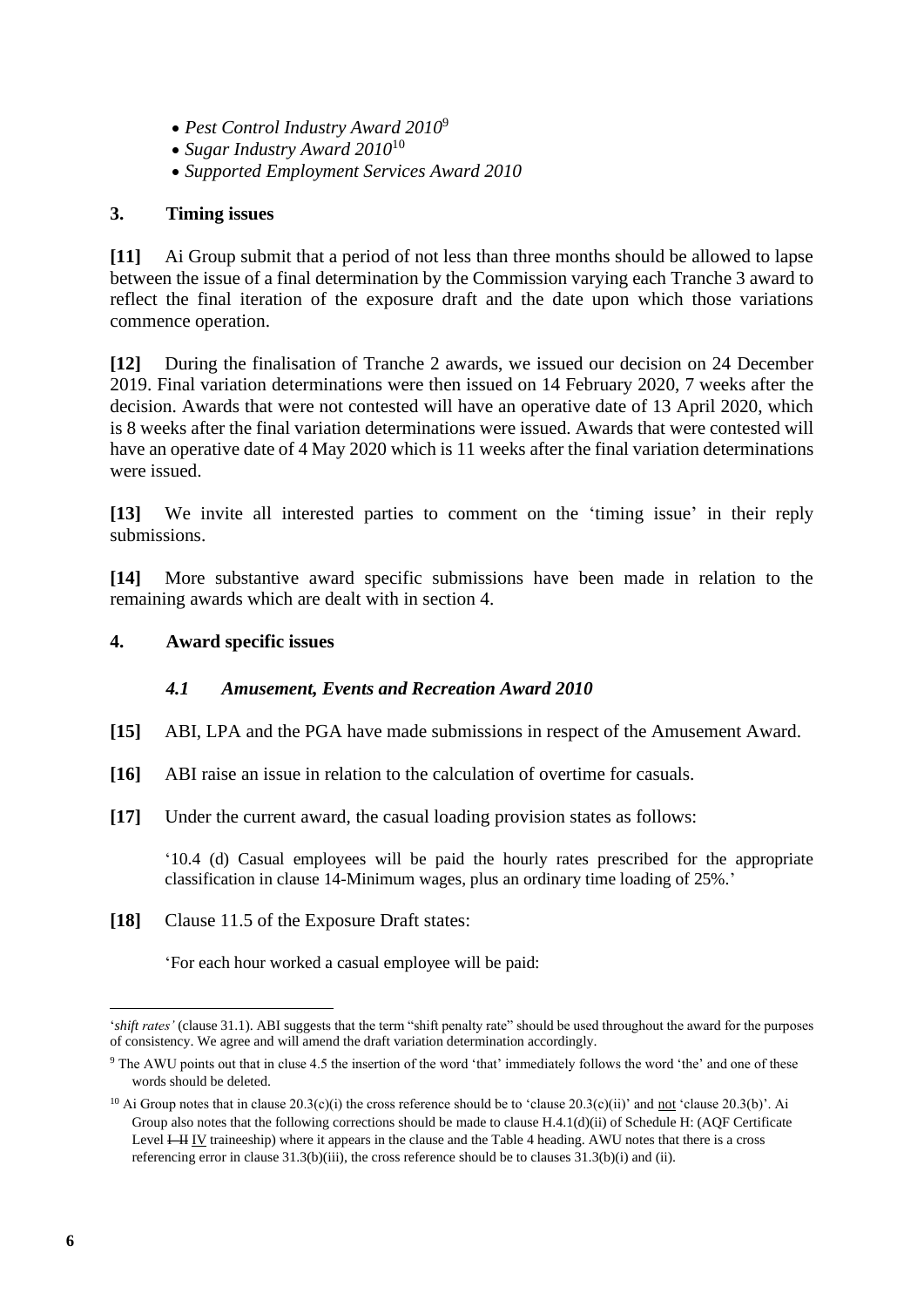(a) the ordinary hourly rate for the classification in which they are employed in clause 16- Minimum rates; and

(b) a loading of 25% of the ordinary hourly rate' (emphasis added).

**[19]** ABI submits that the Exposure Draft changes the meaning of whether a casual loading is applied on overtime or not.

**[20]** The application of the casual loading under the Amusement Award is currently in dispute regarding the calculation of overtime for the casual loading in the proceedings  $AM2017/513$ .<sup>11</sup> In those proceedings, ABI is contending that no casual loading is payable on overtime in relation to this Award.

**[21]** ABI submits that until the application of the casual loading to overtime rates in the Amusement Award is determined, either:

(i) the drafting pertaining to the casual loading should be maintained in its original form (as currently appears in the Amusement Award); or

(ii) the Exposure Draft for the Amusement Award should not be determined and published in its new form.

**[22]** It is our *provisional* view that option (i) proposed by ABI be adopted.

**[23]** LPA raises two issues.

**[24]** First, in response to the question posed in the Exposure Draft at Schedule C – Summary of Hourly Rates of Pay – Exhibition Employees. LPA confirms that exhibition employees are employed at Grades 2, 4 or 5 only. We note that no other party has taken a different view.

**[25]** The second issue concerns table C.3.1 which provides as follows:

|                                             | <b>Ordinary hours</b>     | <b>Public holiday</b> |
|---------------------------------------------|---------------------------|-----------------------|
|                                             | % of ordinary hourly rate |                       |
|                                             | 125%                      | 200%                  |
|                                             |                           |                       |
| Grade 2 (General hand)                      | 26.0327.90                | 41.6444.64            |
| Grade 4 (Exhibition technician)             | 28.3831.30                | 45.4050.08            |
| Grade 5 (Supervisory exhibition technician) | 29,2633.20                | 46.8253.12            |

C.3.1 Casual adult employees – ordinary and penalty rates

**[26]** LPA disputes the calculation of the Casual adult employees – ordinary and penalty rates in table C.3.1.

<sup>11</sup> 2019 FWC 8318 at [12]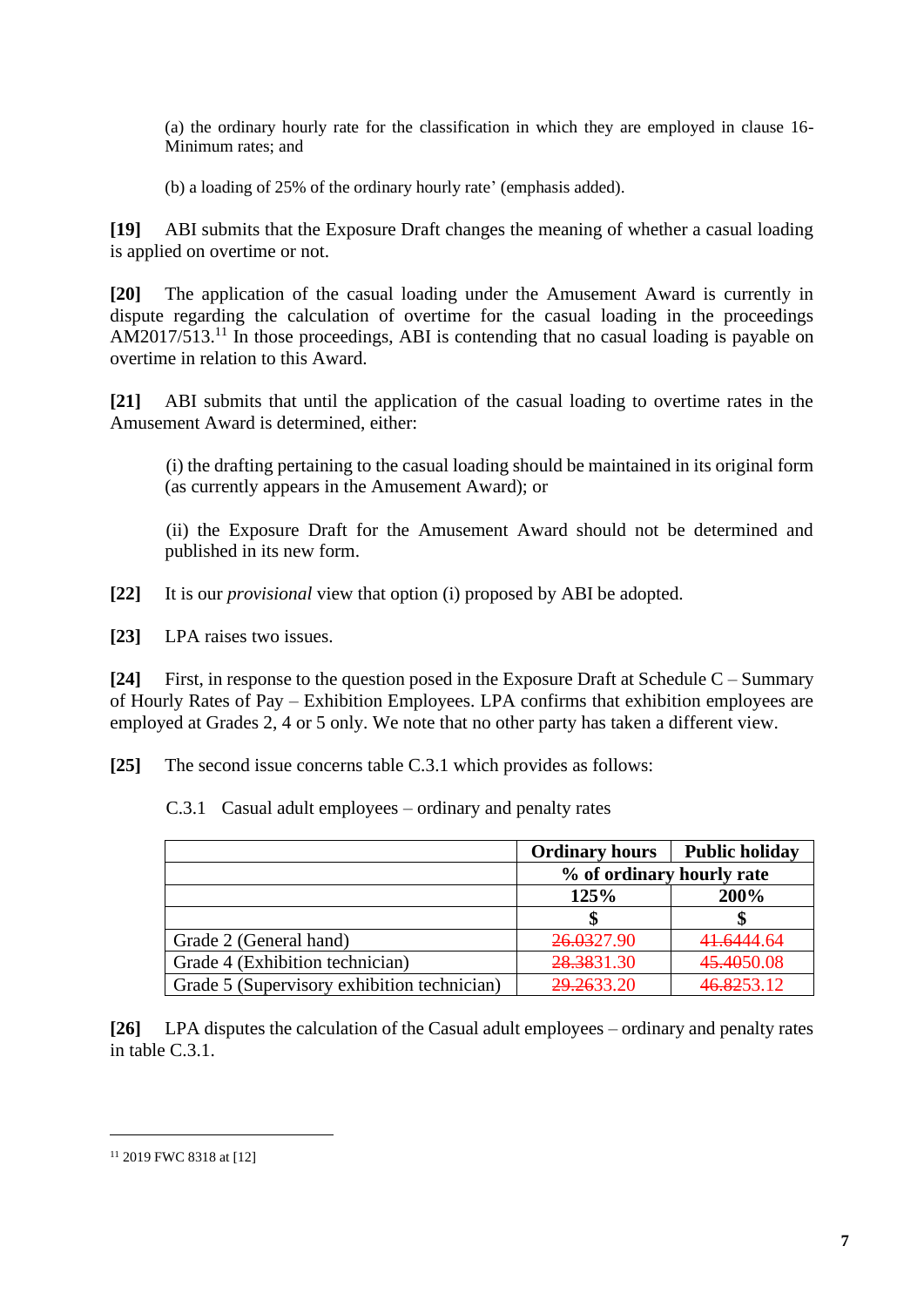**[27]** The comment box relating to table C.3.1 notes that the ordinary hourly rate has been calculated as follows:

(Weekly rate  $\div$  38) in clause 16.1 + (all purpose flexible loading allowance  $\div$  38) in clause  $18.2(b) + (all purpose supervisor loading \div 38, if applicable) in clause 18.2(b).$ 

**[28]** In other words, the casual hourly rates in table C.3.1 have been calculated *inclusive* of the All purpose allowances provided in clause 18.2(b).

**[29]** The LPA contends that the All purpose allowances do *not* apply to casual employees and on that basis the amounts that have been 'struck through' are the correct casual hourly rates for casual exhibition employees.

**[30]** We note that clause 18.2(b) states (emphasis added):

**(b) Special all-purpose allowances for exhibition employees** Full-time and part-time employees will be paid the following allowances for all purposes of the award:

| <b>Classification</b>        | <b>Flexible loading allowance</b> |             | <b>Supervisory loading allowance</b> |             |
|------------------------------|-----------------------------------|-------------|--------------------------------------|-------------|
|                              | \$ per week                       | \$ per hour | \$ per week                          | \$ per hour |
| General hand                 | 56.93                             | 1.50        | N/A                                  | N/A         |
| <b>Exhibition</b> technician | 61.24                             | 1.61        | 27.60                                | 0.73        |
| Supervisory exhibition       | 64.69                             | 1.70        | 55.20                                | 1.45        |
| technician                   |                                   |             |                                      |             |

**[31]** Given the terms of clause 18.2(b) it is our *provisional* view that the casual hourly rates in table C.3.1 be amended as proposed by LPA.

**[32]** The PGA has filed a submission in support of its substantive claim which seeks to extend the coverage of the award to encompass 'golf facilities including but not limited to golf clubs, on-course and off course golf shops and during ranges.'

**[33]** The PGA's claim was referred to another Full Bench (AM2019/7)) in February 2019 and the presiding Member of that Full Bench (Deputy President Sams) has issued directions for the filing of submissions in relation to the claim.

**[34]** The PGA's submissions will be referred to the AM2019/7 Full Bench.

# *4.2 Broadcasting, Recorded Entertainment and Cinemas Award 2010*

<span id="page-7-0"></span>**[35]** ABI, Birch Carroll and Coyle Limited and other cinema industry employers (BCC and others) and Commercial Radio Australia (CRA) made submissions in relation to the Broadcasting Award.

**[36]** ABI raises four issues.

*(i) Clause 45.3 - Penalty rates not cumulative*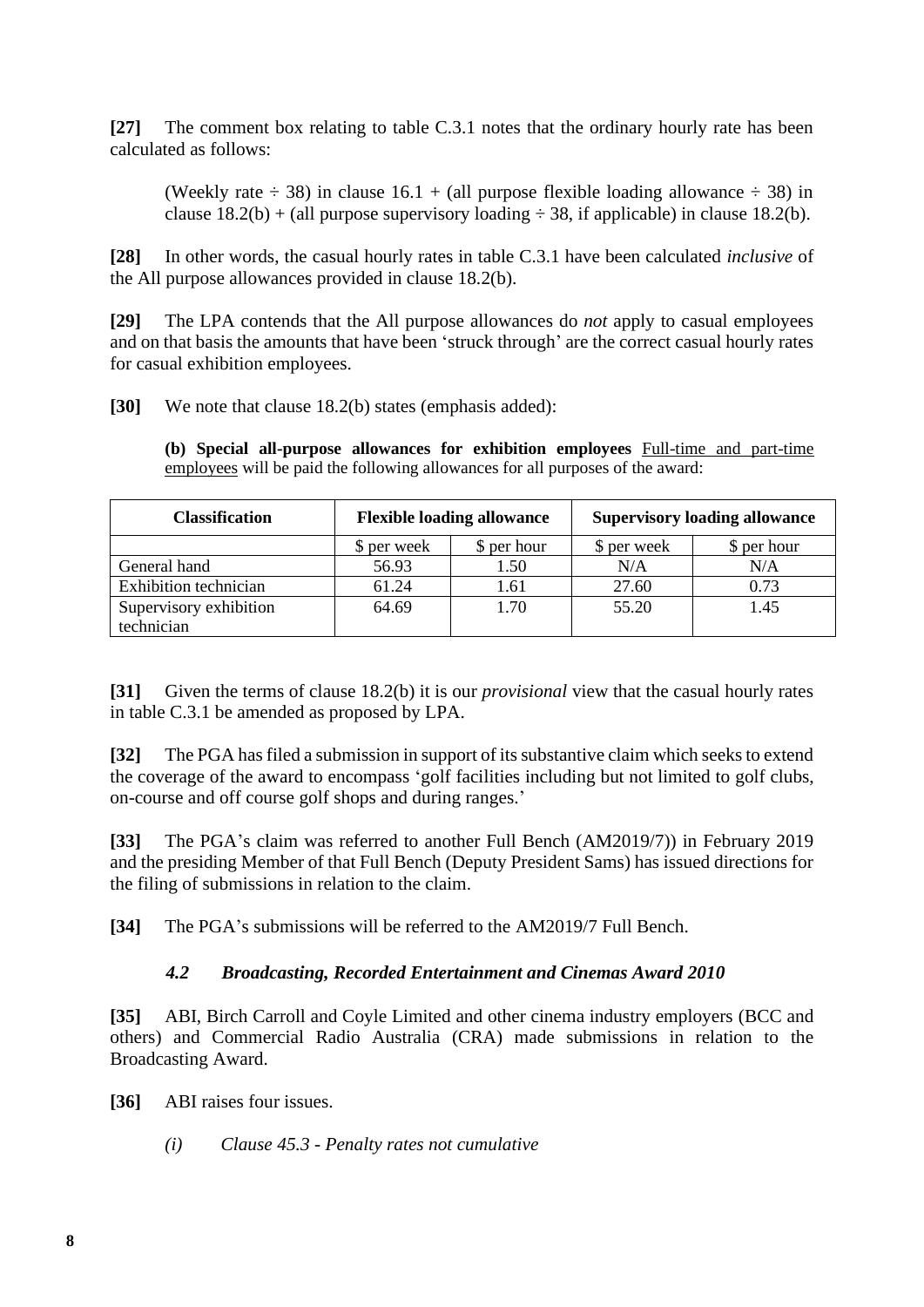**[37]** Clause 45.3 states:

#### **45.3 Penalty rates not cumulative**

Extra rates prescribed in clause 45 are not cumulative so as to exceed a maximum of 300% of the minimum hourly rate.

**[38]** ABI submits that the drafting of clause 45.3 is 'somewhat unique' and that it 'does not appear to have any meaningful work to do and should be removed.'

**[39]** It is our *provisional* view that clause 45.3 be deleted.

- *(ii) Clause 62.2 (a) - Zone managers - additional allowances*
- **[40]** Clause 62.2(a) states:

#### **(a) Zone managers—additional allowances**

(i) A zone manager will, in addition to the ordinary wage, be paid the following allowance for each additional theatre supervised:

|        | <b>Allowance for each</b><br>additional theatre supervised | <b>Maximum allowance</b> |
|--------|------------------------------------------------------------|--------------------------|
|        | \$ per theatre                                             | S per week               |
| Zone 1 | 46.40                                                      | 278.50                   |
| Zone 2 |                                                            | 196 NS                   |

(ii) Zone 1 applies to cinemas in the central city areas of the capital cities of the States of the Commonwealth and the City of Newcastle or any cinemas regularly giving 3 or more performances daily.

(iii) Zone 2 applies to drive-in theatres and all other cinemas other than those in Zone 1.

**[41]** ABI questions whether the wording of clause 62.2(a)(ii) offends s.154 of the *Fair Work Act 2009* on the basis that is expressed to apply to areas within capitals cities of "*the States of the Commonwealth*".

**[42]** ABI notes that while the Federal Court has confirmed that a modern award may contain an allowance that applied to a place within a state or territory, the current wording of the clause may still offend section 154 as it expressed to apply to the capital cities of all states, not all state *and* territories.

**[43]** ABI contends that such issues might be resolved by rewording clause 62.2(a)(ii) as follows:

'Zone 1 applies to cinemas:

A. in the central city areas of: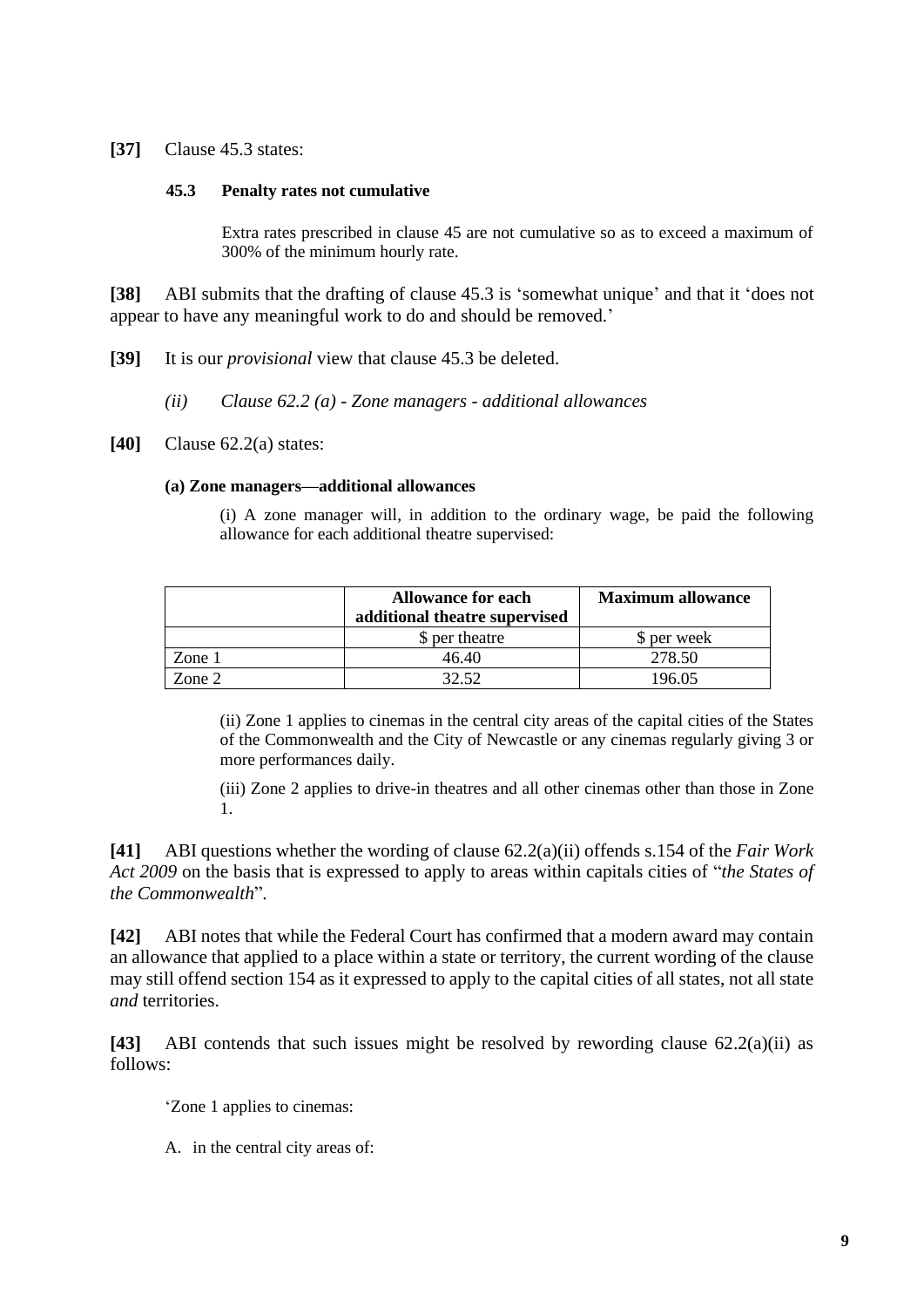- Sydney;
- Melbourne;
- Brisbane;
- Perth;
- Adelaide; and
- the City of Newcastle; or

B. any cinemas regularly giving 3 or more performances daily.'

**[44]** Interested parties are invited to comment on the issue raised by ABI and the solution proposed.

- *(iii) Clause A.1.1(e) - Definitions - Captioner*
- **[45]** Clause A.1.1(e)(ii) provides as follows:

'Captions are the transcription of speech, sound effects and other pertinent information which features as part of a soundtrack and would not otherwise be accessible to Deaf or hearing impaired viewers. Captions are either transmitted live-to-air or are prepared in advance and are timecoded to keep in synch with the soundtrack. Captions can also include colouring and positioning to help identify speakers.'

**[46]** ABI submits that the word "*Deaf*" in clause A.1.1(e) does not need to be capitalised.

**[47]** We agree with ABI and will amend the Exposure Draft and draft variation determination.

- *(iv) Clause A.1.23(d) - Definitions - Captioner/Audio Describer and Subtitlers/Subtitling Editors*
- **[48]** Clause A.1.23(d) states:

(d) Multi-Skilled Captioner/Audio Describer Skills, competencies, duties and responsibilities held and exercised

- (i) Performs the duties of the lower classification
- (ii) Experienced in audio description, live or file captioning

(iii) Meets a high standard of accuracy and productivity across a range of programs and output types to the required levels (iv) Capable of working independently without direct supervision and applies appropriate discretion and judgment in carrying out work

(v) Provides support and guidance to other Captioners/Audio Describers Duties may include specialised editing of own and others work, audio describing for movies and other longer more complex content and live output on a range of programs including sports and news and current affairs

**[49]** The sentence beginning with the words "*Duties may include specialised editing*" has been appended to subclause A.1.23(d)(v) and ABI submits that this sentence should be separated from the five subclauses (i) to (v) as in clauses  $A.1.23(a)$ , (c), (e) and (h).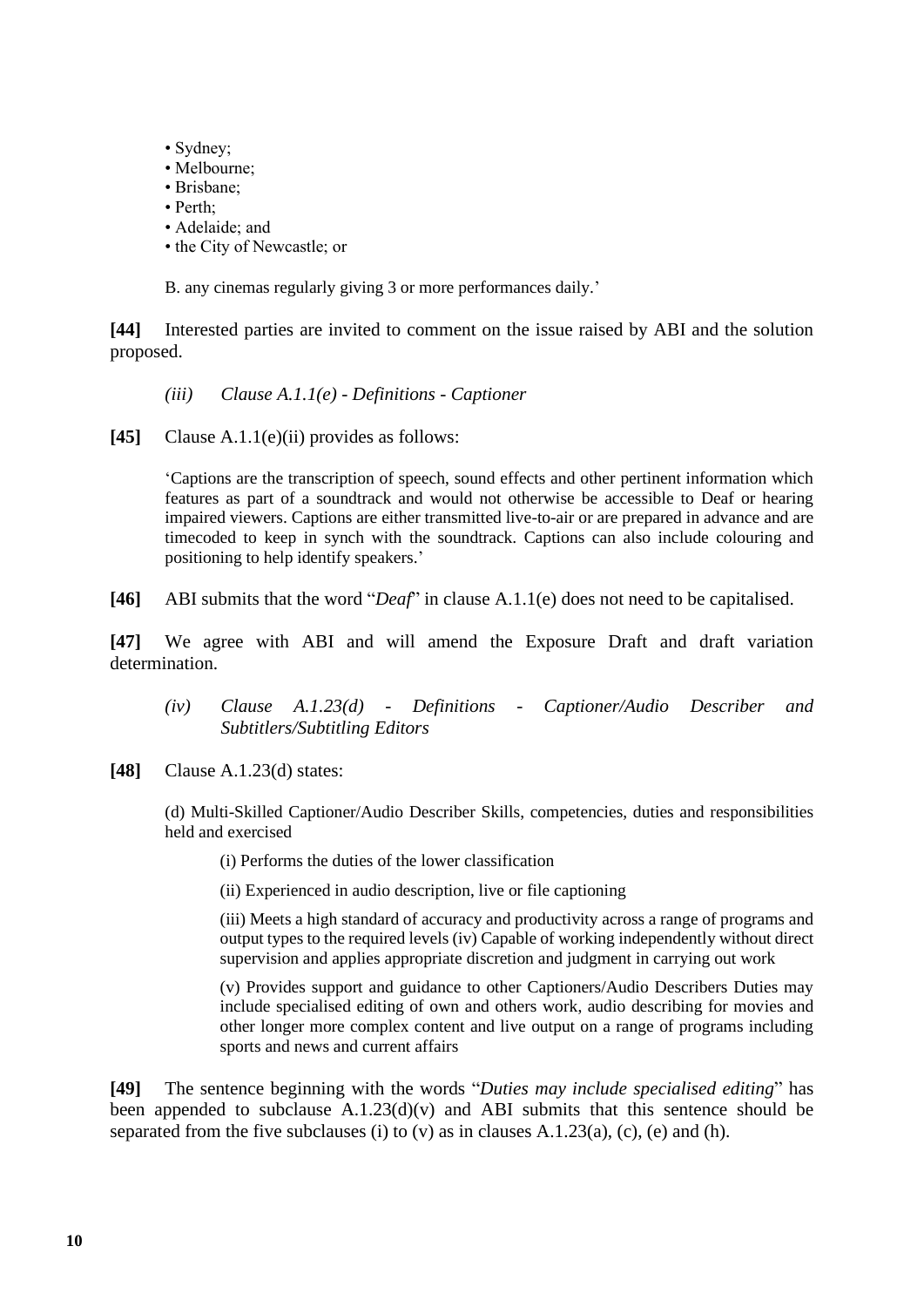**[50]** It is our *provisional* view that clause A.1.23(d)(v) be redrafted as follows:

(v) Provides support and guidance to other Captioners/Audio Describers

Duties may include specialised editing of own and others work, audio describing for movies and other longer more complex content and live output on a range of programs including sports and news and current affairs

**[51]** BCC and others raise three issues.

*(i) Definitions*

**[52]** At clause 2 of the Exposure Draft, there is a definition of 'cinema'. At clause 62, at Schedule D  $(D.1.4(d), D.1.6, D.1.7(a)$  and D.1.8) and at Schedule H  $(H.1.1)$  the word 'theatre' is used. BCC and others submit that there is a clear intention in the award that, at these places in the Exposure Draft, these words have an identical meaning and contend that any possible ambiguity should be resolved. It is submitted that this could be done by changing 'theatre', each time it appears in these places, to 'cinema'.

**[53]** The word 'theatre' is also used in Schedule E - Actors at E.2.5. It is not suggested that there be any change to Schedule E.

**[54]** It is our *provisional* view that the amendment proposed by BCC and others be adopted.

- *(ii) Casual conversion*
- **[55]** BCC and others advance the following submission:

'Clause 8.2 states that Clause 11 - Casual employees will not apply to employees in cinemas. However clause 11.5(k)(ii) indicates that clauses 58.3 and 59.4, which apply to employees in cinemas, are relevant to casual conversion.

The intention of the Full Bench is noted in the Decision of 21 September 2018 as it is stated in AM2014/196 and AM2014/197:

We consider the cinema industry employers' concern will be addressed if paragraph (j)(ii) of the casual conversion is modified to read:

"(ii) if it is agreed that the employee will become a part-time employee, the matters referred to in clauses 54.3(a), 55.1(c) and 55.2(d) in respect of cinema employees and the matters referred to in clause 10.4(c) in respect of all other employees."

Current Award clause 54.3(a) is reflected in clause 57.3 of the Exposure Draft.

Current Award clause 55.1 (c) is reflected in clause 58.3 of the Exposure Draft.

Current Award clause 55.2(d) is reflected in clause 59.4 of the Exposure Draft.

The inconsistencies in the Exposure Draft appear to be:

- Clause 8.2 This states that clause 11.4 Casual employees will not apply to employees in cinemas (see clause 57 - Types of employment).
- Clause  $11.5(k)(ii)$  This states that clause 10.1 applies to employees in cinemas. However clause 8.2 states that it does not apply. Clause 57.3 - Part-time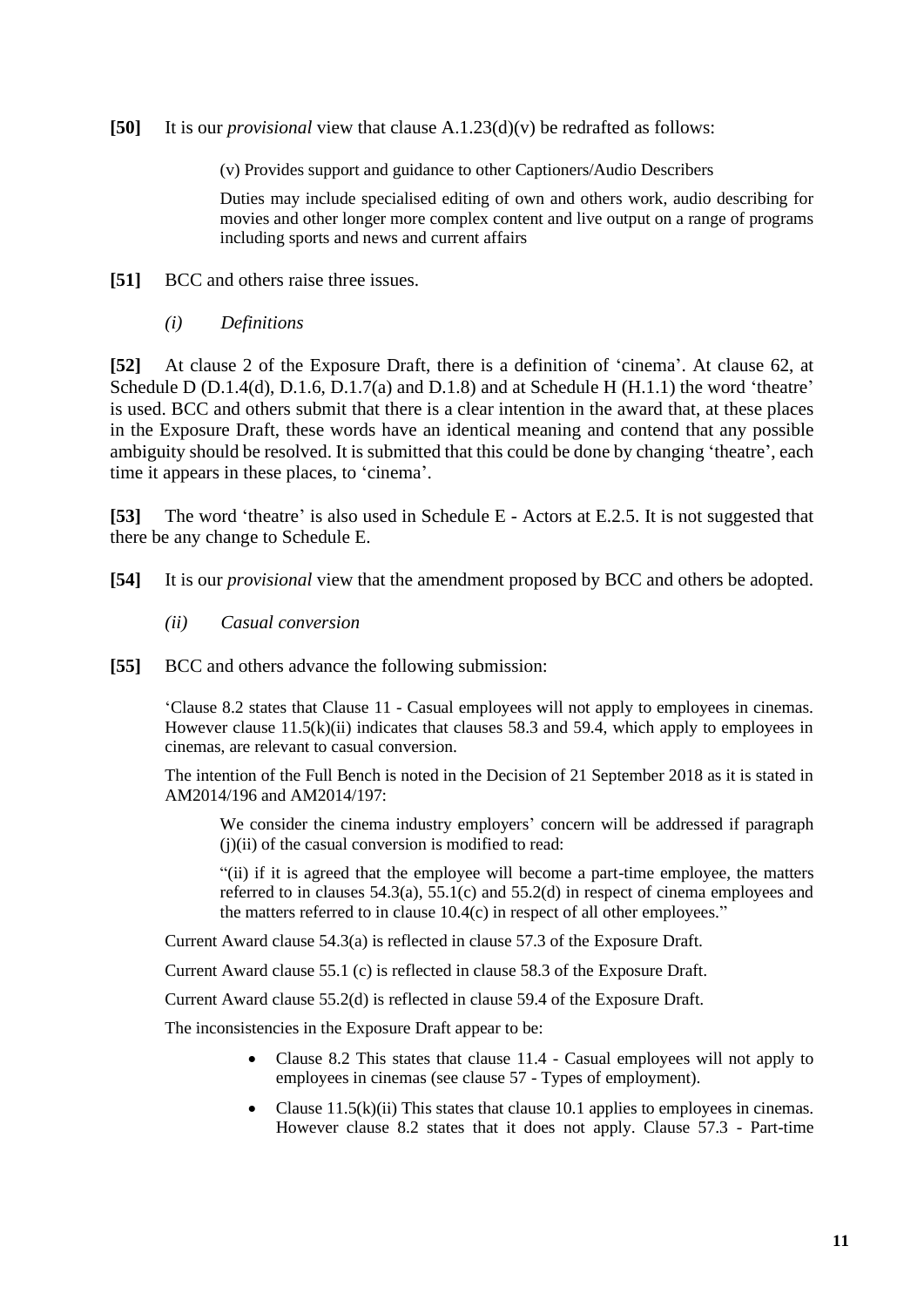employees corresponds with clause 54.3(a) in the current award and is the provision applicable to employees in cinemas.

• Clause  $11.5(k)(ii)$  This also refers to clauses 58.3 (55.1 (c) of the current Award) and 59.4 (55.2(d) of the current Award). No recognition is given in the Exposure Draft to the Full Bench reference to clause  $57.3$   $(54.3(a)$  in the current Award).'<sup>12</sup>

**[56]** BCC and others propose to advance a 'suitable provision' before the hearing scheduled for 6 and 7 April 2020.

*(iii) Minimum wages*

**[57]** In its submission BCC and others noted that the Draft Determination attached to the Decision of 20 November 2019 (AM2018/17) has not yet been made. A decision and final variation determination were issued on 20 March 2020.<sup>13</sup> The Exposure Draft and variation determination will be amended to incorporate the 20 March 2020 variation.

**[58]** Finally, the CRA submission concerns clause 18.3(a) of the Exposure Draft, which states:

# **18.3 Annual leave loading**

Before the start of the employee's annual leave the employer must pay the employee:

- (a) Subject to clauses 32.1(d) and 32.2(d), instead of the base rate of pay referred to in section 90(1) of the Act, the amount the employee would have earned for working their normal hours, exclusive of overtime had they not been on leave;
- (b) An additional loading of 17.5% of the relevant minimum wage for their classification as set out in this award.
- **[59]** The comparable provision in the current award is at clause 23.9(a) and (b), as follows:
	- **23.9** Before the start of the employee's annual leave the employer must pay the employee:
		- (a) subject to clause 30.8, instead of the base rate of pay referred to in s.90(1) of the Act, the amount the employee would have earned for working their normal hours, exclusive of overtime had they not been on leave; and
		- (b) an additional loading of 17.5% of the relevant minimum wage for their classification as set out in this award.

**[60]** CRA contends that clause 18.3(a) can be read as 'inappropriately entitling some employees … to payment of both the relevant shift loading (and potentially other amounts payable in respect of ordinary hours, but now excluding overtime) and an additional annual leave loading'. CRA proposes that:

(a) clause 18.3(a) of the Exposure Draft should be deleted and replaced with the following:

<sup>&</sup>lt;sup>12</sup> BCC and others [submission](https://www.fwc.gov.au/documents/sites/awardsmodernfouryr/am2014259-sub-birchandors-030320.pdf) 3 March 2020 at 5.2

<sup>&</sup>lt;sup>13</sup> Se[e \[2020\] FWCFB 1511;](https://www.fwc.gov.au/documents/decisionssigned/html/2020fwcfb1511.htm) [PR717665](https://www.fwc.gov.au/documents/sites/awardsmodernfouryr/pr717665.pdf)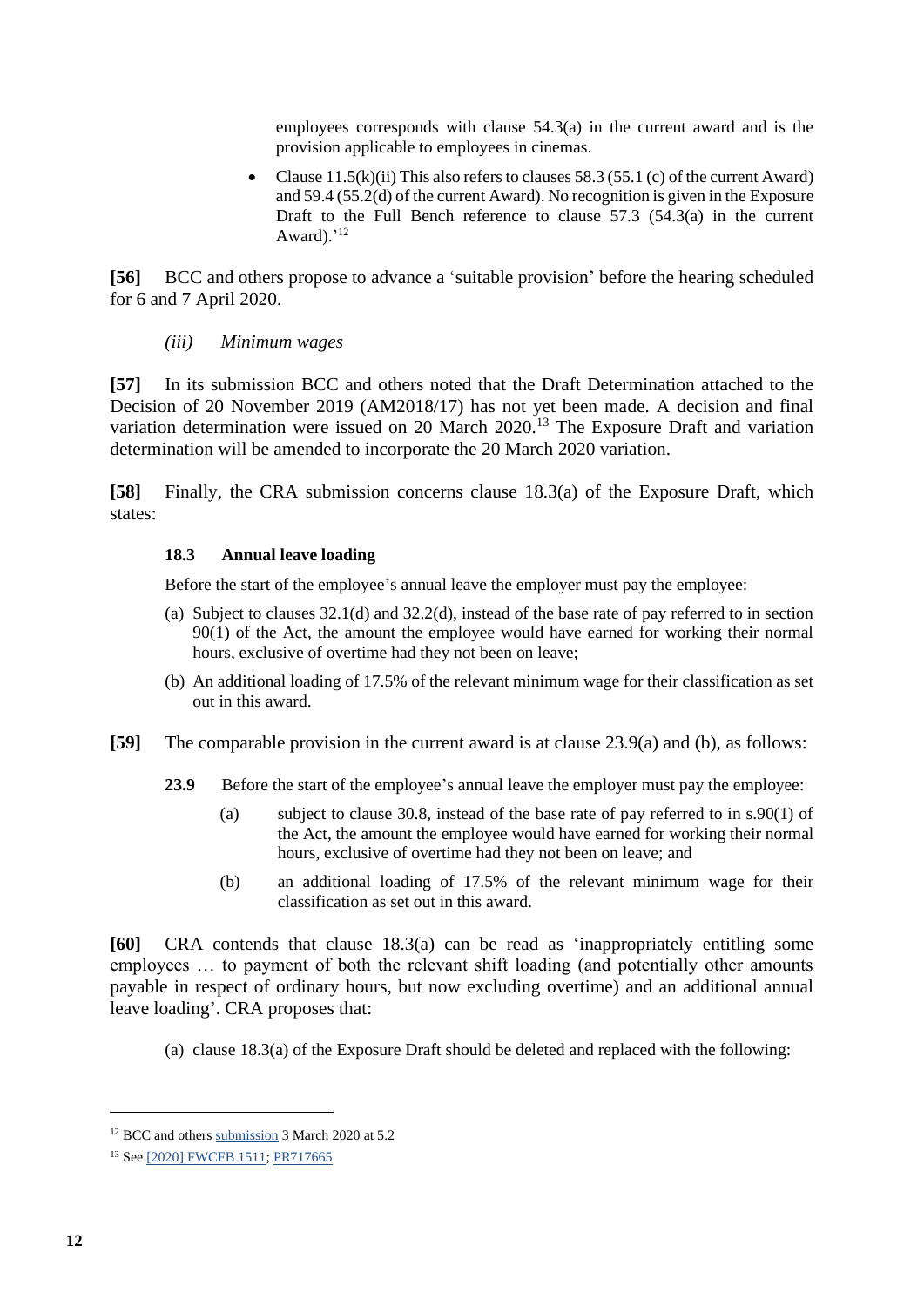'(a) Subject to clause 32.2(d), instead of the base rate of pay referred to in s.90(1) of the Act, the amount the employee would have earned for working their normal hours had they not been on leave, but excluding overtime, shift rates, penalty rates, special rates or any other payment which might have been payable to the employee as a reimbursement for expenses incurred; and

(b) a new paragraph should be added to clause 18(c) of the Exposure Draft after clause 18.3 as follows:

'An employee who would have worked on shiftwork had they not been on leave must be paid a loading equal to that prescribed in clauses 16.7(a) and 16.7(b) or the shift rates prescribed by this award, whichever is the greater, but not both,'

**[61]** Interested parties are invited to comment on the issue raised by CRA and on the amendments proposed.

# *4.3 Business Equipment Award 2010*

<span id="page-12-0"></span>**[62]** Ai Group has made a submission in relation to the definition of 'minimum hourly rate' in clause 2, which states:

**minimum hourly rate** means the minimum weekly rate in clause 14.2 divided by 38 and rounded to the nearest cent

**[63]** Ai Group proposes that the words 'in clause 14.2' be replaced by 'prescribed by this award'. In support of the proposed amendment Ai Group submits:

'The definition is problematic as it requires the calculation of the minimum hourly rate by reference to the weekly rates contained in clause 14.2. This excludes employees who are not entitled to those weekly rates, such as employees to whom clause 14.3 applies (Supported Wage System) and clause 14.4 applies (National Training Wage).' 14

**[64]** It is our *provisional* view that clause 14.2 be amended as proposed by Ai Group.

## *4.4 Educational Services (Teachers) Award 2010*

<span id="page-12-1"></span>**[65]** The IEU and the Associations of Independent Schools (the Associations) have made submissions in relation to the Teachers Award.

**[66]** The IEU and the Associations (the Joint parties) have agreed to the following amendments to the Exposure Draft and draft variation determinations.

*(i) Meal breaks*

**[67]** Two changes are proposed. The first is the deletion of clause 16.1(a) and inserting:

<sup>&</sup>lt;sup>14</sup> Ai Grou[p submission](https://www.fwc.gov.au/documents/sites/awardsmodernfouryr/am201467-sub-aig-060320.pdf) 6 March 2020 at para.24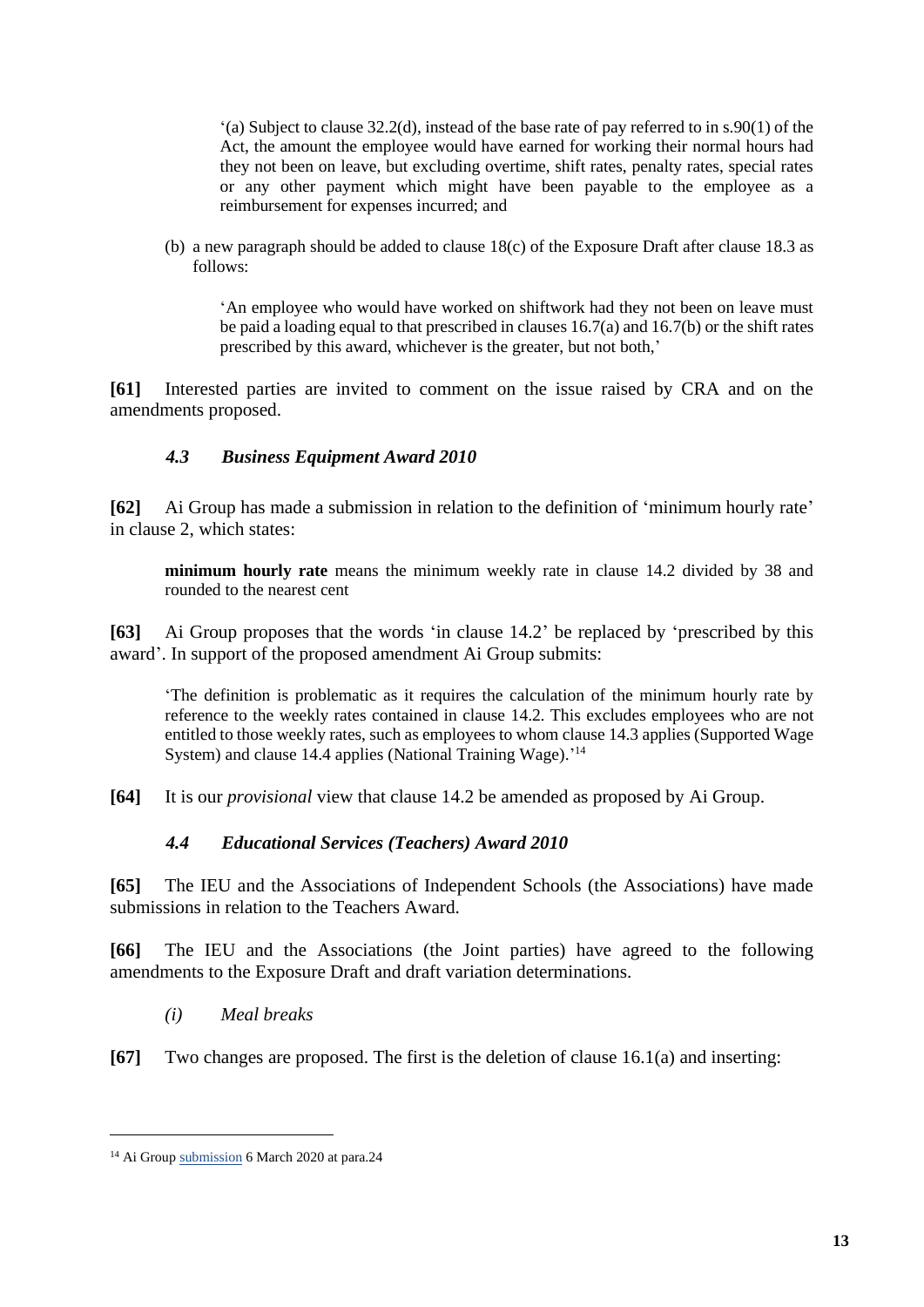'(a) An employer is required to provide an unpaid meal break of not less than 30 consecutive minutes to an employee who is engaged or rostered to work for more than 5 hours on a day. Such meal break will start no later than 5 hours after the employee commenced work on that day.'

**[68]** The second change is to delete Schedule A.3.1(a) and replace it with the following:

'An employer is required to provide a paid meal break of between 20 and 30 consecutive minutes to an employee, who is engaged or rostered to work for more than 5 hours on a day. Such meal break will start no later than 5 hours after the employee commenced work on that day.'

- *(ii) Payment of wages*
- **[69]** Clause 18.1 of the Exposure Draft states:

## **18.1 All monies payable will be paid:**

(a) once each fortnight;

(b) once every four 4 weeks at the end of the first fortnight which includes payment for two 2 weeks in arrears and two 2 weeks in advance; or

(c) once every month with the payment being made as nearly as possible on the middle of each month which includes one half month in arrears and one half month in advance.

**[70]** The Joint parties submit that clause 18.1(a) should be varied to ensure payment of wages fortnightly by adding the words 'with the payment being made no later than the last working day of each fortnight.'

- *(iii) Redundancy notice period*
- **[71]** Clause 33.2 of the Exposure Draft states:
	- 33.2 Employee leaving during redundancy notice period

(a) An employee given notice of termination in circumstances of redundancy may terminate their employment during the minimum period of notice prescribed by section 117(3) of the Act.

(b) The employee is entitled to receive the benefits and payments they would have received under clause 33 or under sections 119–123 of the Act had they remained in employment until the expiry of the notice.

(c) However, the employee is not entitled to be paid for any part of the period of notice remaining after the employee ceased to be employed.

**[72]** The Joint parties submit that clause 33.2 should be amended to be consistent with the non-standard notice period of 7 weeks applying in the award. The IEU seeks variation to clause 33.2 by deleting the words 'section 117(3) of the Act' in sub clause (a) and replacing with the words 'this award.'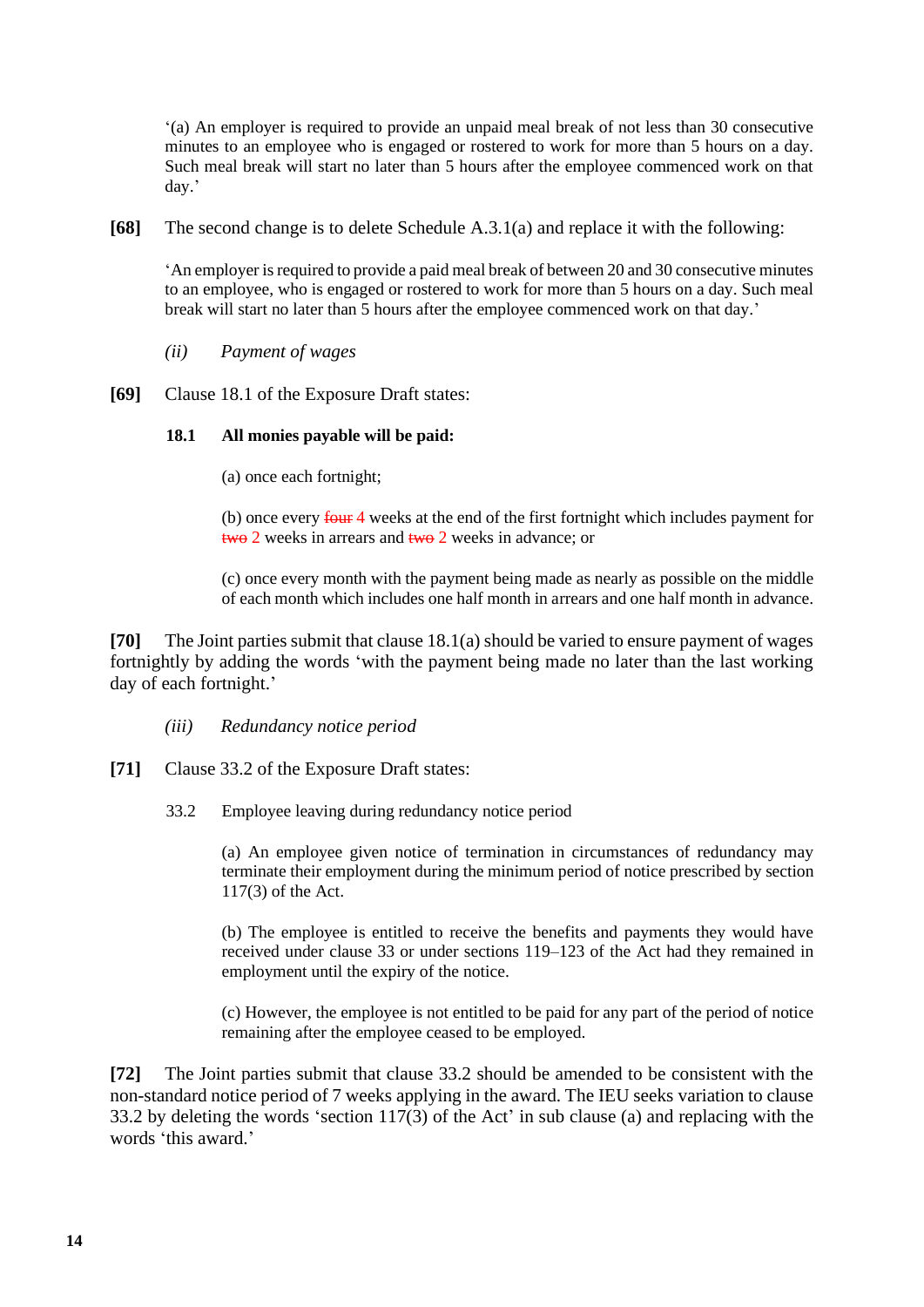**[73]** It is our *provisional* view that the Exposure Draft and the draft variation determination be amended as proposed by the Joint parties.

**[74]** The IEU raises one further issue which is not the subject of the agreement between the parties.

*(i) Schedule B*

**[75]** The IEU submits that there are errors contained in the tables located in Schedules B.1.1 and B.1.2, which do not apply the 4% loading contained in clause 17.2 of the award.

- **[76]** Clause 17.2 of the Exposure Draft states:
	- **17.2** A full-time employee who works in a children's or early childhood service which usually provides services over a period of at least eight 8 hours each day for 48 weeks or more (such as a long day care centre) will be paid an additional 4% on the rates set out in clause 17.1 on the basis that the employee is not covered by the provisions of clause 15—Ordinary hours of work.
- **[77]** The IEU submits that tables B.1.1 and B.1.2 in Schedule B be amended as follows:
	- (i) By adding a new column in B.1.1 for teachers employed in early childhood services operating for at least 48 weeks per year who are not shift workers;
	- (ii) By varying the rates contained in columns 2-5 of B.1.1 to include the 4% loading; and
	- (iii) By adding a new column in B.1.2 for teachers employed in early childhood services operating for at least 48 weeks per year.
- **[78]** The AIS is asked to confirm its position in reply submissions.

## *4.5 Electrical, Electronic and Communications Contracting Award 2010*

<span id="page-14-0"></span>**[79]** ABI and Ai Group have made submissions in relation to this award.

**[80]** ABI submits that the current Schedule B 'could be articulated more clearly and there are a few errors in relation to method of calculating rates, relevant percentages applied and allpurpose allowances'.

- **[81]** ABI identifies the following issues, listed in order of appearance in Schedule B:
	- (a) the definition for 'ordinary hourly rate' in clause B.1.1 is different to the definition for 'ordinary hourly rate' in clause 2 of the Exposure Draft;
	- (b) Tables B.2.1, B.4.1, B.4.5 and B.4.9 set out 'ordinary and penalty rates' for other than shiftworkers and include a 'public holiday' column. Tables B.2.2, B.4.2, B.4.6 and B.4.10 set out 'overtime rates' for other than shiftworkers and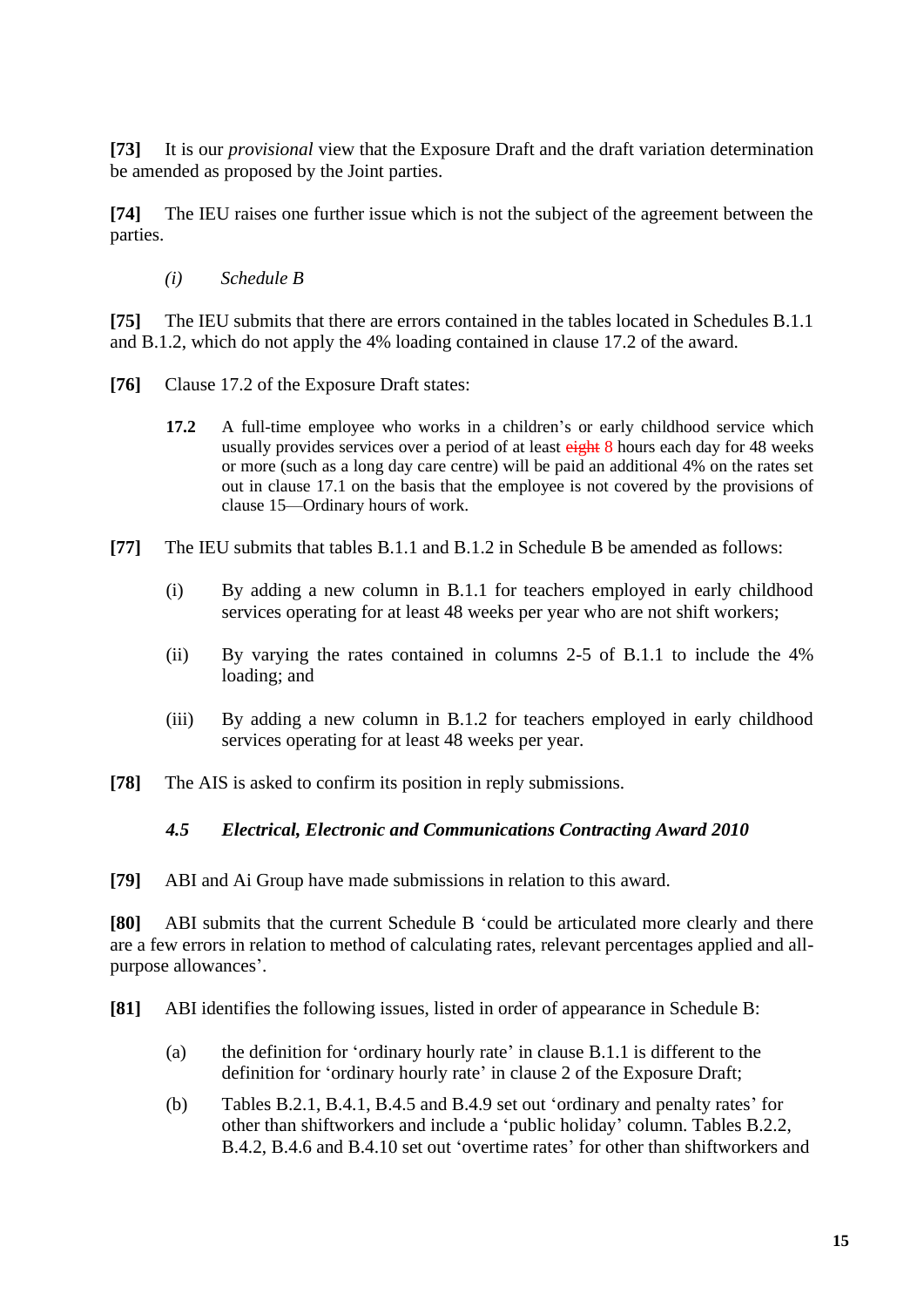also include the same 'public holiday' column. Replication of the 'public holiday' column may cause confusion for users of the Electrical Award;

- (c) Table B.2.4 provides for 'overtime rates' but also includes a 'public holiday' column. The comment attached to the percentage set out in this column (namely 250%) indicates that it is from clause 20.4 of the Exposure Draft, however this is the incorrect percentage for all shiftworkers. Public holiday penalties for shiftworkers are contained in clause 13.15 of the Exposure Draft. The penalty which applies on a public holiday differs depending on whether the employee is a continuous shiftworker or other than a continuous shiftworker. The applicable penalties payable on a public holiday to both categories of shiftworkers are correctly outlined in the last column of Table B.2.3;
- (d) clause B.3.2 of Schedule B for 'casual shiftworkers' includes a 'day' column. This is unnecessary, as the table is for shiftworkers, and rates applicable to day workers are already provided for in Table B.3.1;
- (e) reference to the calculation of apprentice hourly rates for adults and juniors underneath clause B.4 of Schedule B is somewhat confusing. The adult apprentice rates are differentiated based on whether the apprentice commenced their apprenticeship before or, on or after, 1 January 2014. The junior apprentice rates are not expressed in the same manner, despite the fact that clause 16.4(a) of the Electrical Award specifies different rates for apprentices who commenced their apprenticeship before or, on or after, 1 January 2014. There should be consistency between these clauses; and
- (f) underneath Table B.4.1, footnote 1 indicates that the apprentice hourly rate includes industry allowance, tool allowance and electrician's licence allowance. However, clause 16.4(a)(iii) for junior apprentices, clause  $16.4(b)(iii)$  and clause  $16.4(b)(vi)$  for adult apprentice indicates that apprentices should be paid:
	- (i) the full amount of:

A. tool allowance in clause 18.3(g), which is an all-purpose allowance; and

B. fares allowance in clause 18.6(d); and

(ii) the percentages set out in clause 16.4 for the applicable apprentice of: A. travel time allowance in clause 18.6(c);

B. electrician's licence allowance in clause 18.3(b), which is an allpurpose allowance; and

C. industry allowance in clause 18.3(a), which is an all-purpose allowance.

- **[82]** To resolve these issues ABI submits that:
	- (a) the definition for 'ordinary hourly rate' in B.1.1 is amended to reflect the definition provided in clause 2 of the Exposure Draft; and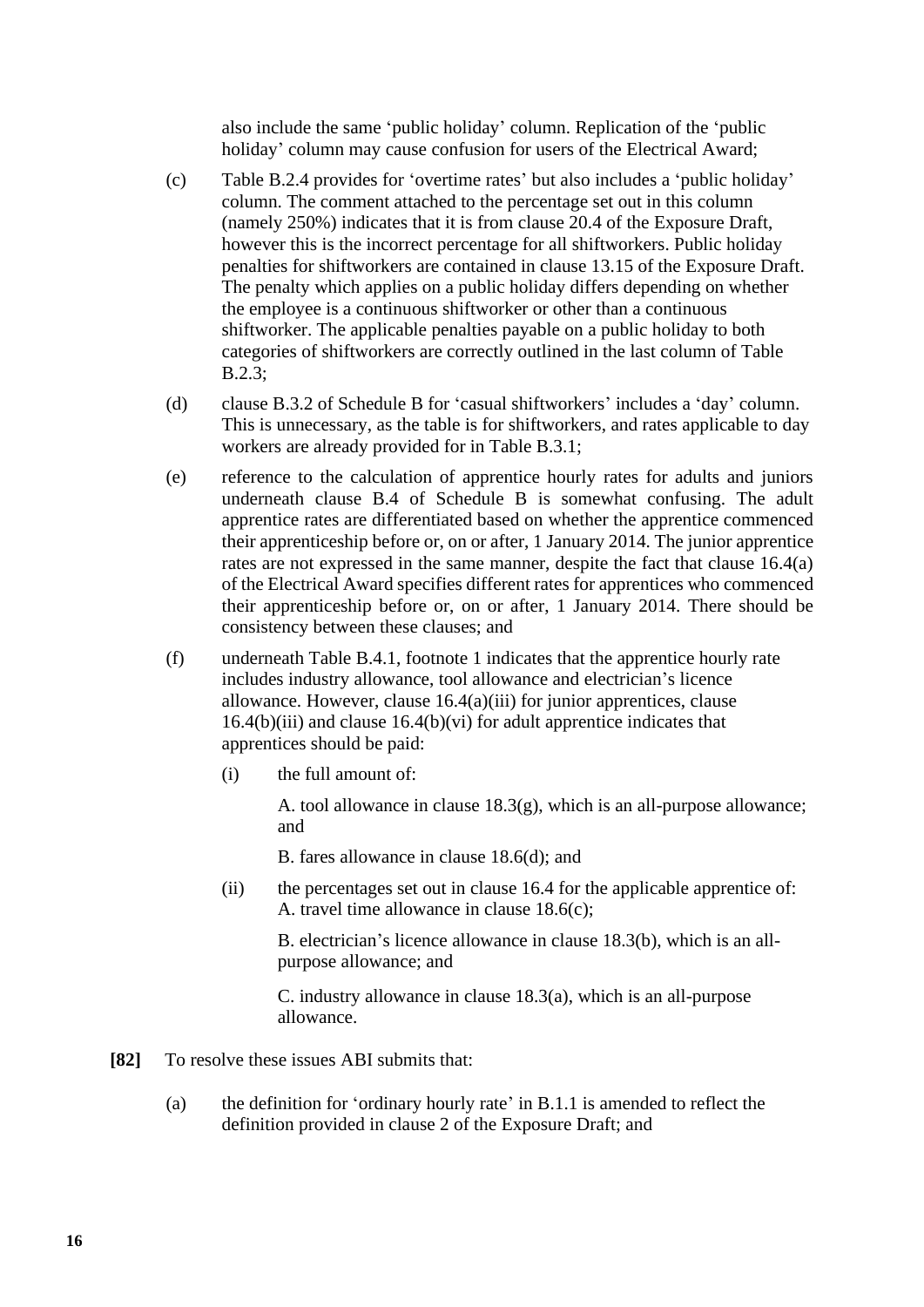- (b) Tables B.2.1, B.4.1, B.4.5 and B.4.9 are amended so that they only refer to 'ordinary rates' for other than shiftworkers. This requires:
	- (i) the words 'and penalty' to be deleted from the heading for B.2.1, B.4.1, B.4.5 and B.4.9; and
	- (ii) the 'public holiday' column be removed from the Tables in B.2.1, B.4.1, B.4.5 and B.4.9.
- (c) Tables B.2.2, B.4.2, B.4.6 and B.4.10 be amended so it is 'overtime and penalty rates' for other than shiftworkers; and
- (d) remove the 'public holiday' column from Table B.2.4 as the percentage provided for in this table is incorrect, and penalty rates for public holidays is already provided for in Table B.2.3; and
- (e) remove the 'day' column from Table B.3.2 as this is unnecessary, as Table B.3.1 already provides for a day workers rates and Table B.3.2 is for casual shiftworkers; and
- (f) remove paragraph 2 and 3 underneath Schedule B.4 Apprentice rates and replace with the following "the apprentice hourly rate for adult apprentices is calculated in accordance with clause 16.4(b)" to ensure consistency with junior apprentices; and
- (g) depending on the Commission's decision in relation to the all-purpose rate for apprentices, this might involve either:
	- (i) amending clauses  $16.4(a)(iii)$ ,  $16.4(b)(iii)$ ,  $16.4(b)(iv)$ ,  $16.4(b)(vi)$  and 16.4(b)(vii) so references to fares allowance in clause 18.6(d) and travel time allowance in clause 18.6(c) are removed; or
	- (ii) amending the footnotes for 'apprentice hourly rate' in Schedule B.4 so that it includes "full amount of tool allowance and fares allowance, and the relevant percentage as set out in clause 16.4 of the travel time allowance, electrician's licence allowance and industry allowance"; and
	- (iii) amending the rates in the tables in Schedule B.4 so it includes the fares allowance, and percentage of the travel time allowance.

**[83]** Interested parties are invited to comment on the amendments proposed by ABI. We note that in relation to [80](a), Schedule B.1.1 does not contain a definition of 'ordinary hourly rate' as such, but simply explains the basis for the calculation of the rates in the table.

**[84]** In the updated Exposure Draft, the Commission asked the parties to consider whether the fares allowance in clause 18.6(d) and travel time allowance in clause 18.6(c) should be included in the all-purpose rate for apprentices.

**[85]** In relation to the all-purpose rate for apprentices, ABI submits that the fares allowance and travel time allowance should *not* be included, because:

(a) neither allowance falls within clause 18.3 all-purpose allowances;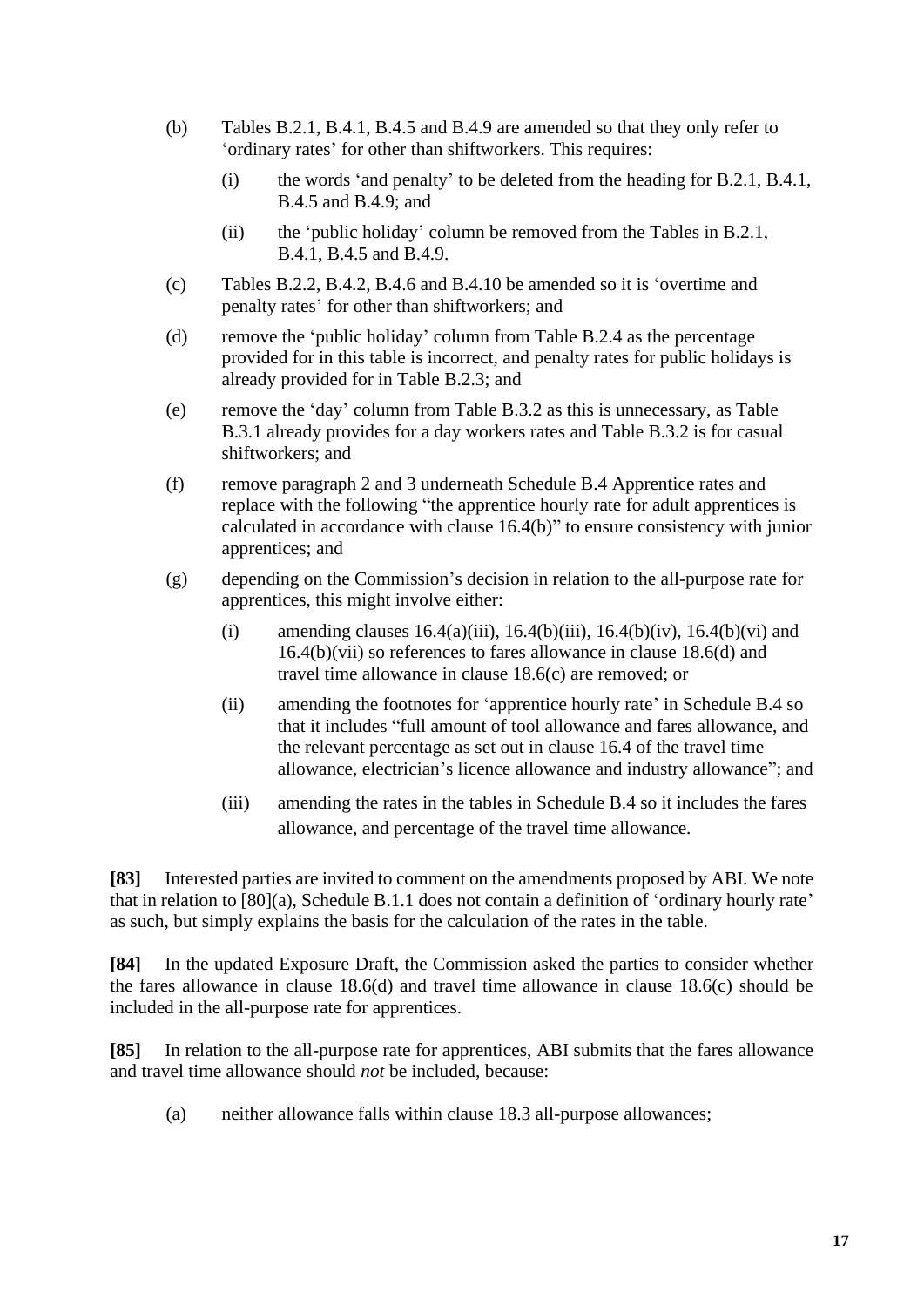- (b) clause 18.6(d) clearly states that fares allowance only applies where an employee is required to start and/or cease work on a job site, which may not always be applicable;
- (c) clause  $18.6(c)$  clearly outlines the circumstances in which the travel time allowance must be paid, namely each day an employee presents to work and when an employee takes an RDO;
- (d) clause 18.6(g) provides that the allowances in clause 18.6, which encompasses both the fares allowance in clause 18.6(d) and travel time allowance in clause 18.6(c) are not to be taken into account when calculating overtime penalty rates, annual leave, personal/carer's leave, long service leave or public holiday payments; and
- (e) the wording of the Exposure Draft does not indicate that clauses 18.6(c) and 18.6(d) should be applied any differently in relation to apprentices, particularly when these clauses are read in conjunction with clause  $18.6(g)$  and clause 16.4(a).

**[86]** Interested parties are invited to comment on the issue raised by ABI and ABI is invited to propose an amendment to address the issue it has raised.

**[87]** In relation to the question posed in the Exposure Draft, Ai Group also submits that the fares allowance (in clause 18.6(d)) and the travel time allowance (in clause 18.6(c)) should not be included in the all purpose rate:

'…An all-purpose rate is paid not only for time worked but also on certain forms of paid leave under the award (including annual leave and personal/carer's leave), on public holidays not worked and where payment is made in lieu of notice upon termination.

Clause 18.6(c) clearly stipulates that the allowance is paid only on days the employee presents themselves for work and on rostered days off. It is not intended to be paid under any other circumstance. It therefore should not be included in the all-purpose rate.

Clause 18.6(d) similarly is an allowance that is payable when the employee is actually working and required to start or cease work on a job site. This allowance is not intended to be paid under any other circumstance. It therefore should not be included in the all-purpose rate.' 15

**[88]** Other interested parties are invited to comment on the submissions of ABI and Ai Group in respect of whether the fares allowance in clause 18.6(d) and the travel time allowance in clause 18.6(c) should be included in the all-purpose rate for apprentices.

**[89]** Ai Group also notes that the reference in the last sentence of clause 21.4(b) to clause 21.4 is an error and the correct reference is to clause 21.2.

**[90]** We agree with Ai Group in relation to the reference and will amend the Exposure Draft and draft variation determination accordingly.

# *4.6 Food, Beverage and Tobacco Manufacturing Award 2010*

<sup>&</sup>lt;sup>15</sup> Ai Grou[p submission](https://www.fwc.gov.au/documents/sites/awardsmodernfouryr/am201467-sub-aig-060320.pdf) 6 March 2020 at paras. 29-31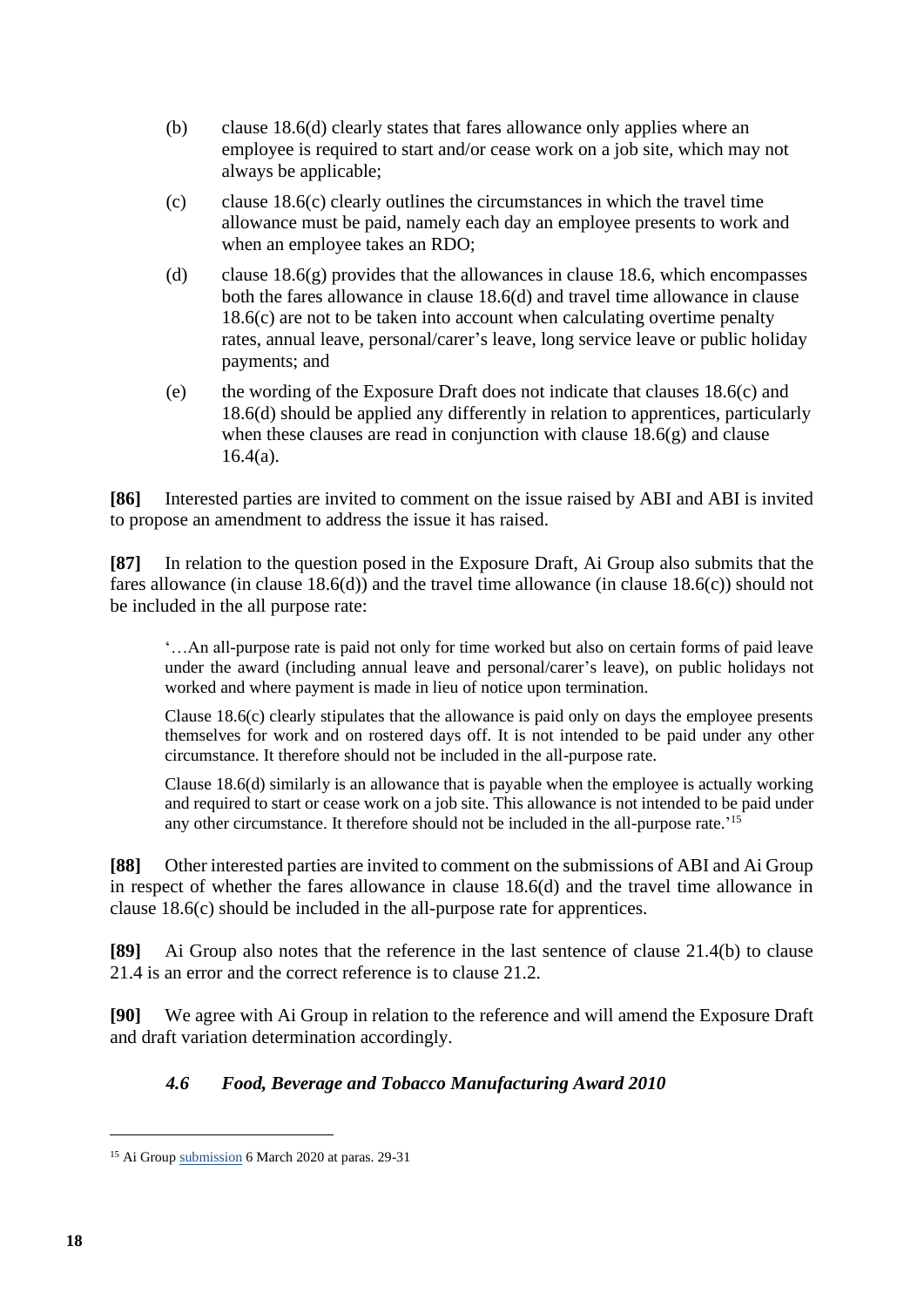<span id="page-18-0"></span>**[91]** The AMWU and AWU made submissions in relation to this award. The AMWU raises three issues.

*(i) Annual close down*

**[92]** Clause 25.11 of the Exposure Draft provides for an employer to close down their enterprise or a part of it in certain circumstances, as follows:

'Notwithstanding section 88 of the Act and clause 25.5, an employer may close down an enterprise or part of it for the purpose of allowing annual leave to all or the majority of the employees in the enterprise or part concerned, provided that...'<sup>16</sup>

**[93]** The AMWU notes that the reference to clause 25.5 is an error, and the reference should instead be to clause 25.7. We note that the AWU makes the same point.

**[94]** We agree with the AMWU and will amend the Exposure Draft and draft variation determination accordingly.

*(ii) Casual Employees* 

**[95]** Clause 10 of the Exposure Draft deals with casual employees and clauses 10.2 and 10.3 provides as follows:

**10.2** A casual employee working ordinary time must be paid:

(a) the ordinary hourly rate prescribed in clause 14—Minimum wages and classifications for the work being performed; plus

(b) a casual loading of 25% of the ordinary hourly rate.

**10.3** The loading constitutes part of the casual employee's all-purpose rate.<sup>17</sup>

- **[96]** The AMWU has two concerns with clause 10 as presently drafted:
	- (i) The clause does have an equivalent clause to clause 11.2(c) of the Manufacturing and Associated Industries and Occupations Award 2010 (Manufacturing Award) that clarifies that the rate resulting from the calculation required by 10.2 and 10.3 is the 'casual ordinary hourly rate'.
	- (ii) The clause does not clarify that where employees are entitled to a penalty rate or shift loading, that penalty or loading is to be calculated as a percentage of the casual ordinary hourly rate and not the ordinary hourly rate.

**[97]** To address these issues, the AMWU proposes that clause 10 be amended consistent with the equivalent clause in the Exposure Draft for the Manufacturing Award,  $18$  as follows:

<sup>&</sup>lt;sup>16</sup> Exposure Draft – Food, Beverage and Tobacco Manufacturing Award 20XX dated 29 January 2020 clause 25.11.

<sup>&</sup>lt;sup>17</sup> Exposure Draft – Food, Beverage and Tobacco Manufacturing Award 20XX dated 29 January 2020 clause 10.2 and 10.3.

<sup>18</sup> Manufacturing Award Exposure Draft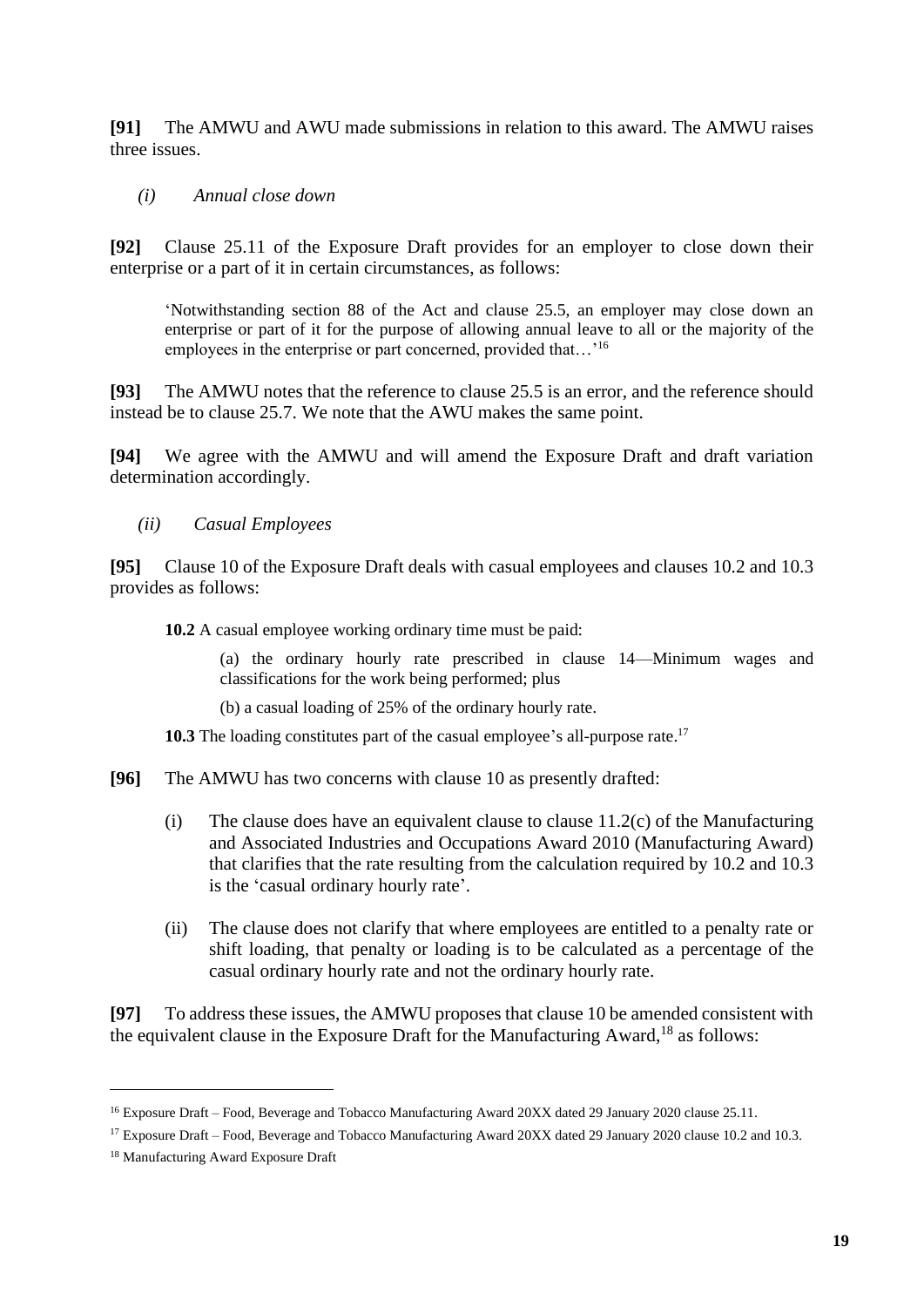- **10.1** A casual employee is one engaged and paid as a casual employee.
- **10.2** A casual employee working ordinary time must be paid:

(a) the ordinary hourly rate prescribed in clause 14—Minimum wages and classifications for the work being performed; plus

(b) a casual loading of 25% of the ordinary hourly rate.

- **10.3** The loading constitutes part of the casual employee's all-purpose rate."
- **10.4** The resulting rate is the casual ordinary hourly rate.
- **10.5** Where this award refers to a penalty rate or shift loading as being calculated as a percentage of the ordinary hourly rate, that reference will (for a casual employee) instead be taken to be a reference to the casual ordinary hourly rate if the entitlement is applicable to a casual employee.

**[98]** The balance of clause 10 would be renumbered as a consequence of the proposed amendments.

**[99]** In support of this proposed variation to the Exposure Draft, the AMWU relies on paragraphs [17]-[24] of its submission in relation to the Manufacturing Award.<sup>19</sup>

**[100]** The AWU also raises an issue about clause 10.2 and submits that the clause should read:

A casual employee working ordinary time must be paid ...'

**[101]** The AWU contends that there is no longer a dispute that the casual loading is payable on a compounding basis when overtime is worked.<sup>20</sup>

**[102]** Interested parties are invited to comment on the amendments to clause 10 proposed by the AMWU and AWU.

*(iii) Schedule B.2 Casual Adult Employees* 

**[103]** Schedule B sets out tables of rates that summarise the entitlements under the award. Clause B.2 deals with casual rates. Clause B.2.1 provides:

'Casual ordinary hourly rate means the hourly rate for a casual employee for the employee's classification prescribed by this award, inclusive of the casual loading which is payable for all purposes. Where an additional allowance is payable for all purposes in accordance with clause 20.2(a), this forms part of the employee's casual ordinary hourly rate and must be added to the casual ordinary hourly rate prior to calculating penalties and overtime.

**[104]** The AMWU submits that the difficulty with the above extract is that the rates in schedule B.2.1 are better described as casual minimum hourly rates, owing to the fact that the rates don't include any all-purpose allowances other than the casual loading.

<sup>&</sup>lt;sup>19</sup> [Submission](https://www.fwc.gov.au/documents/sites/awardsmodernfouryr/am201917-sub-amwu-271119.pdf) of the Australian Manufacturing Workers in Union in relation to tranche 2 Exposure Drafts dated 27 November 2019.

<sup>20</sup> See [1.2] of this ABI correspondence:

<https://www.fwc.gov.au/documents/sites/awardsmodernfouryr/am201751-corr-abinswbc-101019.pdf> and [6] of this FWC Statement[: https://www.fwc.gov.au/documents/decisionssigned/html/2019fwc8318.htm](https://www.fwc.gov.au/documents/decisionssigned/html/2019fwc8318.htm) at [6].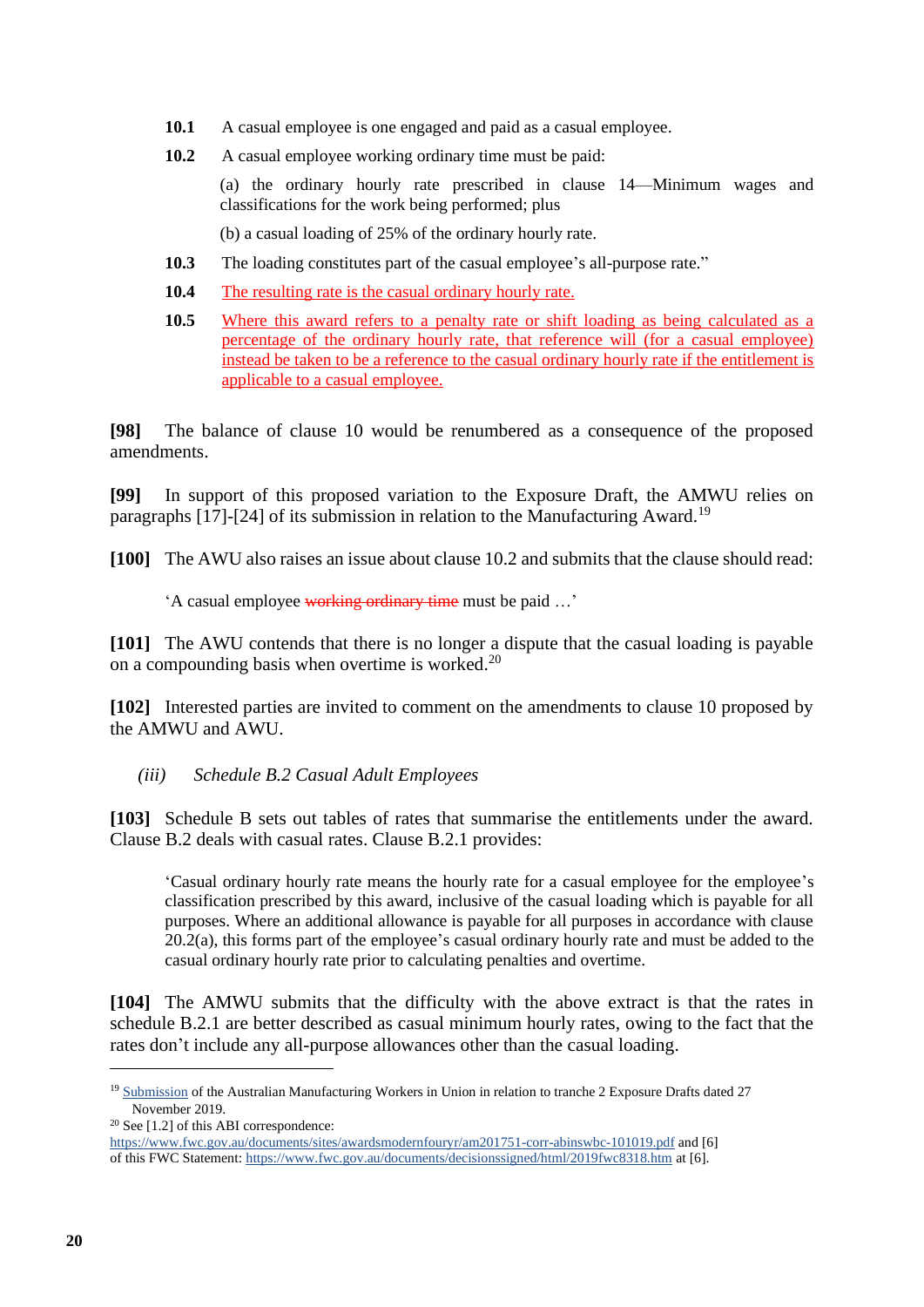**[105]** The AMWU proposes that clause B.2.1 be varied consistent with the equivalent clause in the current Exposure Draft for the Manufacturing Award (clause C.3.1 in schedule C) to ensure consistency between clause 10.2 and B.2.1 and also between the Manufacturing and Food Awards.

**[106]** This would require an amendment to the Exposure Draft as follows:

'Casual ordinary hourly rate means the hourly rate for a casual employee for the employee's classification prescribed by this award, inclusive of the casual loading which is payable for all purposes. Where an additional allowance is payable for all purposes in accordance with clause  $20.2(a)$ , this forms part of the employee's casual ordinary hourly rate and must be added to the casual ordinary hourly rate prior to calculating penalties and overtime.'

'**Casual minimum hourly rate** includes the casual loading which is payable for all purposes. Where an allowance is payable for all purposes in accordance with clause  $20.2(a)$ , this forms part of an employee's casual ordinary hourly rate and must be added to the applicable permanent minimum hourly rate in B.2. prior to the application of the 25% casual loading to form the casual employee's ordinary hourly rate. The casual ordinary hourly rate applies for all purposes and is used to calculate penalties and overtime.'

**[107]** We note that the cross reference in the parties' submission (to clause 30.2) appears to be incorrect. The correct cross reference is to clause 20.2(a). The variation proposed would also require all the references in B.2 to 'casual ordinary hourly rate' to be changed to 'casual minimum hourly rate'.

**[108]** The AWU submits that a casual overtime rates table can be inserted into Schedule B.2 in accordance with the agreed position concerning clause 10.2.

**[109]** Interested parties are invited to comment on the amendment proposed by the AMWU and AWU.

# *4.7 Graphic Arts, Printing and Publishing Award 2010*

<span id="page-20-0"></span>**[110]** The AMWU and Ai Group made submissions in relation to this award.

**[111]** The AMWU points to a cross referencing error in clause 13.4(c)(iii) and an error in clause 15.3.

**[112]** Clause 13.4(c)(iii) of the Exposure Draft states:

'Where agreement is reached under clause 20.4(c)(ii) to work ordinary hours on a Saturday or a Sunday, the following rates will be paid for all ordinary work done on Saturday or Sunday.'

**[113]** The AMWU submits that the reference to clause 20.4 c (ii) appears to be an error and should read 13.4 c (ii).

**[114]** We agree with the AMWU and will amend the Exposure Draft and draft variation determination accordingly.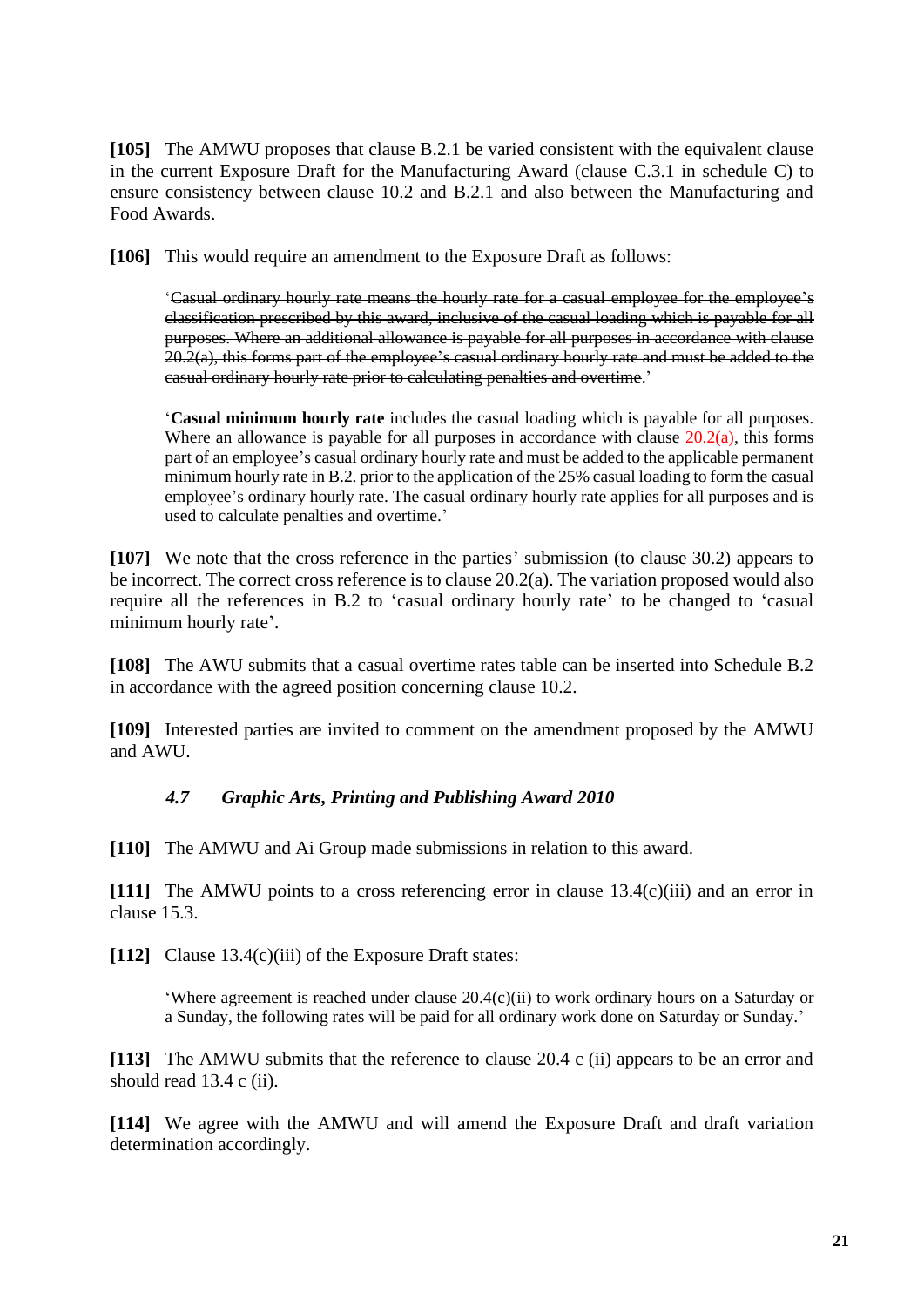- **[115]** The other matter concerns clause 15.3 which states:
	- **15.3** Where an employee is required to work during their usual meal break they will be paid 150% of the hourly rate for the time so worked and they will be allowed their usual meal period as soon as it can be arranged, but not later than 5 hours after commencing work each day.

**[116]** The AMWU submits that the expression 'hourly rate' should be amended to read 'ordinary hourly rate.'

**[117]** Interested parties are invited to comment on the amendment proposed by the AMWU.

- [118] Ai Group raises five issues.
	- *(i) Clause 4.3: Coverage of on-hire employers*

**[119]** Ai Group submits that the following amendments should be made to clause 4.3 to correct an apparent error and to address the fact that the Award operates on an industry and occupational basis:

**4.3** This award covers any employer which supplies labour on an on-hire basis in the graphic arts, printing, publishing and associated industries and occupations industry in respect of on-hire employees in classifications covered by this award, and those on-hire employees, while engaged in the performance of work for a business in that industry those industries and occupations. Clause 4.3 operates subject to the exclusions from coverage in this award.

**[120]** It is our *provisional* view that clause 4.3 be amended as proposed by Ai Group.

*(ii) Clause 4.4: Coverage*

**[121]** Ai Group submits that the following amendments should be made to clause 4.4 to correct an apparent error:

**4.5** This award covers employers which provide group training services for apprentices and/or trainees engaged in the graphic arts, printing, publishing and associated industries and occupations industry and/or parts of those industries or occupations and those apprentices and/or trainees engaged by a group training service hosted by a company to perform work at a location where the activities described in clause 4.2 are being performed. This subclause Clause 4.5 operates subject to the exclusions from coverage in this award.

**[122]** It is our *provisional* view that clause 4.5 be amended as proposed by Ai Group.

*(iii) Clause 7.5(a) Facilitative provisions*

**[123]** Ai Group points to an error appears in the table. Clause 13.3(a)(ii) is not a facilitative provision and is incorrectly listed in this table. It appears that the reference to clause 13.3(a)(ii)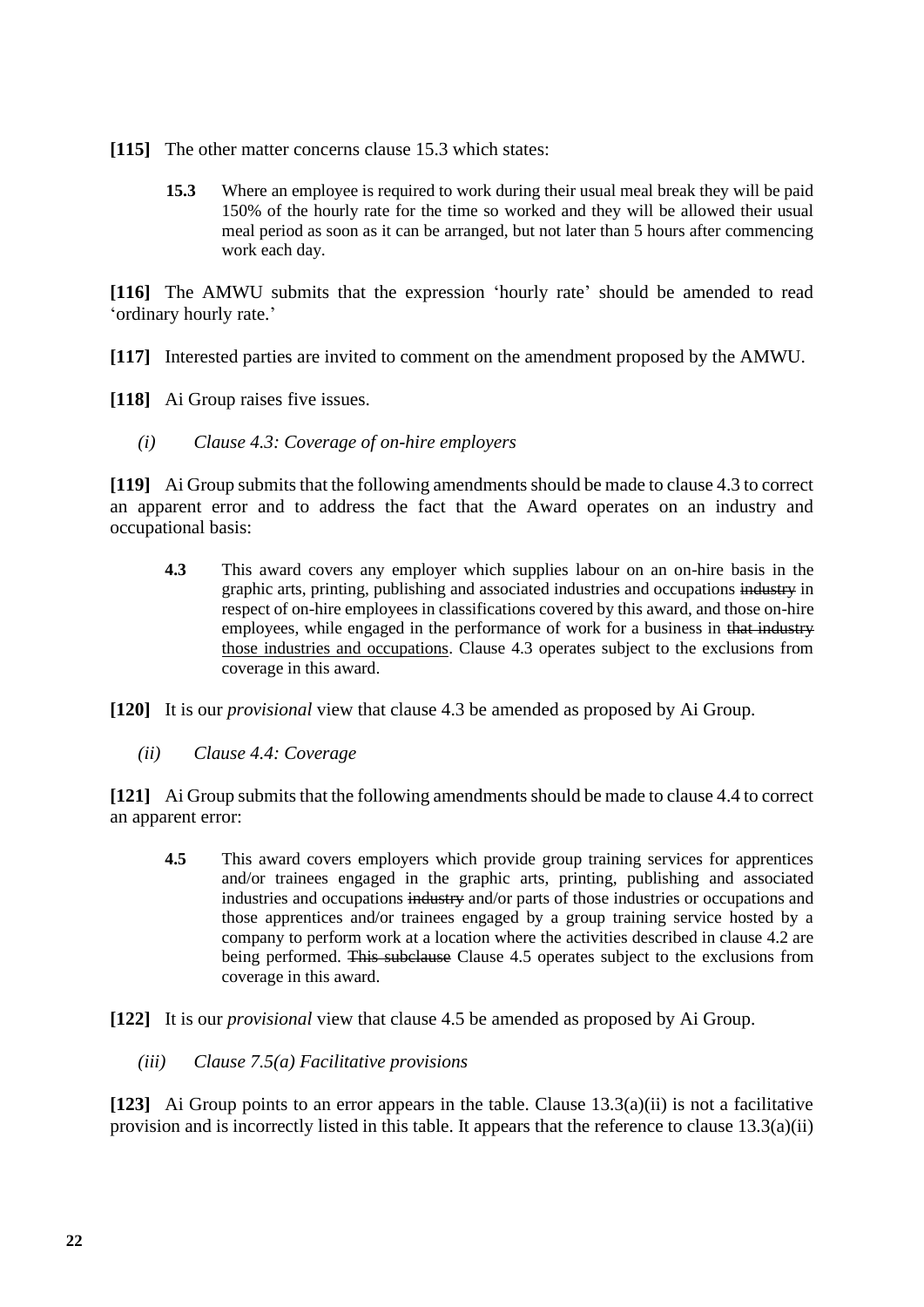was intended to be a reference to clause  $13.3(c)(ii)$ . Ai Group proposes that Clause 7.5(a) should be varied to reflect this.

**[124]** We agree with Ai Group and will vary the Exposure Draft and draft variation determination accordingly.

*(iv) Clause 32.3: Annual leave*

[125] In a 9 June 2017 decision,<sup>21</sup> a Full Bench decided that clause 37.2 of the Graphic Arts Award should be varied as follows:

Notwithstanding clause 33.5, employees engaged in a regional daily newspaper office, in circumstances where they work the prescribed public holidays, may, by agreement between the employer and an employee or employees, be credited with an extra two weeks and three days' annual leave instead of any penalty provision as provided for by clauses 41.3 or 41.4. This provision does not apply to a shiftworker as defined in clause 37.4 Where there is an agreement between an employer and an employee under this clause 37.2, this clause 37.2 applies to the employee instead of clause 37.4.

**[126]** Consistent with the above decision, Ai Group submits that the final sentence of clause 32.2 should be varied as follows:

Notwithstanding clause 29.5, employees engaged in a daily newspaper office, in circumstances where they work the prescribed public holidays, may, by agreement between the employer and an employee or employees, be credited with an extra 2 weeks and 3 days' annual leave instead of any penalty provision as provided for by clauses 37.3 or 37.4. Where there is an agreement between an employer and an employee under clause 32 32.2, clause 32.2 applies to the employee instead of clause 32.4.

**[127]** We agree with Ai Group and will vary the Exposure Draft and variation determination accordingly.

*(v) Clause 41: Dispute resolution leave*

**[128]** Ai Group submits that the reference in clause 41.6 should be amended as follows, to ensure consistency with the relevant provision in the current award:

41.6 …For the purposes of <del>clause 41</del> clause 41.6, ordinary time earnings means the wage rate for the classification, over-award payment and shift loading which otherwise would be payable…".

**[129]** We note that the term 'ordinary time earnings' is only used in clause 41.6.

**[130]** We agree with Ai Group and will amend the Exposure Draft and draft variation determination accordingly.

# *4.8 Health Professionals and Support Services Award 2010*

<sup>21</sup> [2017] FWCFB 3135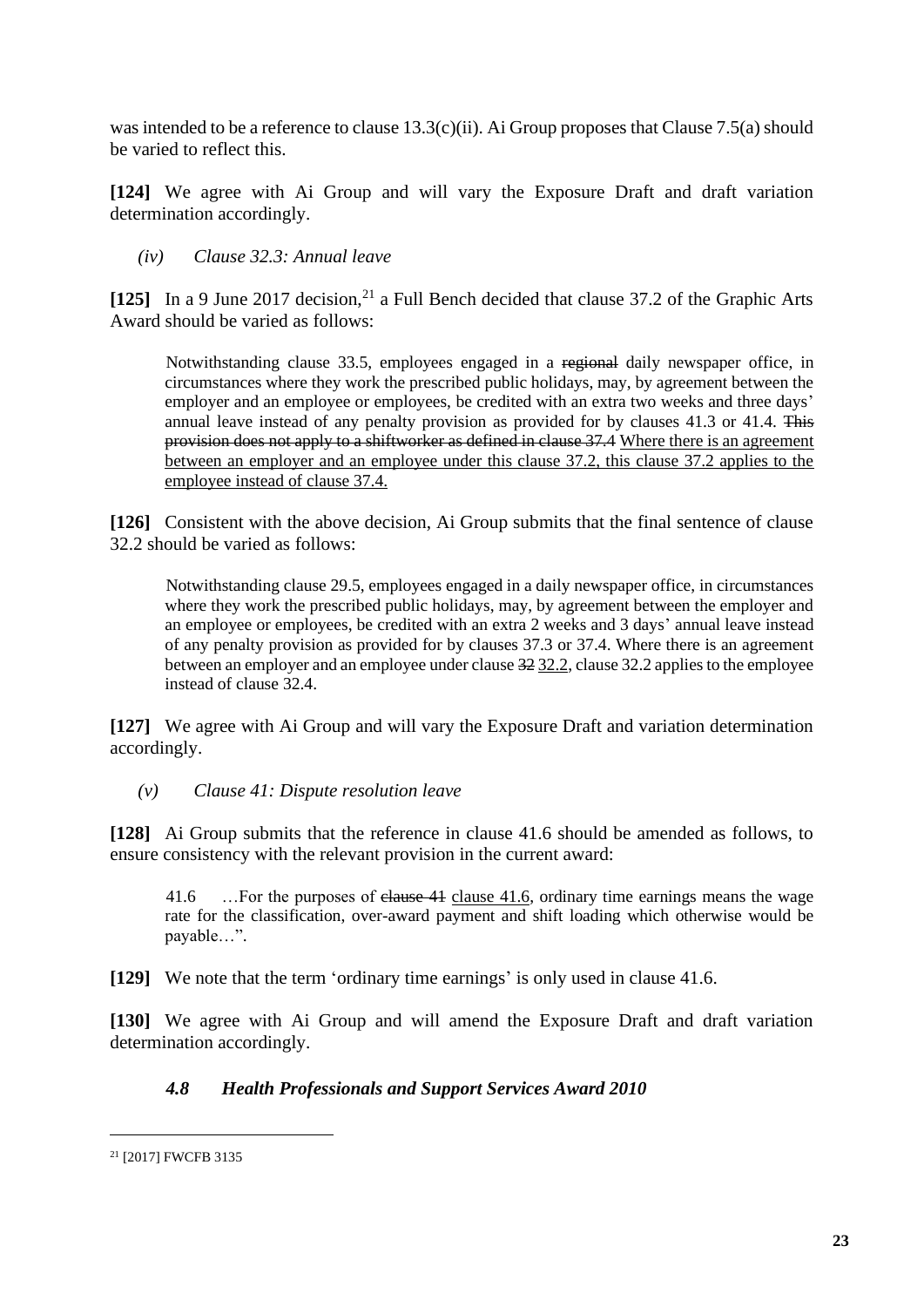<span id="page-23-0"></span>**[131]** The Private Hospital Industry Employer Association (PHIEA) have made a submission in relation to this award that raises an issue relating to clause 11, in particular clause 11.5.

**[132]** Clause 11.5 of the Exposure Draft provides as follows:

#### **11.5 Casual loading**

(a) For each **ordinary** hour worked, a casual employee must be paid:

(i) the minimum hourly rate; and

(ii) a loading of 25% of the minimum hourly rate, applicable to the classification and pay point in which they are employed.

(b) The casual loading is paid instead of the paid leave entitlements of full-time employees.

**[133]** Clause 10.4 of the current award provides as follows:

#### **10.4 Casual employment**

(a) A casual employee is an employee engaged as such on an hourly basis, other than as a part-time, full-time or fixed-term employee, to work up to and including 38 ordinary hours per week.

(b) A casual employee will be paid per hour calculated at the rate of 1/38th of the weekly rate appropriate to the employee's classification. In addition, a loading of 25% of that rate will be paid instead of the paid leave entitlements of full-time employees.

(c) The minimum period of engagement of a casual employee is three hours with the exception of cleaners employed in private medical practices who will be engaged for a minimum of two hours.

**[134]** The PHIEA submit:

'In applying plain language drafting, PHIEA is of the view that clause 11.5 (a) has amended the entitlements for casuals and would respectfully suggest that until such time as this issue has been determined by the Full Bench constituted in AM2107/51 no administrative change should be made in the Exposure Draft to the wording of clause  $11.5$  (a) – casual loading.<sup>222</sup>

**[135]** Interested parties are invited to comment on the amendment proposed by the PHIEA.

#### *4.9 Horse and Greyhound Training Award 2010*

- <span id="page-23-1"></span>**[136]** The AWU has made a submission in relation to this award, which raises three issues.
	- *(i) Clause 10.5(a) Casual employees*

<sup>22</sup> PHIEA [submission,](https://www.fwc.gov.au/documents/sites/awardsmodernfouryr/am2014204-sub-phiea-040320.pdf) 4 March 2020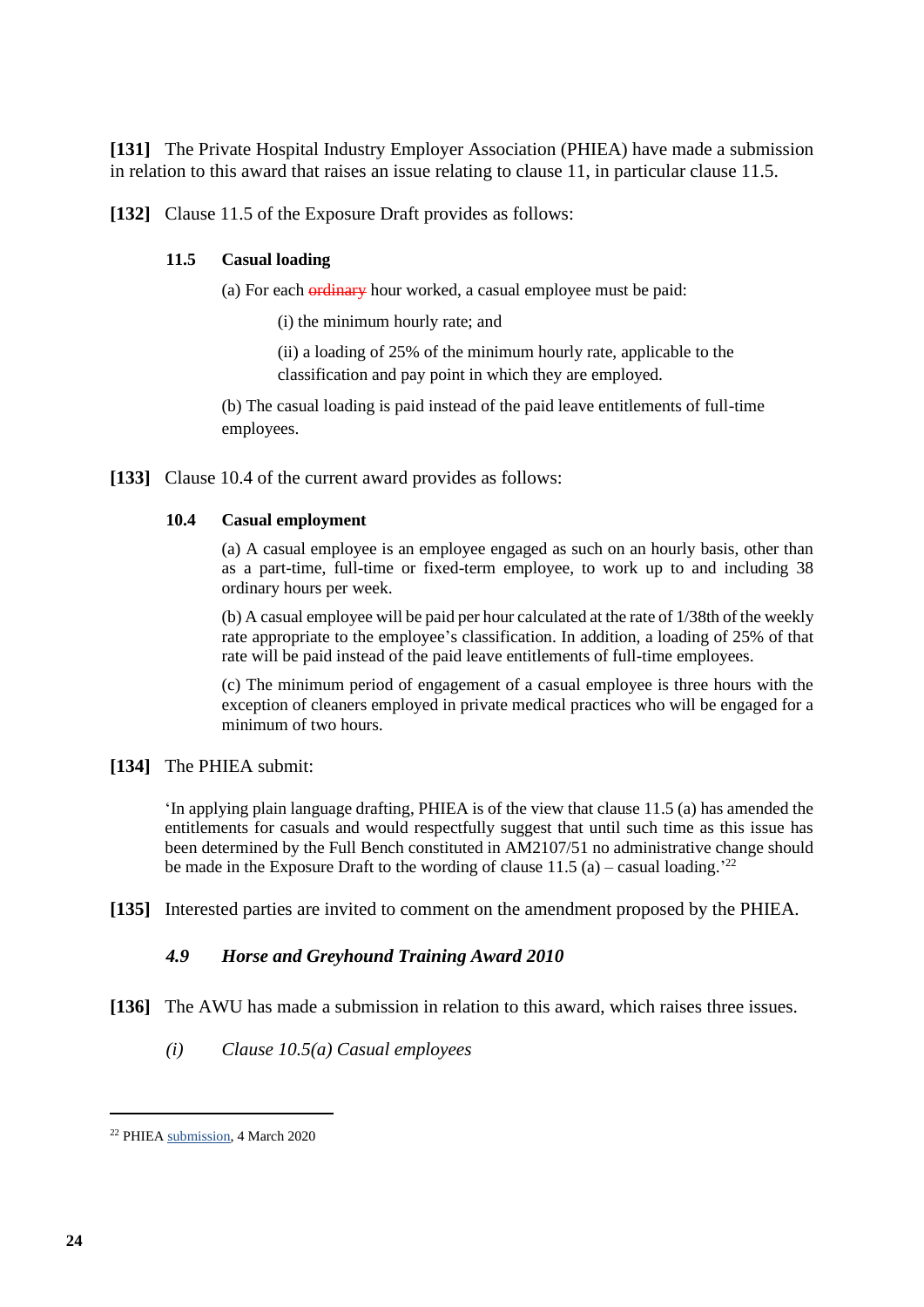**[137]** The AWU submits that this clause should be amended to read 'For each ordinary hour worked, a casual employee must be paid …', on the basis that there is no longer any dispute that the casual loading is payable on a compounding basis when overtime is worked.<sup>23</sup>

**[138]** Interested parties are invited to comment on the amendment proposed by the AWU.

*(ii) Clause 18.3*

[139] Clause 18.3 of the Exposure Draft states:

18.3 Payment for annual leave on termination Where an employee is entitled to a payment on termination of employment pursuant to section 90(2) of the Act, the amount is to be calculated in accordance with clause 18.2(a) above.

**[140]** The AWU submits:

'The reference at the end of the clause should be to clause 18.2, not 18.2(a). The current drafting is contrary to the NES because it does not include the annual leave loading prescribed in clause  $18.2(b)$ .

Question for the AWU: Other than the cross-referencing change, what other amendments to clause 18.3 is the AWU proposing? The AWU is asked to expand on its NES submission in its reply submission.

**[141]** Interested parties are invited to comment on the issue raised by the AWU. Further, other than the cross referencing change, the AWU is to advise as to what if any other amendments it proposes be made to clause 18.3. The AWU is also asked

*(iii) Schedule A.2*

**[142]** The AWU submits that the casual overtime rates table and public holiday rates can be re-inserted in accordance with the agreed position concerning clause 10.5(a).

**[143]** We note that this proposed change is dependent on the resolution of the issues raised in respect of clause 10.5(a).

# *4.10 Horticulture Award 2010*

<span id="page-24-0"></span>**[144]** ABI, Ai Group and the AWU have made submissions in relation to this award. The only issue raised by ABI in respect of this award concerns overtime for casuals.

**[145]** In proceeding AM2015/17, the AWU and ABI had agreed that the casual loading in the Horticulture Award 2010 is payable during overtime on a cumulative basis. This was confirmed in correspondence filed by ABI on 10 October 2019.

<sup>23</sup> See [1.2] of this ABI correspondence:

<https://www.fwc.gov.au/documents/sites/awardsmodernfouryr/am201751-corr-abinswbc-101019.pdf> and [6] of this FWC Statement[: https://www.fwc.gov.au/documents/decisionssigned/html/2019fwc8318.htm](https://www.fwc.gov.au/documents/decisionssigned/html/2019fwc8318.htm) at [6].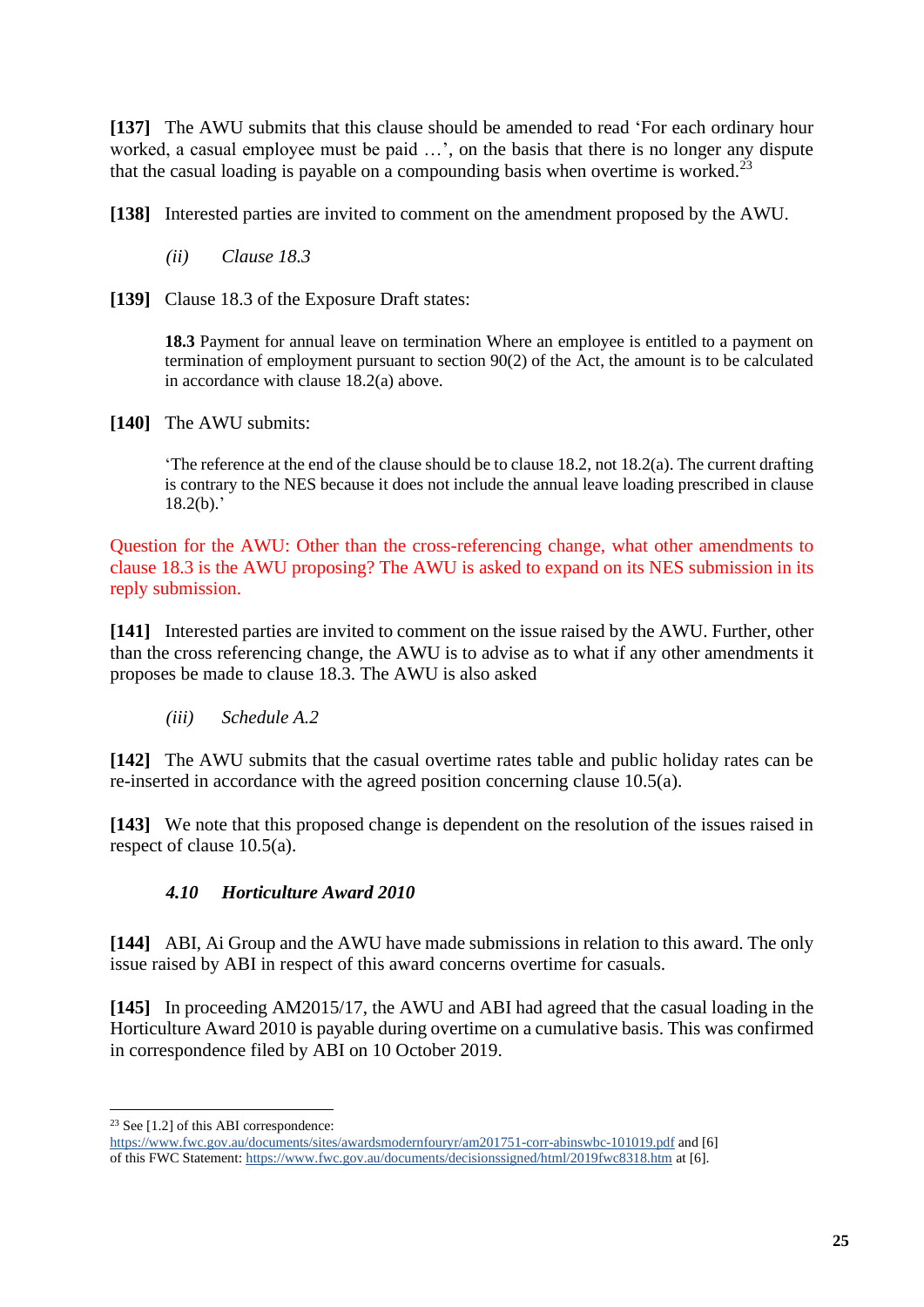**[146]** The Exposure Draft for the Award now provides as follows:

# '**11.3 Casual loading**

(a) For each hour worked, a casual employee must be paid: (i) the ordinary hourly rate; and (ii) a loading of 25% of the ordinary hourly rate, for the classification in which they are employed.'

**[147]** ABI submits that the exclusion of the word "ordinary" from clause 11.3(a) may infer that the casual loading in the Horticulture Award should be calculated on a compounding basis; which is inconsistent with the position of ABI and the AWU in proceedings AM2017/51.

**[148]** Interested parties are invited to comment on the issue raised by ABI and ABI is invited to propose an amendment to address the issue it has raised.

**[149]** Ai Group raises two issues. The first concerns clause 10.2, which states:

**10.2** For each ordinary hour worked, a part-time employee will be paid no less than the ordinary hourly rate for the relevant classification in clause 0—

Claim to insert annualised wage arrangements is being considered in AM2016/13. See [2019] FWCFB 8583 at [1] and see draft determination.

**[150]** Ai Group submits that clause 10.2 is incomplete as a cross reference has been omitted and it should be amended such that it reads as follows:

**10.2** Subject to clause 15.2, for each ordinary hour worked, a part-time employee will be paid no less than the ordinary hourly rate for the classification.

**[151]** The proposed amendment is advanced on the following bases:

- (a) The opening words (underlined) would make the interaction between clause 10.2 and clause 15.2 clear. As provided by 15.2(d), if an employee is paid a piecework rate, the employee is not entitled to the minimum rates specified at clause 15. Clause 10.2 is presently inconsistent with clause 15.2(d). The added words rectify this.
- (b) Ai Group has been unable to identify an appropriate cross-reference to be inserted at the end of the clause. Ai Group does not consider that clause 15 or clause 15.1 are appropriate cross-references. Neither prescribe the 'ordinary hourly rate'. Moreover, clause 15.1 prescribes only the adult rate. In the context of, for example, a junior employee, a reference to clause 15.1 in clause 10.2 would purport to entitle such a parttime employee to a higher rate than what they would be entitled to under clause 15.3.

**[152]** Interested parties are invited to comment on Ai Group's proposed amendment to clause 10.2.

**[153]** The second issue concerns a cross referencing error in Note 2 to clause 16.3. Ai Group submits that the reference to clause 16 should be replaced by a reference to clause 16.3.

**[154]** We agree with Ai Group and will amend the Exposure Draft and draft variation determination accordingly.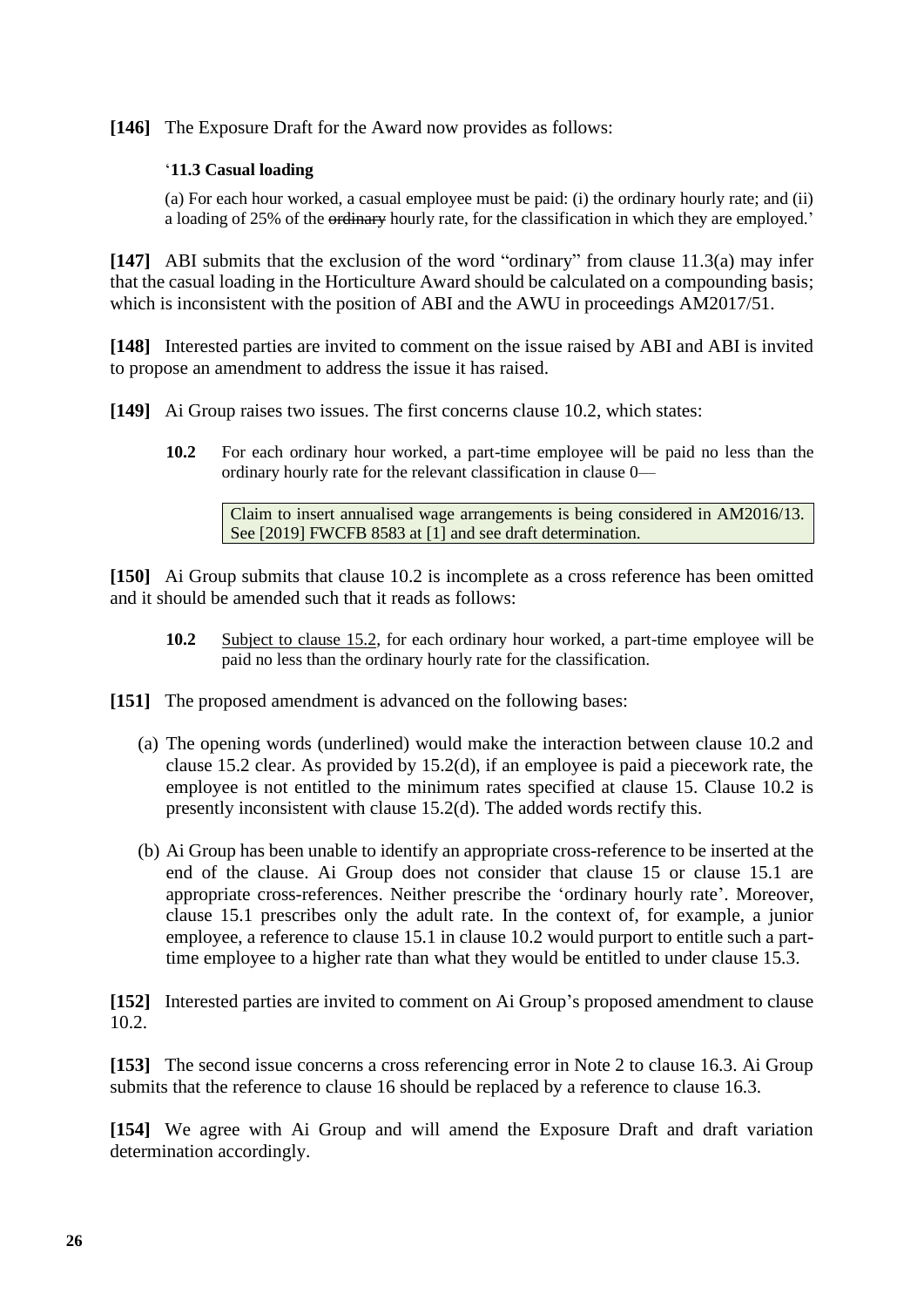**[155]** The AWU raises five issues. The first concerns clause 10.2 and is subsumed by the point raised by Ai Group. The AWU also notes that clause 10.3 currently has no content and that clauses 10.4 and 10.5 should be renumbered as 10.3 and 10.4. We consider that issue can also be addressed in determining the matter raised by Ai Group. The other points advanced by the AWU are set out below.

*(i) Clause 13.2* 

**[156]** Clause 13.2 states:

#### **13.2 The ordinary hours of work for casual employees other than shiftworkers will not exceed 304 ordinary hours over an eight week period provided that:**

(a) Ordinary hours of work for casual employees can be worked at any time.

(b) Each ordinary hour of work worked by a casual employee on any day of the week (excluding public holidays) between 5.00 am and 8.30 pm will be paid at the employee's minimum hourly wage for his or her classification plus a casual loading of 25%.

(c) In a State or Territory that does not observe daylight saving time, by agreement between the employer and a majority of affected casual employees, the 5.00 am to 8.30 pm daily spread of hours can be moved forward one hour (4.00 am to 7.30 pm) for the period of daylight saving time in other States and Territories.

(d) Each ordinary hour worked by a casual employee on any day of the week (excluding public holidays) between 8.31 pm and 4.59 am (or 7.31 pm and 3.59 am in accordance with clause 13.2(c)) will attract a loading of 15% of the employee's minimum hourly wage for his or her classification (in addition to the casual loading of 25%).

(e) The maximum number of ordinary hours which a casual employee may work per engagement, or on any day, is 12 ordinary hours.

(f) All time worked in excess of 12 hours per engagement, 12 hours in a single day or 304 ordinary hours over an eight week period will be deemed overtime.

**[157]** The AWU submits that 'for consistency within this award and with other exposure drafts', the references in clause 13.2(b) and (d) to the 'minimum hourly wage' should be amended to 'ordinary hourly rate'.

**[158]** Interested parties are invited to comment on the AWU's proposed amendment.

*(ii) Clause 19.4*

**[159]** The AWU notes that there appears to be an 'unusually large formatting gap' between clause 19.4(e) and 19.4(f).

**[160]** We agree with the AWU and will rectify the issue.

*(iii) Clause 26.4*

**[161]** Clause 26.4 states: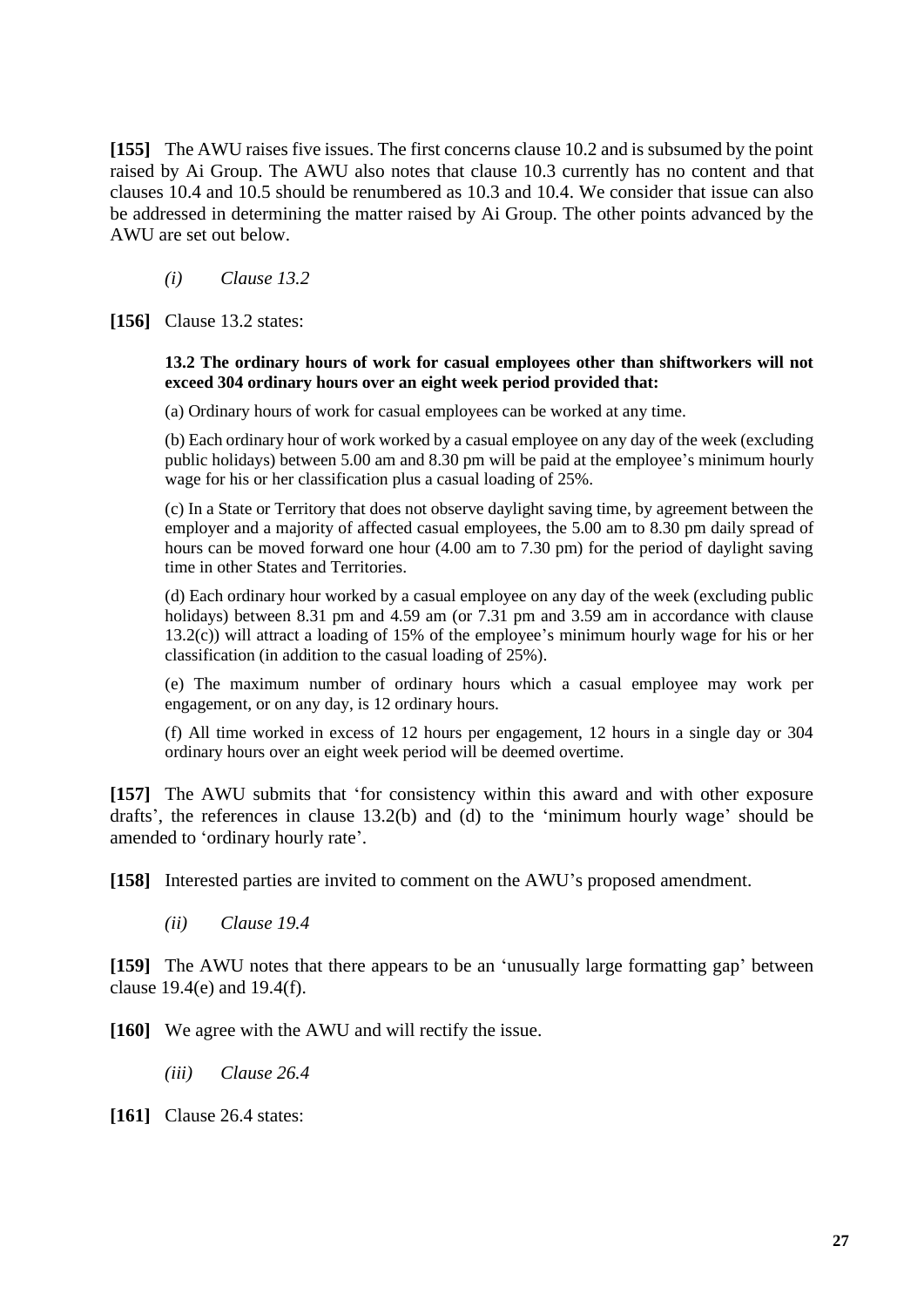**26.4 Public holiday rates—casual employees** All hours worked by a casual employee on a public holiday (both ordinary hours and any overtime) will be paid at a rate of 225% of the employee's minimum hourly wage for his or her classification (inclusive of the casual loading).

**[162]** The AWU submits that 'for consistency within this award and with other exposure drafts the reference to the 'minimum hourly wage' should be amended to 'ordinary hourly rate'. We also note that the same issue may arise in clause 20.4.

- **[163]** Interested parties are invited to comment on the AWU's proposed amendment.
	- *(iv) Schedule B.3*
- **[164]** The AWU submits:

'Given there are widespread compliance issues in this industry, a casual overtime rate tables should be inserted. There is only one rate  $-175\%$  as per clause 20.4.'

**[165]** Interested parties are invited to comment on the AWU's proposed amendment.

# *4.11 Live Performance Award 2010*

- <span id="page-27-0"></span>**[166]** The LPA have raised seventeen issues with this award.
	- *(i) Clause 2 Definitions*
- **[167]** The following definitions have been deleted from the Exposure Draft:

**double time** means in the case of a weekly employee twice the ordinary hourly rate which is obtained by dividing the employee's applicable rate per week by 38 hours, and in the case of an employee engaged by the hour twice the employee's hourly casual rate

…

**time and a half** means in the case of a weekly employee, one and a half times the ordinary hourly rate which is obtained by dividing the applicable rate per week by 38 hours, and in the case of an employee engaged by the hour one and a half times the hourly casual rate

**[168]** The LPA disagrees with the removal of these definitions submitting that they were inserted in accordance with [2018] FWCFB 4175 at [314], and if deleted, will introduce an ambiguity regarding payment of overtime for casual employees who are entitled to overtime payments of either double the casual hourly rate or time and a half the casual hourly rate.

**[169]** The LPA submits that these definitions should remain.

**[170]** In a decision about the Live Performance Award, the Group 4 Full Bench said:

[538] Interested parties have agreed to adopt terminology like 'time and a half' and fractions like '1/8th'. Previous Full Bench decisions have confirmed that rates of pay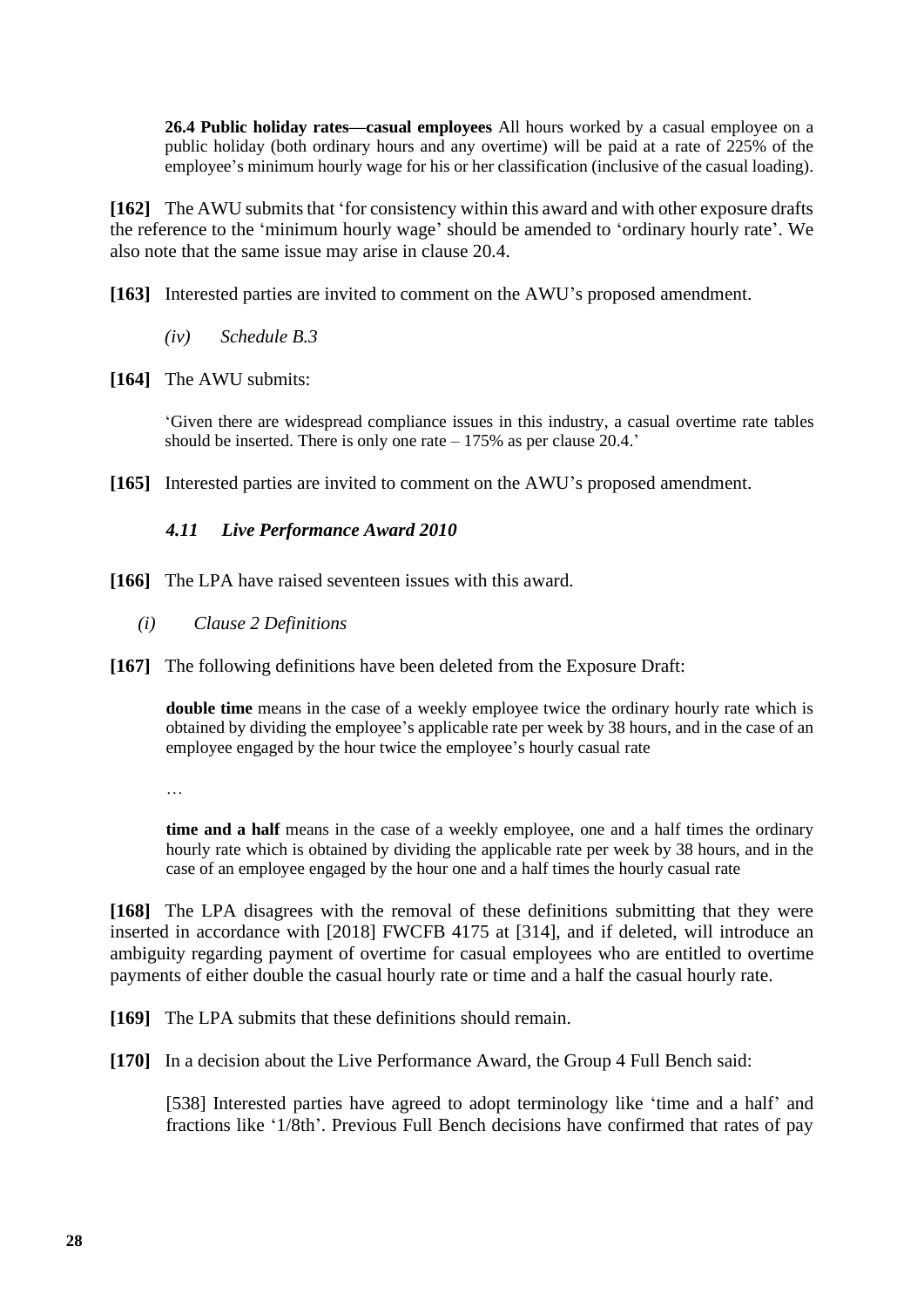will be expressed as a percentage of the minimum hourly rate. We do not intend to deviate from that provisional view. The parties' re-drafting will not be adopted.<sup>24</sup>

**[171]** We are not persuaded to depart from this earlier decision. We note also that the terms 'double time' and 'time and a half' are only used in the definitions section and not anywhere else in the award. It is our *provisional* view that the definitions should not be reinserted.

**[172]** The LPA submits that the following definition be inserted in alphabetical order:

**Performers' Overtime Rate** for the purposes of the clause 32.3 (Number of Performances) and Clause 34 (Overtime and penalty rates) and shall be based on the Performer's Negotiated Weekly Rate of Pay or the Negotiated Casual Rate of Pay provided that, for the purposes of this definition, where the Performer's Negotiated Weekly Rate of Pay or Negotiated Casual Rate of Pay is in excess of 133.33% of the applicable Minimum Rate then the Performer's Negotiated Weekly Rate of Pay or Negotiated Casual Rate of Pay will, for the purposes of calculating the relevant entitlements be deemed to be 133.33% of the Minimum Rate (for avoidance of doubt 133.33% means the Minimum Rate plus an additional 33.33%).

**[173]** LPA submits that the inclusion of this clause reflects the provisions of the pre-reform award and provides for a cap on the amount paid for overtime and that the clause 'is essential for the better off overall test in enterprise agreements for performer's as this clause is replicated in those agreements'.

**[174]** The proposed definition amounts to a new claim, which we do not intend to entertain as part of finalising the technical and drafting process. If the LPA wishes to pursue this issue they can file an application to vary the award.

*(ii) Clause 13.3I and (d)*

**[175]** LPA submits that the wording of these clauses could lead to misinterpretation and ambiguity.

**[176]** Clause 13.3 (c) and (d) state:

(c) **Accommodation allowance – one week (5 working days) or less** Where the employee does not accept employer-provided accommodation and the period of travel involved is one week or less the Employer shall pay an allowance of \$168.51 per night.

(d) **Accommodation allowance – more than one week (5 working days)** Where the employee does not accept employer provided accommodation and the period of travel involved is more than one week, the Employer shall pay an allowance of \$128.56 per night up to a maximum of \$642.88 per week.

**[177]** LPA submits that the accommodation allowance provided in clause 13.3(c) is to apply when employees are required to travel for period of less than one week, that is from 1 to 4 nights, whilst clause 13.3(d) applies when the employee is travelling for 5 nights or more. LPA submits that the clauses be amended as follows:

<sup>&</sup>lt;sup>24</sup> [\[2018\] FWCFB 1548](https://www.fwc.gov.au/documents/decisionssigned/html/2018fwcfb1548.htm#P2425_193638)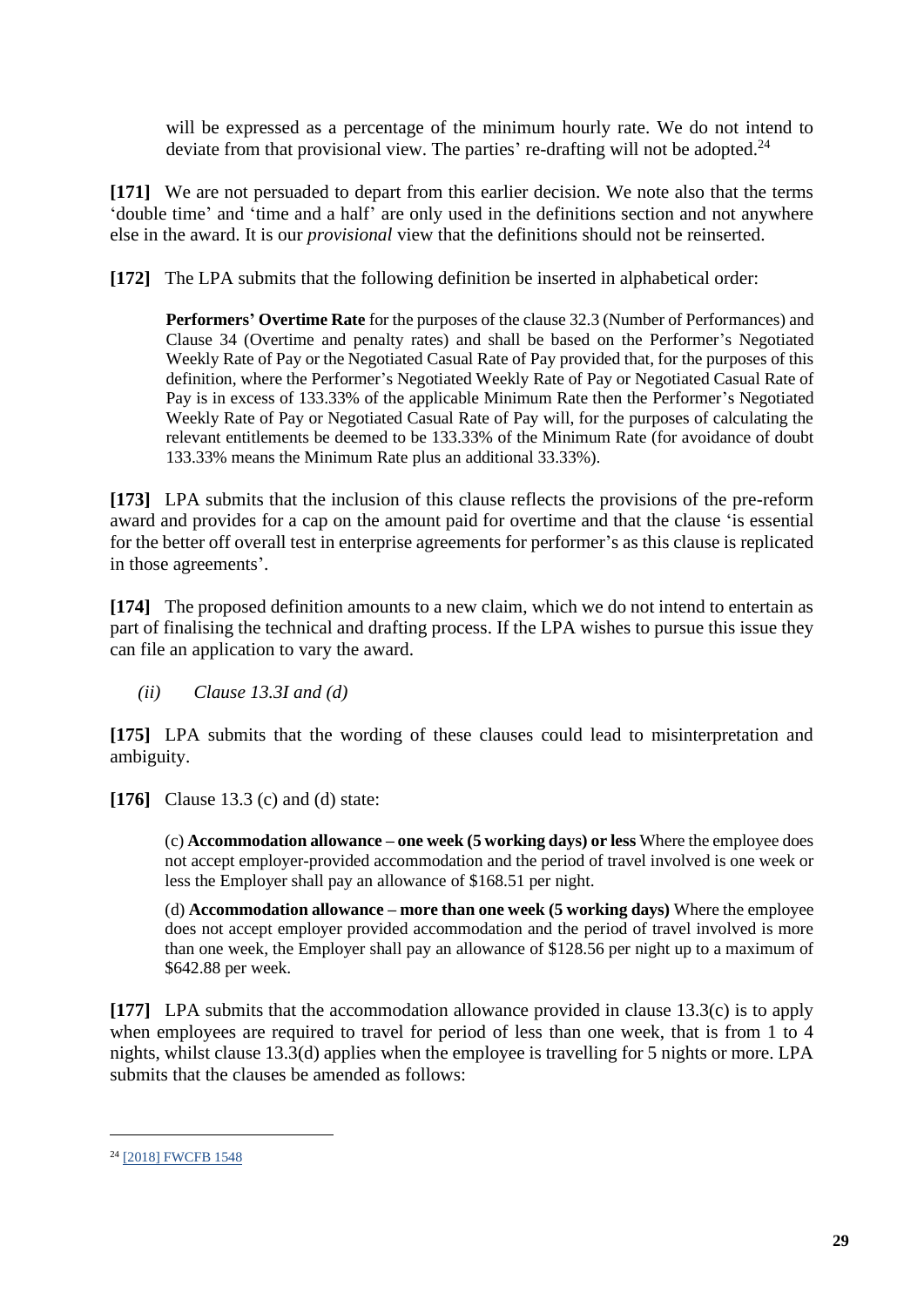- (ii) c) Accommodation allowance one week (five 5 working days) or less 1 to 4 days
- (ii) Where the employee does not accept employer-provided accommodation and the period of travel involved is less than one week or less the Employer shall pay an allowance of \$168.51 per nightd) Accommodation allowance – more than one week (five 5 working days or more)

Where the employee does not accept employer provided accommodation and the period of travel involved is more than one week or more, the Employer shall pay an allowance of \$128.56 per night up to a maximum of \$642.88 per week

- **[178]** Other interested parties are invited to comment on the amendment proposed by LPA.
	- *(iii) Clause 14.3*
- **[179]** Clause 14.3 states:

**14.3** Despite the provisions of clause 14.1(a), an employer must also make superannuation contributions to a superannuation fund on behalf of a performer younger than 18 years of age as if the performer were 18 (excluding extras, doubles and stand-ins) if:

(a) the child performer performer younger than 18 years of age is engaged on a 12 week contract or longer;

(b) the child performer performer younger than 18 years of age has been employed in the entertainment industry for a minimum of  $s\ddot{x}$  6 professional engagements; oI(c) the child performer performer younger than 18 years of age has been employed in the entertainment industry for a minimum of 30 days.

**[180]** Parties were asked to comment on the use of 'child performer' in the context of clause 14 Superannuation.

**[181]** LPA disagrees with the amendments proposed in the Exposure Draft and submits that the existing wording should be retained and submits:

'Performers aged 16 years and over are treated and paid as adult performers. Under the various State legislation dealing with employment of children, the legislation refers to "child employment" and such legislation specifically provides for the number of hours of work and the number of performances a child performer may do in a working week in the live performance industry.

The proposed changes will disadvantage those employees aged 16 to 18 who work full time, part time or casually and satisfy the criteria for the payment of superannuation.

In addition, clause 30.5 is still headed 'Child performers'.'

**[182]** Other interested parties are invited to comment on this issue and LPA's proposed amendment.

*(iv) Clause 32.3(b)(i), (ii) and (iii)*

**[183]** Clause 32.3(b) provides: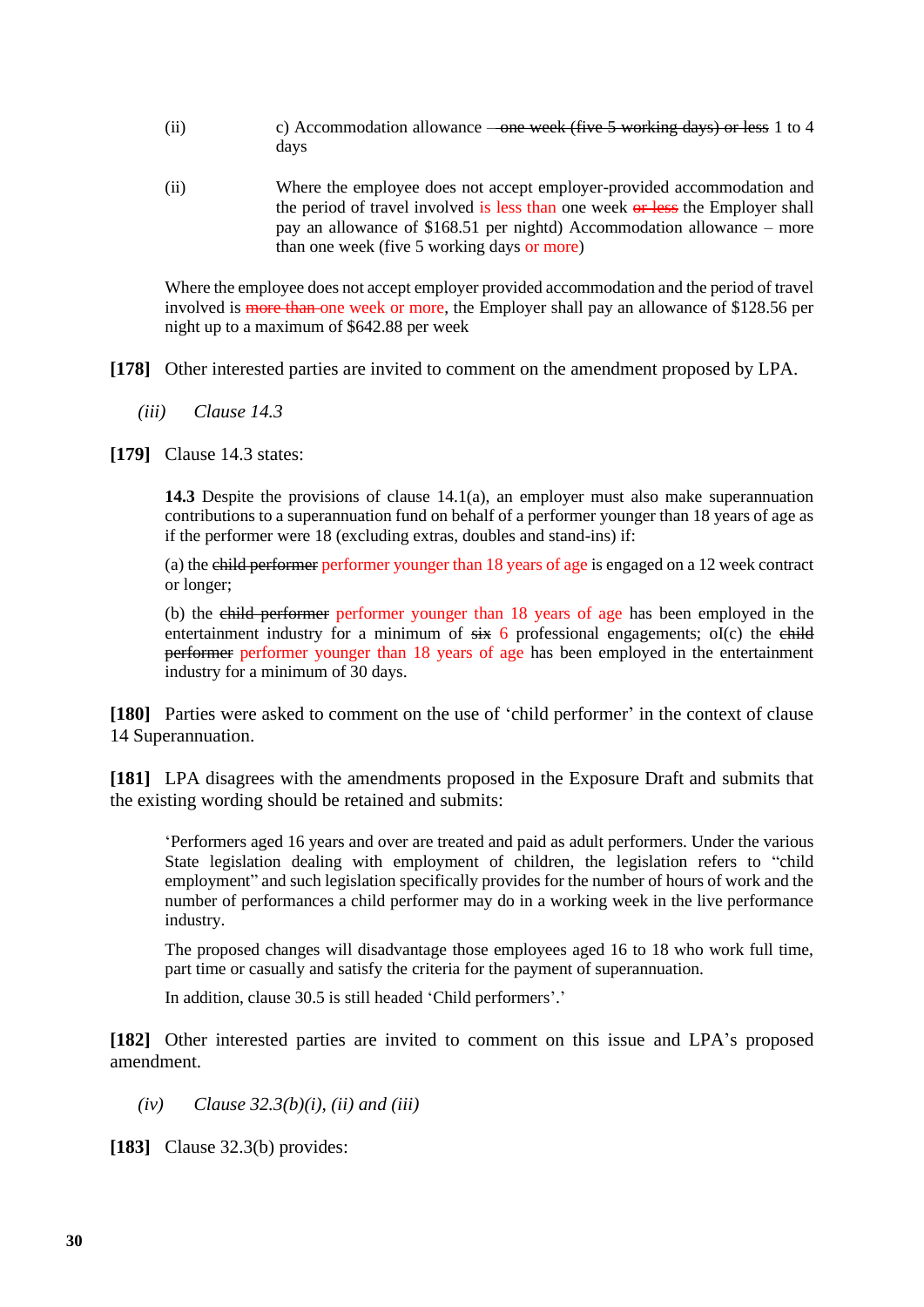- (i) in the case of additional performances of a substantially whole time production (excepting pantomimes), the employee will be paid 12.5% of their minimum weekly rate for each additional performance exceeding 8;
- (ii) in the case of additional performances of pantomime exceeding 8 but not exceeding 12, the employee will be paid an additional 12.5% of their minimum weekly rate for the first performance exceeding 8 and then an additional 6.25% of their minimum weekly rate for each performance in excess of the ninth performance in any such week; and
- (iii) in the case of performances up to one hour in duration, an additional payment of 10% of their minimum weekly rate for each performance exceeding 12

**[184]** LPA submits that the inclusion of the definition of 'performers overtime rate' requires consequential amendments as follows (in red):

(i) in the case of additional performances of a substantially whole time production (excepting pantomimes), the employee will be paid 12.5% of their overtime minimum weekly rate for each additional performance exceeding eight8;

(ii) in the case of additional performances of pantomime exceeding eight8 but not exceeding 12, the employee will be paid an additional 12.5% of their overtime-minimum weekly rate for the first performance exceeding eight8 and then an additional 6.25% of their overtime minimum weekly rate for each performance in excess of the ninth performance in any such week; and

(iii) in the case of performances up to one hour in duration, an additional payment of 10% of their overtime minimum weekly rate for each performance exceeding 12.

**[185]** As we decided not to insert the proposed definition of 'performers overtime rate' we will not make the amendments proposed to clause 32.2(b).

- *(v) Clause 33.3*
- **[186]** Clause 33.3 states:

#### **33.5 33.3 Breaks following rehearsal**

(a) Following a full rehearsal, employees must be provided with a 1.5 hour break before the commencement of another full rehearsal or performance.

The 1.5 hour break may be shortened to 1 hour by agreement with the majority of the cast.

**[187]** Parties were invited to comment on the deletion of clause 33.3.

**[188]** LPA submits that the clause does not cover the case of breaks for casual employees and proposes the following new clause 33.3:

#### 33.3 Casual employees

No employee will be required to work continuously in excess of four hours, or by agreement with a majority of the cast involved five hours, without a substantial break for a meal, recuperation and/or refreshment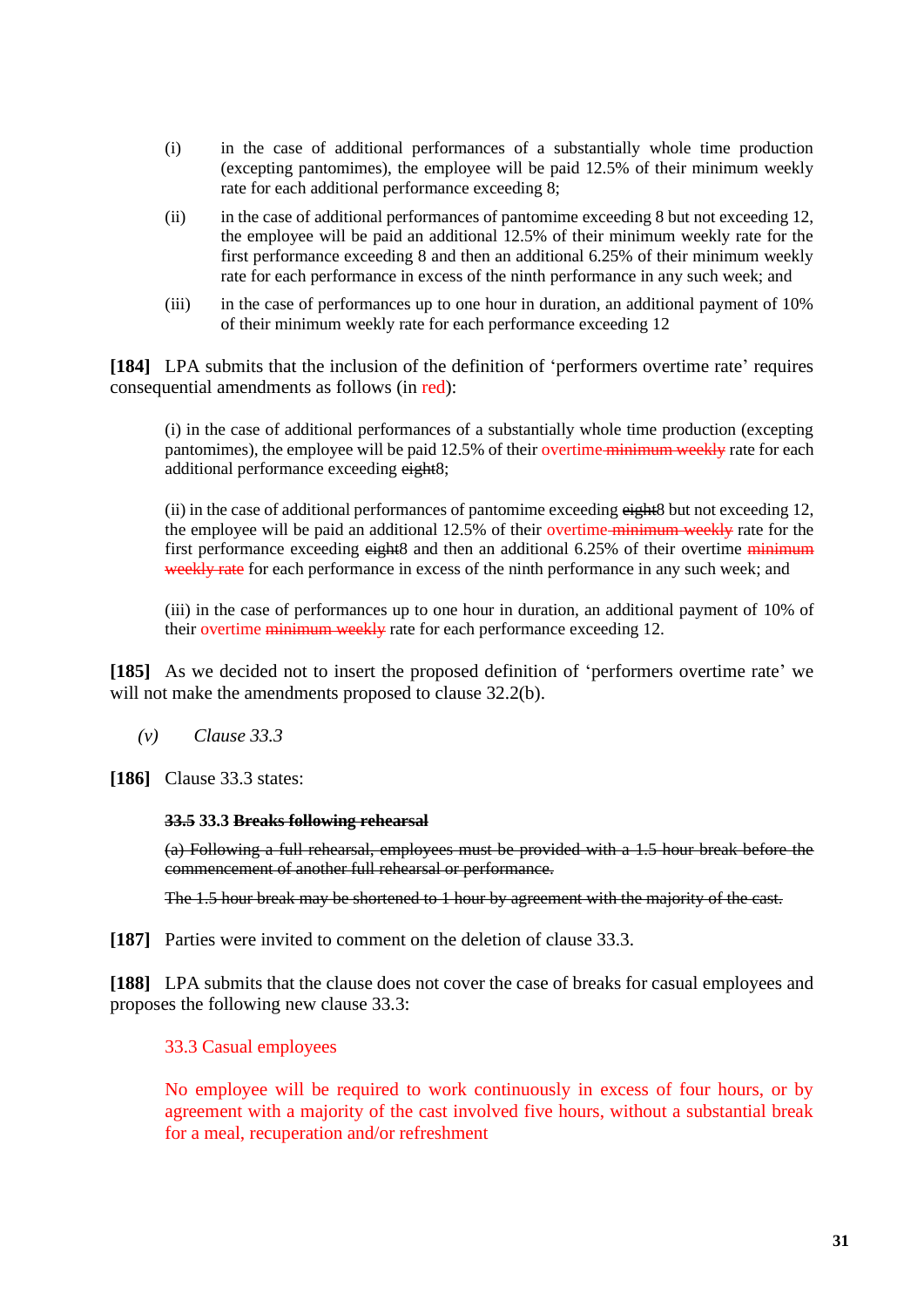**[189]** It is not immediately clear to us why the proposed amendment is necessary given that the terms of clause 33 of the Exposure Draft apply to *all* employees. Interested parties are invited to comment on this issue.

## *(vi) Clause 33.5 Missed breaks*

**[190]** Clause 33.5 states:

(a) Where any of the required intervals or breaks due to an employee are curtailed or not provided, overtime at time and a half will be paid for at the rate of 150% for the missed period.

(b) Missed break overtime will be rounded upwards, in 15 minute increments.

**[191]** LPA submits that clause 33.5 is repeated at clause 34.2 and that clause 33.5 be deleted.

**[192]** Parties are asked to comment on the amendment proposed by LPA.

*(vii) Clause 34. Overtime and penalty rates*

**[193]** LPA submits that the inclusion of the definition of the 'performers overtime rate' requires amendments to clause 34 and that the clause requires amendment to address the overtime for casuals issue. The LPA's proposed amendments are in red.

34.1 Performers engaged by the week or for a longer period

(a) All time worked in excess of  $\frac{e^{i\theta}}{e^{i\theta}}$  hours on any one day will be paid for at 150% of the minimum hourly rate for the first two2 hours and 200% of the minimum hourly rate after that at the performers overtime rate.

(b) Subject to 34.1(c) all time worked in excess of 38 hours in any one week will be paid at 150% of the minimum hourly rate for the first two2 hours and 200% of the minimum hourly rate after that at the performers overtime rate.

(c) All hours worked in excess of 38 in a week as per clause 32.1(a) shall be displayed on the employee's pay slip as a negative balance and where less than 38 hours are worked in a subsequent week the difference in hours shall be added to the negative balance until this reaches zero. If at the completion of the engagement or the completion of 12 months from the first date of engagement, whichever is earlier, the balance has not reached zero, the employee will be paid at 150% at the performers overtime rate for the outstanding hours. An employee will be paid 150% of the minimum hourly rate at the performers overtime rate for all hours worked in excess of an average of 38 hours per week during an engagement, or during each 12 month period from the first date of engagement, whichever is the earlier. The overtime will be paid at the end of the period for which the payment is made.

34.2 General—applicable to weekly or casual engagements

Where any of the intervals or breaks due to an employee are restricted or extended beyond the hours specified under this award, the employee will be paid overtime at the rate of 150% of the minimum hourly rate performers overtime rate for each 15 minutes or part thereof of the restriction or extension.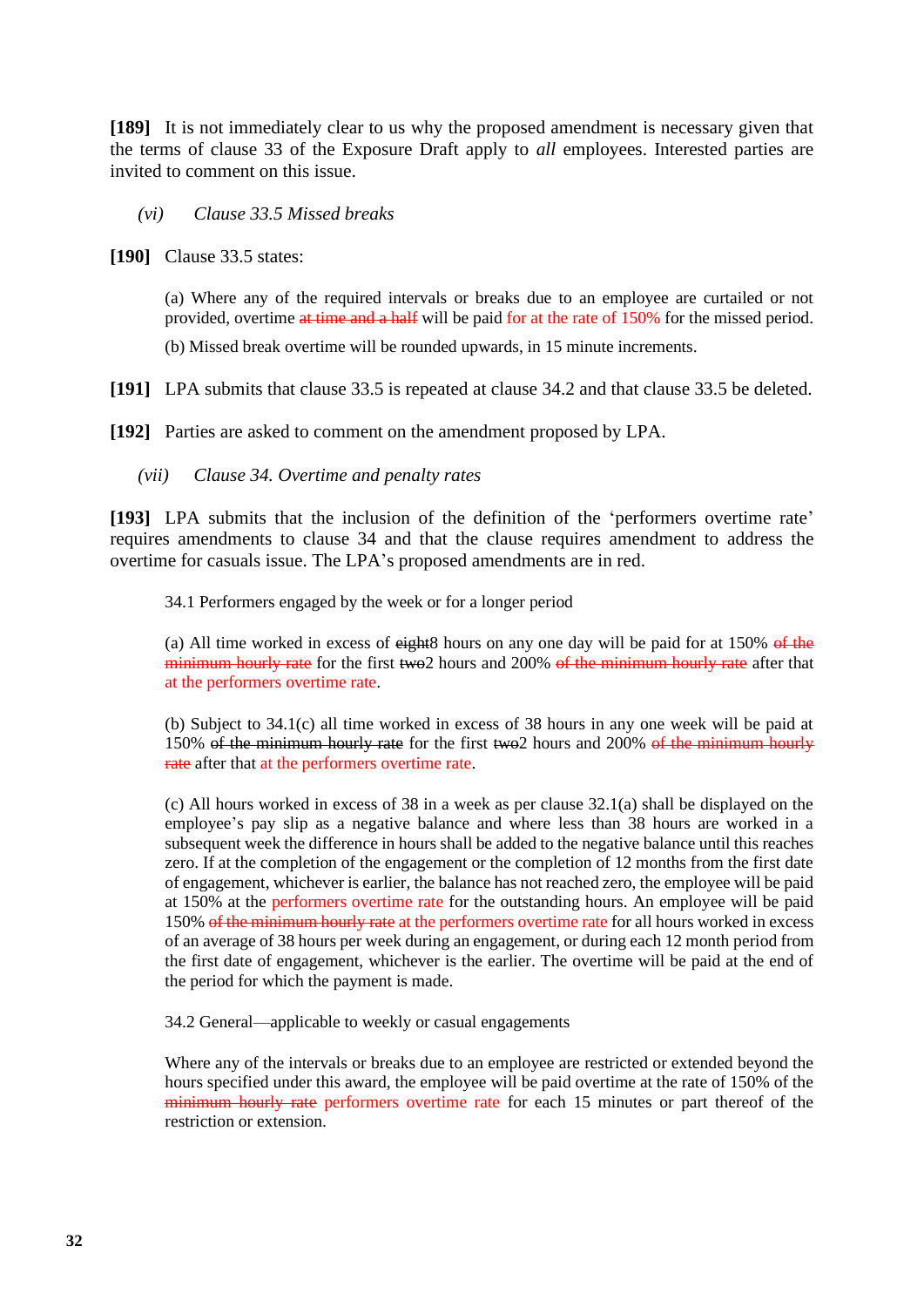34.3 Performers engaged casually other than supernumeraries

(a) An employee required to work beyond the hour of 11.30 pm or who is detained for work or any other reason beyond the hour of 11.30 pm by the employer will be paid at the rate of 8.3% of the appropriate casual call rate for such employee for each half hour or part thereof beyond 11.30 pm that the employee is required to work or is detained, in addition to any other payments for overtime, etc. and the ordinary fee applicable to such employee.

(b) If the performance call is longer than three3 hours or if the employee is detained by the employer during an engagement for more than three3 hours (excluding dressing/making up and dressing/removing make-up etc.) the employee will be paid at the rate of 16.7% of the casual rate for each half hour or part thereof in excess of three3 hours that the employee is detained by the employer.

(c) The third or any subsequent call (other than short performance calls) on any day will be paid at the rate of time and a half150%, unless a higher penalty applies.

(d) All time worked in excess of eight hours on any one day will be paid at 150% for the first two hours and 200% after that.

**[194]** As we have decided not to insert the proposed definition of 'performers overtime rate' we will not make the amendments proposed.

- *(viii) Clause 34.5*
- **[195]** Clause 34.5 states:

#### **34.5 Sundays – Performers and Company Dancers**

For any work performed on Sundays, including rehearsal, the minimum rates per performance or 3 hour rehearsal session will be as follows:

(a) Payment for employees engaged by the week or for a longer period

(i) Where the time worked is in addition to the employee's prescribed weekly hours of work, the employee will be entitled to an additional payment of an amount equivalent to 33.3% of the employee's minimum weekly rate.

(ii) Where the time worked is part of the employee's prescribed weekly hours of work, the employee will be entitled to an additional payment of an amount equivalent to 16.7% of the employee's minimum weekly rate provided that, the employee's hours of work in that week will be arranged to provide the employee with one complete day off duty in that week.

(b) An employee Company Dancer required by the employer to travel on a Sunday will be:

(i) given a day off in the following week; or

(ii) paid an additional 8.3% of the employee's minimum weekly rate for travel of up to 3 hours duration, and for each half hour or part thereof of travel in excess of 3 hours the employee will be paid an additional  $\frac{100\% \text{ of the 1}}{38}$  of the minimum weekly rate.

(c) A Performer required by the employer to travel on a Sunday will be paid an additional 8.3% of the minimum weekly rate.

(d) Payment for employees engaged casually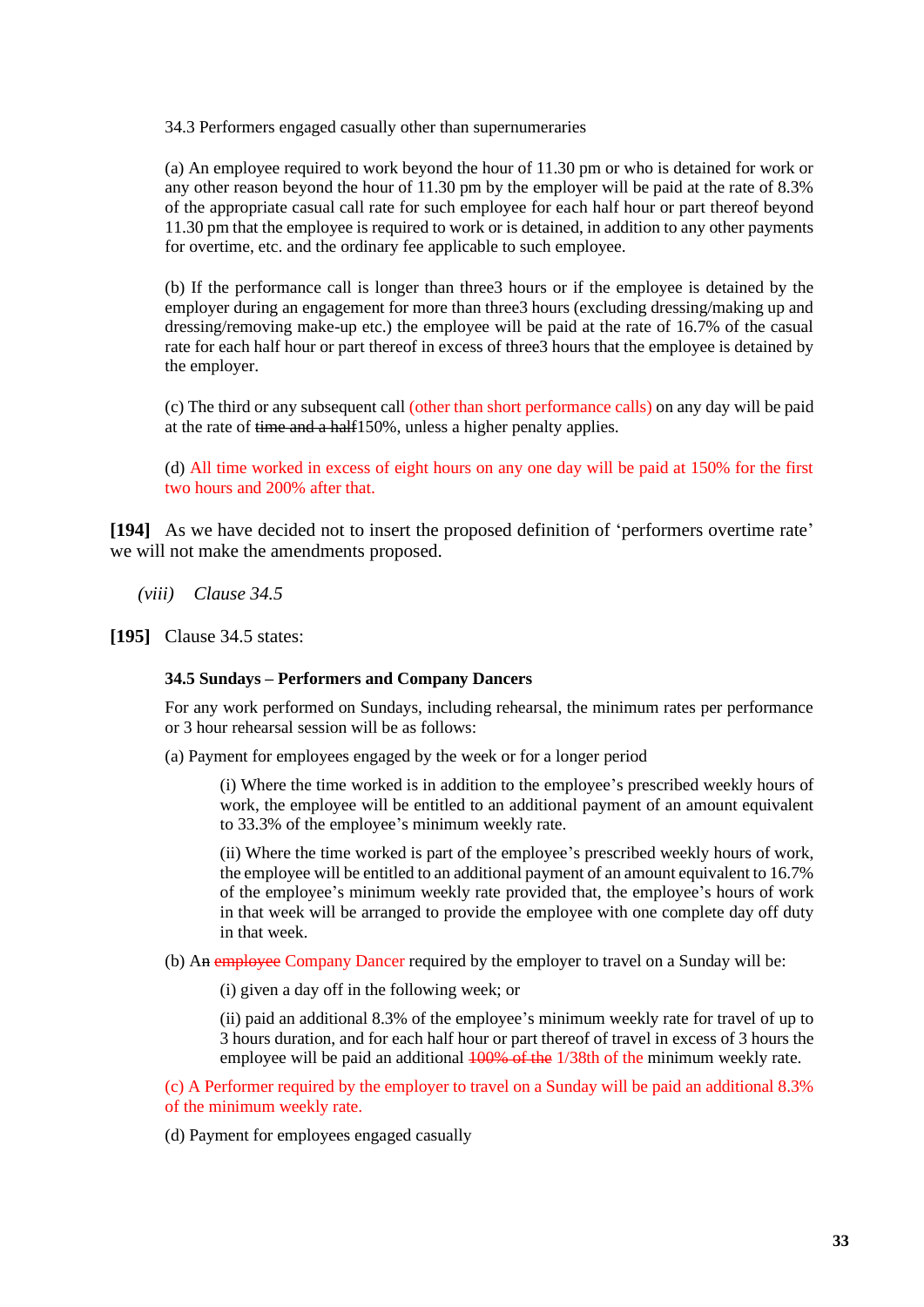A casual employee will be entitled to payment for work on Sundays as follows:

(i) for a performance, 200% of the prescribed minimum rate per performance; or

(ii) for a rehearsal, 200% the prescribed casual hourly rehearsal rate in clause 30.6 with a minimum payment as for 4 consecutive hours.

**[196]** The parties were invited to comment on the redrafted clause 34.5. LPA submits that the clause reflects the parties proposed changes.

*(ix) Clause 35*

**[197]** The note at Clause 35 of the exposure draft said:

A Full Bench has been constituted in **AM2019/3** to deal with the issue of types of employment for musicians. See Statement [\[2019\] FWC 851.](https://www.fwc.gov.au/documents/decisionssigned/html/2019fwc851.htm)

**[198]** LPA submits that the note in clause 35 has been addressed and refers to the [Report](https://www.fwc.gov.au/documents/sites/awardsmodernfouryr/am201917-report-live-291119.pdf) issued by the President on 29 November 2019 in AM2019/17.

**[199]** We agree with the LPA. The note will be removed from the exposure draft.

- *(x) Clause 40.2*
- <span id="page-33-0"></span>**[200]** Clause 40.2 states:

## '**40.2 Wage-related allowances**

#### **(a) Doubling allowance**

(i) Where an employee is required to double on one or more additional instruments a doubling allowance will be paid as follows:

| Instrument supplied by | Rate per additional instrument per call |
|------------------------|-----------------------------------------|
| Musician               | 14.5% of the total minimum call rate    |
| Employer               | 9.5% of the total minimum call rate     |

## **(ii) Percussionists**

A percussionist will receive the doubling allowance in clause [0](#page-33-0) in respect of each of the xylophone, vibraphone, tympani, and either the marimba and glockenspiel but not both.

#### **(b) Supply of music**

An employee required to supply their own music will receive the following allowance:

- **(i)** weekly employee—**\$11.21** per week; or
- **(ii)** casual employee—**\$34.50** per call.
- **(c) Soloists**

An employee performing solo in an orchestra will receive **\$6.04** per instrument per call.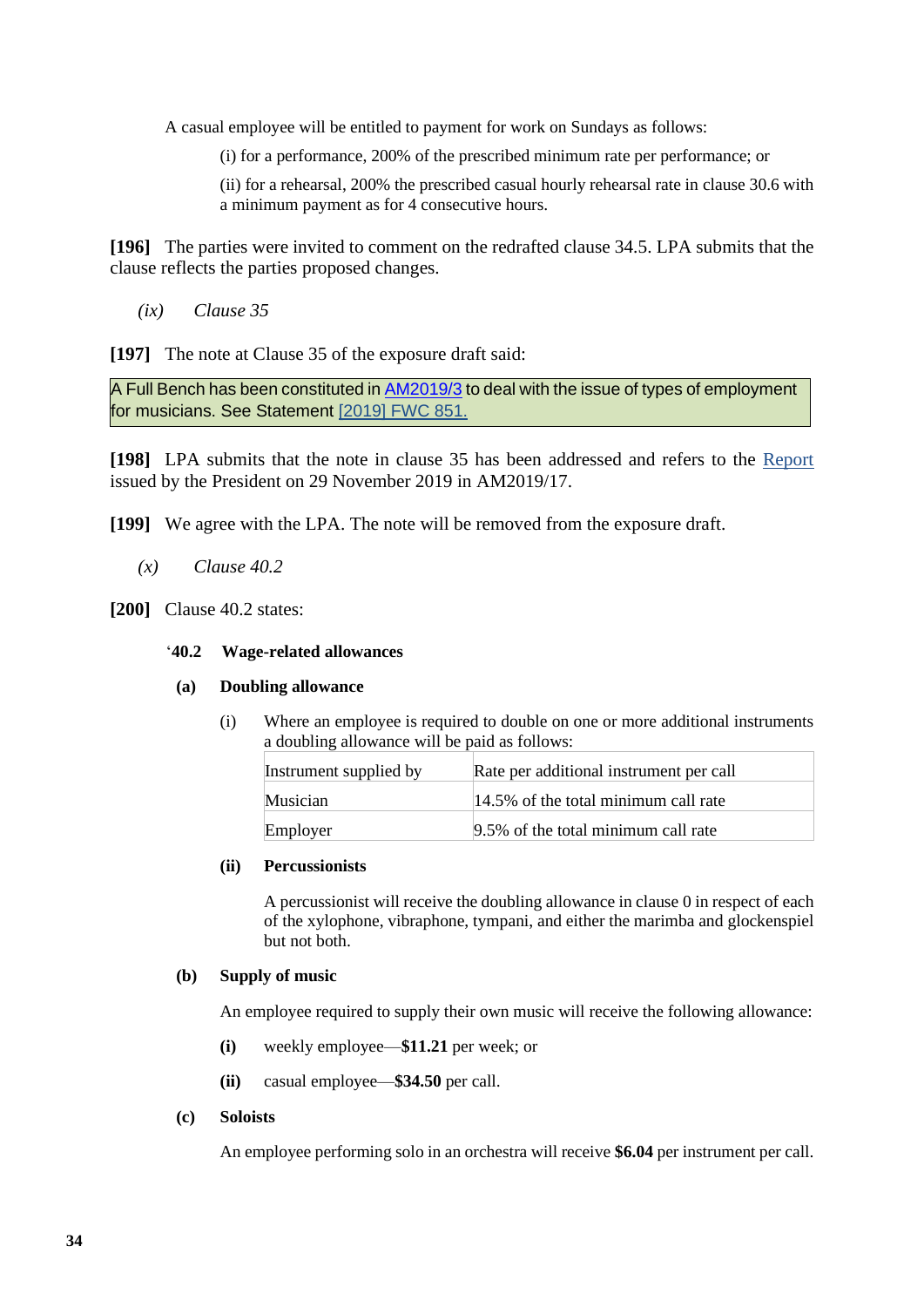#### **(d) Setting up time**

Where a drummer or electronic instrumentalist is required by the employer to move their equipment to and from their place of employment, they will receive in addition to their normal rate an allowance equal to 15 minutes of work at the ordinary time rate of pay.

#### **(e) Employee playing in specialty entertainments**

Where an engagement customarily accepted as speciality is for more than 6 days, the rate will be the appropriate rate plus a loading of **66.7%** of that rate.

#### <span id="page-34-5"></span>**(f) Broadcast, telecast, filmed or recorded**

Where an employee is broadcast, telecast, filmed or recorded from a theatre or other place of entertainment, in addition to the appropriate rate of pay the employee will receive:

- <span id="page-34-0"></span>**(i) \$120.92** per performance for a televised performance, and:
	- if a Principal, the payment in clause [0](#page-34-0) and an additional **25%**;
	- for doubling**, 25%** extra per additional instrument per call; and
	- for overdubbing, an additional minimum call fee,
- <span id="page-34-1"></span>**(ii)** a minimum payment of **\$130.41** per radio broadcast for a call up to 3 hours in which there can be 21 minutes of finished material, and:
	- if a Principal, the payment in clause [0](#page-34-1) and an additional **25%;**
	- for doubling, 25% extra per additional instrument per call;
	- for overdubbing, an additional minimum call fee; and
	- for any time worked in excess of the initial 3 hour call in respect of completion of the initial 21 minutes of finished recording, the employee will be paid **150%** of the minimum hourly rate, with a minimum payment of one hour,
- <span id="page-34-2"></span>**(iii) \$248.57** per simulcast (radio and television, single use within Australia), and:
	- if a Principal, the payment in clause [0](#page-34-2) and an additional **25%**,
- <span id="page-34-3"></span>**(iv) \$178.54** for each audio-visual or visual recording of a performance, and
	- if a Principal, the payment in clause [0](#page-34-3) and an additional **25%**; and
	- for doubling, **25%** extra per additional instrument per call;
	- for overdubbing, an additional minimum call fee,
- <span id="page-34-4"></span>**(v) \$130.41** for each audio recording of a performance for which there can be 21 minutes of finished material, and:
	- if a Principal, the payment in clause [0a](#page-34-4)nd an additional **25%**; and
	- for doubling, **25%** extra per additional instrument per call;
	- for overdubbing, an additional minimum call fee;
	- to record more than 21 minutes of finished material, the employee will be paid **150%** of the minimum hourly rate for a minimum of one hour.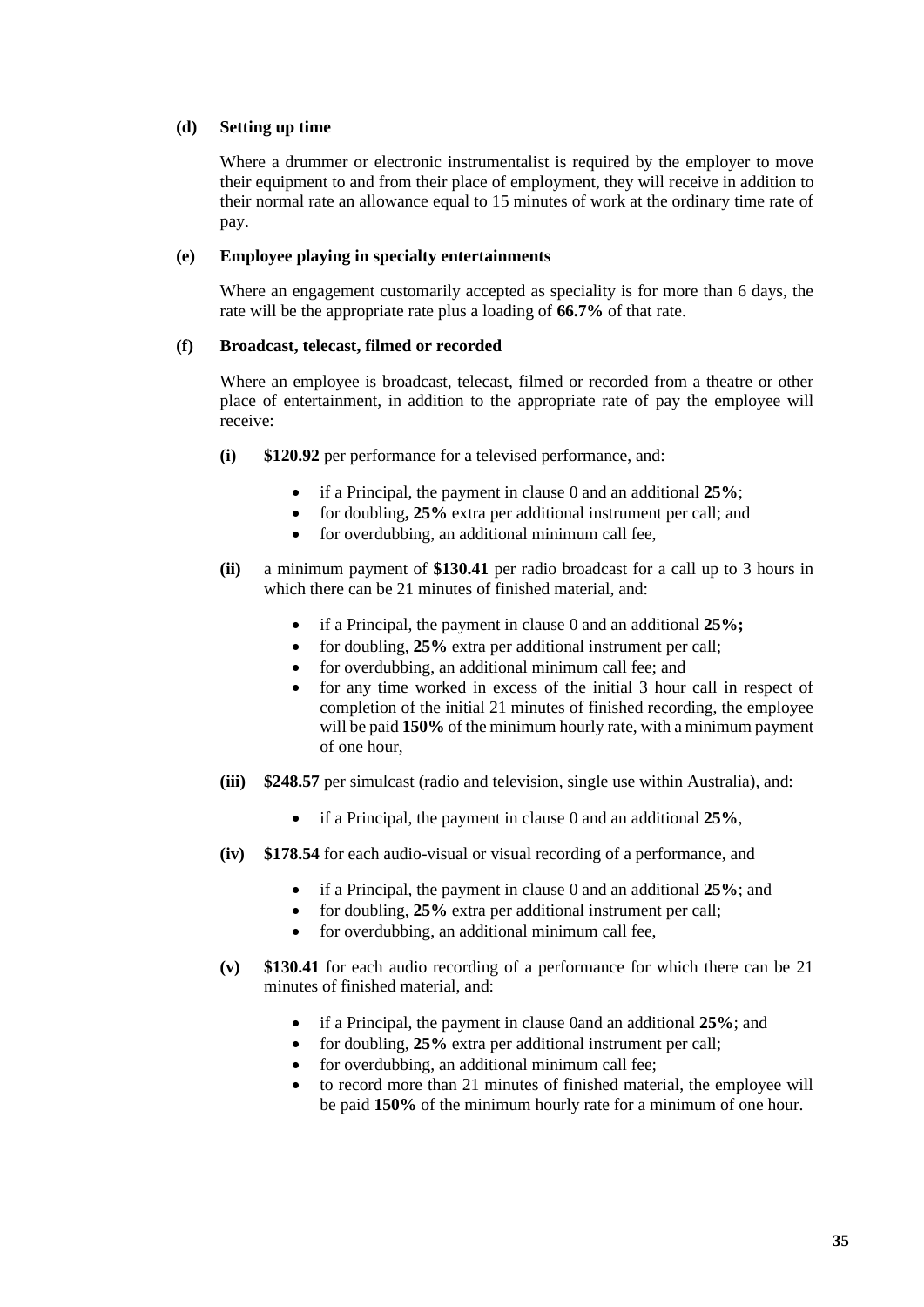**(vi)** The provisions of clause [0](#page-34-5) of this shall not apply to an archival and/or recording as defined.'

**[201]** The parties were asked whether the term 'minimum call rate' should be defined. We note the LPA submission that clauses 39.2 and 3 clarifies this issue.

**[202]** Clauses 39.2 and 39.3 states:

**39.2** Except as provided in clause 39.6, Wweekly musicians will be engaged by the call. The hourly rate is calculated by dividing the appropriate minimum weekly wage rate in clause 11.1 by 24 with a minimum payment as for three3 hours. The minimum weekly wage for musicians is 6 calls.

**39.3** The minimum rate of pay for all casual employees as defined will be the total minimum hourly rate prescribed in clause 39.1 above plus 25% with a minimum payment for three 3 hours for each engagement.

**[203]** Clause 40.2(b) states:

#### **(b) Supply of music**

An employee required to supply their own music will receive the following allowance:

(i) weekly employee—\$11.21 per week; or

(ii) casual employee—\$34.50 per call.

**[204]** LPA submits that the Supply of Music allowance amounts have been unintentionally reversed to provide a greater amount paid per call than paid by the week. The clause should be amended as follows (in red):

#### **40.2(b) Supply of music**

An employee required to supply their own music will receive the following allowance:

(i) weekly employee— $$11.21$34.21$  per week; or

(ii) casual employee— \$34.21 \$11.21 per call

**[205]** The corresponding amendment will be required in Schedule B1.1

**[206]** Other interested parties are invited to comment on the LPA's proposal.

*(xi) Clause 43.1*

**[207]** Clause 43.1 states:

**43.1** All time worked on Monday to Saturday over or outside the prescribed time of any call will be paid for at 150% of the minimum rate

**[208]** LPA submits that in order to ensure that overtime and penalty rates apply to all employees including casual employees, clause 43.1 should be amended as follows: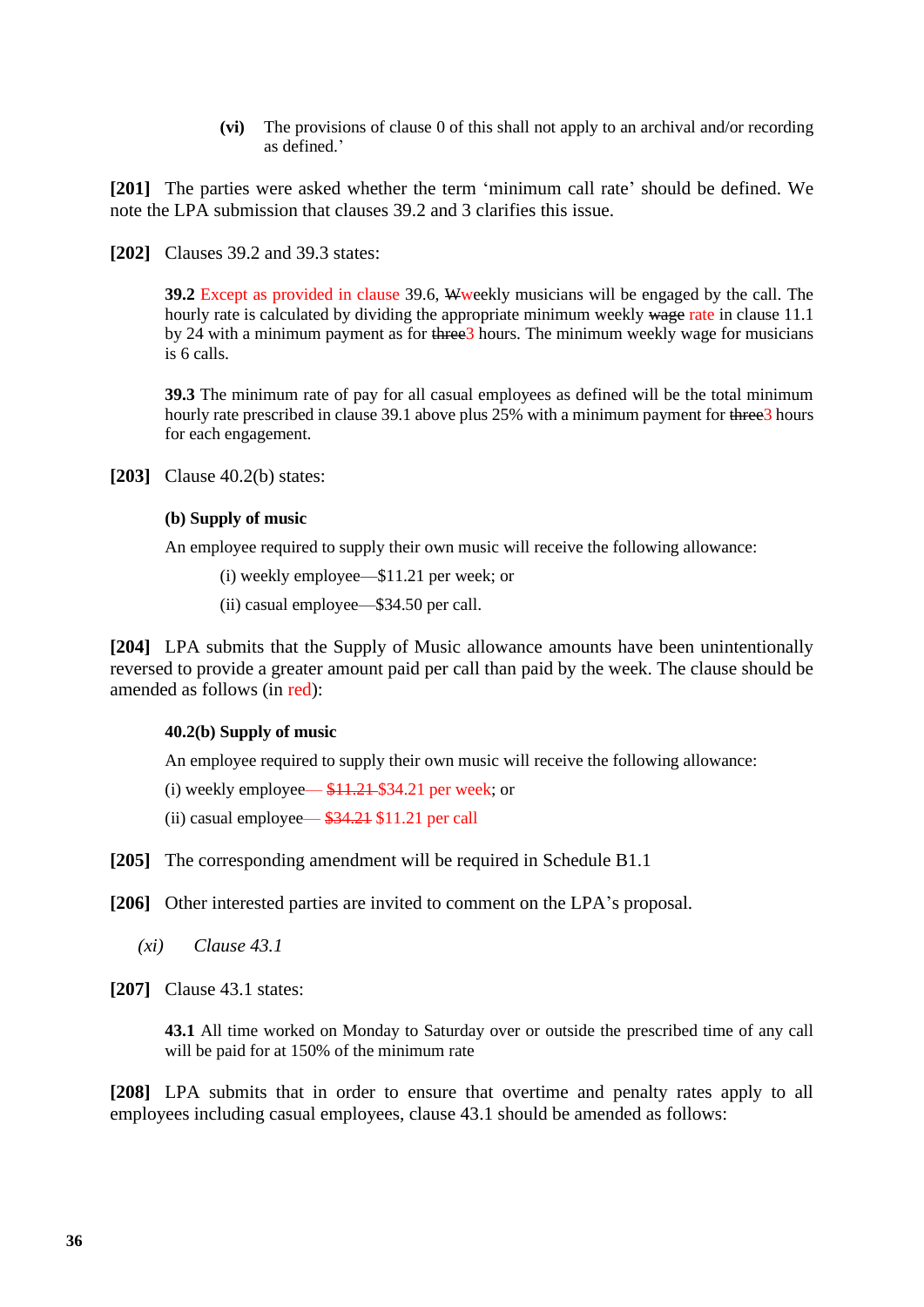43.1 All time worked by any employee on Monday to Saturday over or outside the prescribed time of any call will be paid for at 150% of the appropriate call rate. minimum rate

**[209]** Other interested parties are invited to comment on this issue and the amendment proposed by LPA.

*(xii) Clause 43.6*

**[210]** Clause 43.6 states:

### **43.6 Sundays**

(a) Except as otherwise provided in this award, all work performed on Sundays will be paid for at the following rates:

(i) Weekly employees—200% of the minimum rate with a minimum payment as for 3 hours.

(ii) Casual employees—200% of the minimum rate.

(b) An employee who is required by their employer to travel on a Sunday will be paid \$11.30 in addition to the applicable allowances in clause 13.2, unless paid the Sunday rate in clause 43.6.

**[211]** LPA contends that Musicians are engaged by the call, a call being 3 hours, and therefore to ensure there is no ambiguity in applying the Sunday penalty, clause 43.6(a) should be amended as follows:

43.6 Sundays

(a) Except as otherwise provided in this award, all work performed on Sundays will be paid for at the following rates:

(i) Weekly employees—200% of the appropriate call rate. minimum rate with a minimum payment as for three3 hours.

(ii) Casual employees—200% of the appropriate call rate. minimum rate

**[212]** Other interested parties are invited to comment on this issue and the amendment proposed by LPA.

*(xiii) Clause 62.6*

**[213]** Clause 62.6 states:

#### **62.6 Special overtime and penalty provisions for sound and/or lighting companies**

(a) Touring sound and/or lighting employees will receive a  $17.5\%$  penalty loading averaging component instead of overtime and penalty provisions for all purposes of this award.

(b) Full-time factory sound and/or lighting employees will accrue time off instead of overtime at the rate of one hour for each hour worked in excess of the 152 hours over 28 consecutive days work cycle.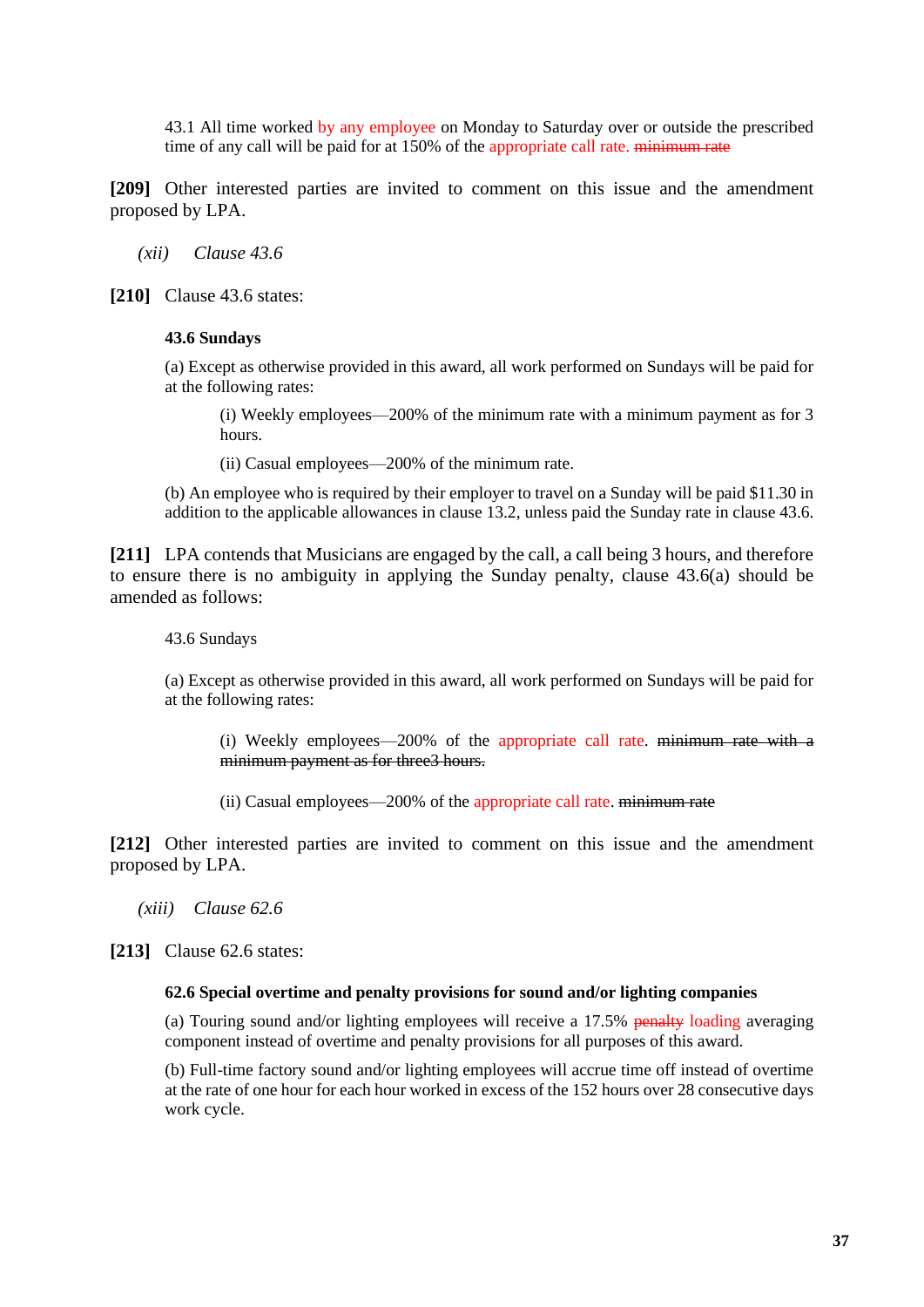**[214]** LPA notes that the Exposure Draft has changed the wording of the 'penalty averaging component' to 'loading averaging component' and submits that the words 'averaging component' be deleted after the word 'loading'.

**[215]** To ensure that the loading applies to all employees engaged by sound and/or lighting companies, LPA submits that clause 62.6(a) be amended as follows (in red):

62.6 (a) All touring sound and/or lighting employees will receive a 17.5% penaltyloading averaging component instead of overtime and penalty provisions for all purposes of this award

**[216]** Other interested parties are invited to comment on this issue and the amendment proposed by LPA.

- *(xiv) Clause 62.7*
- **[217]** Clause 62.7 states:

**62.7 Special overtime and penalty provision for crewing services employees** For all work between 11.00 pm and 6.00 am, a crewing services employee will receive a 52.5% penalty loading payment instead of overtime and penalty provisions for all purposes of this award.

**[218]** LPA submits that to ensure the special provisions applying to crewing services employees apply to all crewing services employees including casual employees, the clause heading should be amended as follows (in red):

62.7 Special overtime and penalty provision for all crewing services employees

**[219]** Other interested parties are invited to comment on this issue.

*(xv) Time off in Lieu of Overtime (TOIL)*

**[220]** As reported by the President on 29 November 2019 (AM2019/17), the parties are in discussions on the appropriate wording on a TOIL term. Those discussions are still continuing, and it is envisaged that a term will be submitted before 27 March 2020.

*(xvi) Conversion from fractions to decimals*

**[221]** LPA disagrees with the conversion of fractions to decimals especially relating to the additional payments and overtime provisions for performers:

'As a general rule, performers engaged by the week, work 8 performances in a 6 day week. It has been a long standing award requirement and practice, to apply additional payments or overtime payments on the basis of 1/8th if it is to do with performance work, or 1/6th if it is to do with weekly payments. This has been the case since one of the first performers' award came into effect in December 1920 and has become institutionalised in the industry.

Therefore, LPA respectfully submits that the use of fractions, especially 1/6th and 1/8th relating to performers be reinstated, rather than the use of decimals.'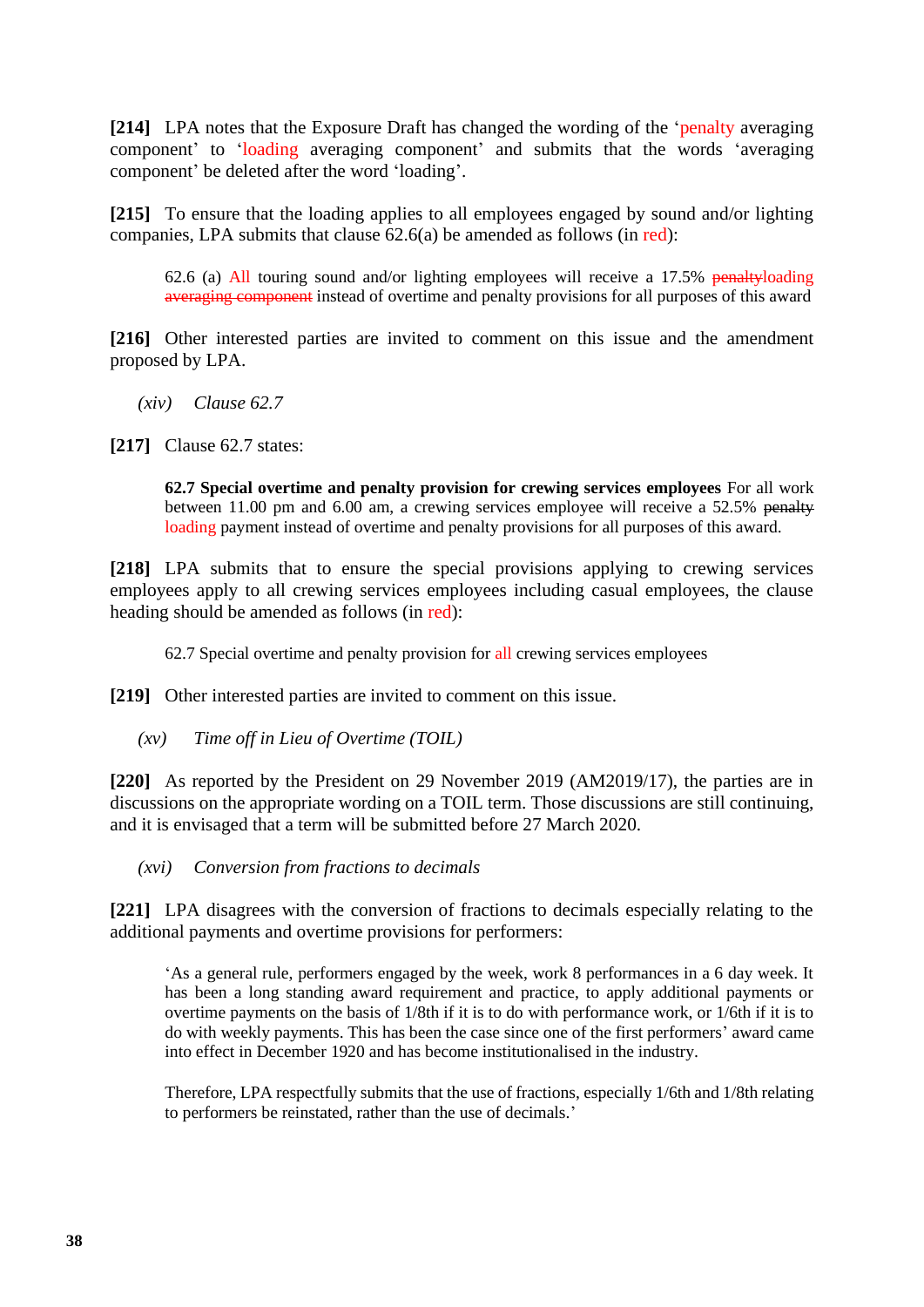**[222]** This issue has already been considered, and rejected, by the Group 4 Full Bench in [2018] FWCFB 1548 at [538] and we are not persuaded to depart from that view.

# *4.12 The Maritime Awards*

**[223]** It is also convenient to deal with four of the Maritime awards together. The four Maritime awards are:

- *Marine Towage Award 2010*
- *Marine Tourism and Charter Vessels Award 2010*
- *Ports, Harbours and Enclosed Water Vessels Award 2010*
- *Seagoing Industry Award 2010*

**[224]** Submissions in relation to the Maritime awards have been filed by:

- Maritime Industry Australia Limited (MIAL) Submissions re the Seagoing Industry Award and Ports, Harbour and Enclosed Water Vessels Award on [17](https://www.fwc.gov.au/sites/awardsmodernfouryr/am201917-243-sub-mial-170220.pdf)  [February 2020](https://www.fwc.gov.au/sites/awardsmodernfouryr/am201917-243-sub-mial-170220.pdf) and then on [4 March 2020](https://www.fwc.gov.au/documents/sites/awardsmodernfouryr/am201917-sub-mial-040320.pdf) -
- Australian Federation of Employers and Industries (AFEI) Submissions re the Ports, Harbours and Enclosed Water Vessels Award on [4 March 2020](https://www.fwc.gov.au/sites/awardsmodernfouryr/am2014241-sub-afei-040320.pdf)

**[225]** In their submission o[f 17 February 2020,](https://www.fwc.gov.au/sites/awardsmodernfouryr/am201917-243-sub-mial-170220.pdf) the MIAL queried whether the Exposure Drafts have been updated following more recent decisions, and by way of example referred to clause 4 of the Seagoing Award Exposure Draft which states:

4. Coverage

Clause 4 is being considered in matter AM2016/5, see draft determination. Comments are due by 31 January 2020. Clauses 4.3 and 4.4 amended in accordance with [2019] FWCFB 5409 at [6] and [118]. Clause 4.5 amended in accordance with [2019] FWCFB 7854 at [7] and [2019] FWCFB 8398 at [8]

**[226]** We confirm that the Exposure Draft will be updated once the substantive matters Full Bench and the Overtime for Casuals Full Bench issue final variation determinations.

**[227]** We have adopted the same approach to every Exposure Draft. For completeness, we identify below the outstanding matters in respect of each of the Maritime Awards.

# *4.12.1 Marine Towage Award 2010*

**[228]** MIAL raises four matters in respect of this award.

*(i) AM2016/5–Substantive issues full bench*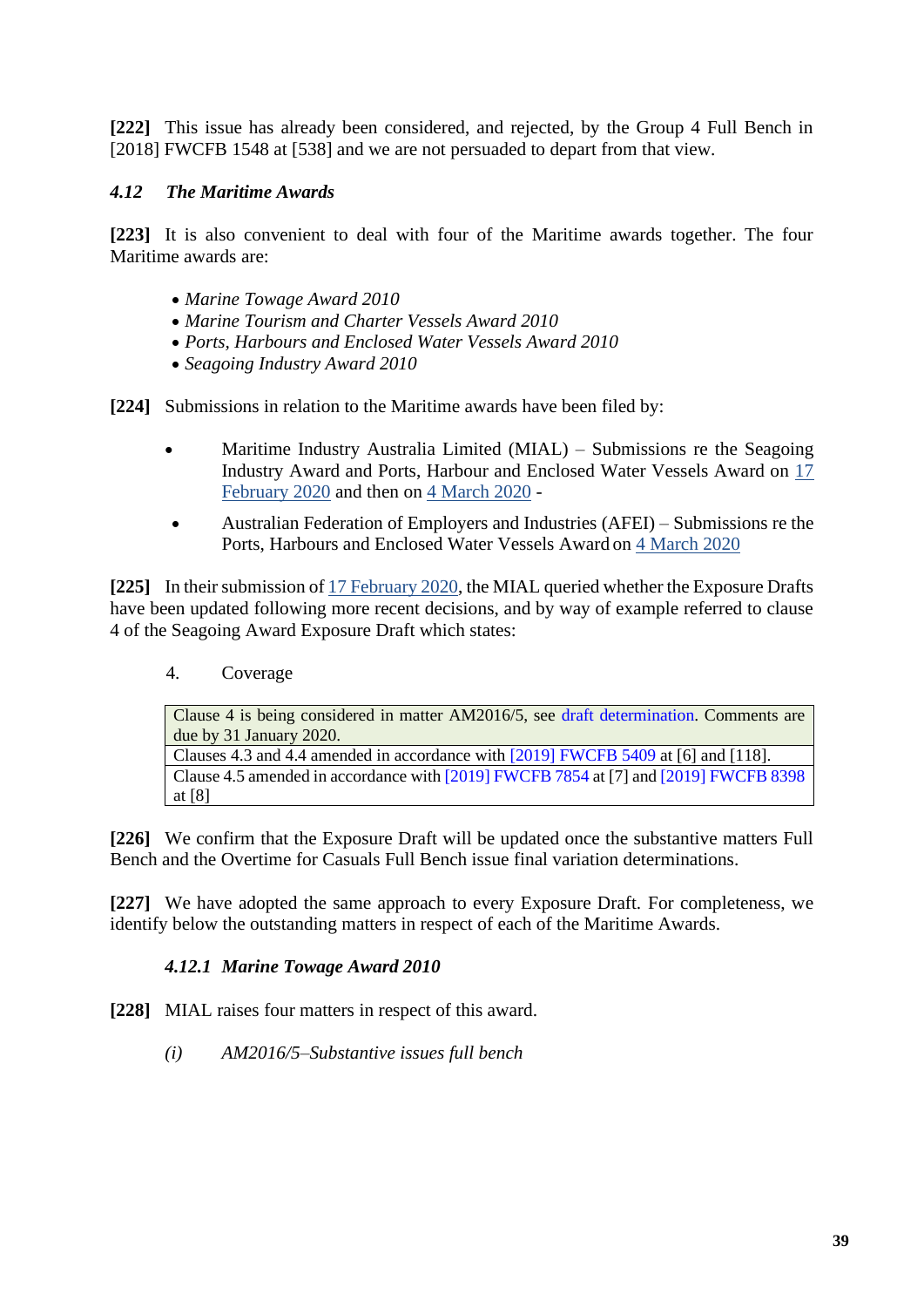**[229]** There are outstanding coverage issues that are before the substantive issues Full Bench. A decision and draft determination were issued by that Full Bench on 24 December 2019<sup>25</sup>. Comments in relation to the draft determinations were due on 31 January 2020. One submission was received from the CFMMEU–MUA<sup>26</sup>. No final decision or variation determination have been issued.

**[230]** The Exposure Draft and variation determination will be varied to reflect the final determination to be issued by the substantive issues Full Bench.

# *(ii) AM2017/51–Overtime for casuals*

[231] In a statement issued on 6 December 2019,<sup>27</sup> the Overtime for Casuals Full Bench set out the process for finalising each of the matters before it. In relation to the Marine Towage Award the Full Bench confirmed that the issues would be determined on the basis of written submissions received from the parties. No final decision has been issued.

**[232]** The Exposure Draft and variation determination will be varied to reflect the final determination to be issued by the Overtime for Casuals Full Bench.

# *(iii) AM2016/8–Payment of wages*

**[233]** The frequency of payment of wages at clause 15 remains outstanding and is before the Payment of Wages Full Bench.

**[234]** The payment of wages term in the draft determination published on 29 January 2020 at clause 15 is in substantially the same terms as the current Marine Towage Award clause 18. Both terms are set out below:

# *Current award*

18.1 The employer will pay the employee's wages, penalties and allowances fortnightly in arrears by electronic funds transfer into the employee's bank (or other recognised financial institution) account nominated by the employee.

18.2 An employer may deduct from any amount required to be paid to an employee under this clause the amount of any overpayment of wages or allowances.

# *Draft variation determination*

15.1 The employer will pay the employee's wages, penalties and allowances fortnightly in arrears by electronic funds transfer into the employee's bank (or other recognised financial institution) account nominated by the employee.

<sup>&</sup>lt;sup>25</sup> [\[2019\] FWCFB 8721](https://www.fwc.gov.au/documents/decisionssigned/html/2019fwcfb8721.htm?utm_medium=email&utm_campaign=2%20Significant%20decisions%20copy%2013&utm_content=2%20Significant%20decisions%20copy%2013+CID_d23e74350b22e2e0fe8da31a4b42f17a&utm_source=campaign%20monitor&utm_term=2019%20FWCFB%208721)

<sup>26</sup> CFMME[U submission,](https://www.fwc.gov.au/sites/awardsmodernfouryr/am20165-70-sub-cfmmeu-marine-070220.pdf) 7 February 2020

<sup>27</sup> [\[2019\] FWC 8318](https://www.fwc.gov.au/documents/decisionssigned/html/2019fwc8318.htm)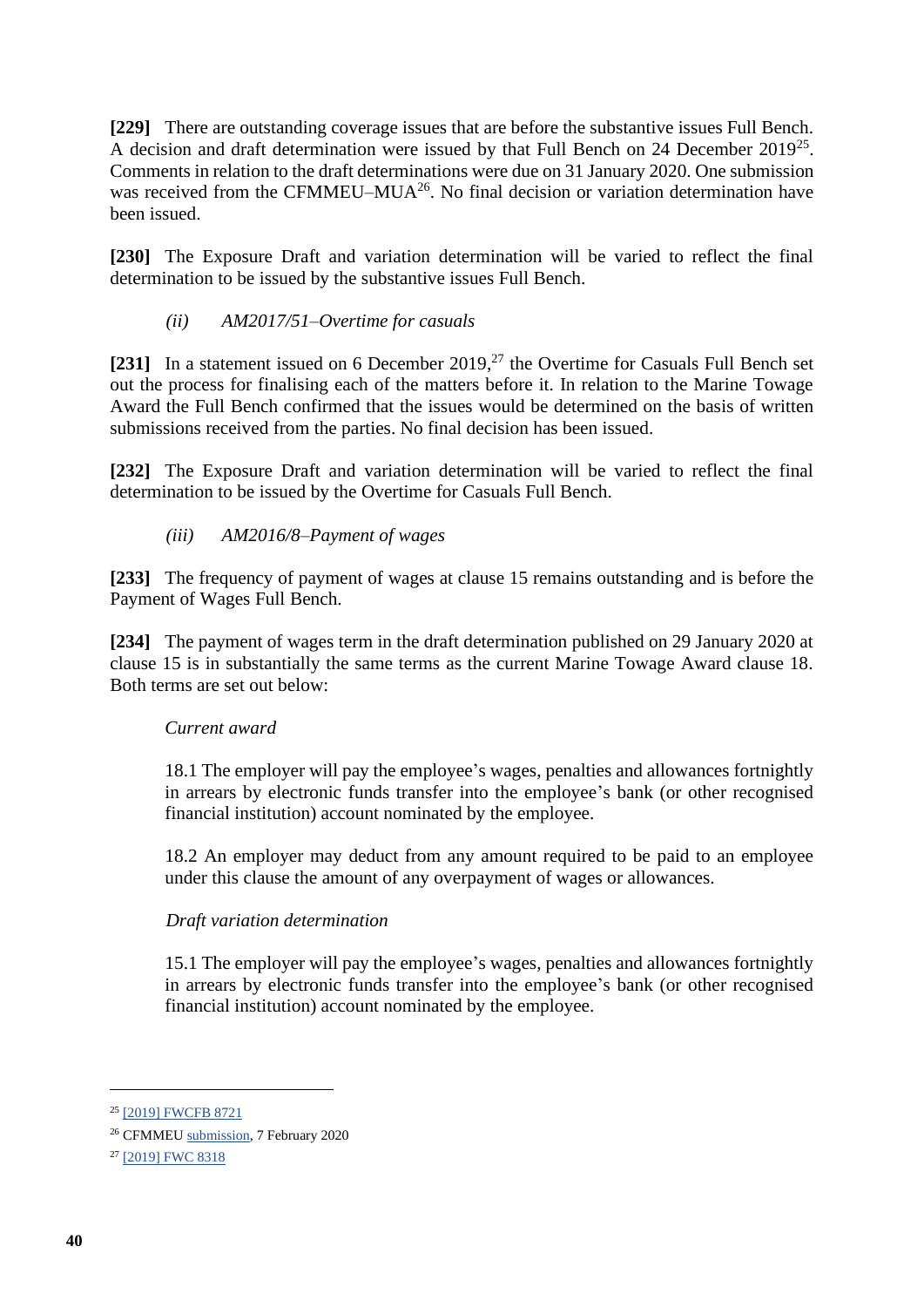15.2 An employer may deduct from any amount required to be paid to an employee under clause 15, the amount of any overpayment of wages or allowances.

**[235]** The Exposure Draft and variation determination will be varied to reflect the final determination of the Payment of Wages Full Bench.

*(iv) Rates that apply to shiftworkers*

**[236]** MIAL submit that the rates applying to shiftworkers at clause 19 of this award remain outstanding.

**[237]** It does not appear that this issue has been raised previously. MIAL is requested to identify the relevant submissions dealing with this issue.

# *4.12.2 Marine Tourism and Charter Vessels Award 2010*

**[238]** This award is also the subject of other proceedings, namely:

- AM2017/51 Overtime for casuals; and
- AM2016/8 Payment of wages.

**[239]** The Exposure Draft and variation determination will be varied to reflect the final determinations of those Full Benches.

# *4.12.3 Ports, Harbours and Enclosed Water Vessels Award 2010*

**[240]** The MIAL and AFEI made submissions in relation to the Ports Award.

- [241] MIAL raises four matters, as set out below.
	- *(a) AM2016/5–Substantive issues full bench*

**[242]** There are outstanding coverage issues that are before the substantive issues Full Bench. A decision and draft determination were issued by that Full Bench on 24 December 2019.<sup>28</sup> Comments in relation to the draft determinations were due on 31 January 2020. One submission was received from the CFMMEU–MUA.<sup>29</sup> No final decision or variation determination have been issued.

**[243]** The Exposure Draft and variation determination will be varied to reflect the final determination to be issued by the Overtime for Casuals Full Bench.

*(b) AM2017/51–Overtime for casuals*

<sup>28</sup> [\[2019\] FWCFB 8721](https://www.fwc.gov.au/documents/decisionssigned/html/2019fwcfb8721.htm?utm_medium=email&utm_campaign=2%20Significant%20decisions%20copy%2013&utm_content=2%20Significant%20decisions%20copy%2013+CID_d23e74350b22e2e0fe8da31a4b42f17a&utm_source=campaign%20monitor&utm_term=2019%20FWCFB%208721)

<sup>29</sup> CFMME[U submission,](https://www.fwc.gov.au/sites/awardsmodernfouryr/am20165-70-sub-cfmmeu-marine-070220.pdf) 7 February 2020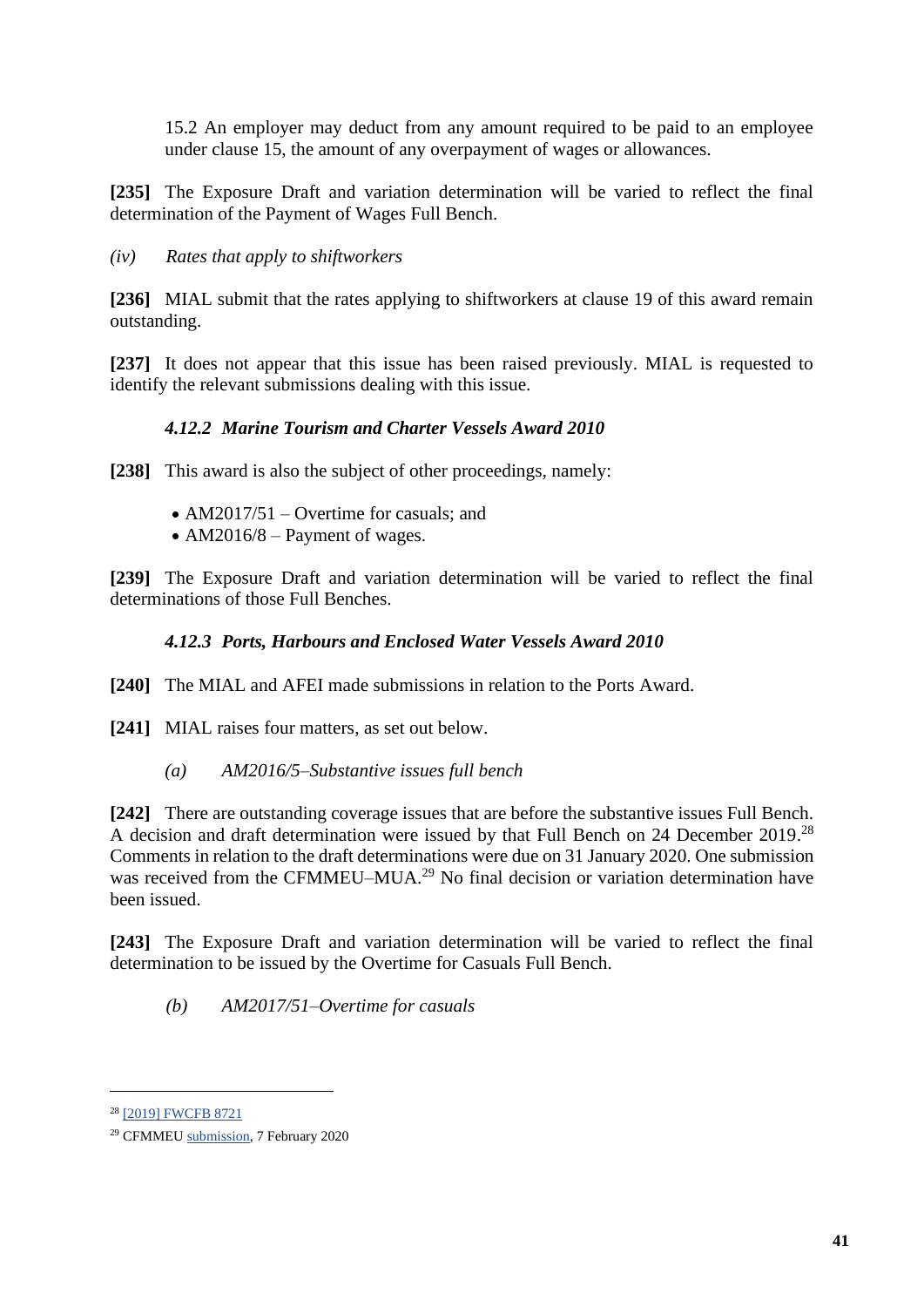**[244]** In a statement issued on 6 December 2019, <sup>30</sup> the Overtime for Casuals Full Bench set out the process for finalising each of the matters before it. In relation to the Ports Award the Full Bench confirmed that the issues would be determined on the basis of written submissions received from the parties. No final decision has been issued.

**[245]** The Exposure Draft and variation determination will be varied to reflect the final determination to be issued by the substantive issues Full Bench.

# *(c) AM2016/8–Payment of wages*

**[246]** MIAL submit that the frequency of payment of wages at clause 15 of each award remains outstanding. This issue is currently before the Payment of Wages Full Bench.

**[247]** The Exposure Draft and variation determination will be varied to reflect the final determination of the Payment of Wages Full Bench.

# *(d) Rates that apply to shiftworkers*

**[248]** The matter raised relates to an outstanding issue that was before the Group 3 technical and drafting Full Bench. AFEI also raised this issue in their submission.<sup>31</sup> This issue will be the subject of a separate Statement which will be published shortly.

**[249]** AFEI raises four issues in relation to the Ports Award. The first is about the rates that apply to shiftworkers, which is addressed above.

**[250]** AFEI raise three other issues raised about the Exposure Draft as set out below.

*(i) Coverage*

**[251]** Clauses 4.2 and 4.3 provide as follows:

**'4.2** For the purpose of clause 4.1, ports, harbours and enclosed water vessels industry means the operation of vessels of any type wholly or substantially within a port, harbour or other body of water within the Australian coastline or at sea on activities not covered by the above awards.

**4.3** The award does not cover employers and employees wholly or substantially covered by the following awards:

- **(a)** the *Dredging Industry Award 20XX*;
- **(b)** the *Maritime Offshore Oil and Gas Award 2020*;
- **(c)** the *Marine Tourism and Charter Vessels Award 20XX*;
- **(d)** the *Marine Towage Award 20XX*;
- **(e)** the *Port Authorities Award 2020*;

<sup>30</sup> [\[2019\] FWC 8318](https://www.fwc.gov.au/documents/decisionssigned/html/2019fwc8318.htm)

<sup>31</sup> AFEI submission, 5 March 2020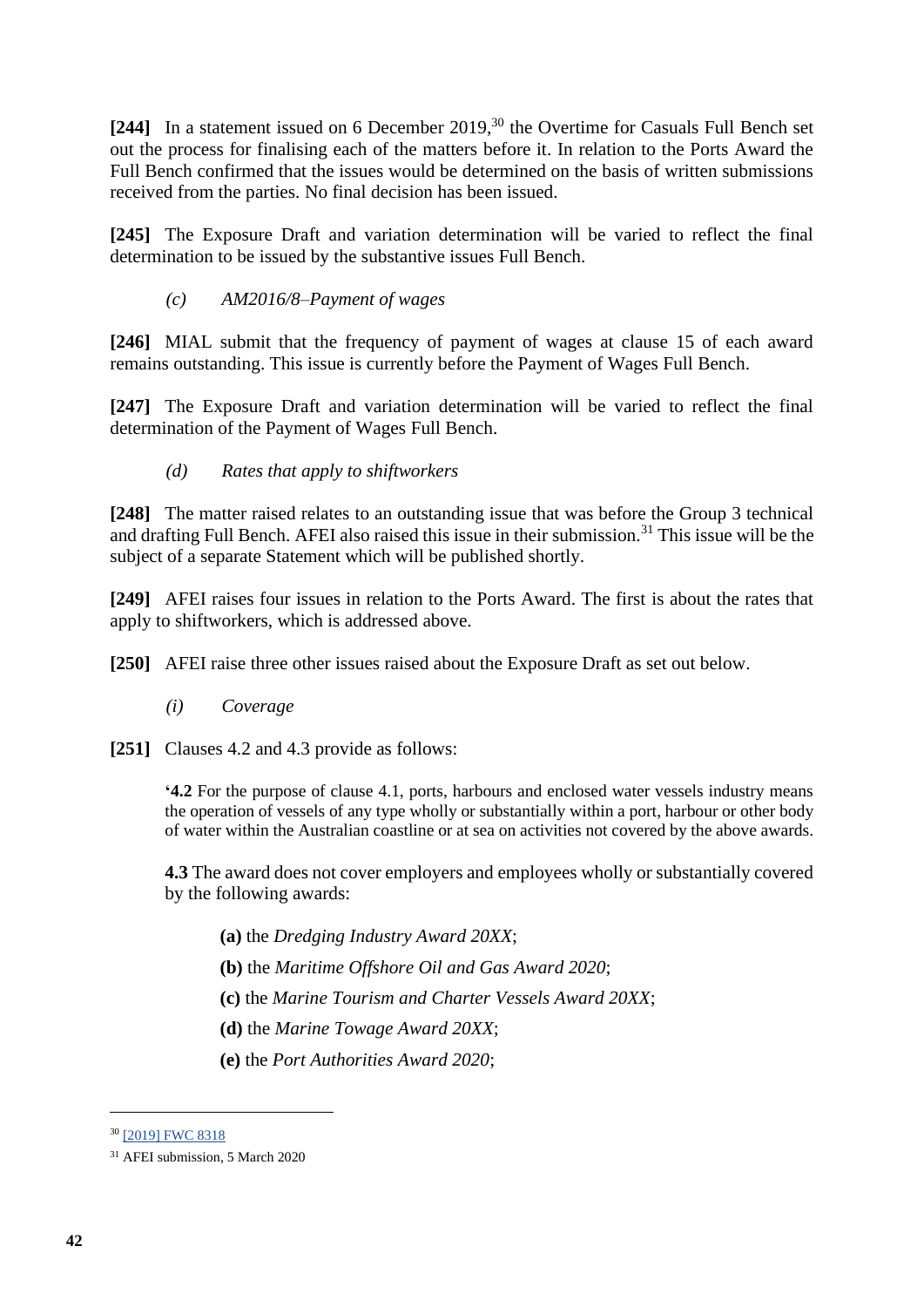**(f)** the *Seagoing Industry Award 20XX*; and

**(g)** the *Stevedoring Industry Award 2020*.'

**[252]** AFEI submits that the expression 'the above awards' should be amended to read 'the awards below' as the awards in question are in clause 4.3.

**[253]** We agree with AFEI and will amend the Exposure Draft and variation determination accordingly.

- *(ii) Casual loading*
- [254] Clause 11.2 of the Exposure Draft states:

#### **11.2 Casual loading**

(a) For each ordinary hour worked, a casual employee must be paid:

(i) the ordinary hourly rate; and

(ii) a loading of 25% of the ordinary hourly rate, for the classification in which they are employed.

(b) The casual loading incorporates the casual employees' entitlements to annual leave, annual leave loading and any other rates and allowances contained in this award except overtime and shiftwork rates allowances.

**[255]** The comparable provision in the current award is clause 10.3(a), which provides:

**10.3** Casual employment

(a) A casual employee is an employee engaged as such.

(b) A casual employee working within the ordinary hours of work pursuant to clause [18](https://www.fwc.gov.au/documents/documents/modern_awards/award/ma000052/ma000052-24.htm#P519_54114) will be paid per hour for the work performed plus 25% loading which incorporates the casual employees' entitlements to annual leave, annual leave loading and any other rates and allowances contained in this award except overtime and shift allowances.

**[256]** AFEI submits that the Exposure Draft omits the expression 'within the ordinary hours of work pursuant to clause 18' which appears in the current clause 10.3(a). AFEI submits:

'This omission in the exposure draft involves a substantive change from the current Award, and if adopted, would significantly increase the overall cost of casual employment particularly for ordinary hours on shiftwork and weekends.'

**[257]** AFEI propose that the clause 11.2 of the Exposure Draft be amended as follows:

• in clause 11.2(a) after the words 'for each ordinary hour worked' insert the words '*pursuant to clause 12.2'*; and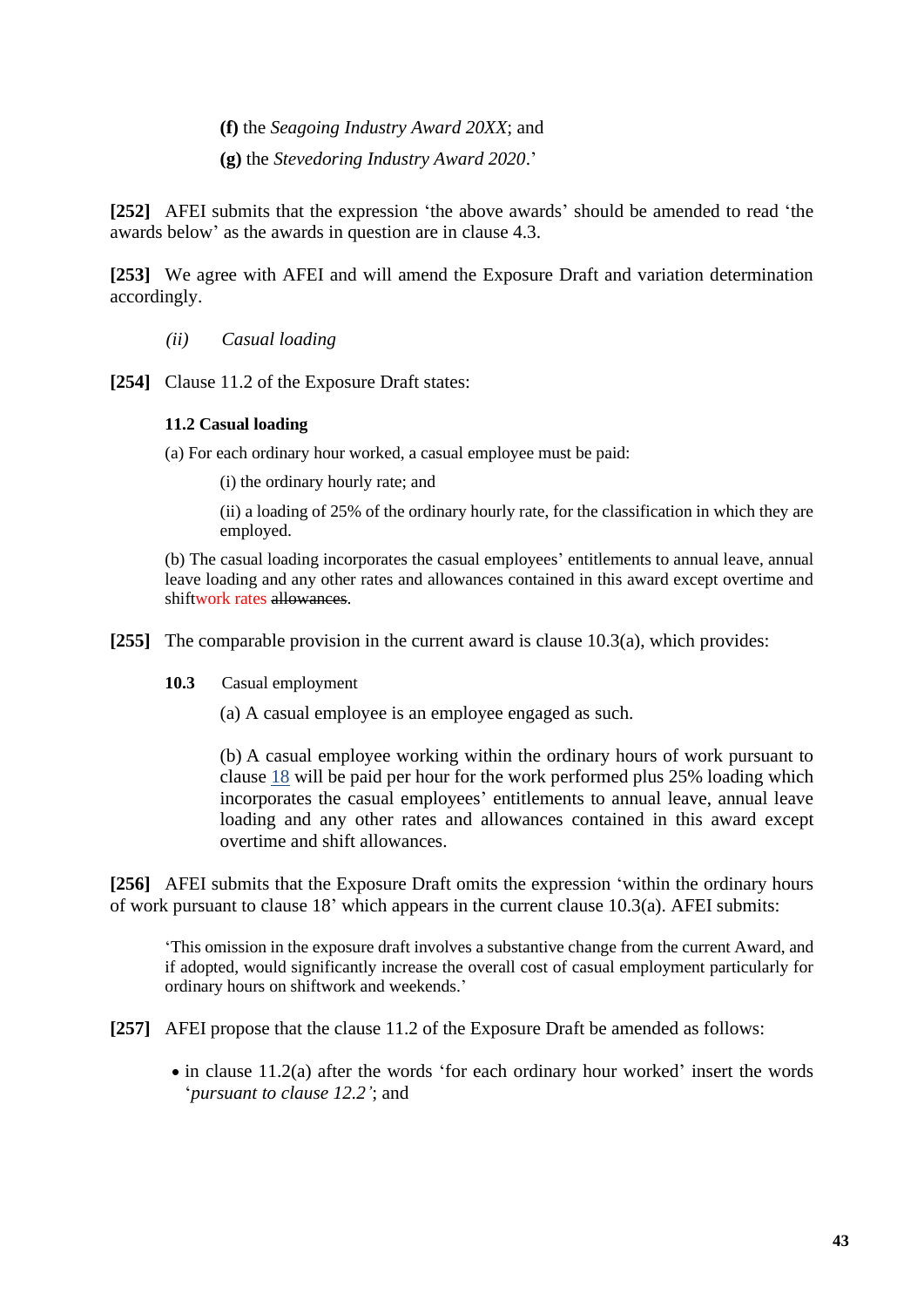- in the event that the Commission adopts the AFEI parties proposed amendment in paragraph 3.B of this submission, instead insert the words '*pursuant to clause 12.2(a)*.'
- **[258]** Other interested parties are invited to comment on AFEI's proposed amendments.

*(iii) All-purpose allowances*

**[259]** Clause 16.2(a) of the Exposure Draft provides:

### **(a) All-purpose allowances**

Allowances paid for all purposes are included in the rate of pay of an employee who is entitled to the allowance, when calculating any penalties or loadings or payment while they are on annual leave. The following allowances are paid for all purposes under this award:

- (i) dual capacity allowances (clause  $16.2<sub>(d)</sub>$ );
- (ii) towing allowance—towing or carrying explosives (clause  $16.2(m)(i)$ ); and
- (iii) towing allowance—towing non self-propelled bunker barges (clause 16.2(m)(ii)).

**[260]** AFEI contends that the dual capacity allowance should not be included in clause 16.2(a) as the current award does not identify dual capacity allowances as all purpose allowances AFEI submits:

The inclusion of the dual capacity in clause  $16.2(a)$  is inconsistent with clause 14.4 of the current award and clause 16.2(d) of the exposure draft which clarify that it is only treated as part of the ordinary rate in specific circumstances, that is 'for the purpose of calculating overtime, annual leave, sick leave and long service leave'.'

Question for all parties: Is the deletion of clause  $16.2(a)(i)$  opposed by any other interested party?

### *4.12.4 Seagoing Industry Award 2010*

**[261]** MIAL raises two outstanding substantive issues with the Seagoing award.

*(i) AM2016/5–Substantive issues full bench*

**[262]** There are outstanding coverage issues that are before the substantive issues Full Bench. A decision and draft determination were issued by that Full Bench on 24 December 2019.<sup>32</sup> Comments in relation to the draft determinations were due on 31 January 2020. One submission was received from the CFMMEU–MUA.<sup>33</sup> No final decision or variation determination have been issued.

**[263]** The Exposure Draft and variation determination will be varied to reflect the final determination to be issued by the substantive issues Full Bench.

<sup>32</sup> [\[2019\] FWCFB 8721](https://www.fwc.gov.au/documents/decisionssigned/html/2019fwcfb8721.htm?utm_medium=email&utm_campaign=2%20Significant%20decisions%20copy%2013&utm_content=2%20Significant%20decisions%20copy%2013+CID_d23e74350b22e2e0fe8da31a4b42f17a&utm_source=campaign%20monitor&utm_term=2019%20FWCFB%208721)

<sup>33</sup> CFMME[U submission,](https://www.fwc.gov.au/sites/awardsmodernfouryr/am20165-70-sub-cfmmeu-marine-070220.pdf) 7 February 2020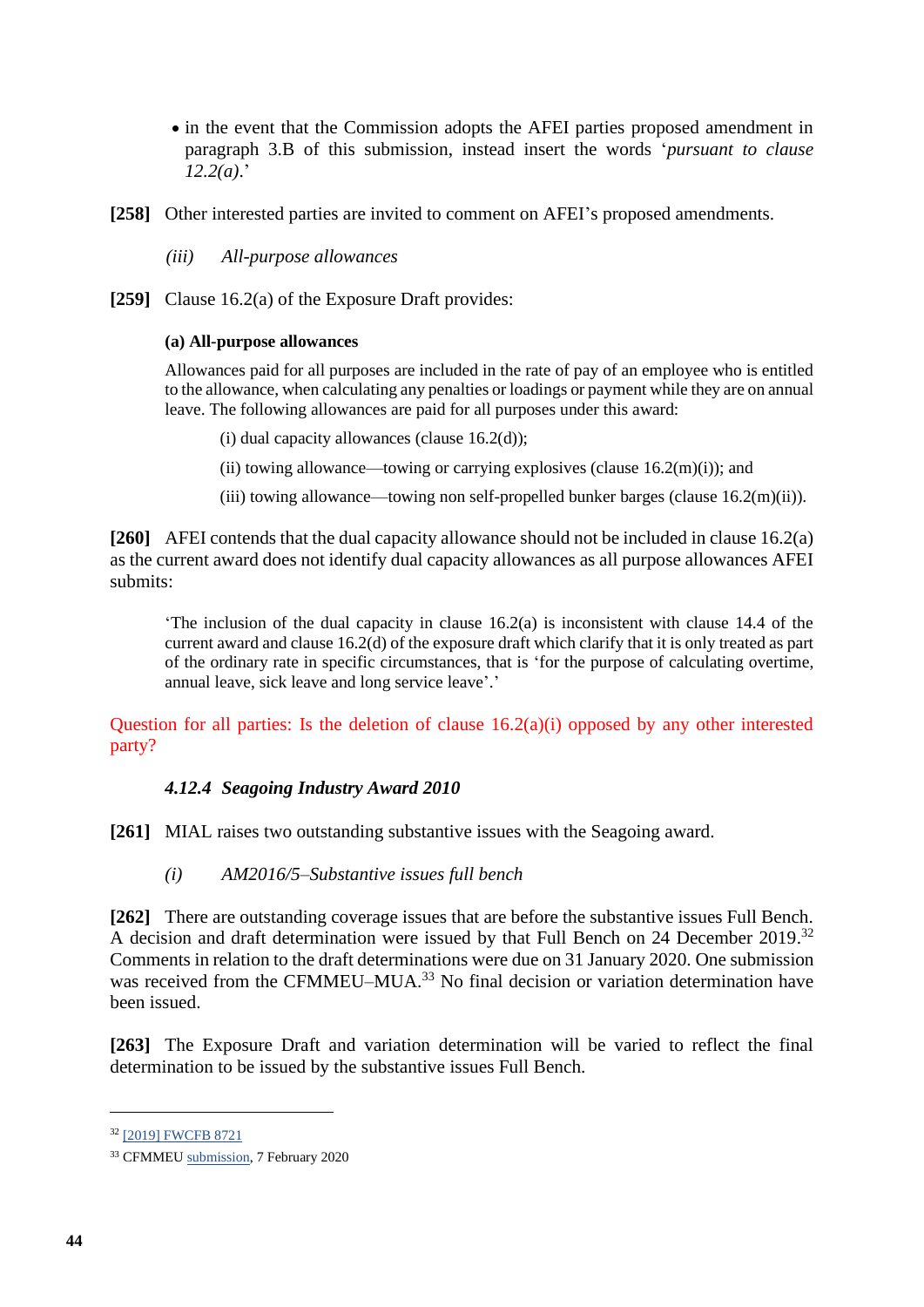# *(ii) NES inconsistencies*

**[264]** There is an outstanding matter before the NES inconsistencies Full Bench. The Full Bench issued a decision on 12 January 2018<sup>34</sup> dealing with the question of whether clause 27 of the award is inconsistent with the NES. A draft variation determination was issued with that decision. Interested parties had 28 days to comment on the draft determination. Submissions were received from  $MIAL^{35}$  and the  $MUA^{36}$  (as it then was). A decision<sup>37</sup> and final variation determination<sup>38</sup> were issued on 20 March 2020. The Exposure Draft and variation determination will be amended to incorporate the 20 March 2020 variation determination.

# *4.13 Miscellaneous Award 2010*

**[265]** ABI has made a submission in relation to this award relating to overtime for casuals.

**[266]** As part of the AM2017/51 Overtime for Casuals proceedings, United Voice (now the UWU) proposed to vary the overtime clause to introduce overtime provisions for casual employees into the Miscellaneous Award 2010. The matter was subject to a hearing before the Full Bench on 29, 30 and 31 July 2019.

**[267]** In its decision published 8 October 2019, the Full Bench agreed with the Union stating the Miscellaneous Award is 'confusing and ambiguous' and stated a *provisional* view that a new clause be introduced into the Miscellaneous Award:

'[52] Our provisional view is that clause 22.1 should be varied to provide as follows:

22.1 Overtime

All time worked in excess of:

(a) an average of 38 hours per week, or the daily hours prescribed in clause 20.2, by a full-time employee or casual employee; or

(b) in excess of the agreed number of hours per week pursuant to clause 10.3(b), or the daily hours prescribed in clause 20.2, by a part-time employee;

is overtime and must be paid at the rate of 150% of the relevant minimum wage for the first three hours and 200% of the relevant minimum wage thereafter.

[53] A draft determination to give effect to the variation will be published in due course and interested parties will be given an opportunity to comment upon it.'

<sup>34</sup> [\[2018\] FWCFB 129](https://www.fwc.gov.au/documents/decisionssigned/html/2018fwcfb129.htm)

<sup>&</sup>lt;sup>35</sup> MAI[L submission,](https://www.fwc.gov.au/documents/sites/awardsmodernfouryr/am2014243-sub-mia-120218.pdf) 12 February 2018

<sup>36</sup> MU[A submission,](https://www.fwc.gov.au/documents/sites/awardsmodernfouryr/am2014243-sub-mua-140218.pdf) 14 February 2018

<sup>37</sup> [\[2020\] FWCFB 1514](https://www.fwc.gov.au/documents/decisionssigned/html/2020fwcfb1514.htm)

<sup>38</sup> [PR717671](https://www.fwc.gov.au/documents/sites/awardsmodernfouryr/pr717671.pdf)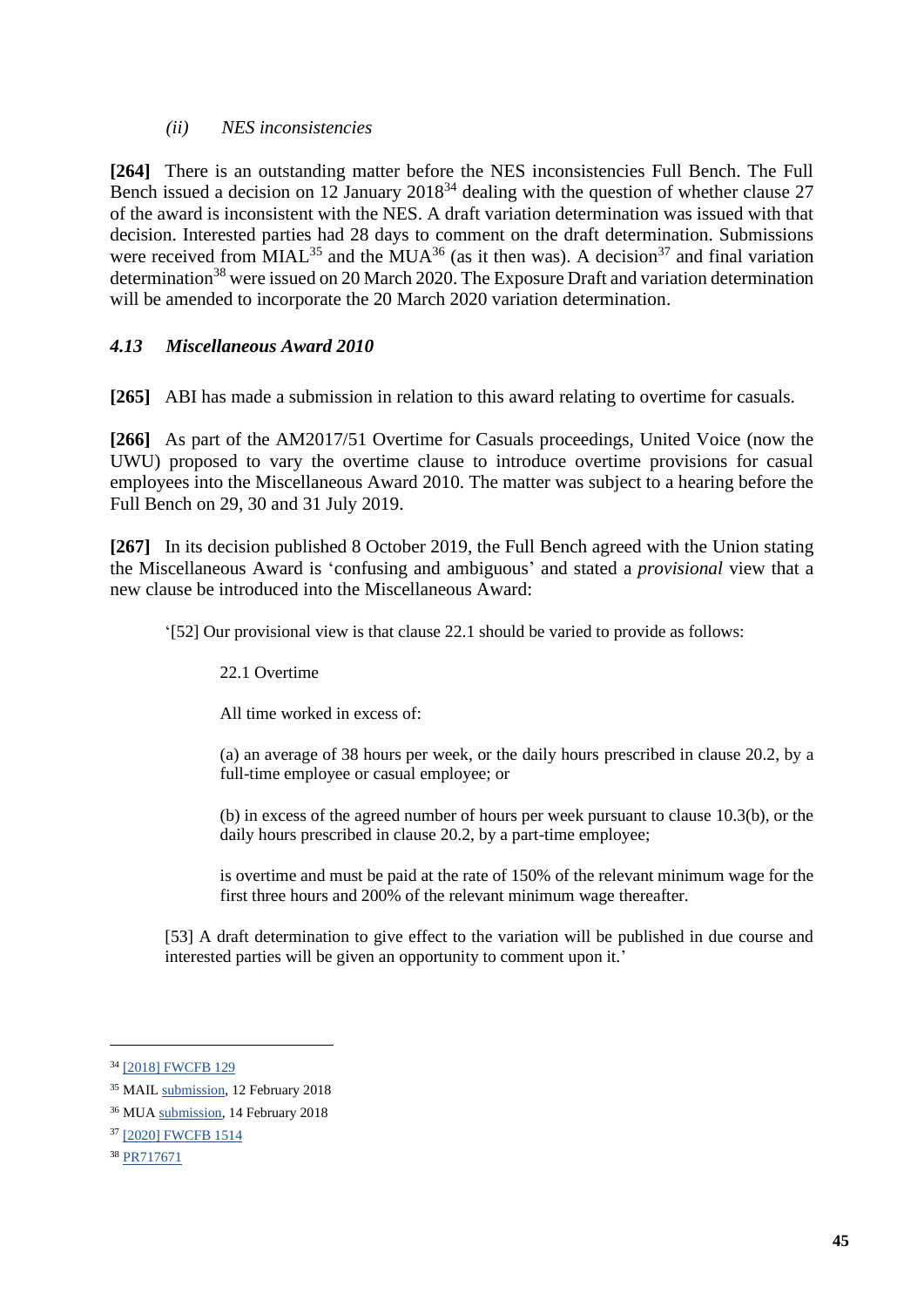**[268]** To date, a draft determination has not been published and parties have not been able to comment on the insertion of the proposed clause nor on whether overtime provisions should apply to the casual loading.

**[269]** ABI has indicated that it will be submitting in proceedings AM2017/51 that a casual loading does not apply to overtime in the Miscellaneous Award.

**[270]** Clause 11.2 of the Exposure Draft in the Miscellaneous Award states as follows:

### '**11.2 Casual loading**

(a) For each hour worked, a casual employee must be paid:

(i) the minimum hourly rate; and

(ii) a loading of 25% of the minimum hourly rate,

for the classification for which they are employed.

(b) The casual loading is instead of the paid leave to which full-time employees are entitled under the NES and this award' (emphasis added).

**[271]** ABI submits that this drafting 'appears to infer that a casual loading will be payable during overtime, which departs from the existing drafting of the Miscellaneous Award and the position of ABI in proceedings 2017/51.' ABI submits that until the Full Bench has determined proceedings 2017/51 either:

- (a) the drafting pertaining to the casual loading should be maintained in its original form (as currently appears in the Miscellaneous Award); or
- (b) the Exposure Draft for the Miscellaneous Award should not be determined and published in its new form.

**[272]** It is our *provisional* view that option (a) proposed by ABI be adopted.

### *4.14 Nurses Award 2010*

**[273]** ANMF and Ai Group have made submissions in relation to this award. Ai Group has filed an application (AM2020/1) to vary the Nurses Award.

**[274]** Regarding the quantum of the casual loading payable, the AI Group seeks 'a determination retrospectively varying' the Award so that it expressly requires, with respect to casual employees:

(a) The Saturday and Sunday penalty rates prescribed by clause 26 of the Award are calculated on the minimum hourly rate prescribed by the Award and not on a rate that includes the separate casual loading prescribed by clause 10.4(b).

(b) The overtime rates prescribed by clause 28 of the Award are calculated on the minimum hourly rate prescribed by the Award and not on a rate that includes the separate casual loading prescribed by clause 10.4(b).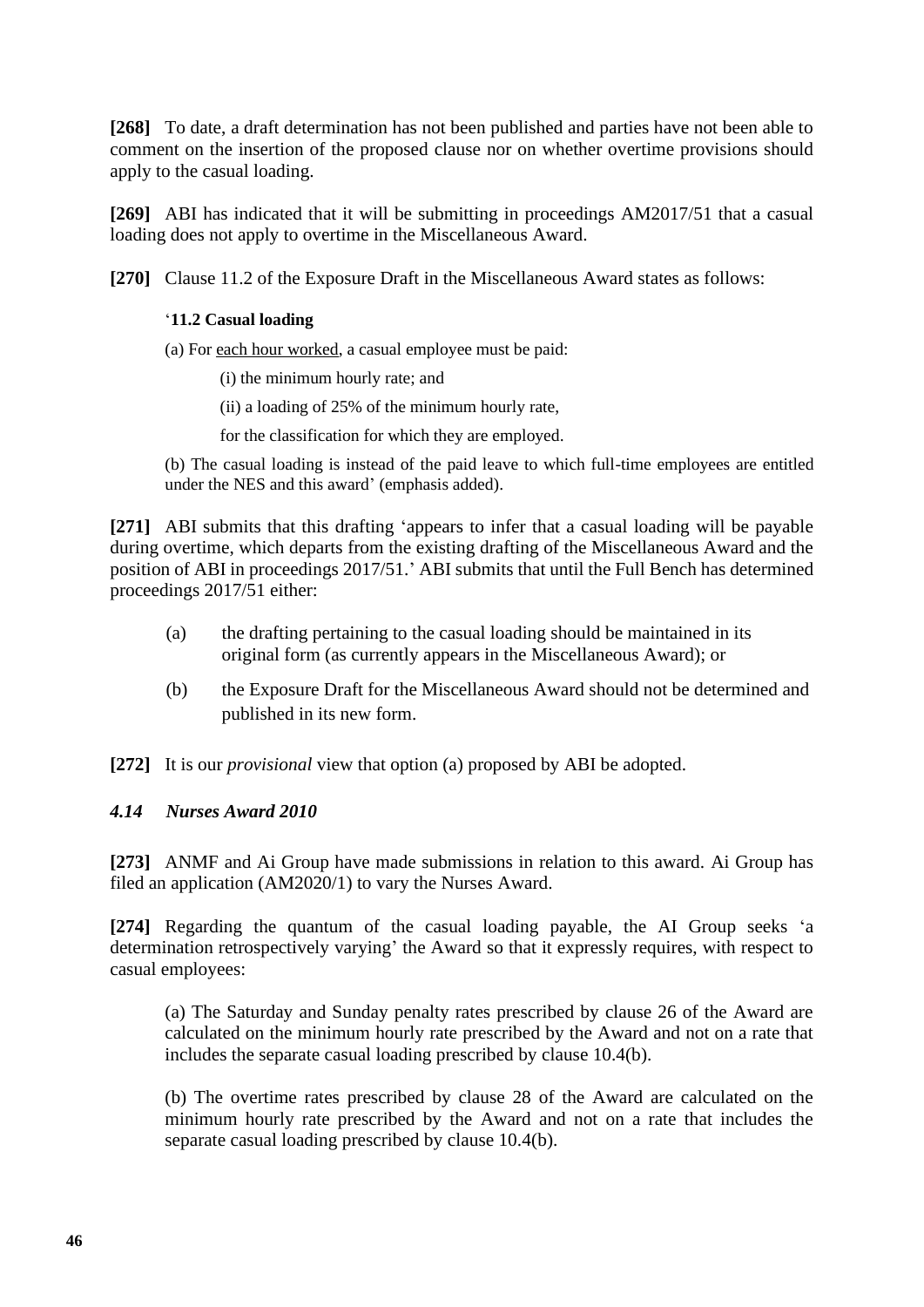(c) The public holiday penalty rates prescribed by clause 32.1 of the Award are calculated on the minimum hourly rate prescribed by the Award and not on a rate that includes the separate casual loading prescribed by clause  $10.4(b)$ .<sup>39</sup>

**[275]** The Ai Group application was partially in response to an ANMF submission of 13 June 2019<sup>40</sup> concerning the version of the Exposure Draft of the Award published on 22 February 2019. <sup>41</sup> The ANMF submission concerned the interpretation of the Award in light of the Full Bench decision in *Australian Nursing and Midwifery Federation v Domain Aged Care (QLD) Pty Ltd T/A Opal Aged Care.*<sup>42</sup>

**[276]** Ai Group and the ANMF submit that the Commission should defer finalisation of the Exposure Draft and draft variation determination until AM2020/1 has been determined.

**[277]** We note that directions have been issued in AM2020/1 and it is listed for hearing on 1 September 2020.

**[278]** We agree to the deferral of the finalisation of the Exposure Draft and draft variation determination until the claim in matter AM2020/1 has been determined.

**[279]** In doing so we note that the claim in AM2020/1 only impacts on a limited number of clauses and schedules. We see no reason why the process of resolving any issues cannot proceed in respect of the clauses in the Exposure Draft and draft variation determinations which are unrelated to AM2020/1.

**[280]** We propose that:

- 1. Ai Group and the ANMF are to file a joint note indicating the terms of the Exposure Draft and draft variation determination which are related to AM2020/1.
- 2. In July 2020 a revised Exposure Draft and draft variation determination will be published (to reflect any changes necessary as result of the Annual Wage Review decision) and a mention hearing held to set a timetable for parties to make submissions in relation to the clauses which are unrelated to AM2020/1.
- **[281]** Interested parties are invited to comment on this proposal.

# *4.15 Professional Employees Award 2010*

- **[282]** Ai Group's submission in respect of this award raises three issues.
	- *(i) Clause 2.4 -Definitions*

<sup>&</sup>lt;sup>39</sup> Ai Group, [Application](https://www.fwc.gov.au/documents/documents/awardmod/variations/2020/am20201-application-aig-060120.pdf) to vary Nurses Award 2010, (14 January 2020) (AM2020/1)

<sup>40</sup> ANM[F submission](https://www.fwc.gov.au/documents/sites/awardsmodernfouryr/am2014207-sub-anmf-130619.pdf) 13 June 2019

<sup>41</sup> [Exposure Draft](https://www.fwc.gov.au/documents/sites/awardsmodernfouryr/exposure-draft-nurses-revised-220219.pdf) – Nurses Award – revised 22 February 2019

<sup>42</sup> [\[2019\] FWCFB 1716](https://www.fwc.gov.au/documents/decisionssigned/html/2019fwcfb1716.htm)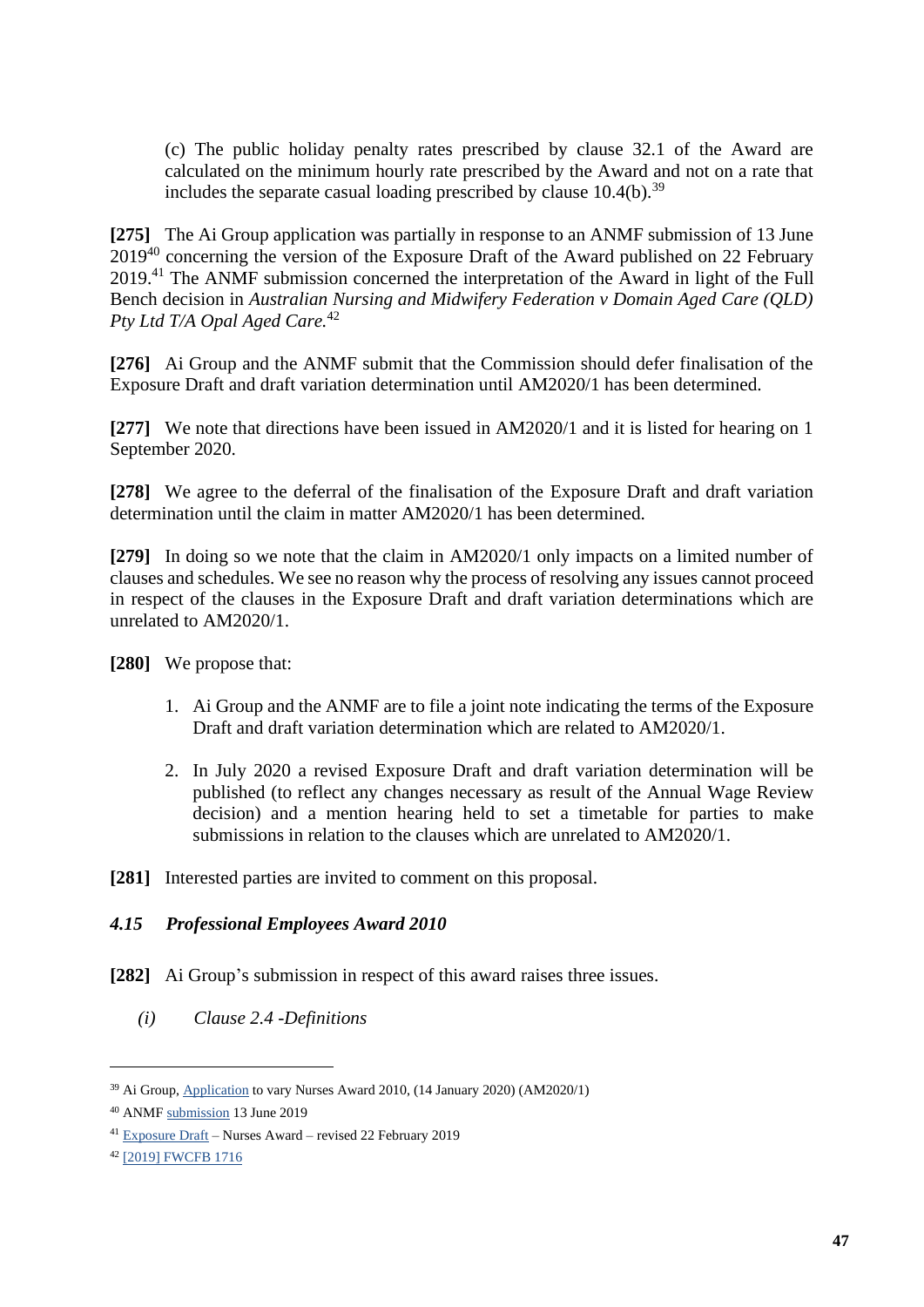**[283]** Clause 2.4 has been amended to commence with the words '*Academic schedule means'*, followed by a list of qualifications.

**[284]** Ai Group submits that the qualifications form part of the academic schedule, but do not constitute a meaning and on that basis proposed that the word 'means' is replaced with the word 'include.'

**[285]** It is our *provisional* view that the amendment proposed by Ai Group be adopted.

*(ii)* Clause 4.2(d) Coverage

**[286]** In the event that Ai Group's submission in respect of the Nurses Award is accepted then it submits that the reference to '20XX' should be replaced with '2020.'

**[287]** We agree and will amend the Exposure Draft and variation determination accordingly.

*(iii)* Schedule A: Classification structure and definitions

**[288]** A question is posed in Schedule A of the Exposure Draft about whether APESMA's claim concerning Engineering Technologists is pressed. APESMA has advised Ai Group that the claim is no longer being pressed as part of the Review.

**[289]** We note that APESMA's claim is no longer pressed as part of the Review.

# *4.16 Racing Clubs Events Award 2010*

[290] The AWU submits that it has been agreed<sup>43</sup> that casual employees are paid their 25% casual loading on a cumulative basis when overtime is worked and on that basis a casual overtime rates table can be inserted into Schedule A.2.

**[291]** Other interested parties are invited to comment on the AWU's proposal.

# *4.17 Registered and Licensed Clubs Award 2010*

**[292]** ABI, CAI and CMMA made submissions in relation to this award. ABI raises four issues.

# *(iv) Clause 4.1 - Coverage*

**[293]** Clause 4.1 states that:

'This industry award covers employers of employees engaged in the performance of all or any work in or in connection with or for clubs registered or recognised under State, Territory or

<sup>43</sup> See [1.2] of this ABI correspondence:

<https://www.fwc.gov.au/documents/sites/awardsmodernfouryr/am201751-corr-abinswbc-101019.pdf> and [6] of this FWC Statement[: https://www.fwc.gov.au/documents/decisionssigned/html/2019fwc8318.htm](https://www.fwc.gov.au/documents/decisionssigned/html/2019fwc8318.htm) at [6].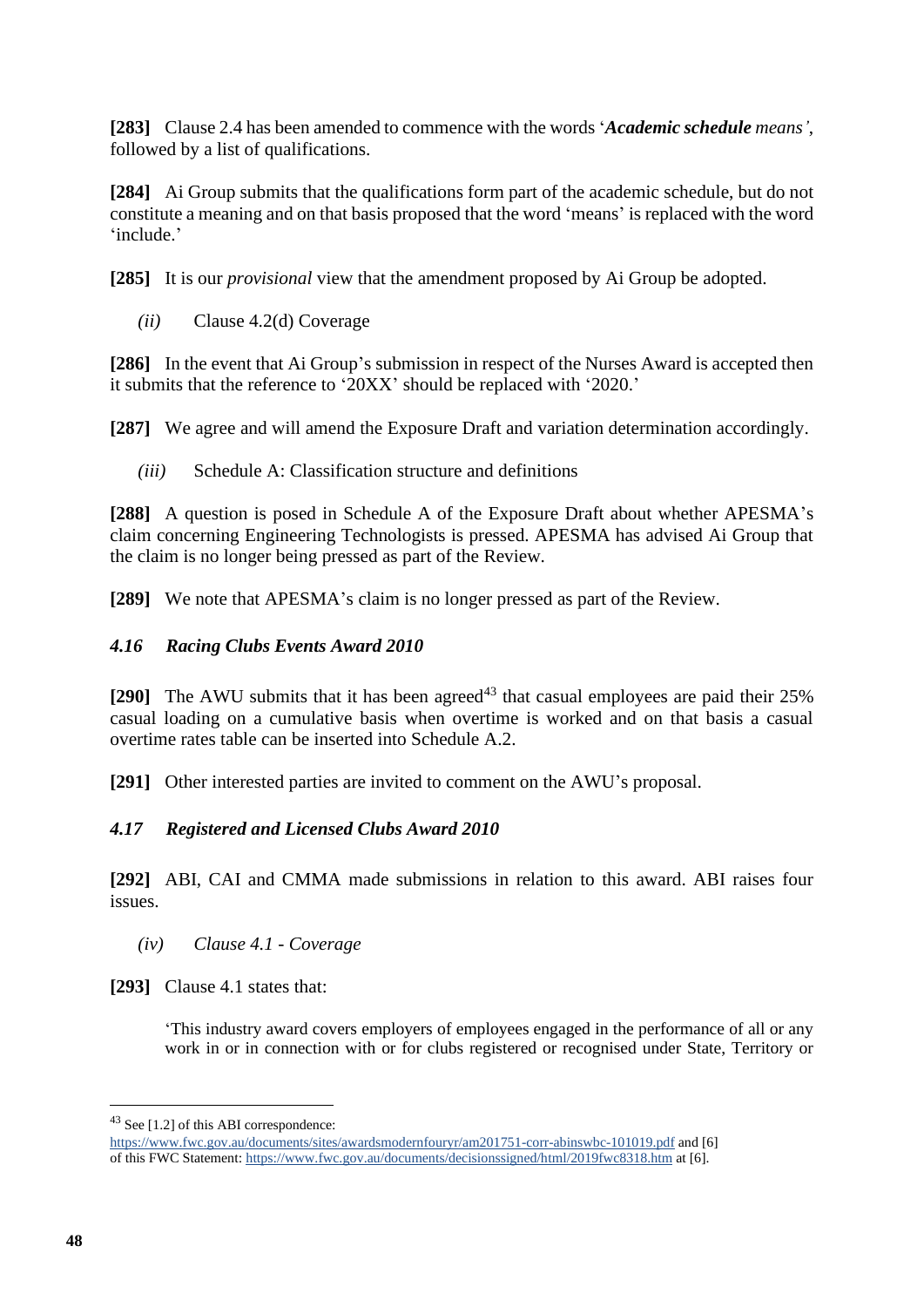Commonwealth legislation and their employees in the classifications within Schedule A— Classification Definitions, to the exclusion of any other modern award.'

**[294]** Clause 4.2 goes on to define "*club*" as:

'any club which is registered and licensed under the provisions of relevant State or Commonwealth Statutes (Liquor and/or Gaming Acts, Associations' Incorporation Acts or Corporations Acts) and which is established and operates on a not-for-profit basis for the benefit of members and the community.'

**[295]** ABI submits that the words "registered or recognised under State, Territory or Commonwealth legislation" in clause 4.1 are superfluous given the requirement under clause 4.2 for a club to be "registered and licensed under the provisions of relevant State or Commonwealth Statutes (Liquor and/or Gaming Acts, Associations' Incorporation Acts or Corporations Acts)".

**[296]** It is our *provisional* view that the words 'registered or recognised under State, Territory or Commonwealth legislation' be deleted from clause 4.1.

*(v) Clauses 4.6 and 4.7 - Coverage (On-hire and Group Training)* 

**[297]** Clause 4.6 states that the "award covers any employer which supplies labour on an onhire basis in the clubs industry" (emphasis added). Similarly, clause 4.7 states that the "*award covers employers which provide group training services for apprentices and/or trainees engaged in the clubs industry"* (emphasis added).

**[298]** The term "*clubs industry*" is not a defined term in the award.

**[299]** ABI submits that a relevant definition could be inserted by amending clause 4 as follows:

'4.1 This industry award covers employers throughout Australia who are engaged in the clubs industry in respect of work by their employees in a classification in this award and their employees engaged in the classifications within Schedule A— Classification Definitions, to the exclusion of any other modern award.

4.2 Definition of clubs industry

For the purposes of clause 4 **club industry** means the performance of all or any work in or in connection with or for clubs.

4.3 **club** means any club which is registered and licensed under the provisions of relevant State or Commonwealth Statutes (Liquor and/or Gaming Acts, Associations' Incorporation Acts or Corporations Acts) and which is established and operates on a not-for-profit basis for the benefit of members and the community.

4.4 This award covers …'

**[300]** Interested parties are invited to comment on ABI's proposal.

*(vi) Clause 11.2 - Casual Loading*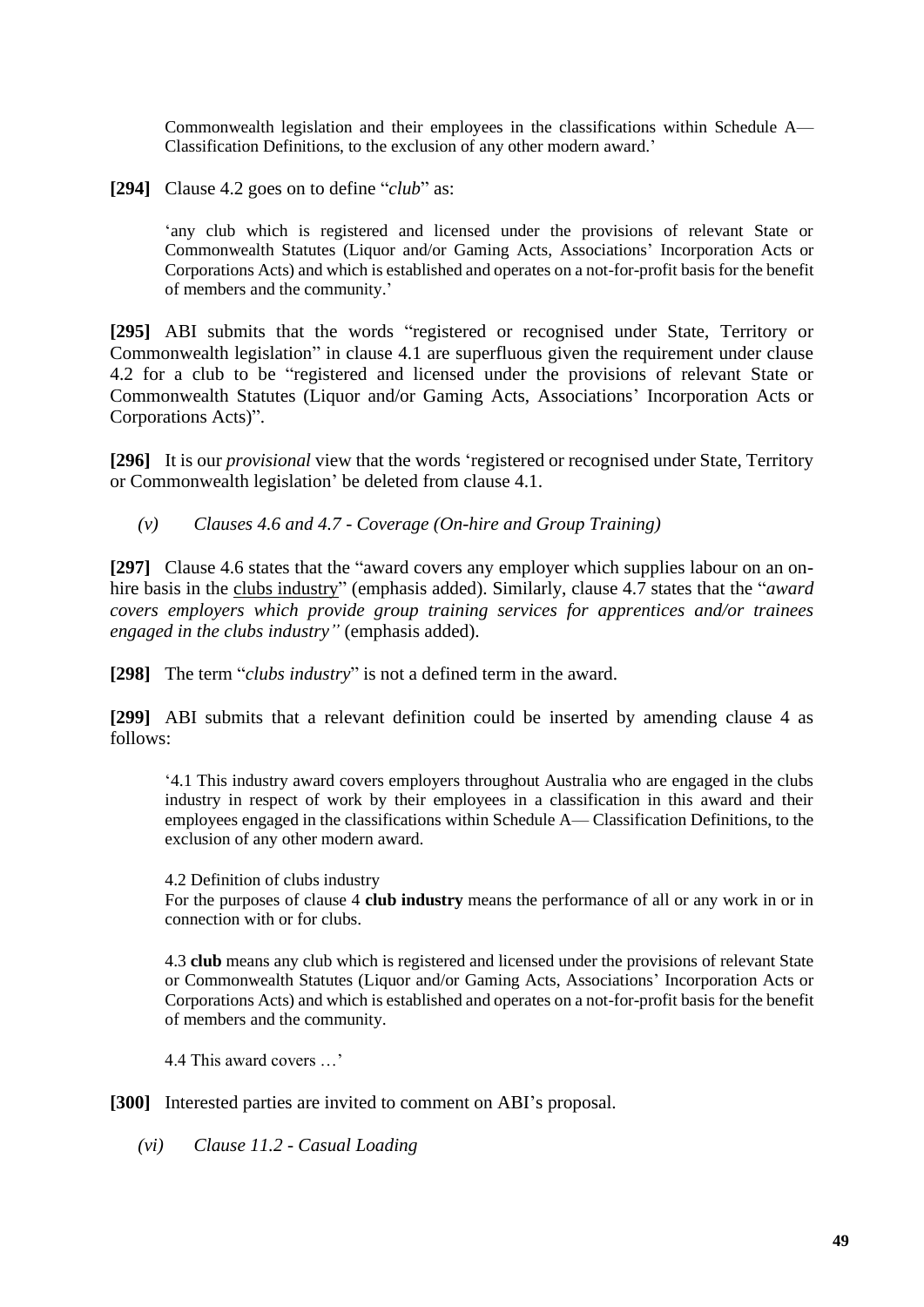**[301]** Clause 11.2 refers to 'the ordinary hourly rate prescribed in clause 0' and ABI submits that this should be a reference to clause 24.1.

**[302]** We agree with ABI and will amend clause 11.2.

*(vii) Clause 11.3 - Casual Loading* 

**[303]** Parties were asked whether a maintenance and horticultural employee may be engaged on a casual basis; and if so, do the percentages in clause 0 [24.1] or 24.2 apply.

**[304]** ABI submits that:

'56. Nothing in clause 11.1 excludes maintenance and horticultural employees from the definition of a casual employee.

57. Maintenance and horticultural employees are clearly excluded from the rates in clause 24.1.

58. In Submissions filed on 18 January 2017,<sup>44</sup> ABI and NSWBC submitted that maintenance and horticultural employees may be engaged on a casual basis and that the rates in clause 24.2 would apply save for the fact that Monday to Friday and Saturday before noon would be paid at 125%.

59. We do not oppose the addition of a casual employee row to the table in clause 24.2 as suggested by the AWU at paragraph 3.3 of their Submissions of 20 January 2017.<sup>145</sup>

**[305]** Interested parties are invited to comment on ABI's submission.

*(viii) Clause 15.8 - Deferral of rostered days off* 

**[306]** Parties are asked whether clause 15.8(g) is still required. This clause contains a transitional provision that ceased to have effect on 1 January 2013.

**[307]** ABI submits that clause 15.8(g) is no longer required and should be removed.

**[308]** We agree with ABI and will delete clause 15.8(g).

**[309]** The submissions filed by CAI and CMAA are directed at some outstanding substantive issues in relation to this award.

**[310]** The substantive claims in respect of this award will be determined by a different Full Bench and will be listed for mention shortly.

### *4.18 Security Services Industry Award 2010*

<sup>44</sup> ABI/NSWBC Submissions dated 18 January 2017

https://www.fwc.gov.au/documents/sites/awardsmodernfouryr/am2014-256andors-sub-abinswbc-180117.pdf <sup>45</sup> AWU Submissions dated 20 January 2017

https://www.fwc.gov.au/documents/sites/awardsmodernfouryr/am2014283-sub-awu-200117.pdf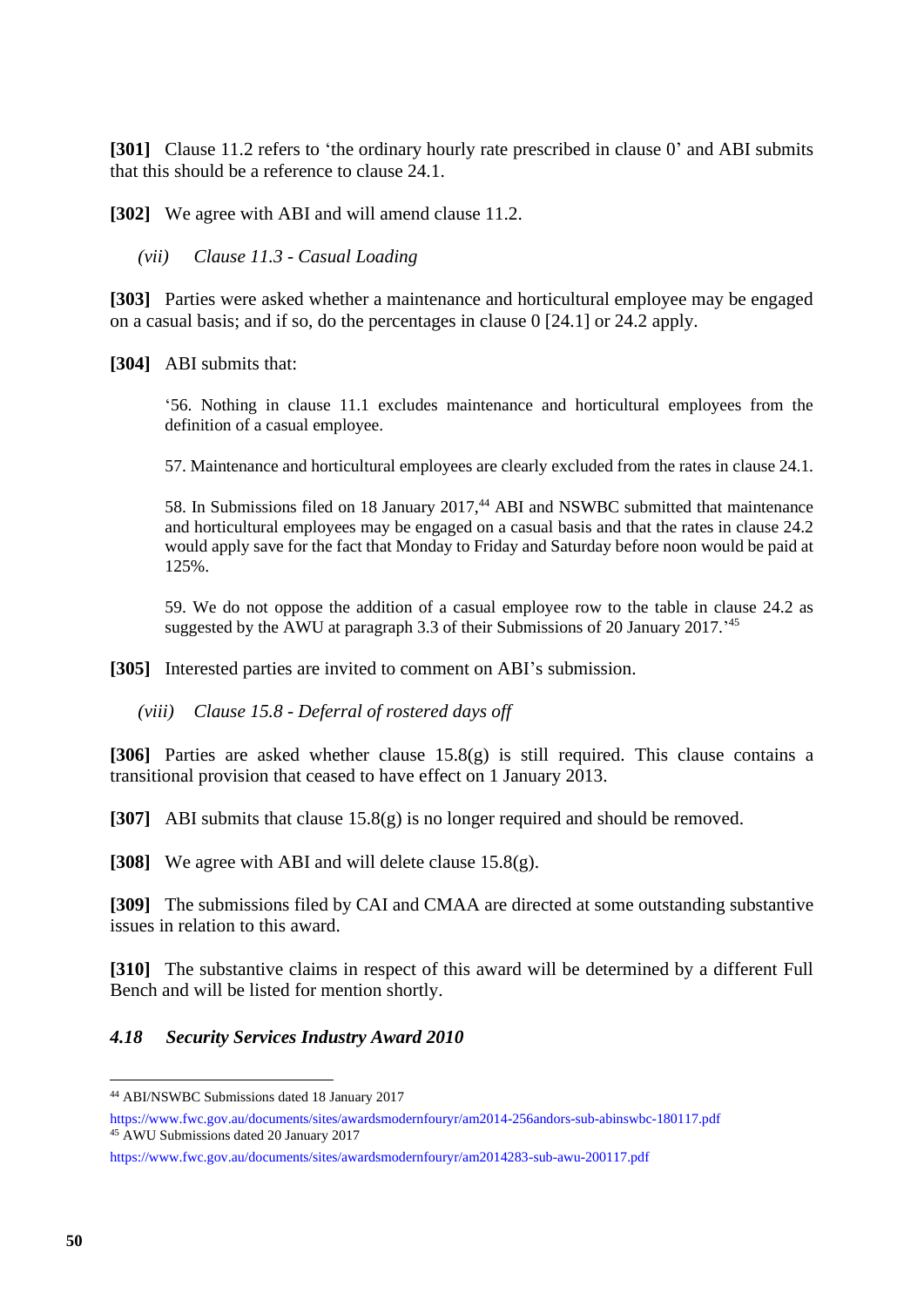**[311]** Submissions have been filed by ABI and ASIAL in relation to the Security Award. Both submissions concern overtime for casuals.

**[312]** As part of the AM2017/51 Overtime for Casuals proceedings, United Voice (now UWU) proposed to vary the overtime clause to introduce overtime provisions for casual employees into the *Security Services Industry Award 2010*. The matter was subject to a hearing before the Full Bench on 29, 30 and 31 July 2019. In the decision,<sup>46</sup> the Full Bench stated:

'[63] It is not in dispute that casual employees are not currently entitled to receive the casual loading when being paid overtime penalty rates, and the above variation is not intended to disturb that position.'

**[313]** ABI submits that having regard to the Full Bench decision, the casual loading is not payable during overtime.

**[314]** The Exposure Draft states as follows:

### '**11.2 Casual loading**

(a) An employer must pay a casual employee for each hour worked a loading of 25% in addition to the minimum hourly rate otherwise applicable under Table 4-Minimum rates.

(b) The casual loading is paid in addition to any penalty rates…' (emphasis added).

**[315]** ABI submits that clause 11.2 'appears inconsistent with the determination in decision [2019] FWCFB 6953 and should be amended'.

**[316]** Interested parties are invited to comment on ABI's proposal.

**[317]** ASIAL's submission appears to make a similar point. ASIAL seeks the retention of the word 'ordinary' on the basis that its removal would 'disturb that position' and 'would create ambiguity and lead to disputation'.

### *4.19 Telecommunications Services Award 2010*

**[318]** Ai Group made a submission in relation to this award.

**[319]** Ai Group raises a number of minor drafting issues:

- In the title and clauses 4.5(b) and 15.6 20XX should be replaced by 2020
- Clause 17 of the Exposure Draft corresponds to clause 15 in the current award, which has been varied since the Exposure Draft was published (see PR716768) and hence the Exposure Draft requires updating

**[320]** We agree with Ai Group and will amend the Exposure Draft and variation determination accordingly.

<sup>46</sup> [\[2019\] FWCFB 6953](https://www.fwc.gov.au/documents/decisionssigned/html/2019fwcfb6953.htm)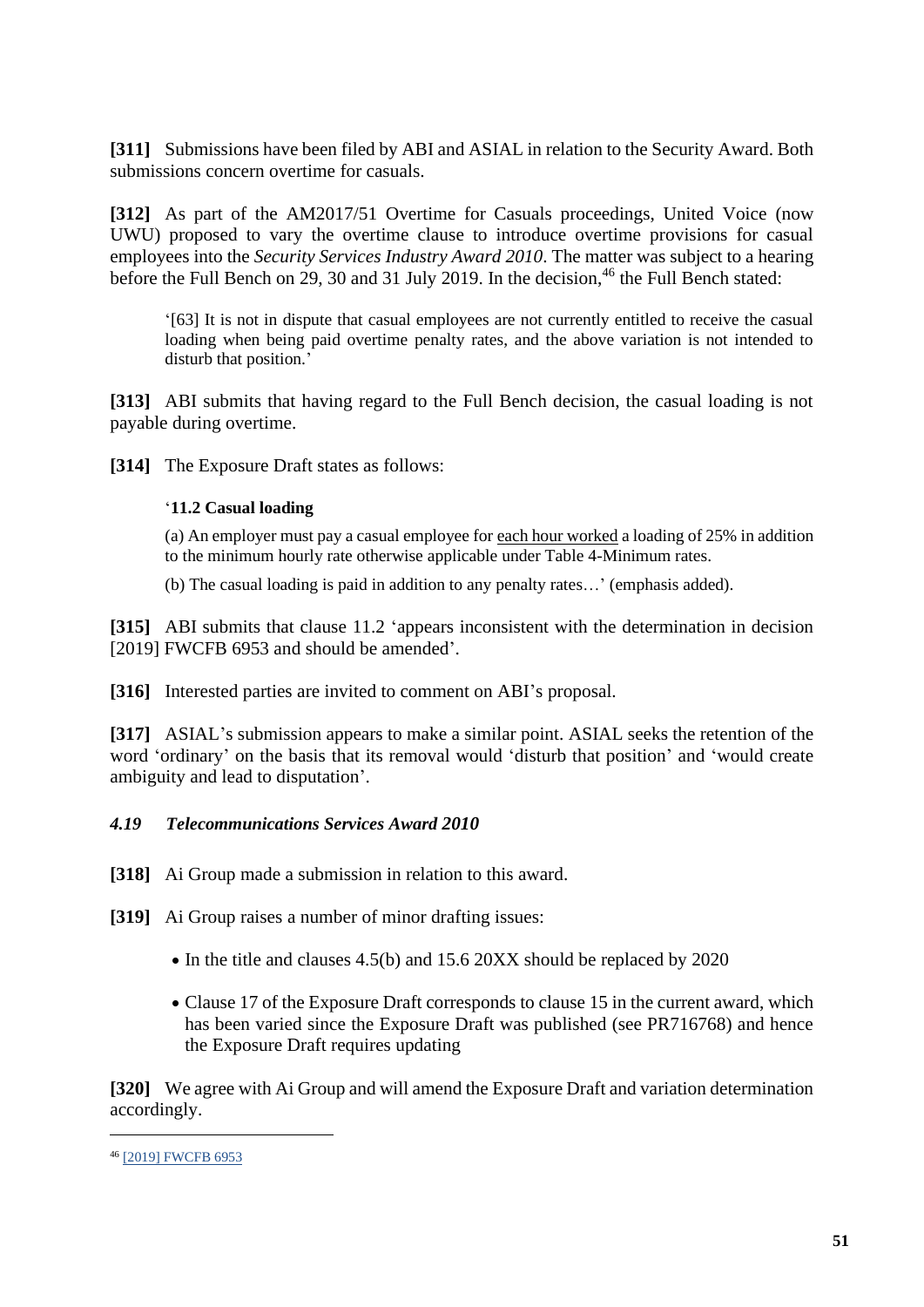**[321]** Ai Group raises three other issues.

## *(i) Clause 2: Definitions – ordinary hourly rate*

**[322]** The definition of 'ordinary hourly rate' states:

**ordinary hourly rate** means the hourly rate for the employee's classification specified in clause 15.1, plus any allowances specified as being included in the employee's ordinary hourly rate or payable for all purposes.

**[323]** Ai Group submits that the definition is 'problematic' as it requires the calculation of the ordinary hourly rate by reference to the rates contained in clause 15.1 which excludes employees who are not entitled to those rates, such as employees to whom clause 15.2 applies (junior employees) and clause 15.3 applies (apprentices).

**[324]** Ai Group proposes that the words 'clause 15.1' should be replaced with 'this award'.

**[325]** Interested parties are invited to comment on Ai Group's proposed amendment.

## *(ii) Clause B.2.4: Full-time and part-time employees - overtime*

**[326]** The rates at B.2.3 apply to full-time and part-time employees who are not performing shiftwork when working overtime.

**[327]** The rates at B.2.4 are headed 'full-time and part-time employees – overtime' yet the rates set out therein appear to be the same as the rates at B.2.3. Ai Group submits that the distinction between the two sets of rates is not clear and suggests that B.2.4 is deleted. We note that the issue raised may also be resolved by amending the heading of B.2.4 to read 'Full time and part time employees – shiftworkers – overtime rates.'

**[328]** Interested parties are invited to comment on this issue.

### *(iii) Schedule B: certain classifications exempt from various entitlements*

**[329]** Ai Group refers to footnote 1 to each of the table of rates set out in Schedule B. Footnote 1 applies to certain classifications and says:

'See clause 17 – Annual salary arrangements for higher classifications in relation to award provisions that do not apply to persons in these classifications.'

[330] While under the annualised salary clause that previously applied, certain employees were exempted in all circumstances from certain award entitlements, Ai Group contends that as a consequence of the introduction of new annualised wage arrangements (effective 1 March 2020), this will no longer be the case.

**[331]** Ai Group submits that the relevant tables and footnotes require revisiting in light of the new annualised salary clause.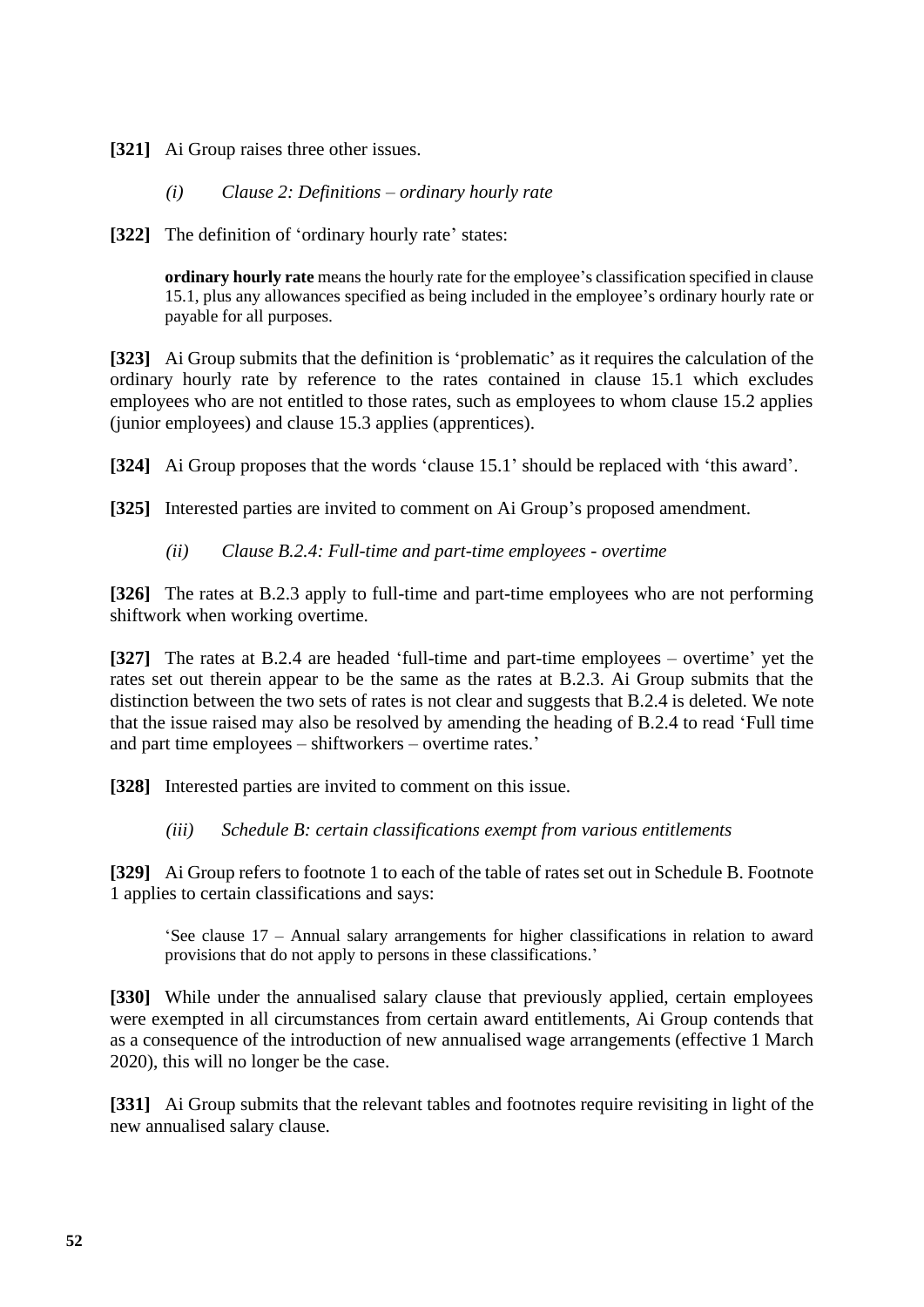**[332]** We agree but note that it may be sufficient to simply amend the footnote, as follows:

<sup>1</sup>An employer may pay a full-time employee employed in a particular classification, an annualised wage in satisfaction of any or all of the award provisions listed in clause 15.

**[333]** Parties are asked to comment on the revised footnote above and whether any other changes are required.

## *4.20 Textile, Clothing, Footwear and Associated Industries Award 2010*

**[334]** ABI, Ai Group and the CFMMEU (Manufacturing Division) have made submissions in relation to the TCF Award. Two issues are raised by ABI.

*(i) Calculation of overtime for casuals*

**[335]** The TCF Award is currently the subject of dispute regarding the calculation of overtime for the casual loading in the proceedings AM2017/51. The Commission invited parties to file submissions on 14 October 2019. Submissions were filed by ABI and NSWBC on 12 November  $2019<sup>47</sup>$  stating that the calculation of overtime for casual employees is on a cumulative basis. The Construction, Forestry, Maritime, Mining & Energy Union - Manufacturing Division submits on 9 December 2019<sup>48</sup> that it is to be calculated on a compounding basis. The matter has been reserved by the Full Bench and has not been decided.

**[336]** Clause 11.9 of the Exposure Draft states as follows:

'11.9 Casual loading For each hour worked, a casual employee must be paid: (a) the ordinary hourly rate; and (b) a loading of 25% of the ordinary hourly rate, prescribed for the relevant classification in which they are employed.'

**[337]** ABI submits that the exclusion of the word "ordinary" from 11.9(a) 'may infer that the casual loading in the TCF Award should be calculated on a compounding basis [which] is inconsistent with the position of ABI in proceedings AM2017/51'. ABI submits that until the Full Bench has determined proceedings 2017/51, either:

- (a) the drafting pertaining to the casual loading should be maintained in its original form (as currently appears in the TCF Award); or
- (b) the Exposure Draft for the TCF Award should not be determined and published in its new form.

**[338]** It is our *provisional* view that option (a) proposed by ABI be adopted.

*(ii) Clause 18.4 (f) - Breaks, rests and meal allowance during overtime* 

<sup>47</sup> ABI/NSWB[C submissions](https://www.fwc.gov.au/documents/sites/awardsmodernfouryr/am201751-sub-abinswbc-121119.pdf) dated 12 November 2019

<sup>48</sup> CFMMEU-MD [submissions](https://www.fwc.gov.au/documents/sites/awardsmodernfouryr/am201751-sub-reply-cfmmeu-091219.pdf) dated 9 December 2019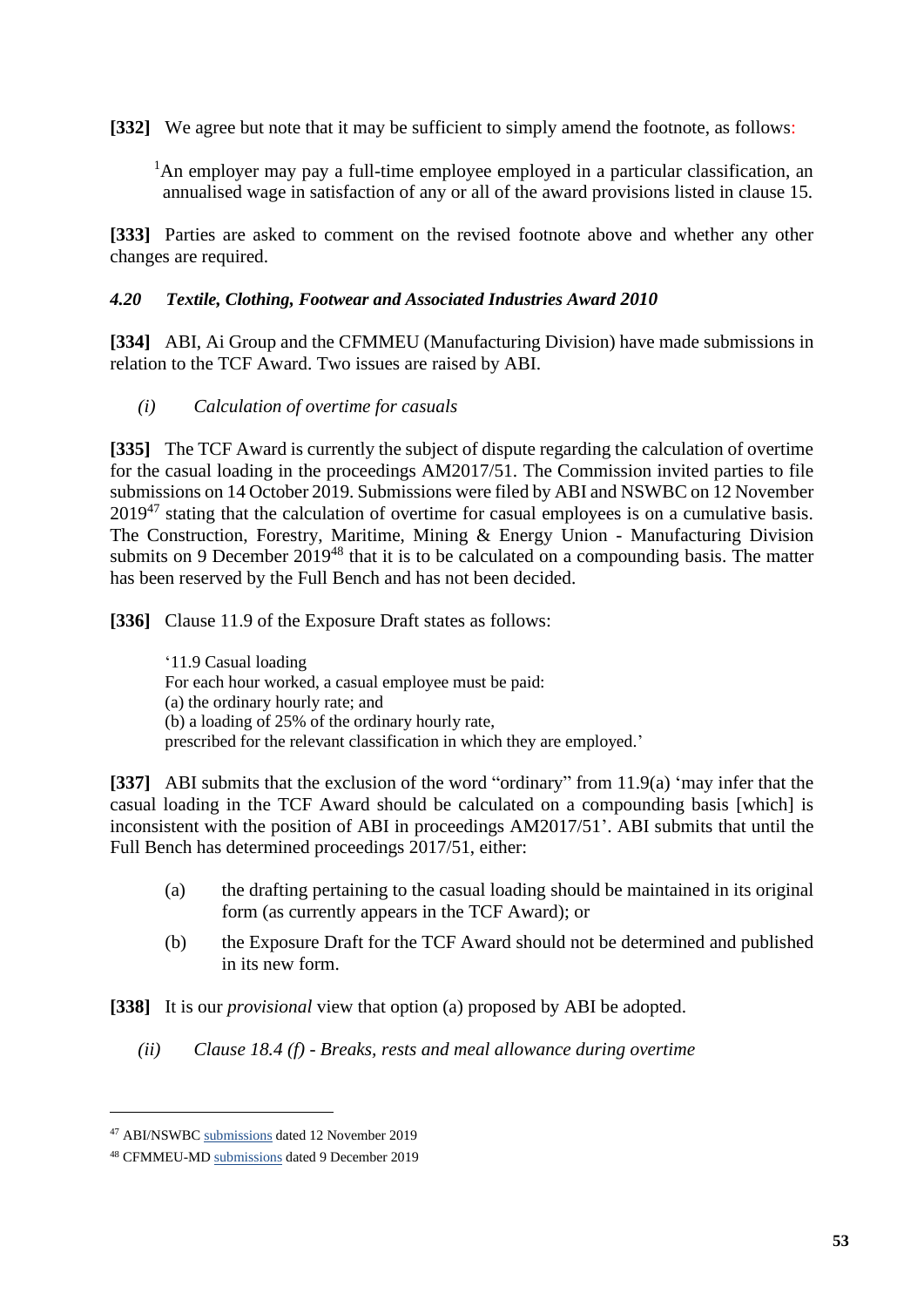**[339]** The words "*five and a half*" have been replaced with "*51/2*". ABI submits that this appears to be an error and that "1/2" should be replaced with the "½" symbol, as it has in other Exposure Drafts.

**[340]** We agree with ABI and will amend the Exposure Draft and variation determination accordingly.

**[341]** Ai Group raises the following minor drafting issues:

- replacing 20XX with 2020 in the title and in clause 4.5 and 19.11;
- the definition of 'all purposes' has been deleted from clause 2 and should be retained as certain allowances in the award are designated as 'all purpose' allowances;
- in clause  $11.1[1](g)$  the first reference to 'clause  $11.11(c)$ ' should be replaced with 'clause  $11.11(g)$ , consistent with the current clause  $14.10(g)$ ;
- in clause 18.4(f) a space should be added between '5' and ' $\frac{1}{2}$ ';
- in clauses 28.4(a) and (b) 'ordinary rate' should be replaced with 'ordinary hourly rate' which is a defined term; and
- clause C.3.3 the rates under 'Monday to Friday 12 hour shift, first 10 hours' are incorrect and should be the same as the rates in the second column.

**[342]** We agree with Ai Group and will amend the Exposure Draft and variation determination to give effect to the above corrections.

**[343]** Ai Group raises two further issues.

*(i) Clause 4.7 Coverage*

**[344]** Clause 4.7 states:

'This award covers any employer which supplies labour on an on-hire basis in the textile industry, clothing industry, bag making industry, button making industry, footwear industry and allied manufacturing and fabricating industries (as defined is clause 4.2) set out in clause 4.2 0 in respect of on-hire employees in classifications covered by this award, and those on-hire employees, while engaged in the performance of work for a business in those industries. This subclause Clause 4.6(c) operates subject to the exclusions from coverage in this award.'

**[345]** Ai Group submits that clause 4.7 should be replaced by the following:

**4.7** This award covers any employer which supplies labour on an on-hire basis in any of the industries set out in clause 4.1 (as defined in clause 4.2) in respect of on-hire employees in classifications covered by this award, and those on-hire employees, while engaged in the performance of work for a business in those industries. Clause 4.7 operates subject to the exclusions from coverage in this award.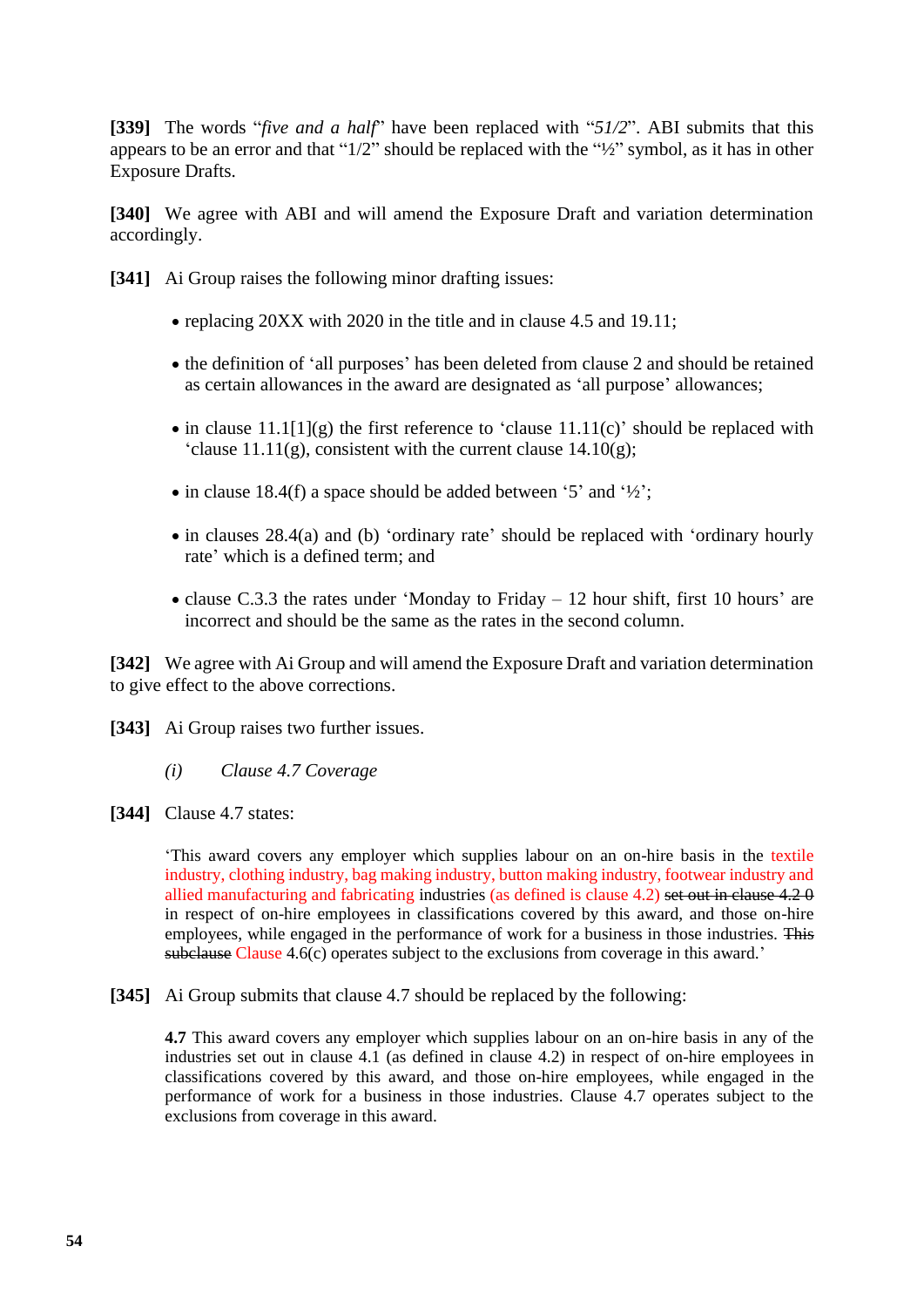**[346]** Ai Group submits that the proposed amendments address two concerns with the clause contained in the Exposure Draft:

- (a) The clause contained in the Exposure Draft could be read such that the award applies to an employer only if they supply labour in each of the industries there listed. This is clearly not the intent and would amount to a substantive change to the current award provisions.
- (b) The reference to clause 4.6(c) in the final sentence of the clause is an error. The reference should be to clause 4.7.
- (c) The provision it proposes, although it requires consideration of other provisions contained in the instrument, is simpler and easier to understand than the provision contained in the Exposure Draft.

**[347]** It is our *provisional* view that the Exposure Draft and variation determination be amended as proposed by Ai Group.

- **[348]** Interested parties are invited to comment on Ai Group's proposed amendments.
	- *(ii) Clause 4.8 Coverage*
- **[349]** Clause 4.8 states:

**4.8** This award covers employers which provide group training services for apprentices and/or trainees engaged in the textile industry, clothing industry, bag making industry, button making industry, footwear industry and allied manufacturing and fabricating industries as industry and/or parts of industry set out at defined in clause  $4.2 \theta$  and those apprentices and/or trainees engaged by a group training service hosted by a company to perform work at a location where the activities described herein are being performed. This subclause Clause 4.7 operates subject to the exclusions from coverage in this award.

**[350]** Ai Group submits that clause 4.8 should be replaced by the following:

**4.8** This award covers employers which provide group training services for apprentices and/or trainees engaged in the industry and/or parts of industry set out at clause 4.1 (as defined by clause 4.2) and those apprentices and/or trainees engaged by a group training service hosted by a company to perform work at a location where the activities described herein are being performed. Clause 4.8 operates subject to the exclusions from coverage in this award.

**[351]** In support of the proposed amendment Ai Group advances the same argument as put in support of the proposed amendment of clause 4.7 above.

**[352]** Interested parties are invited to comment on Ai Group's proposed amendments.

**[353]** The CFMMEU (Manufacturing Division) has identified the following minor errors:

• in clause 2 (Definitions) include 'textile industry has the meaning given in clause 4.2';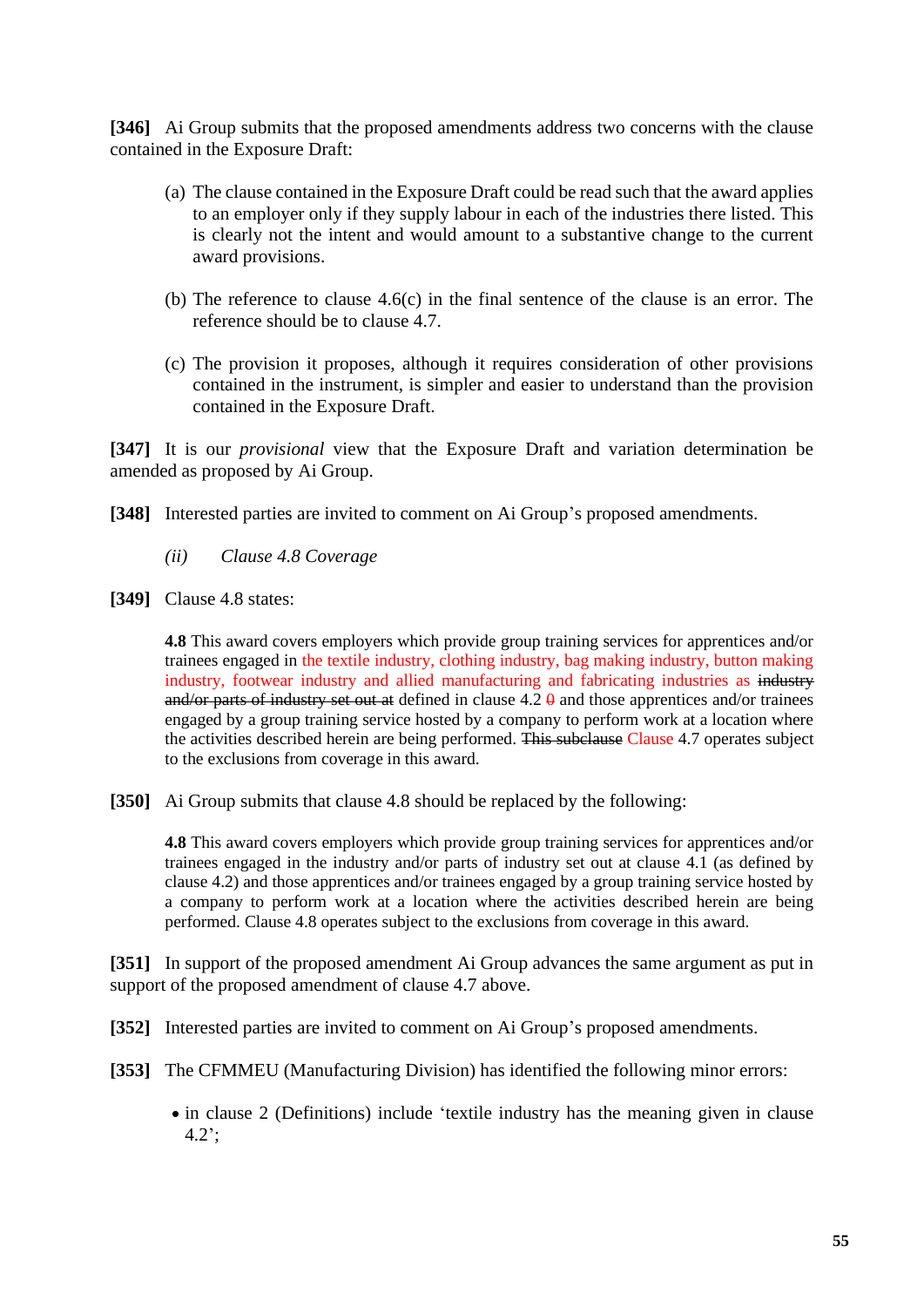- in clause 4.7, the reference to clause 4.6(c) is an error and the last sentence of clause 4.7 should be amended to read 'clause 4.7 operates subject to the exclusions from coverage in this award';
- clause 7.2(h) be amended to: '(h) substitution of public holidays or part-day public holidays by agreement';
- clause  $11.11(g)$ , the reference to 'in accordance with clause  $11.1(c)$ ' should be amended to 'in accordance with clause  $11.11(g)$ ';
- clause 28.3(c)(i), contains a typographical error in the second line, the word 'of' after the words 'ordinary hourly rate' should be deleted;
- clauses 32.3(a) and 32.5(d), delete 'Schedule H—Agreement to take Annual Leave in Advance' and insert 'clause 2 (Definitions)'; and
- clause 43.4(d) omits the entitlement to redundancy pay for employees with continuous service of 4 years and over and should be amended to include : 'At least 4 years and over—8 weeks'.

**[354]** We agree with the CFMMEU (Manufacturing Division) and will amend the Exposure Draft and variation determination accordingly. We note that some of the amendments proposed by the CFMMEU (Manufacturing Division) are also raised by Ai Group.

**[355]** The CFMMEU (Manufacturing Division) raises a number of other issues.

*(i) Clause 18.2 – Meal breaks*

**[356]** Clause 18.2 of the TCF Award Exposure Draft provides:

### '**18.2 Meal breaks—shiftworkers in the textile industry**

- **(a)** Where 2 eight hour or 3 eight hour shifts are worked, instead of the meal break provided in clause **Error! Reference source not found.,** the employer has the discretion to, as opportunity offers, provide the shiftworker a 20 minute paid crib break per shift which will be counted as time worked.
- **(b)** 7 day continuous shiftworkers are entitled to a paid 20 minute meal break during each shift.'
- **[357]** Clauses 38.1 and 38.2 of the TCF Award currently provide:

### '**38.1 Meal break**

- **(a)** A meal interval of not less than 30 minutes and not more than one hour must be allowed each shift or day.
- **(b)** If the employer requires an employee (other than a maintenance employee who is required to work through a meal break to rectify a mechanical breakdown) to work through a meal break, the employee must be paid at overtime rates (clause [39\)](https://www.fwc.gov.au/documents/documents/modern_awards/award/ma000017/ma000017-46.htm#P1135_96258) until the break is taken.
- **(c)** No employee will be required to work for more than five hours without a meal break unless an employer and a majority of employees in an enterprise or part of an enterprise concerned agree to work in excess of five hours but less than six hours without a meal break, provided such agreement is in accordance with clause [8.3.](https://www.fwc.gov.au/documents/documents/modern_awards/award/ma000017/ma000017-09.htm#P297_22289)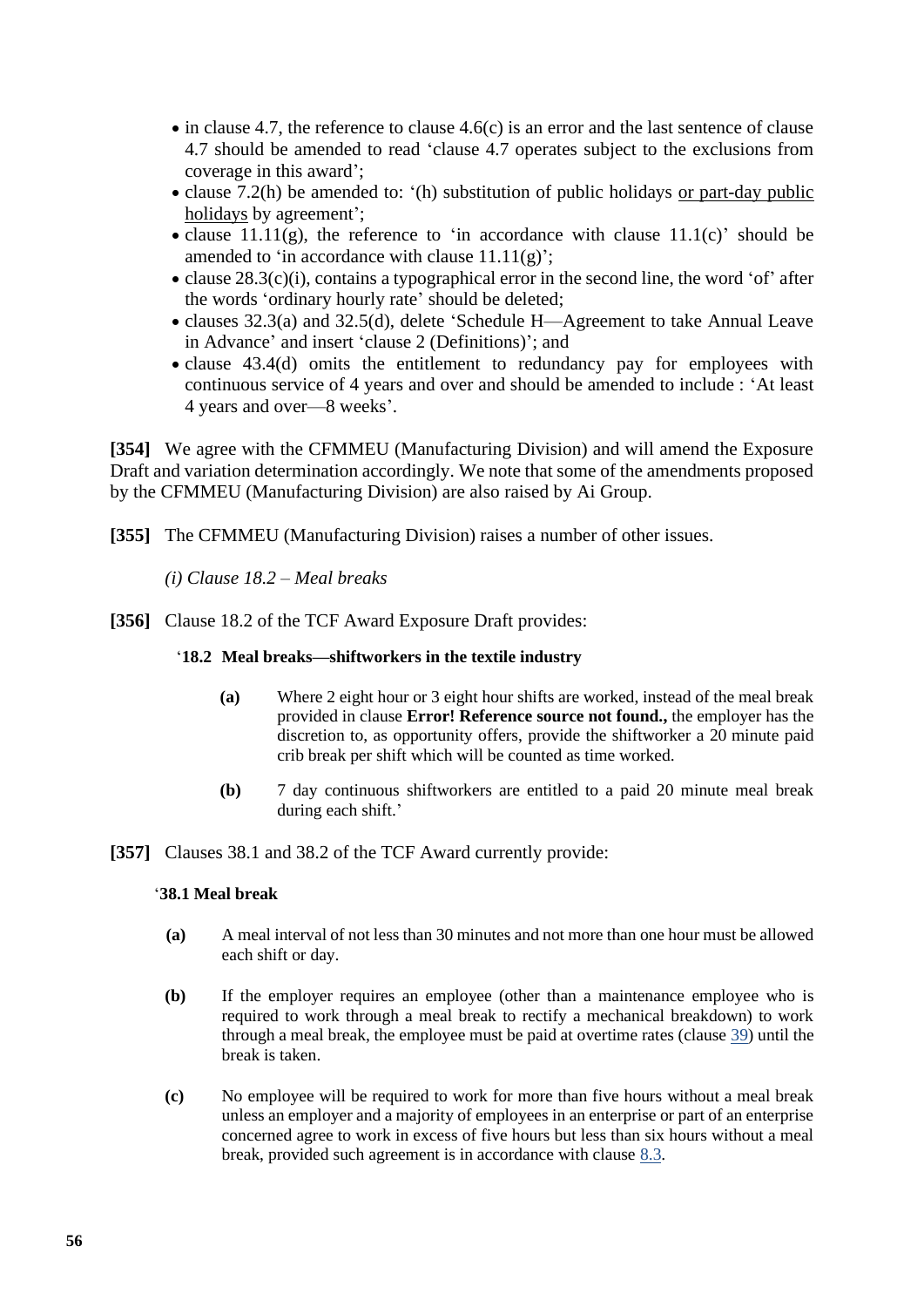### **38.2 Meal Breaks and Shift Workers (textile industry)**

Shift workers in the textile industry are entitled to meal breaks in accordance with clause [38.1,](https://www.fwc.gov.au/documents/documents/modern_awards/award/ma000017/ma000017-45.htm#P1122_94557) and as follows:

**(a)** Where two eight hour or three eight hour shifts are worked, in lieu of the meal break provided in clause  $38.1(a)$ , the employer has the discretion to, as opportunity offers, provide the shift worker a 20 minute paid crib break per shift which shall be counted as time worked.' (emphasis added)

**[358]** Clause 18.2 of the Exposure Draft has deleted the opening paragraph (as highlighted above) of the current clause 38.2. The CFMMEU (Manufacturing Division) submits that the deletion constitutes a diminution of a current condition;

'Clause 38.1 of the TCF Award contains 3 elements – 38(a), (b) (c) including an entitlement to an unpaid meal break of not less than 30 minutes per day. The deletion in the TCF Award ED of the opening paragraph to clause 38.2 changes the effect of the provision for shiftworkers in the textile industry including with respect to  $(c)$  and has potentially unintended consequences.<sup>149</sup>

**[359]** The Union notes that the current formulation of clause 38.2 was inserted into the award as a result of two Full Bench decisions issued in context of the previous 2012 Transitional Review and the 2014 Review of Modern Awards, as follows:

- (Transitional Review) [2013] FWCFB 5729<sup>50</sup>
- (4 Yearly Review) [2014] FWCFB 2831<sup>51</sup>

**[360]** The terms of the current clause 38.2 (including the opening paragraph) was part of a range of matters about which the TCFUA, ABI and AIG reached consent about and which were adopted by the Full Bench in the Transitional Review decision. That Full Bench held:

'The Full Bench has considered the terms of the draft determination proposed by the TCFUA, ABI and AIG in so far as it deals with the non-outwork matters and technical amendments. We are satisfied that the proposed amendments are consistent with the modern awards objective in s.134 of the Act. Further, we are satisfied the amendments proposed will allow the award to operate more effectively, without anomalies or technical problems arising from the Part 10A award modernisation process. Accordingly, we think it appropriate to amend the award consistent with the terms of the draft determination provided by the TCFUA on the 4 July 2013.' 52

<sup>49</sup> CFMMEU (Manufacturing Division) submission, 6 March 2020, at para 33.

<sup>50</sup> Sch. 5, Item 6 – Transitional Review of Modern Awards – Textile, Clothing, Footwear and Associated Industries Award 2010; [2013] FWCFB 5729 (4 October 2013); Hamberger SDP; Smith DP; Lee C. and Determination (PR542901) at item 24.

 $51$  S.156 – 4 yearly review of modern awards – Textile, Clothing, Footwear and Associated Industries Award 2010; [2015] FWCFB 2831 (11 May 2015); Watson DP; O'Callaghan DP; Cribb C and Determination (PR563434) at item 8.

<sup>52</sup> [2013] FWCFB 5729 at [67].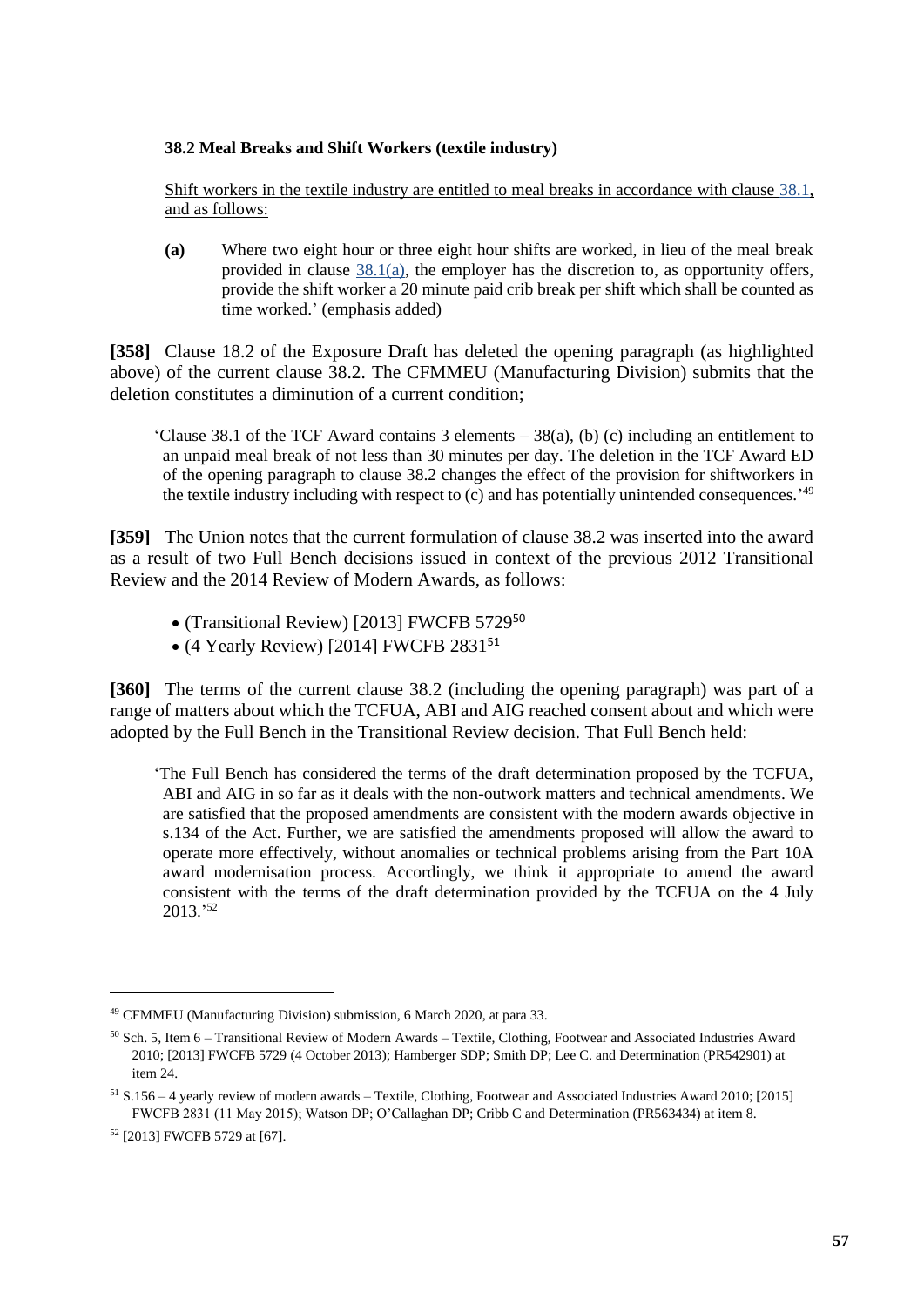**[361]** The further amendment to clause 38.2 of the TCF Award was determined by the 4 yearly award Full Bench, with its reasoning contained at paragraphs  $[123] - [129]$  of that decision.<sup>53</sup> The Union submits that clause 18.2 be amended to include the current text (as underlined below) in clause 38.2, as follows:

Shift workers in the textile industry are entitled to meal breaks in accordance with clause 38.1, and as follows:

- (a) Where 2 eight hour or 3 eight hour shifts are worked, instead of the meal break provided in clause 18.1, the employer has the discretion to, as opportunity offers, provide the shiftworker a 20 minute paid crib break per shift which will be counted as time worked.
- (b) 7 day continuous shiftworkers are entitled to a paid 20 minute meal break during each shift.

**[362]** Other interested parties are invited to comment on the CFMMEU (Manufacturing Division)'s proposed amendment.

# *(ii) The Outwork Schedule*

**[363]** The CFMMEU (Manufacturing Division) opposes the change in the clause numbering of the Outwork Schedule from its current 'Schedule F' to 'Schedule E' for the reasons set out at [70] to [87] of its submission.

**[364]** It is our *provisional* view that the schedule numbering in the Exposure Draft should be reversed (as proposed by the CFMMEU (Manufacturing Division) from 'Schedule E— Outwork and Related Provisions' and 'Schedule F—Apprentices' to:

- Schedule E—Apprentices
- Schedule F—Outwork and Related Provisions.

**[365]** Consequential changes to other clauses in the Exposure Draft will also be necessary (see [90] of the CFMMEU (Manufacturing Division)'s submissions.

# *(iii) Other Schedules*

**[366]** The CFMMEU (Manufacturing Division) identifies a range of issues in respect of the other Schedules (see [54] – [74]). These issues, and all of the other matters in relation to this award, will be the subject of a separate conferences. A notice of listing will be issued shortly.

# *4.21 Timber Industry Award 2010*

**[367]** ABI, Ai Group and the CFMMEU (Manufacturing Division) have made submissions in respect of this award. It is convenient to deal first with the point raised by ABI.

**[368]** In clause D.3, parties are asked whether the public holiday penalty rate for casual workers should be limited to the General Timber Stream.

<sup>53</sup> [\[2015\] FWCFB 2831](https://www.fwc.gov.au/documents/decisionssigned/html/2015fwcfb2831.htm)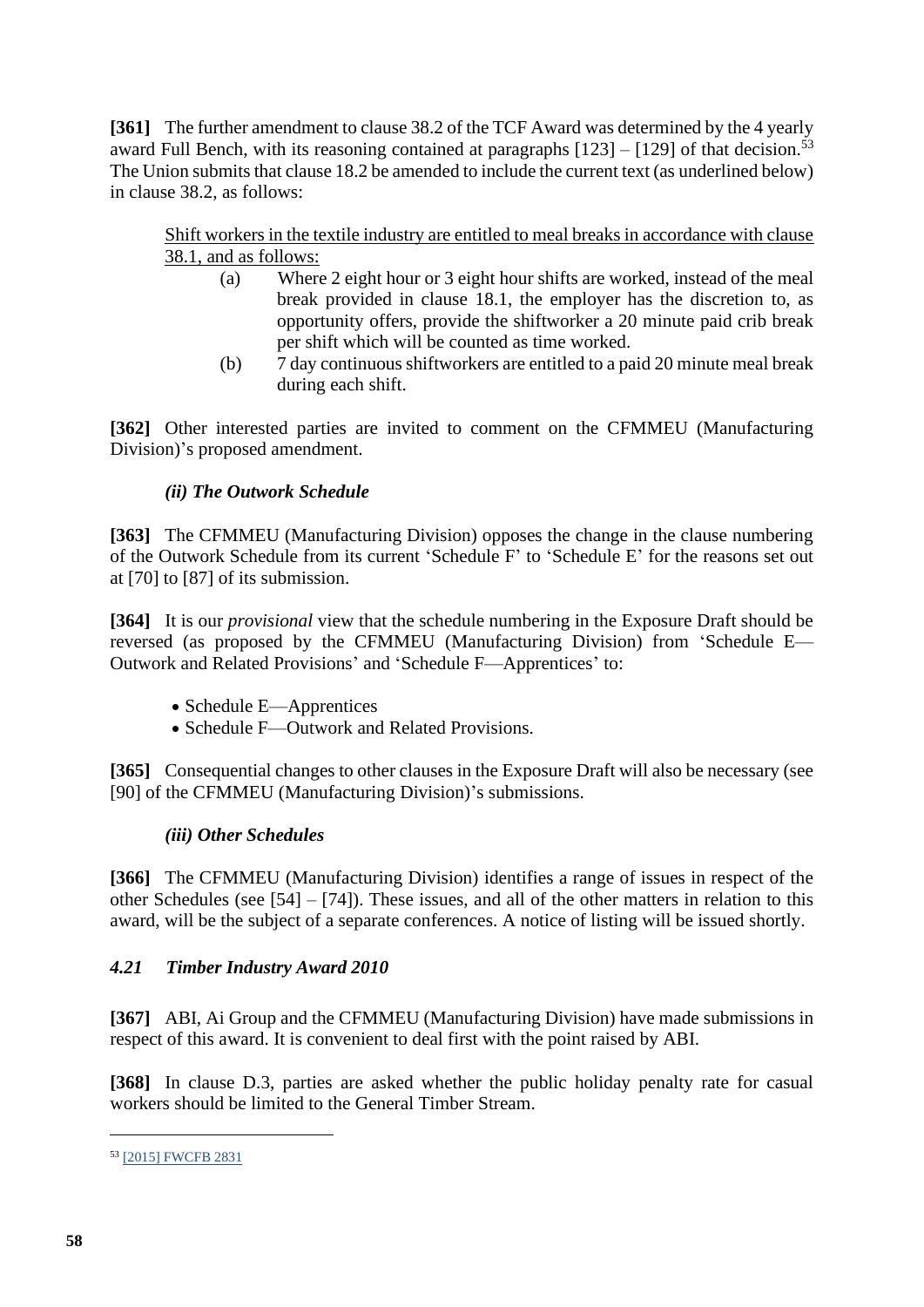**[369]** ABI submits that, based on the current wording of the Exposure Draft, casual employees are not entitled to public holiday loadings, unless they are in the General Timber Stream:

'78. This is because, clause 27.1(d) prescribes the public holiday penalty for casual employees. This clause is clearly limited to employees in the General Timber Stream.

79. Clause 27.1(c) also prescribes a public holiday penalty, but it expressly limited to weekly employees and so does not apply to casual employees, whether in the General Timber Stream or not.

80. Further to this, the Saturday and Sunday payments prescribed in clauses 27.1(a) and (b), are also expressly limited to weekly employees and do not apply to casual employees.

81. The Saturday and Sunday rates in the table at clause D.3.1 should be amended to reflect this.'

**[370]** Interested parties are invited to comment on the issue raised by ABI and the solution proposed.

**[371]** The CFMMEU raises 12 issues in respect of the Exposure Draft.

- *(i) Clause 2 (Definitions)*
- **[372]** Clause 2 (Definitions) includes a definition of 'stand by' as follows:

**stand-by** means all times between 10:00am and 6:00pm on a Saturday, Sunday or public holiday during which period a fire fighting employee will be available, either at home or at such other place as is mutually agreed between the employer and the employee, in readiness for an immediate call to work.

**[373]** Clause 3 of the current award does not contain a definition of 'stand-by'. Rather, the definition is found in clause 13.3(p) of the Timber Award, which states:

- **(p) Stand-by**
	- (i) **Stand-by,** except for the times as provided in clause  $13.3(p)(iii)$ , means all times between 10.00 am and 6.00 pm on a Saturday, Sunday or public holiday during which period an employee will be available either at home or at such other place as is mutually agreed between the employer and the employee in readiness for an immediate call to work. Whenever an employee is advised that the employee is required to be on stand-by, payment for stand-by will be made unless the employee is notified by 3.00 pm on the last normal working day on which the employee worked that the employee is not required to be on standby. Provided that where an employee is advised that the employee is required to be on stand-by on a weekend, a minimum payment of one day stand-by will be made.
	- (ii) An employee required by the employer to stand-by will be paid 1.0116% of the standard rate per hour. Provided that if the employee is called upon to perform fire fighting work on any day that the employee is on stand-by, the employee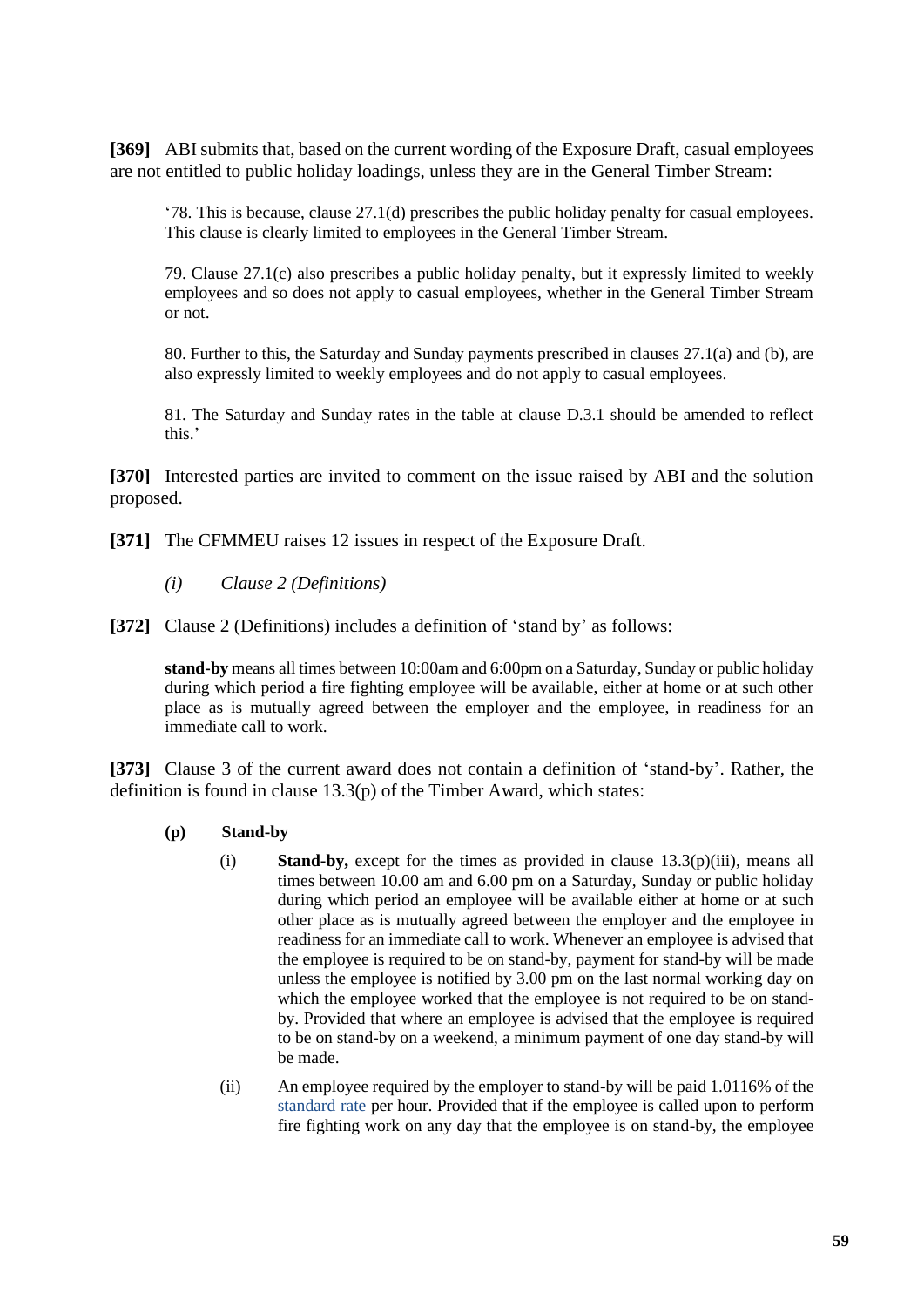will be paid for all time worked at the appropriate prescribed rate in addition to any entitlement for stand-by performed on that day.

- (iii) During the period in which daylight saving is in force, an employer may on any normal weekday, Monday to Friday inclusive, which has a high fire danger rating, place an employee on stand-by at the cessation of the normal working time for that day.
- (iv) Notification that an employee is required to go on stand-by will be made prior to the cessation of work for the day and/or the employee's departure from the place where the employee normally ceases work for the day. Payment will be made from the normal time of cessation of work at the rate as provided in clause  $13.3(p)(ii)$ .

**[374]** The CFMMEU submits that inclusion of the definition of 'stand by' in the Exposure Draft originates from clause 14 (Fire fighting employees), specifically clause 14.3(p) which provides:

**stand-by** means all times between 10:00am and 6:00pm on a Saturday, Sunday or public holiday during which period a fire fighting employee will be available, either at home or at such other place as is mutually agreed between the employer and the employee, in readiness for an immediate call to work (except for the times as provided in clause  $14.3(p)(iv)$ ). [emphasis added]

**[375]** The CFMMEU submits that the definition of 'stand by' in the substantive provision is qualified by the additional sentence as outlined above.

**[376]** The CFMMEU submits that, for consistency, the definition of 'stand-by' in clause 2 should also contain the qualification in clause 14.3(p).

**[377]** Interested parties are invited to comment on the issue raised by CFMMEU and the solution proposed.

*(ii) Clause 16 (Classifications)*

**[378]** In the opening sentence of clause 16, CFMMEU submit that there is missing text after the word 'Minimum'.

16.1 The definitions of the classification levels in clause 20 – Minimum, are contained ….'

**[379]** The CFMMEU also submits clause 16 be amended as follows:

16.1 The definitions of the classification levels in clause 20 – Minimum Rates, are contained ….<sup>'</sup>

**[380]** We agree with the CFMMEU and will amend the Exposure Draft and draft variation determination accordingly.

*(iii) Clause 18 (Rostering arrangements)*

**[381]** Clause 18.1 provides: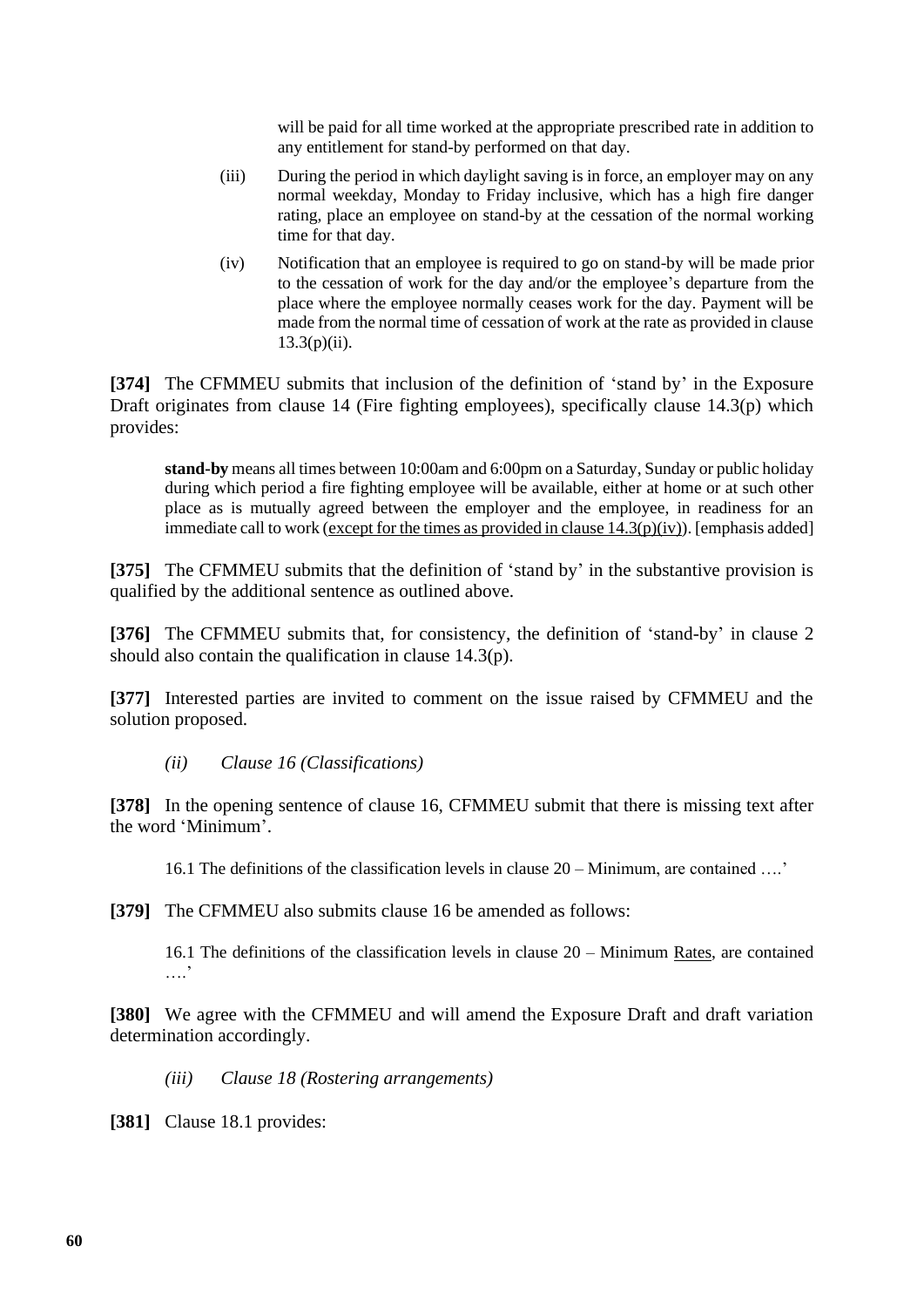### **18.1 Rostered days, or shifts, off**

(a) Notwithstanding provisions elsewhere in this award and subject to clause 34.2, the employer and the majority of affected employees may agree to establish a system of rostered days off to provide that an employee may elect, with the consent of the employer to:

- (i) take a rostered day, or shift, off at any time;
- (ii) take rostered days, or shifts, off in part day amounts; or

(iii) accrue some or all rostered days off for the purpose of creating a bank to be drawn upon by the employee at times mutually agreed by the employer, or subject to reasonable notice by the employee or the employer.

(b) Once a decision has been taken to introduce a system of rostered day off flexibility, in accordance with clause 18.1, its terms must be set out in the time and wages records.

(c) An employer must record rostered day off arrangements in the time and wages record each time this provision is used.

**[382]** Clause 27.9 of the current award contains an essentially identical provision except for one additional term at clause 27.9(b):

## **27.9**

**(b)** Clause 27.9(a) is subject to the employer informing each union which has members employed at the particular enterprise of its intention to introduce an enterprise system of rostered day off flexibility and providing a reasonable opportunity for the union to participate in negotiations.

**[383]** The CFMMEU submits that the rationale for the removal of this term, is unclear and it may have simply been deleted in error. The CFMMEU submits that clause 27.9(b) is a substantive provision and its deletion represents a diminution of a current beneficial condition for employees covered by the award and the term should re-inserted into clause 18.1 of the Exposure Draft.

**[384]** We agree with the CFMMEU and will amend the Exposure Draft and draft variation determination accordingly.

## *(iv) Clause 18.4 – Rostered days or shifts off – substitute days or shifts*

**[385]** Clause 18.4(a) (Rostered day off not to coincide with public holiday) provides at  $18.4(a)$  (i) as follows:

(a) Rostered day off not to coincide with public holiday

(i) In cases where, by virtue of the arrangement of the ordinary hours of work, the employee is entitled to a day, or shift, off during the work cycle, the weekday to be taken off must not coincide with a public holiday fixed in accordance with the NES or clause 31 – Community service leave. [emphasis added]

**[386]** The CFMMEU submits that the reference to '*clause 31 – Community service'* leave is incorrect and the correct reference is '*clause 33 – Public Holidays'*.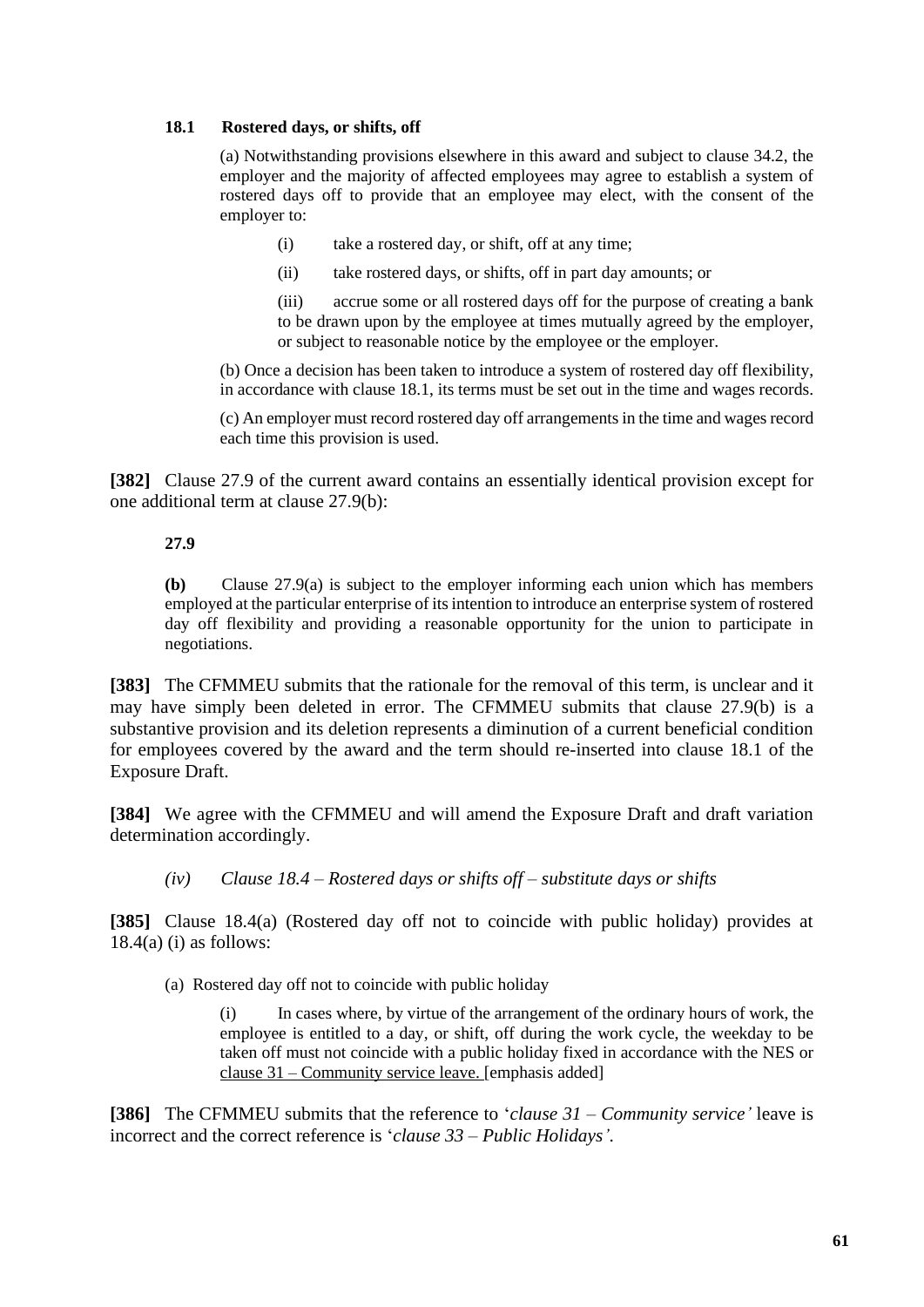**[387]** We agree with the CFMMEU and will amend the Exposure Draft and draft variation determination accordingly.

*(v) Clause 19.5 – Paid crib breaks – continuous work*

**[388]** Clause 19.5 provides:

### **19.5 Paid crib breaks – continuous work**

Where a shift roster provides for continuous work, a 20 minute paid crib break will be allowed to shiftworkers each shift and will be counted as time worked. The crib break will be taken at a time and in a method agreed upon between the employer and the individual employee or majority of affected employees so as to meet the needs of the establishment. [emphasis added by the CFMMEU]

**[389]** The equivalent award provision is clause 29.5 of the current award which provides:

### **29.5**

Where a shift roster provides for continuous shifts over 24 hours of the day a 20 minute paid crib break will be allowed to shiftworkers each shift which will be counted as time worked. Such crib will be taken at a time and in a method agreed upon between the employer and the employee or majority of employees concerned so as to meet the needs of the establishment. [emphasis added by the CFMMEU]

**[390]** The CFMMEU contends that there is potentially an intended consequence in the change of terminology from 'continuous shifts over 24 hours of the day' at clause 29.5 of the Timber Award, as compared to 'continuous work' at clause 19.5 of the Exposure Draft.

**[391]** In the Exposure Draft, the expression 'continuous work' is defined in clause 2 (Definitions) as follows:

Continuous work means work carried on with consecutive shifts of persons throughout the 24 hours of each of at least 6 consecutive days without interruptions except during breakdowns or meal breaks or due to unavoidable causes beyond the control of the employer. [emphasis added by the CFMMEU]

**[392]** The CFMMEU submits that in clause 19.5, the use of the term 'continuous work' (as defined in clause 2), constitutes an additional qualifier of 'at least 6 consecutive days' which currently does not exist under clause 29.5 of the Timber Award.

**[393]** The CFMMEU submits that the terminology in clause 19.5 should be amended to reflect the existing terminology in clause 29.5 of the Award, thus making it consistent with the current condition.

**[394]** We agree with the CFMMEU and will amend the Exposure Draft and draft variation determination accordingly.

*(vi) Clause 20.4 – Adult apprentices*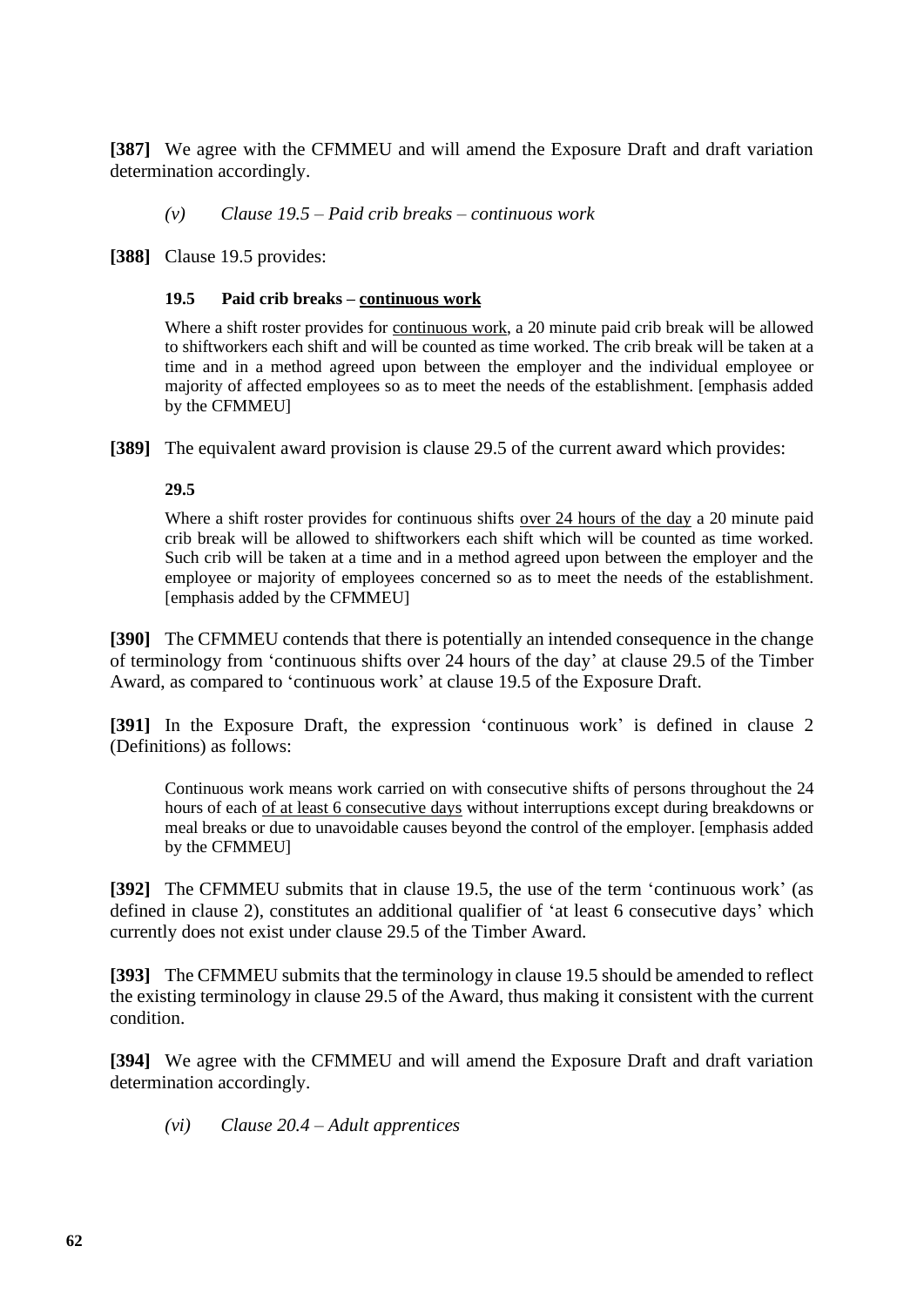**[395]** Clause 20.4(a) (Adult apprentices in the Wood and Timber Furniture Stream) at 20.4(a)(ii) provides a table of applicable adult apprentices' rates of pay for employees who commenced on or after 1 January 2014. The second column of the table has a heading *'% of Level 5 adult ordinary hourly rate'*. [emphasis added by the CFMMEU]

**[396]** The equivalent provision in clause 17.6(a)(ii) of the Timber Award contains a heading titled '% of level 5 minimum weekly wage'.

**[397]** The CFMMEU submits that it is not clear whether the change in terminology of the heading in the second column of clause 20.4(a)(ii) is intentional or an error.

**[398]** It appears that the change in terminology of the heading was made in error. It is our *provisional* view that the heading in the second column of clause 20.4(a)(ii) be amended to reflect that in the current modern award.

- *(vii) Clause 22.12 – Wet places allowance*
- **[399]** Clause 22.12 Wet places allowances provides (in part):
	- (a) All allowance of \$0.52 per part of day or shift is payable to an employee who is required to work in any place where clothing or boots become saturated, whether by water, oil or otherwise, for the part of the day or shift as they are required to work in wet clothing or boots. [emphasis added by CFMMEU]

**[400]** Clause 22.12(a) introduces a qualification 'required to work' which currently does not exist in the equivalent provision in the current award, which provides (at clause 21.15) as follows:

(a) An employee working in any place where clothing or boots become saturated, whether by water, oil or otherwise, will receive an allowance of 0.06% of the standard rate whilst so engaged.

**[401]** The CFMMEU submits that the introduction of the qualifier in clause 22.12(a) arguably changes the meaning of the clause, is not necessary and does not reflect the current, substantive provision in the award and the words 'required' should be deleted from clause 22.12(a) of the Exposure Draft.

**[402]** We agree with the CFMMEU and will amend the Exposure Draft and draft variation determination accordingly.

*(viii) Clause 23.7 – Protective clothing, footwear and covering allowance*

**[403]** Clause 23.7(a) – Allowance for the supply of clothing, provides as follows:

(i) Where an employee is required to wear protective clothing and equipment covered by this award; the employer must reimburse the employee for the cost of purchasing that clothing and equipment.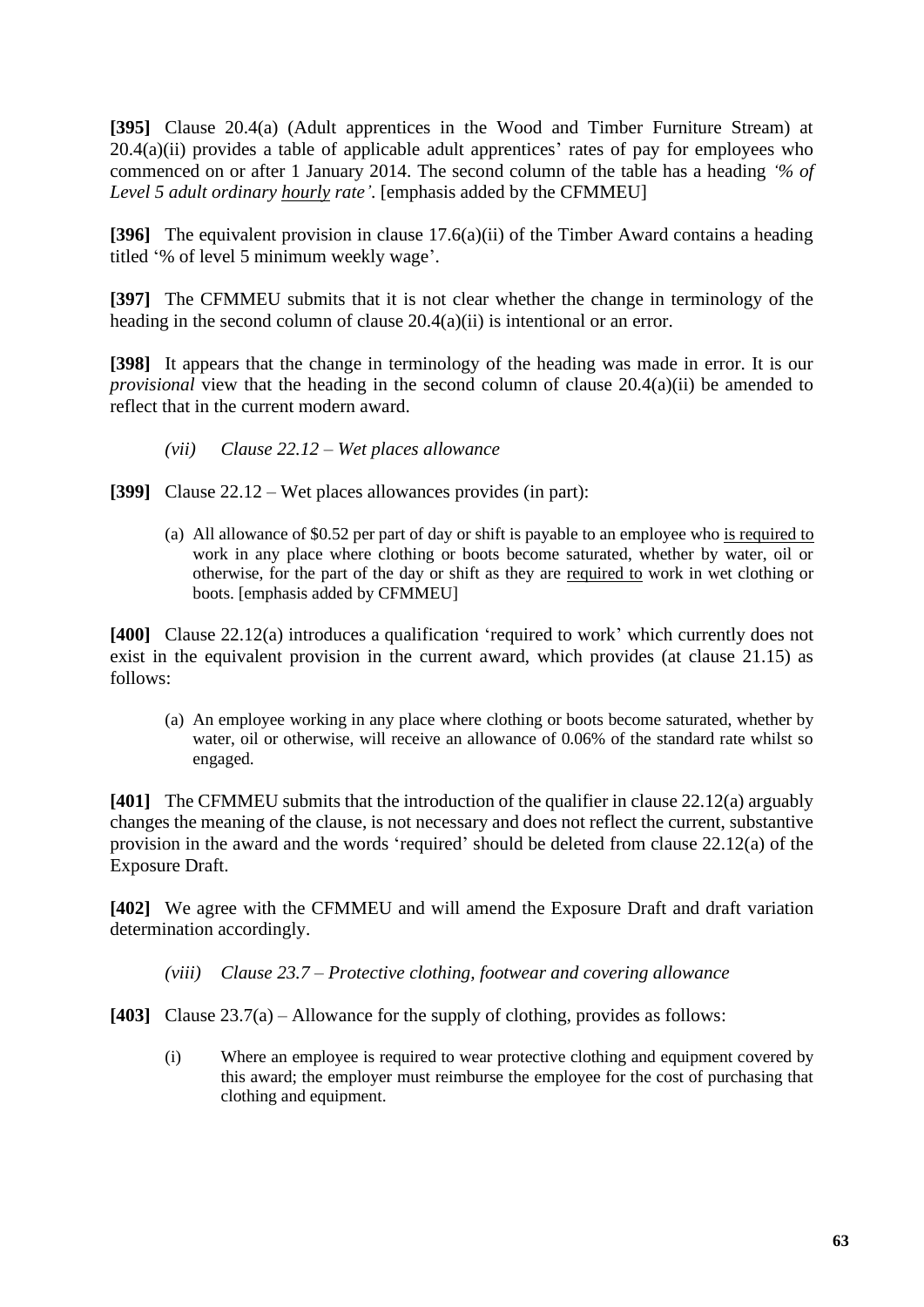**[404]** The CFMMEU submits, grammatically, the use of the semicolon after the word 'award' above is unnecessary and should be replaced with a comma instead.

**[405]** We agree with the CFMMEU and will amend the Exposure Draft and draft variation determination accordingly.

*(ix) Clause 23.13 – Travelling allowance – bushworkers other than pieceworkers*

- **[406]** Clause 23.13 provides:
	- (a) Each employee in the bush will have a fixed starting place which will be the existing starting place.
	- (b) An employer and the employee may agree to a new starting place in the bush. Between the starting place and the work for all the time in excess of half an hour back from the work to the starting point.
	- (c) When an employee has a fixed starting place in the bush the employee will be paid at the employee's ordinary hourly rate for all time occupied in travelling between the starting place and the work and for all time in excess of half an hour back from the work to the starting point. [emphasis added by CFMMEU]

**[407]** The CFMMEU submits that the terminology in clause 23.13 of the Exposure Draft is identical to the equivalent provision, clause 21.23(d) of the Timber Award, except in 2 respects.

**[408]** Firstly, clause 23.13(b) has substituted the word 'may' for 'will' in the award.

**[409]** The CFMMEU submits that the change is material and potentially affects the meaning of the substantive term. Under clause 21.23(d) of the Timber Award, 21.23(d)(ii) is explicit (in the use of the word 'will') that any change to the 'fixed starting place' must be by agreement between the employer and the employees. It contends that this is not so clear under clause 23.13(b) of the Exposure Draft.

**[410]** Secondly, clause 21.23(d)(ii) of the current award requires agreement of the 'employer and the employees' (i.e. majority agreement) rather than under clause 23.13(b) of the Exposure Draft which requires agreement of the 'employer and the employee'. The CFMMEU contends that this is a material change, particularly given the context and purpose of this award provision – the entitlement to a travelling allowance for bushworkers (other than pieceworkers) and submits that the existing wording in clause 21.23(d) of the Timber Award should be reinserted.

**[411]** It is our *provisional* view that the Exposure Draft and variation determination revert to the current award provision as proposed by the CFMMEU.

*(x) Clause 26.15 – Time off instead of payment for overtime*

**[412]** Clause 26.15 contains the (modified) model award TOIL term.

**[413]** The CFMMEU submits that the existing additional term in the current award – clause 32 (Make-up time) appears not have been included in the Exposure Draft.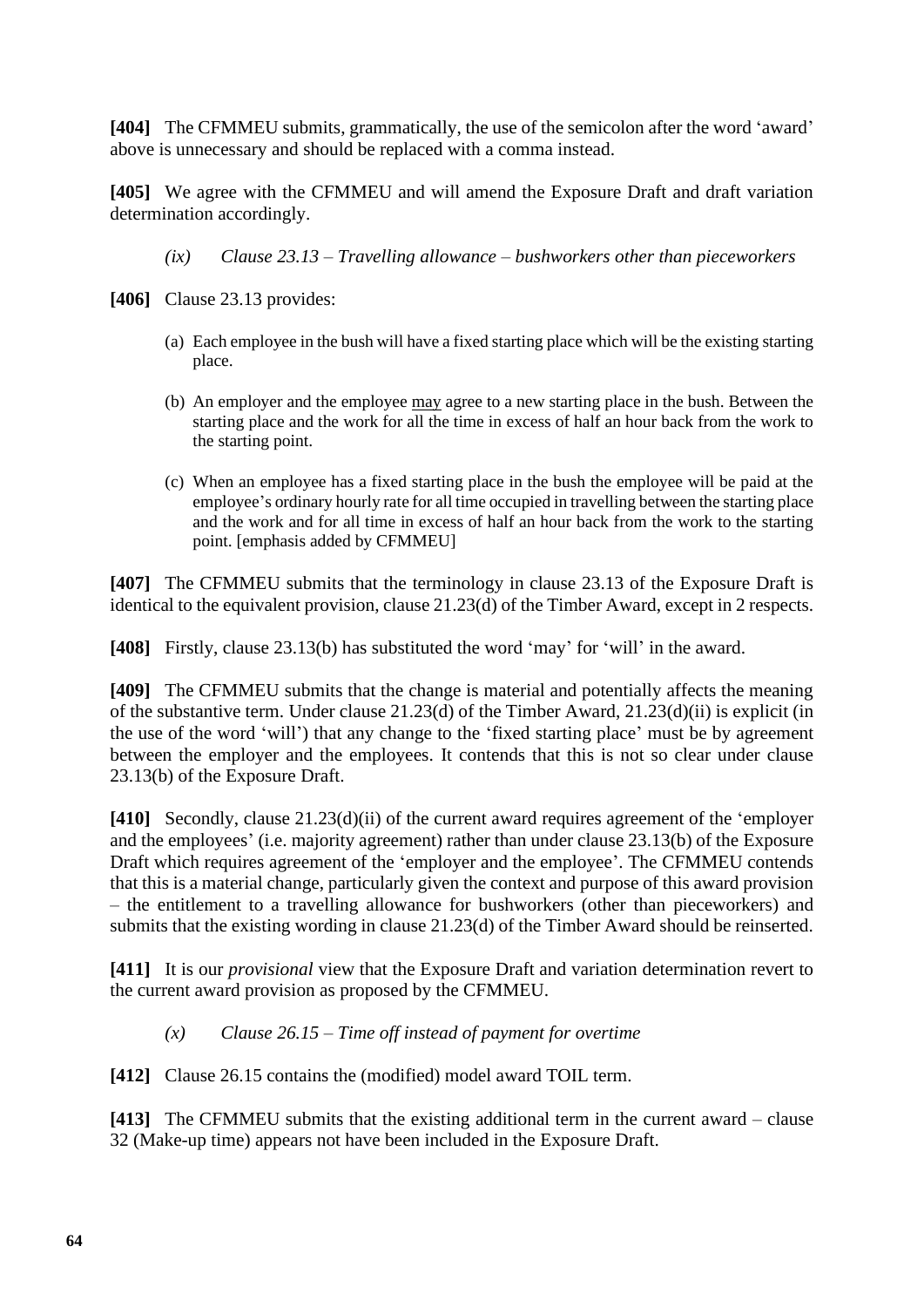### **[414]** Clause 32 of the current award provides as follows:

#### **32. Make-up time**

32.1 Notwithstanding provisions elsewhere in the award, the employer and the majority of employees at an enterprise may agree to establish a system of make-up time provided that:

(a) an employee may elect, with the consent of the employer, to work make-up time under which the employee takes time off during ordinary hours, and works those hours at a later time, during the spread of ordinary hours provided in the award;

(b) an employee on shiftwork may elect, with the consent of their employer, to work make-up time under which the employee takes time off ordinary hours and works those hours at a later time, at the shiftwork rate which would have been applicable to the hours taken off.

**[415]** The CFMMEU contends that the basis upon which clause 32 of the Timber Award has not been included is not apparent and at the time of the insertion of the model TOIL term in the Timber Award, both clauses (clauses 31 and 32) were intended to co-exist.

**[416]** Clause 32 of the Timber Award providing for make-up time currently appears under the rostering arrangements provision in clause 18.6 of the Exposure Draft. We do not propose to make any further amendments.

- *(xi) Clause 27.2 – Shiftwork arrangements*
- **[417]** Clause 27.2 (b) (Changes to shifts), provides (in part):
	- **(b)** Changes to shifts
		- (i) Consultation

Where an employer proposes to change an employee's regular roster or ordinary hours of work, the employer must comply with clause 34.2. [emphasis added]

**[418]** The CFMMEU submits that the formulation in clause 27.2(b)(i) is a new term which currently does not exist in the current award.

**[419]** The reference to 'clause 34.2' in clause 27.2(b)(i) is a reference to the '*Consultation about changes to rosters or hours of work*' model award term.

**[420]** However, the CFMMEU submits that:

'it is also apparent that clause 34.1 (Consultation regarding major workplace change) in the ED is also relevant. This is because the definition of '*Significant effects*' in clause 34.1 also includes '*the alteration of hours of work'*. As such, it would seem appropriate that in clause 27.2(b)(i) there should be a reference to both clause 34.1 and 34.2.'

**[421]** We agree with the CFMMEU and will amend the Exposure Draft and draft variation determination accordingly.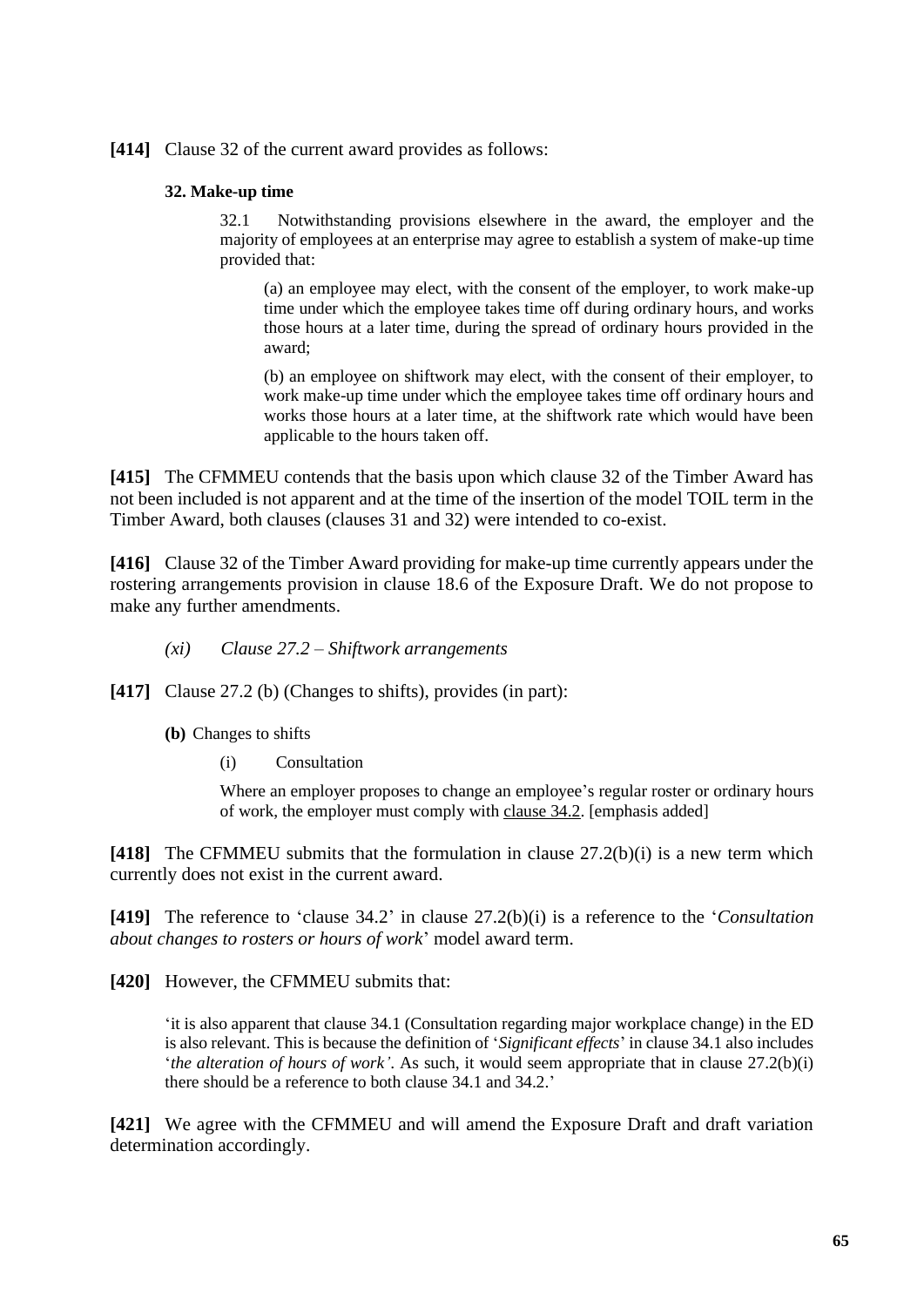- *(xii) Clause 28.11 – Annual leave in advance*
- **[422]** The Note under clause 28.11(b) provides:

NOTE: An example of the type of agreement required by clause 28.11 is set out at Schedule  $I -$ Piece Rates for Workers in Specified Districts. There is no requirement to use the form of agreement set out at Schedule I – Piece Rates for Workers in Specified Districts. [emphasis added]

**[423]** The CFMMEU submits that the references to Schedule I in clause 28.11(b) would appear to be an error and the correct references should be to 'Schedule J – Agreement to take annual leave in advance.'

**[424]** We agree with the CFMMEU and will amend the Exposure Draft and draft variation determination accordingly.

*(xiii) Clause 29.3 – Cashing out of personal/carer's leave*

**[425]** Clause 29.3 reflects the terms of clause 34.4(a)(i) and (ii) of the current award which deal with the subject matter of cashing out of personal/carer's leave for the 'General Timber Stream' and the 'Wood and Timber Furniture Stream.'

**[426]** However, the existing clause 34.4(b) which deals with the payment of accrued personal/carer's leave for the 'Pulp and Paper stream' (in circumstances when an employee's employment ceases) has not been included in the Exposure Draft. Clause 34.4(b) provides as follows:

### **34.4**

(b) In the Pulp and Paper stream, payment of excess accrued sick leave will be made to an employee, of a deceased employee's estate, in respect of accumulated entitlement upon:

- (i) retirement due to age or incapacity;
- (ii) termination of employment after ten years continuous service for other reasonable cause; or
- (iii) death whilst an employee of the business.

**[427]** The CFMMEU submits that clause 34.4(b) is a substantive provision; its non-inclusion in the Timber Award represents a significant diminution of an existing award entitlement and that it should be included in the Exposure Draft.

**[428]** We agree with the CFMMEU and will amend the Exposure Draft and draft variation determination accordingly.

*(xiv) Schedules*

**[429]** Clause 37 of the current award provides as follows:

### **37. Principles relating to the schedules to this award**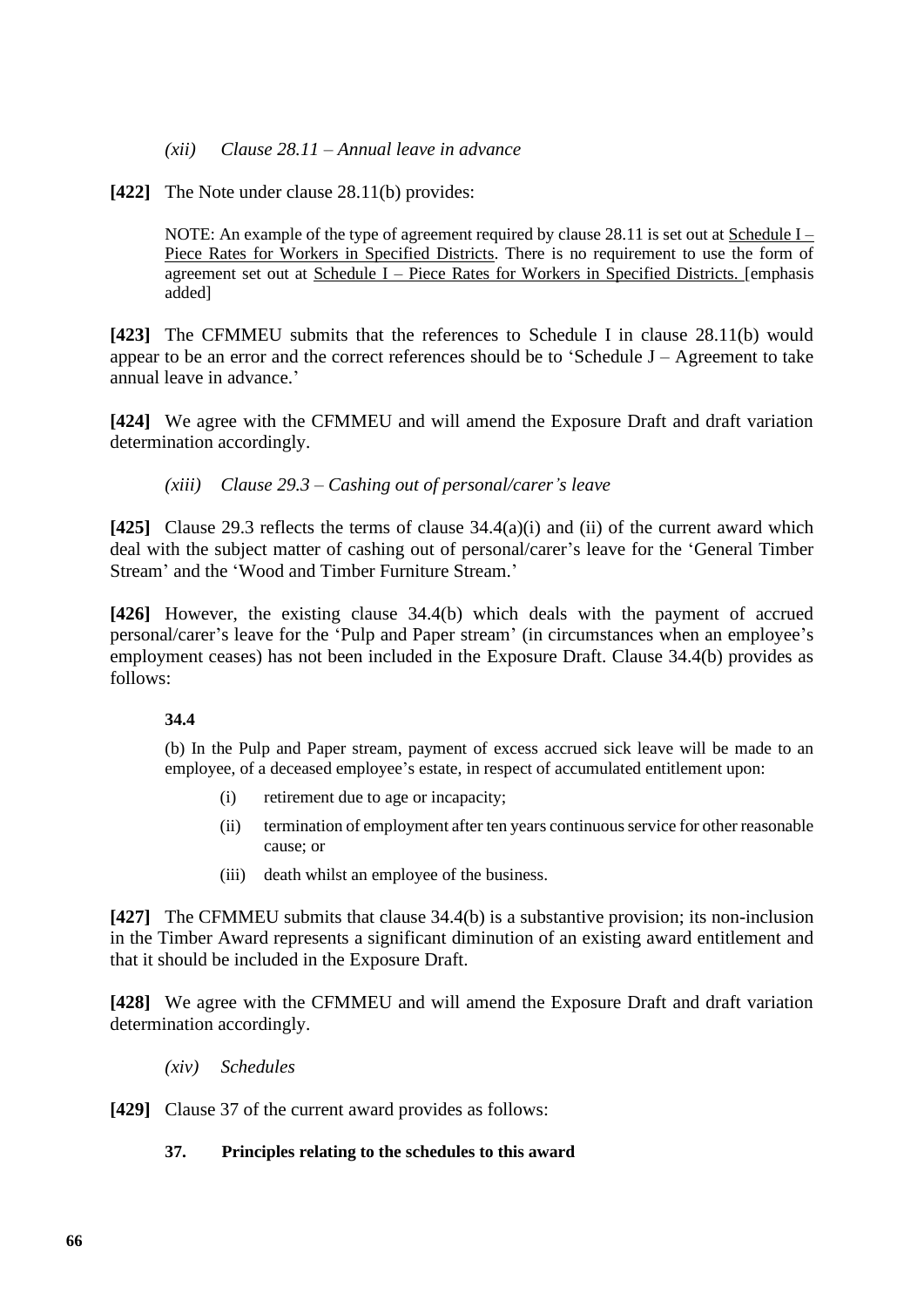37.1 The schedules to this award describe special rates and conditions for employees working in various industry sectors. The schedules describe conditions and arrangements for each sector that are unique to each sector.

37.2 The main body of the award describes conditions and arrangements that are common for all sectors.

37.3 The provisions of the main body of this award, as varied, will apply to persons performing work provided for in these schedules unless such provisions are inconsistent with the provisions of this clause.

**[430]** Clause 37 has not been replicated in the Exposure Draft.

**[431]** Whilst the CFMMEU acknowledges that clause 37 may no longer be relevant (in its totality) its complete deletion may have unintended consequences.

[432] In a decision issued on 23 October 2015<sup>54</sup> a Full Bench decided to remove clause 37 from the award and we do not propose to reinsert it into the Exposure Draft.

**[433]** Schedule E (Piece Rates for Workers in Specified Districts) from the current award has been included in the Exposure Draft, renamed as Schedule H and remains essentially unchanged. Schedule H provides piece rates for workers (fallers) in the specified districts as follows:

- Bass District, Tasmania faller's rate table;
- Eastern District of Tasmania faller's rate table;
- Eastern and Bass Districts softwood falling table; and
- Eastern and Bass Districts cull falling rates

**[434]** Clause 37 of the current award, inter alia, makes clear that the provisions of the award apply to these categories of employees 'unless such provisions are inconsistent'.

**[435]** The CFMMEU submits that the Exposure Draft remains an important provision and in principle, a term to this effect should be included in the Exposure Draft for the avoidance of doubt.

**[436]** We agree with the CFMMEU and will amend the Exposure Draft and draft variation determination accordingly.

**[437]** We note that on 20 March 2020 the Overtime and Casual Employment Full Bench issued a decision<sup>55</sup> and variation determination<sup>56</sup> finalising the casual conversion clause in the Timber Award. We confirm that the Exposure Draft and variation determination will be updated to incorporate the casual conversion determination.

<sup>54</sup> [2015] FWCFB 7236 at [306] – [307]

<sup>55</sup> [\[2020\] FWCFB 1515](https://www.fwc.gov.au/documents/decisionssigned/html/2020fwcfb1515.htm)

<sup>56</sup> [PR717674](https://www.fwc.gov.au/documents/sites/awardsmodernfouryr/pr717674.pdf)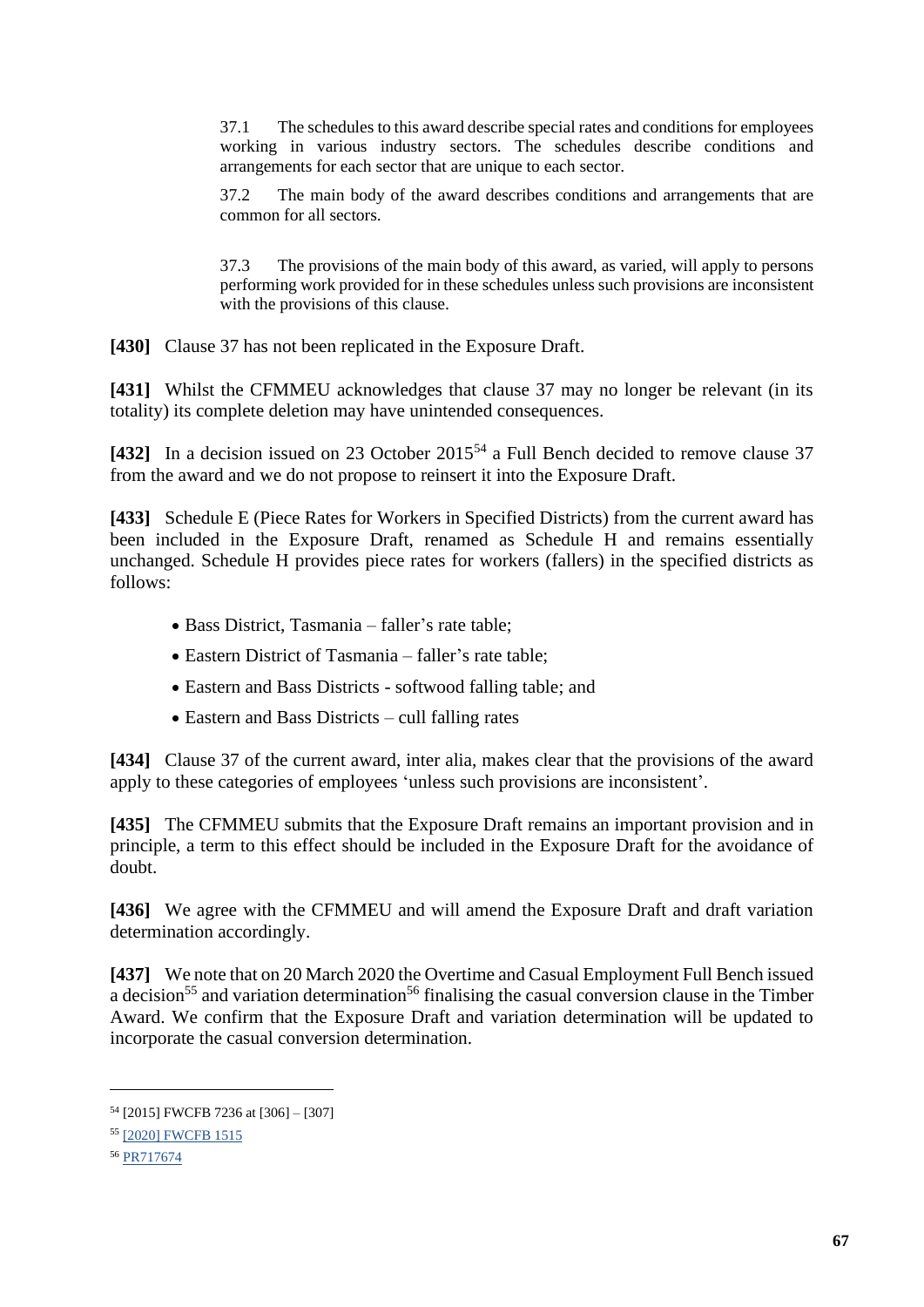## *4.22 Wine Industry Award 2010*

**[438]** Ai Group, the SA Wine Industry Association and the AWU filed submissions in relation to this award.

**[439]** Ai Group raises the following drafting errors:

- Replacing 20XX with 2020 in the title and in clauses 14.6 [15.9], 17.6(c) and (d)
- Clause 20.1(b) is a duplicate of clause 20.1(a) and should be deleted.

**[440]** We agree with Ai Group and will amend the Exposure Draft and variation determination accordingly.

- [441] Ai Group raises two other issues.
	- *(i) Clause 17.4 Piecework rates*

**[442]** Clause 17.4 states:

**17.4** The following clauses of this award do not apply to an employee on a piecework rate:

- (a) clause 13—Ordinary hours of work and rostering;
- (b) clause 19.3(c)—Meal allowance;
- (c) clause 23.3—Shiftworkers;
- (d) clause 23.1—Day workers; and
- (e) clause 22—Overtime.
- **[443]** Clause 23.4 of the current award states:

**23.4** The following clauses of this award do not apply to an employee on a piecework rate:

- (a) clause 24.3 Meal allowance; and
- (b) clause 28 Ordinary hours of work and rostering; and
- (c) clause  $30 -$  Overtime and penalty rates

**[444]** Ai Group notes that clause 17.4 omits any reference to public holiday penalty rates and as a result, the Exposure Draft deviates substantially from the current clause 23.4. Ai Group proposes that this issue be resolved by deleting clause 17.4(d) and amending clause 17.4(c) so that it reads 'clause 23 – Penalty rates'.

**[445]** We agree with Ai Group and will amend the Exposure Draft and variation determination accordingly.

*(ii) Clause 17.6(d) Piecework rate*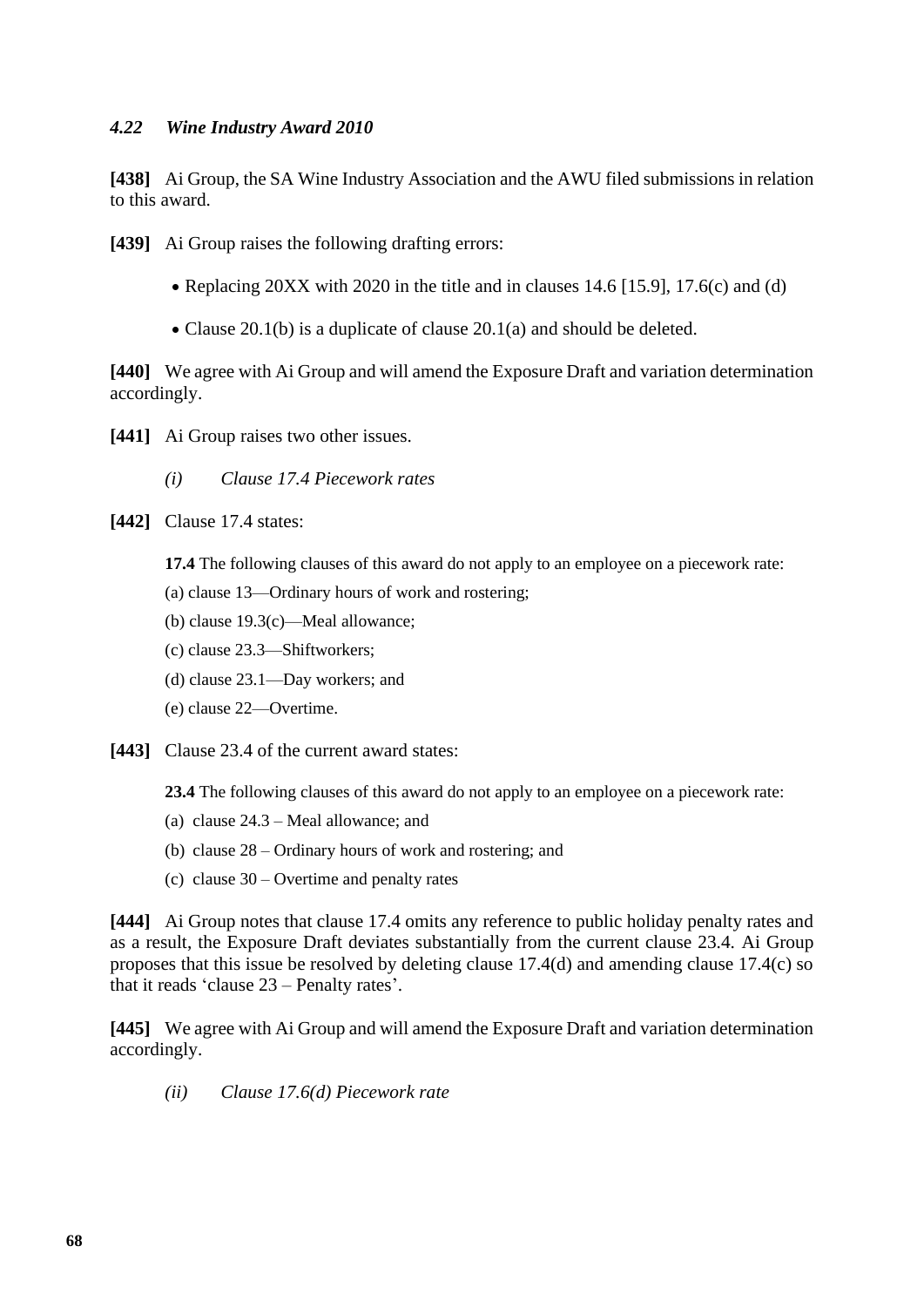**[446]** Ai Group submits that a similar issue arises in relation to clause 17.6(d) in that the clause omits any reference to public holiday penalty rates and as a consequence deviates substantially from the current clause 23.6. Ai Group proposes that this issue be resolved by deleting clause 17.6(d)(iv) and amending clause 17.6(d)(iii) so that it reads 'Clause  $23$  – Penalty rates'.

**[447]** We agree with Ai Group and will amend the Exposure Draft and variation determination accordingly.

**[448]** The SA Wine Industry Association raises five matters set out below.

*(i) Clause 15 Minimum rates*

**[449]** The matter raised concerns clause 15.3. To provide some context we set out clauses 15.1 to 15.3:

15.1 An employer must pay adult employees, other than those listed in clause 15.3, the following minimum wages rates for ordinary hours worked by the employee:

| <b>Employee classification</b> | Minimum weekly wage   | Minimum hourly rate |
|--------------------------------|-----------------------|---------------------|
|                                | rate                  |                     |
|                                | (full-time employees) |                     |
|                                |                       |                     |
| Grade 1                        | 751.50                | 19.78               |
| Grade 2                        | 784.00                | 20.63               |
| Grade 3                        | 816.60                | 21.49               |
| Grade 4                        | 862.50                | 22.70               |
| Grade 5                        | 916.60                | 24.12               |

NOTE: See Schedule B – Summary of Hourly Rates of Pay for a summary of hourly rates of pay including overtime and penaltiespenalty rates.

See Schedule B – Summary of Hourly Rates of Pay for a summary of hourly rates of pay including overtime and penalties.

- 15.2 For the purpose of clause 15.1, any entitlement to a minimum wage rate expressed to be by the week means any entitlement which an employee would receive for performing 385 ordinary hours of work.
- 15.3 The following adult employees are not entitlement to the minimum wages rates set out in the table at clause 15.1:
	- (a) an adult apprentice (see clause  $16 -$ Apprentice ratesApprentice rates); or
	- (b) a trainee (see clause  $15.9 -$  National training wageSchedule E); or
	- (c) an employee receiving a supported wage (see Schedule E Supported Wage System).

**[450]** The Association proposes that for 'the purposes of clarity' an additional paragraph be added to clause 15.3, as follows:

'(d) an employee that has agreed to a piecework rate in accordance with clause 17.'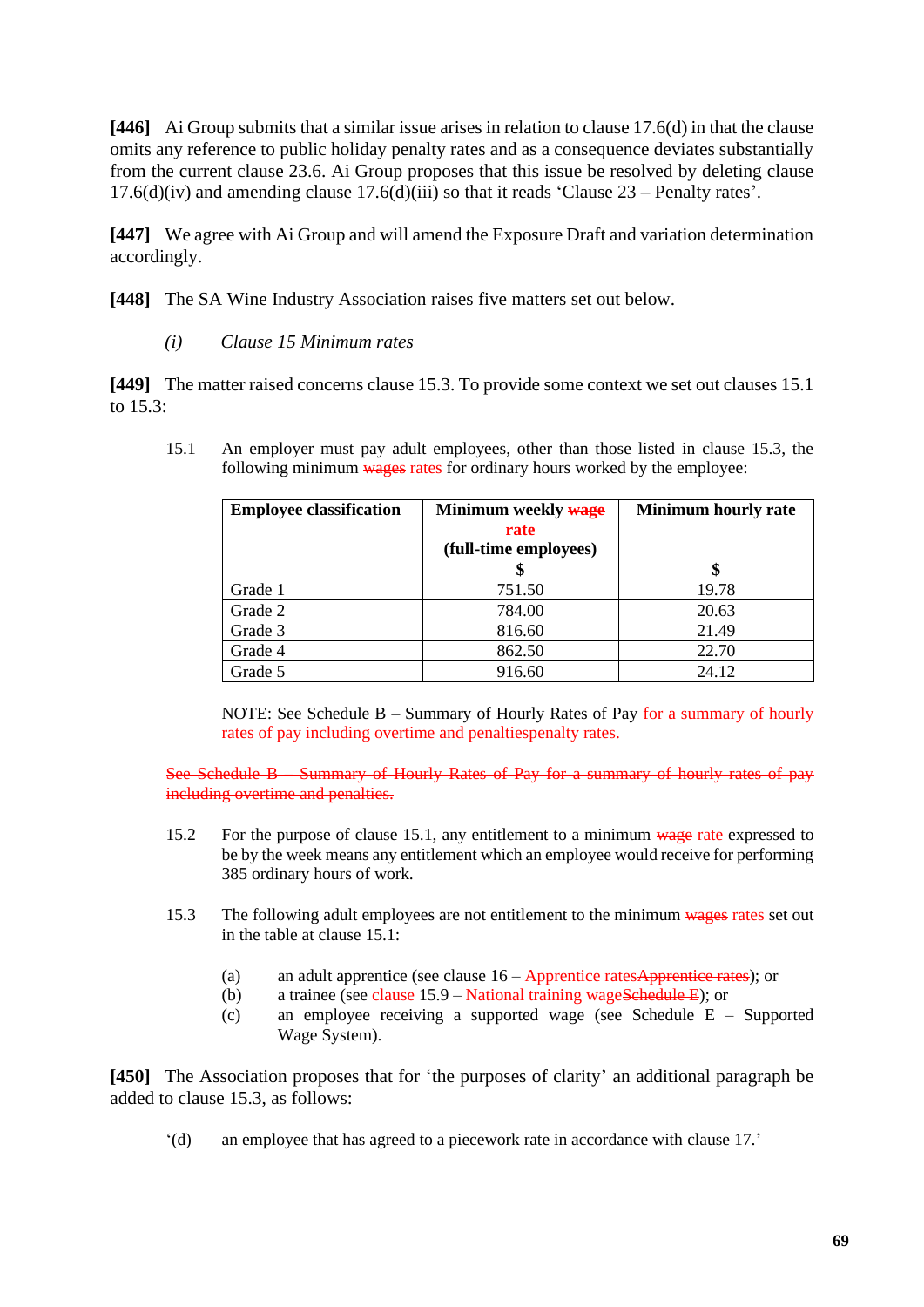**[451]** Clause 17 sets out the circumstances in which an employer and employee may enter into an agreement for the employee to be paid a piecework rate. The clause also deals with the content of such an agreement. For present purposes clauses 17.3 and 17.10 are particularly relevant:

- 17.3 An agreed piecework rate is paid instead of the minimum rates wages specified in clause 15—Minimum ratesMinimum rates.
- …
- 17.10 Nothing in this award guarantees an employee on a piecework rate will earn at least the minimum weekly or hourly rate in this award for the type of employment and the classification level of the employee, as the employee's earnings are contingent on their productivity.

**[452]** Given the terms of clauses 17.3 and 17.10 it is our *provisional* view that clause 15.3 be amended as proposed by the Association.

- *(ii) Pieceworker public holiday rates (clauses 17.4(c)-(d) and 17.6(d)(iii)-(iv))*
- **[453]** Clause 23 of the current awards deals with 'Piecework rates' and clause 23.4 provides:
	- 23.4 The following clauses of this award do not apply to an employee on a piecework rates:
		- (a) clause 24.3 Meal allowance; and
		- (b) clause 28 Overtime hours of work and rostering; and
		- (c) clause 30 Overtime and penalty rates.
- **[454]** The comparable provision in the Exposure Draft, clause 17.4, provides:
	- 17.4 The following clauses of this award do not apply to an employee on a piecework rate:
		- (a) clause 13—Ordinary hours of work and rostering;
		- (b) clause 19.3(c)—Meal allowance;
		- (c) clause 23.3—Shiftworkers;
		- (d) clause 23.1—Day workers; and
		- (e) clause 22—Overtime.

**[455]** The Association submits that there is a substantive difference between the Exposure Draft and the current award provision. Under the Exposure Draft public holiday penalties would apply to pieceworkers, whereas under the current award public holiday penalties are set out in clause 30 (which do not apply to pieceworkers because of the exclusion in clause 23.4(c)). In the Exposure Draft public holiday penalties for day workers are prescribed in clause 23.2, which is *not* one of the excluded clauses in clause 17.4.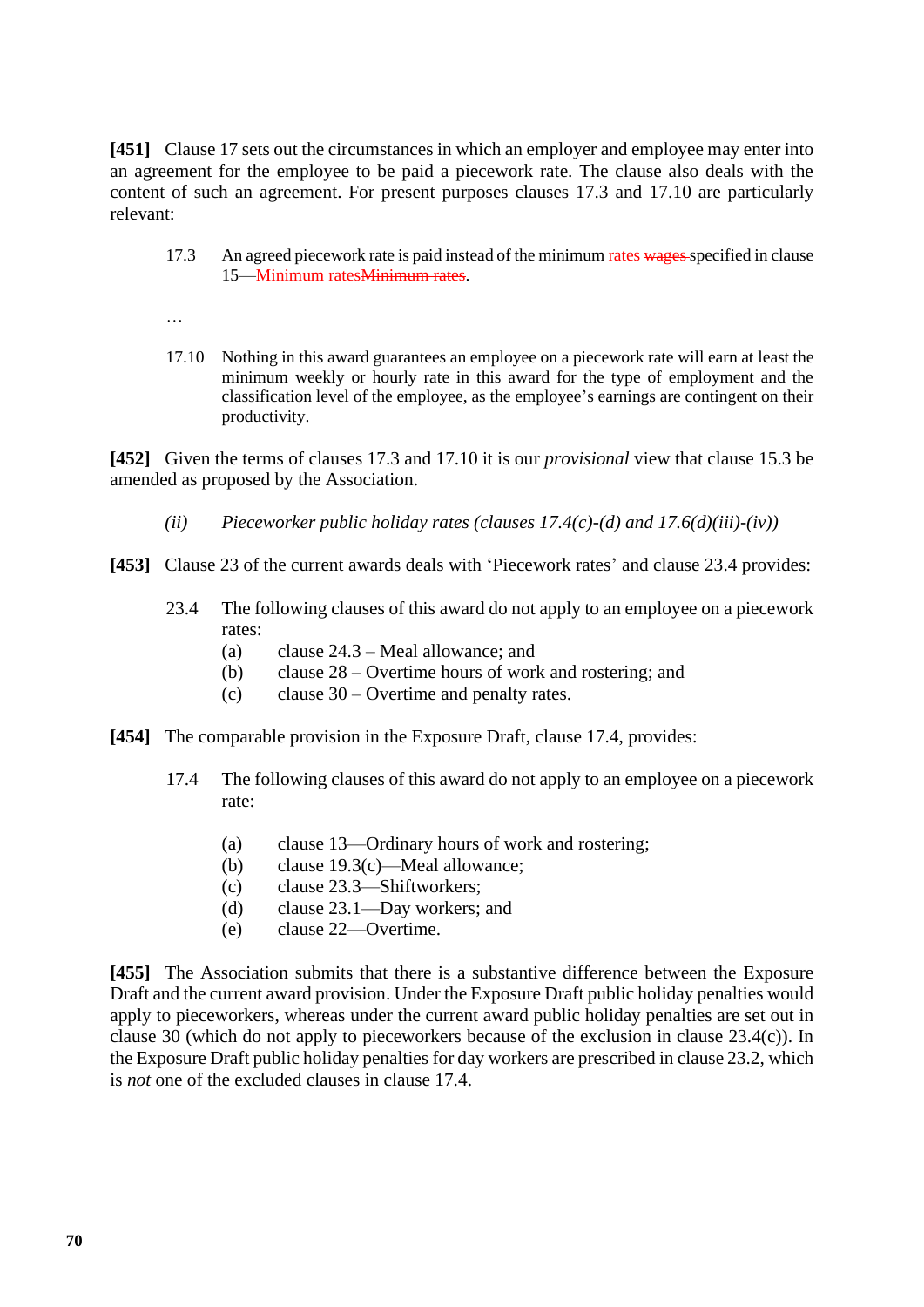**[456]** The Association submits that to bring the Exposure Draft into line with the current award clauses 17.4(c) and (d) should be replaced with 'clause 23 – Penalty rates' such that clause 17.4 would be amended as follows:

- 17.4 The following clauses of this award do not apply to an employee on a piecework rate:
	- (a) clause 13—Ordinary hours of work and rostering;
	- (b) clause 19.3(c)—Meal allowance;
	- (c) clause  $22 -$  Overtime
	- (d) clause 23 Penalty Rates
	- (c) clause 23.3—Shiftworkers;
	- (d) clause 23.1—Day workers; and
	- (e) clause 22—Overtime.

**[457]** Similar amendments would be made to clause 17.6 (d).

**[458]** It is our *provisional* view that clauses 17.4 and 17.6 (d) be amended as proposed by the Association.

- *(iii) Clause 20 Accident pay*
- **[459]** Clause 20.1 Definitions provides:

### **20.1 Definitions**

For the purposes of this clause 20, the following definitions will apply:

- (a) Accident pay means a weekly payment made to an employee by the employer that is the difference between the weekly amount of compensation paid to an employee pursuant to the applicable workers' compensation legislation and the weekly amount that would have been received had the employee been on paid personal leave at the date of the injury (not including over award payments) provided the latter amount is greater than the former amount.
- (b) Accident pay means a weekly payment made to an employee by the employer that is the difference between the weekly amount of compensation paid to an employee pursuant to the applicable workers' compensation legislation and the weekly amount that would have been received had the employee been on paid personal leave at the date of the injury (not including over award payments) provided the latter amount is greater than the former amount.
- (c) Injury will be given the same meaning and application as applying under the applicable workers' compensation legislation covering the employer.

**[460]** The Association notes that clause 20.1(b) simply duplicates clause 20.1(a) and proposes that clause 20.1(b) be deleted and clause 20.1(c) be renumbered 20.1(b).

[461] We agree and will delete clause 20.1(b).

*(iv) Clause 22.1(b) Overtime for part time employees*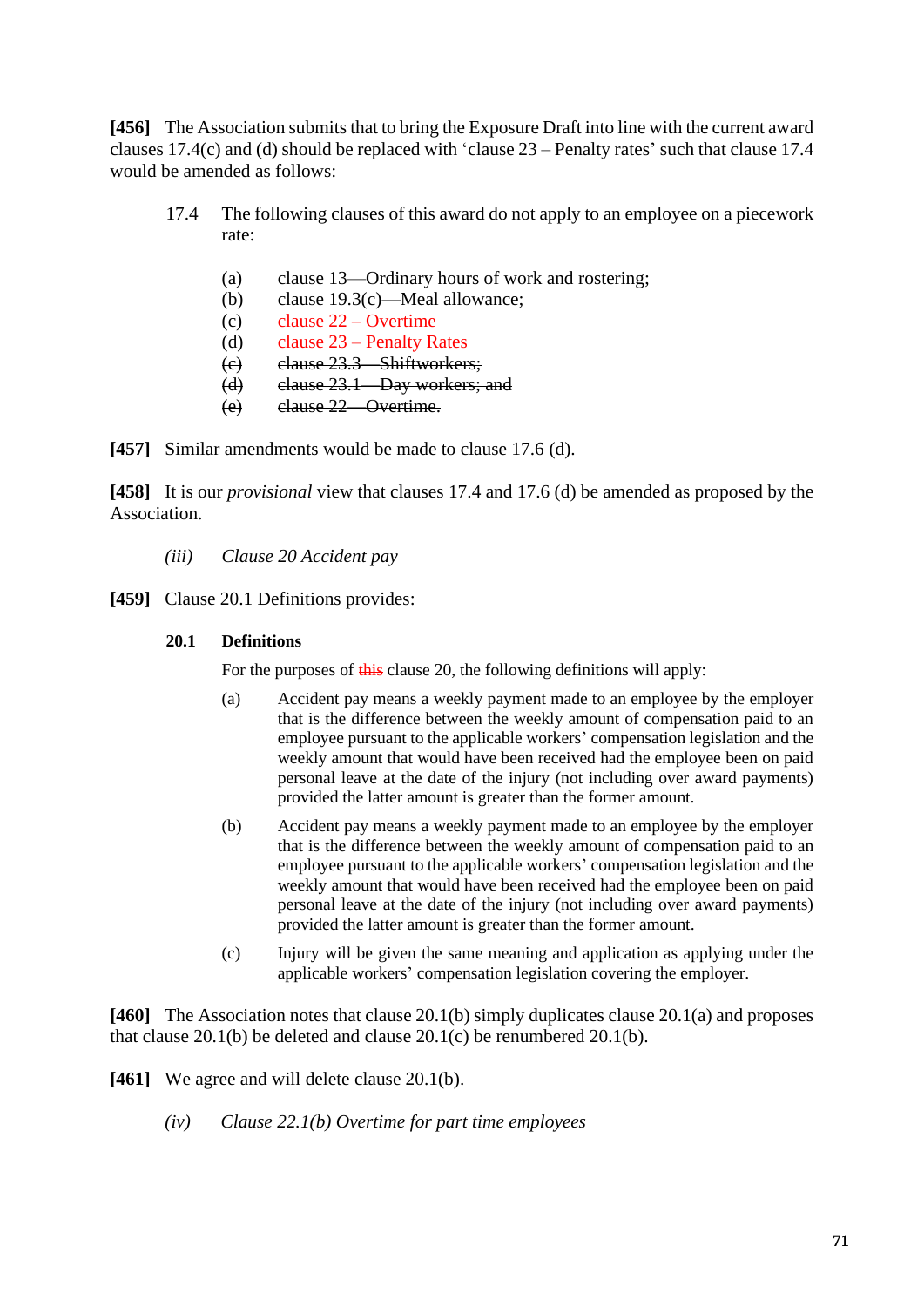### **[462]** Clause 22.1(b) provides:

(b) A part-time employee must be paid overtime rates in accordance with clause 22.2—Overtime rates for all time worked:

(i) outside of the spread of ordinary hours in clause 13.6; and/or

(ii) in excess of 38 ordinary hours per week; and/or

(iii) in excess of the ordinary hours provided for in clause 13—Ordinary hours of work and rostering. (Emphasis added)

**[463]** Clause 13.6 states:

#### **13.6 Ordinary hours of work—day workers**

- (a) Ordinary hours are worked between the hours of 6.00 am and 6.00 pm, Monday to Friday, subject to the following exceptions:
	- (i) ordinary hours for an employee rostered to perform work in the cellar door are to be worked between 6.00 am and 6.00 pm, Monday to Friday, and 8.00 am and 6.00 pm on Saturday and Sunday; and
	- (ii) ordinary hours for an employee rostered to perform work in the vineyard are to be worked between 5.00 am and 6.00 pm, Monday to Saturday, during the period of the vintage.
- (b) Vineyard employees during the vintage
	- (i) For the purposes of clause 13.6, vintage means a period not exceeding six6 months between November and June inclusive, which starts on the date when the harvest of wine grapes begins at a particular vineyard and ends on the date the last wine grapes are harvested at that vineyard.
	- (ii) The employer must make and retain a record of the beginning and end of each vintage in conjunction with relevant time and wages records.
- (c) The spread of hours may be varied by agreement between an employer and the majority of employees in the relevant workplace or the section or sections of it.
- **[464]** The comparable provision in the current award is clause 12.4(a), which states:
	- **12.4** A part-time employee must be paid overtime rates in accordance with clause 30— Overtime and penalty rates for all time worked:
		- (a) outside of the spread of ordinary hours; and/or
		- …
- **[465]** The Association submits:

'The wording in the exposure clause is tighter than in the existing clause, which reads that overtime would apply to any hours worked outside of day work hours. This could be incorrectly interpreted to mean that any hours, including shiftwork ordinary hours, would attract overtime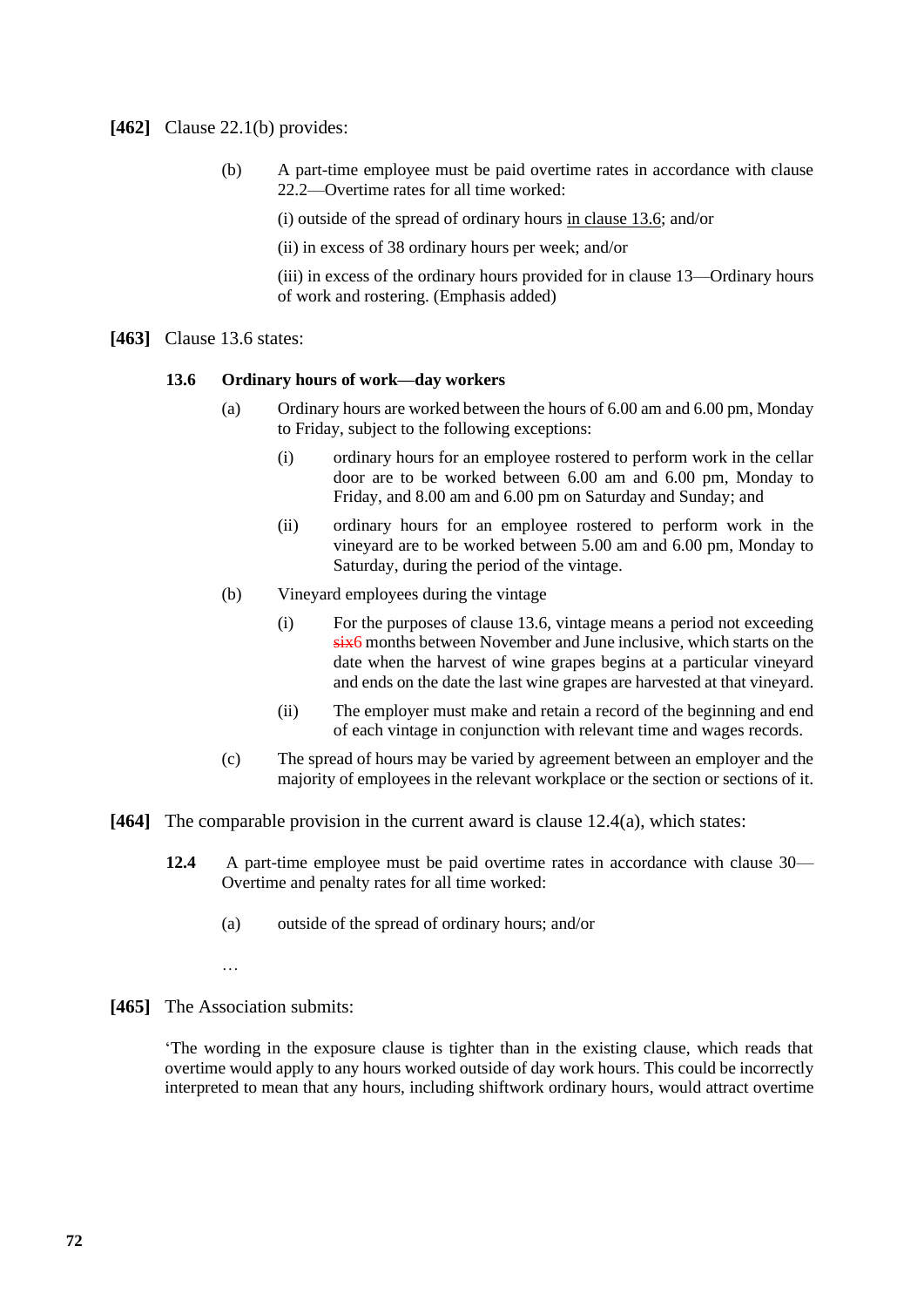rates. Remove 'in clause 13.6.' This would allow for shift work and associated shift penalty rates to be paid.' 57

[466] Interested parties are invited to comment on the Association's submissions and proposed amendment.

### *(v) Clause 22.1(c) Overtime for casual employees*

**[467]** Clause 22.1(c) provides:

- (c) A casual employee must be paid overtime rates in accordance with clause 22.2—Overtime rates for all time worked:
	- (i) outside of the spread of ordinary hours in clause 13.6; and/or
	- (ii) in excess of 38 ordinary hours per week; and/or
	- (iii) in excess of the ordinary hours provided for in clause 13—Ordinary hours of work and rostering.
- **[468]** The comparable provision in the current award is clause 13.4(a) which states:

#### **13.4 Overtime**

- (a) A casual employee must be paid overtime rates in accordance with clause 30— Overtime and penalty rates for all time worked:
	- (i) outside of the spread of ordinary hours; and/or
	- (ii) in excess of 38 ordinary hours per week; and/or
	- (iii) in excess of the ordinary hours provided for in clause 28—Ordinary hours of work and rostering.
- **[469]** The Association submits:

'The wording in the exposure clause is tighter than in the existing clause, which reads that overtime would apply to any hours worked outside of day work hours. This could be incorrectly interpreted to mean that any hours, including shiftwork ordinary hours, would attract overtime rates. Remove 'in clause 13.6'. This would allow for shift work and associated shift penalty rates to be paid.' 58

**[470]** Interested parties are invited to comment on the Association's submissions and proposed amendment.

**[471]** The AWU raises two issues.

*(i) Clause 24.4*

<sup>57</sup> Association [submission,](https://www.fwc.gov.au/sites/awardsmodernfouryr/am201917-249-sub-sawia-040320.pdf) 4 March 2020 at paragraph 4

<sup>58</sup> Ibid, at paragraph 5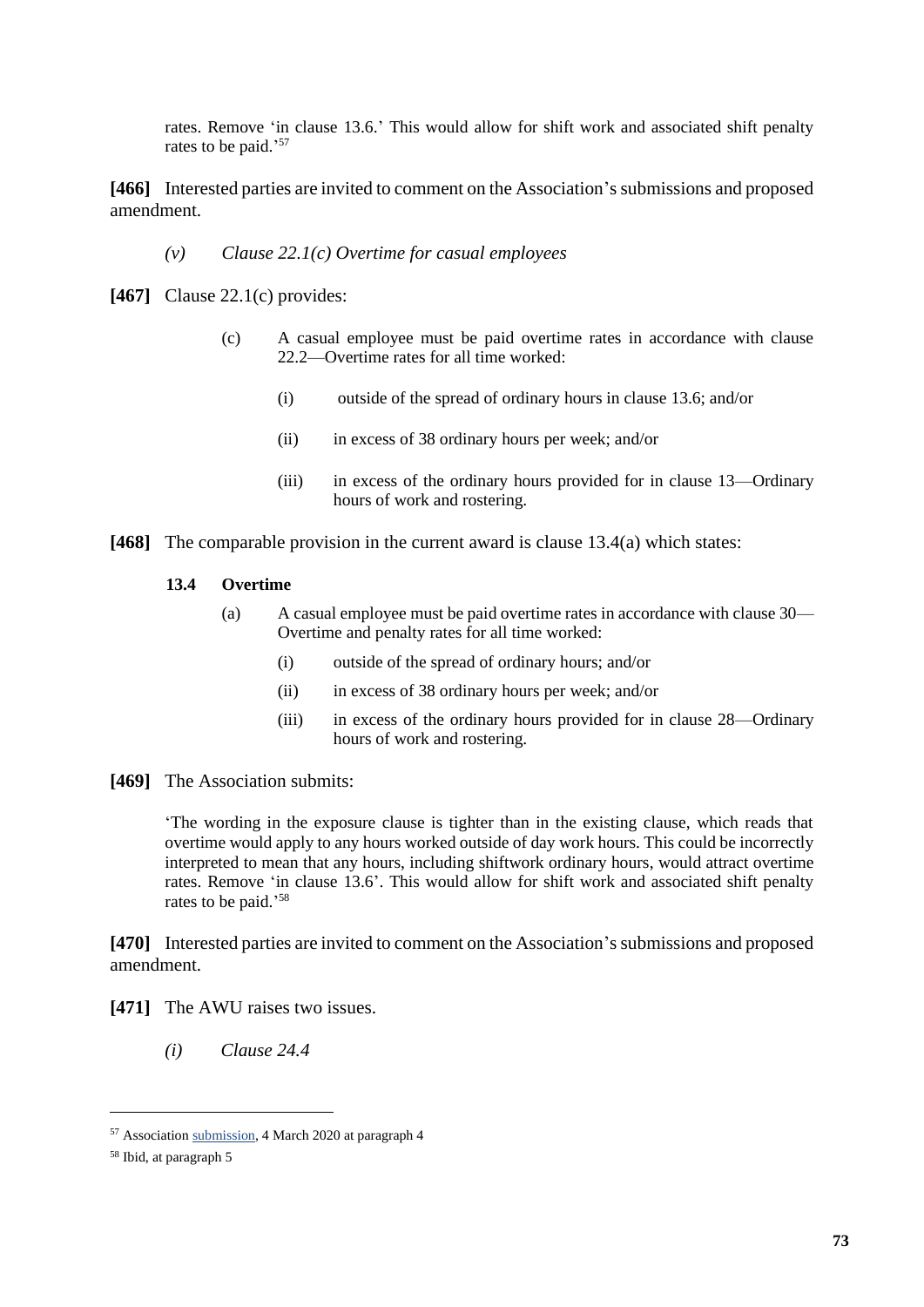## **[472]** Clause 24.4 provides:

#### **24.4 Annual leave loading**

During a period of annual leave an employee must be paid a shift penalty, in addition to their base rate of pay as referred to in section 90(1) of the Act, as follows:

#### **(a) Day work**

An employee who would have worked on day work only had they not been on leave must be paid a loading equal to 17.5% of their base rate of pay as referred to in section 90(1) of the Act or the relevant weekend penalty rates, whichever is the greater but not both.

#### **(b) Shiftwork**

An employee who would have worked on shiftwork had they not been on leave must be paid a loading equal to 17.5% of their base rate of pay as referred to in section 90(1) of the Act or the shift penalty including relevant weekend penalty rates, whichever is the greater but not both.

#### **(c) Piecework**

An employee on a piecework rate must be paid a loading equal to 20% of their base rate of pay.

**[473]** Clause 31.4 of the current award provides:

#### **31.4 Annual leave loading**

During a period of annual leave an employee must be paid a loading, in addition to their base rate of pay as referred to in s.90(1) of the Act, as follows:

(a) Day work

An employee who would have worked on day work only had they not been on leave must be paid a loading equal to 17.5% of their base rate of pay as referred to in s.90(1) of the Act or the relevant weekend penalty rates, whichever is the greater but not both.

(b) Shiftwork

An employee who would have worked on shiftwork had they not been on leave must be paid a loading equal to 17.5% of their base rate of pay as referred to in s.90(1) of the Act or the shift loading including relevant weekend penalty rates, whichever is the greater but not both.

(c) Piecework

An employee on a piecework rate must be paid a loading equal to 20% of their base rate of pay.

**[474]** The AWU submits that it is unclear why the leave loading has been referred to as a 'shift penalty' in clause 24.4 of the Exposure Draft when it is referred to as a 'loading' in clause 31.4 of the current award.

**[475]** The reference to the 'shift loading' in clause 24.4 has been amended to 'shift penalty' to reflect changes in terminology throughout the exposure draft. All references to 'shift loadings' in the exposure draft have been changed to 'shift penalties' and clause 24.4 has been amended so that the terminology is used consistently. We do not propose to make any amendment to clause 24.4.

*(ii) Schedule B.2.3*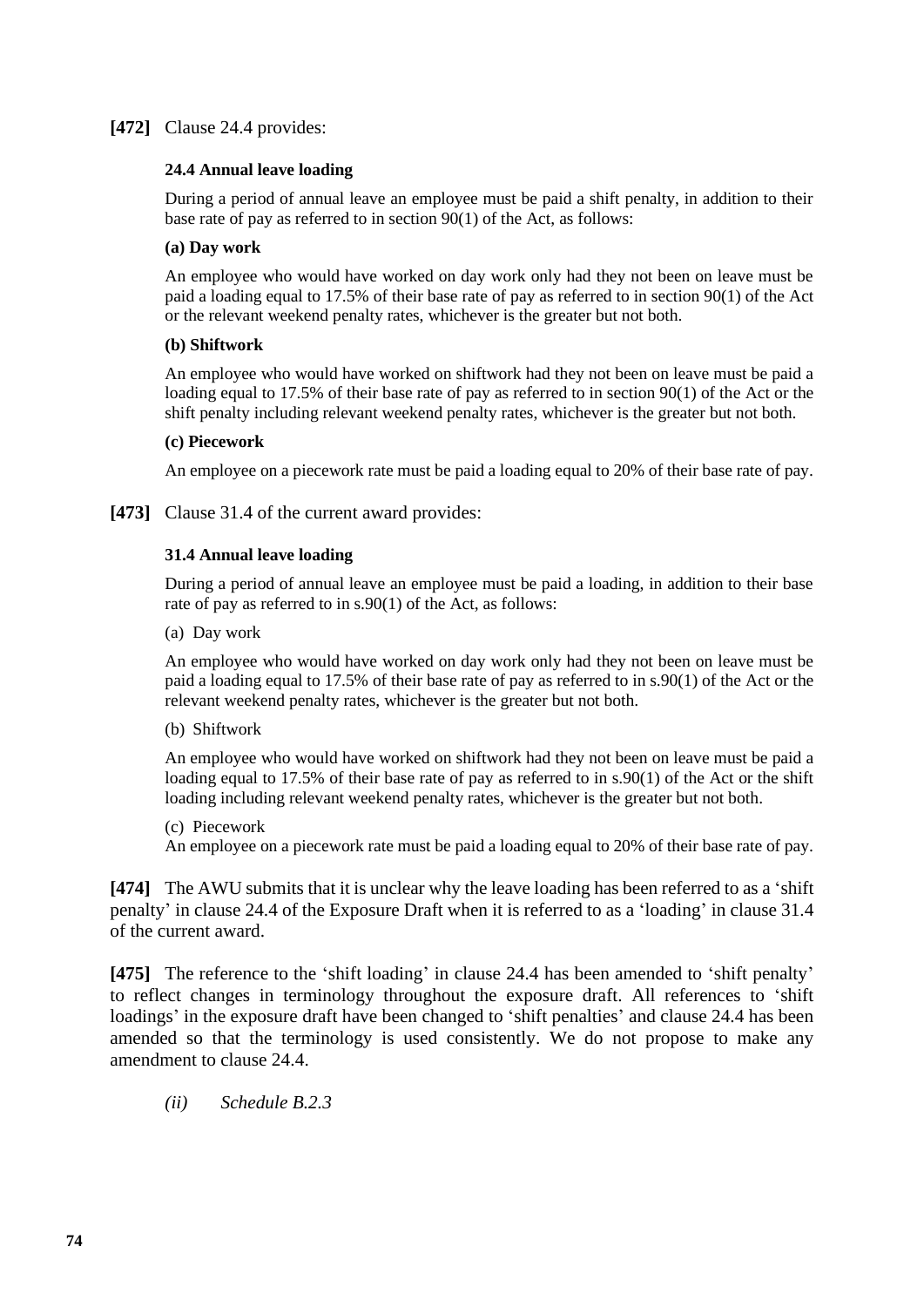[476] The AWU submits that there is 'no dispute'<sup>59</sup> that the 25% casual loading is only paid when overtime is worked on a Sunday or public holiday, as per clause  $22.1(d)$  and on that basis the rates table that had been deleted can be re-inserted.

## PRESIDENT

Printed by authority of the Commonwealth Government Printer

<sup>59</sup> See [1.2] of this ABI correspondence:

<https://www.fwc.gov.au/documents/sites/awardsmodernfouryr/am201751-corr-abinswbc-101019.pdf> and [6] of this FWC Statement[: https://www.fwc.gov.au/documents/decisionssigned/html/2019fwc8318.htm](https://www.fwc.gov.au/documents/decisionssigned/html/2019fwc8318.htm) at [6].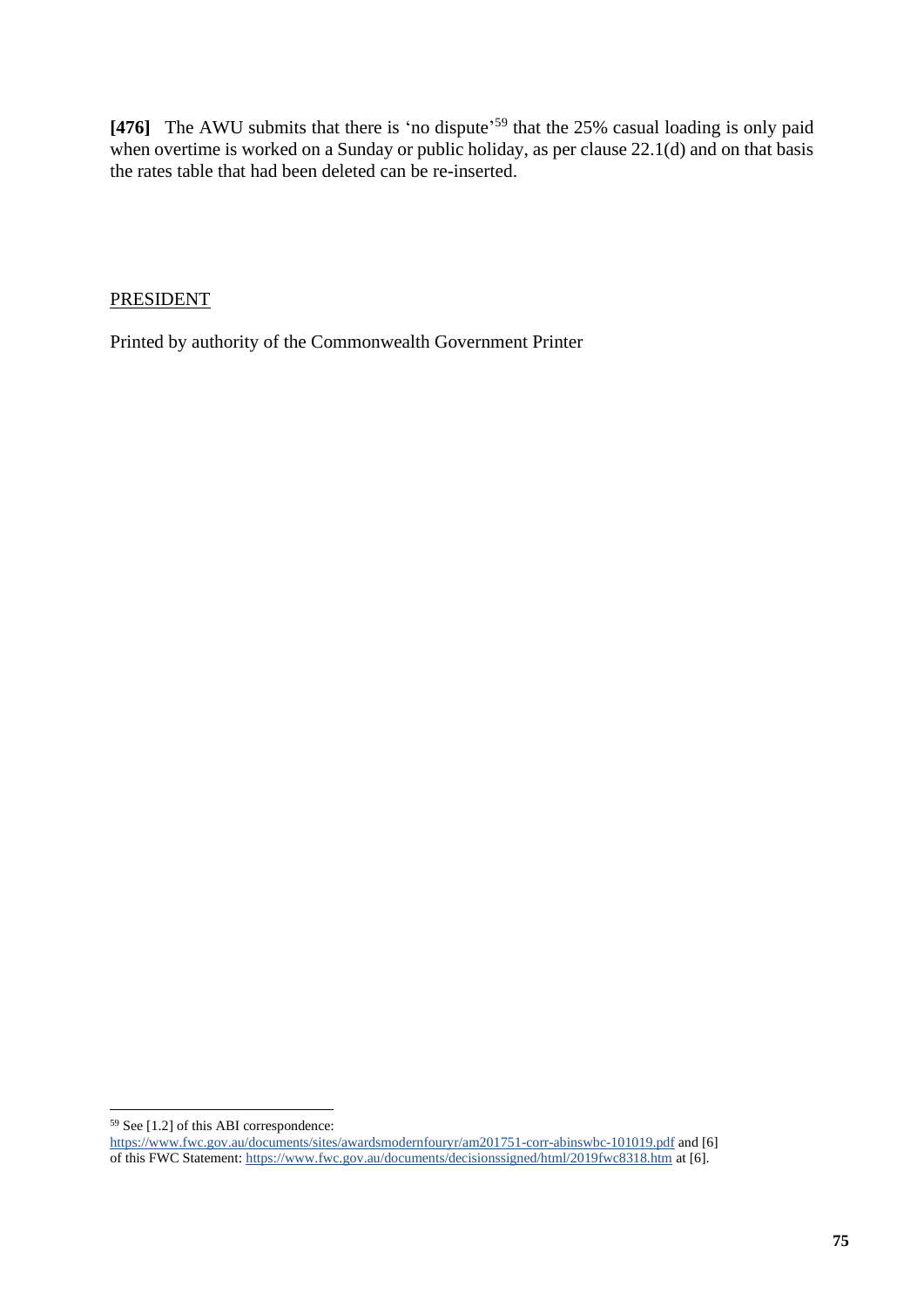# **ATTACHMENT A– Awards in Tranche 3**

*Aircraft Cabin Crew Award 2010*

*Amusement, Events and Recreation Award 2010*

*Broadcasting, Recorded Entertainment and Cinemas Award 2010*

*Business Equipment Award 2010*

*Dredging Industry Award 2010*

*Educational Services (Teachers) Award 2010*

*Electrical, Electronic and Communications Contracting Award 2010*

*Fitness Industry Award 2010*

*Food, Beverage and Tobacco Manufacturing Award 2010*

*Funeral Industry Award 2010*

*General Retail Industry Award 2010*

*Graphic Arts, Printing and Publishing Award*

*Health Professionals and Support Services Award 2010*

*Horse and Greyhound Training Award 2010*

*Horticulture Award 2010*

*Journalists Published Media Award 2010*

*Live Performance Award 2010*

*Nurses Award 2010*

*Marine Towage Award 2010*

*Marine Tourism and Charter Vessels Award 2010*

*Miscellaneous Award 2010*

*Pest Control Industry Award 2010*

*Ports, Harbours and Enclosed Water Vessels Award 2010*

*Professional Employees Award 2010*

*Racing Clubs Events Award 2010*

*Registered and Licensed Clubs Award 2010*

*Seagoing Industry Award 2010*

*Security Services Industry Award 2010*

*Sugar Industry Award 2010*